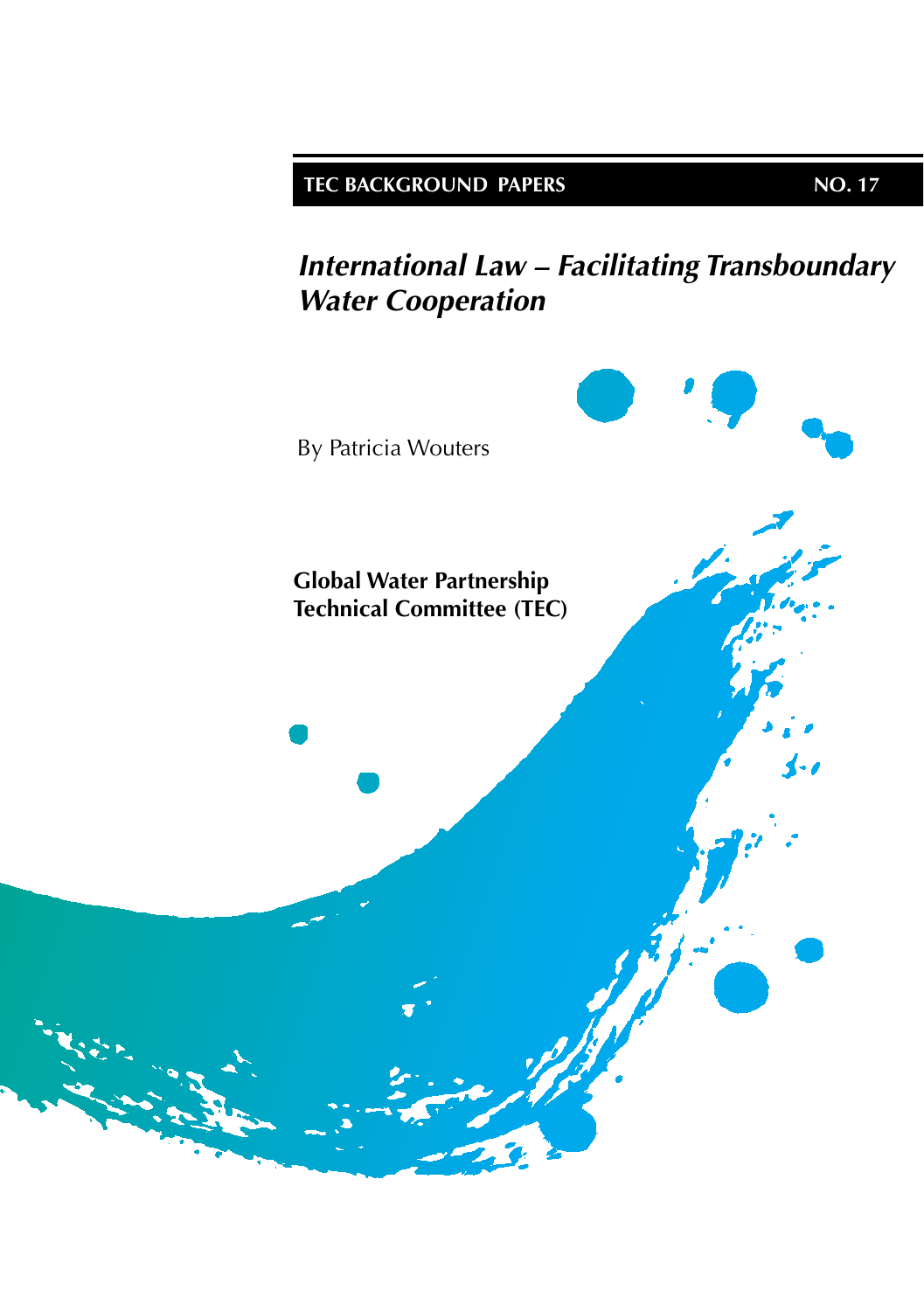**Global Water Partnership,** (GWP), established in 1996, is an international network open to all organisations involved in water resources management: developed and developing country government institutions, agencies of the United Nations, bi- and multilateral development banks, professional associations, research institutions, non-governmental organisations, and the private sector. GWP was created to foster Integrated Water Resources Management (IWRM), which aims to ensure the co-ordinated development and management of water, land, and related resources by maximising economic and social welfare without compromising the sustainability of vital environmental systems.

GWP promotes IWRM by creating fora at global, regional, and national levels, designed to support stakeholders in the practical implementation of IWRM.The Partnership's governance includes the Technical Committee (TEC), a group of internationally recognised professionals and scientists skilled in the different aspects of water management.This committee, whose members come from different regions of the world, provides technical support and advice to the other governance arms and to the Partnership as a whole. The Technical Committee has been charged with developing an analytical framework of the water sector and proposing actions that will promote sustainable water resources management. The Technical Committee maintains an open channel with the GWP Regional Water Partnerships (RWPs) around the world to facilitate application of IWRM regionally and nationally.

Worldwide adoption and application of IWRM requires changing the way business is conducted by the international water resources community, particularly the way investments are made.To effect changes of this nature and scope, new ways to address the global, regional, and conceptual aspects and agendas of implementing actions are required.

This series, published by the GWP Global Secretariat in Stockholm, has been created to disseminate the papers written and commissioned by theTechnical Committee to address the conceptual agenda. See the inside back cover for a list of publications in this series.

Global Water Partnership (GWP) Drottninggatan 33 SE-111 51 Stockholm, Sweden Phone: +46 8 1213 8600 Fax: +46 8 1213 8604 E-mail: gwp@gwp.org Websites: www.gwp.org, www.gwptoolbox.org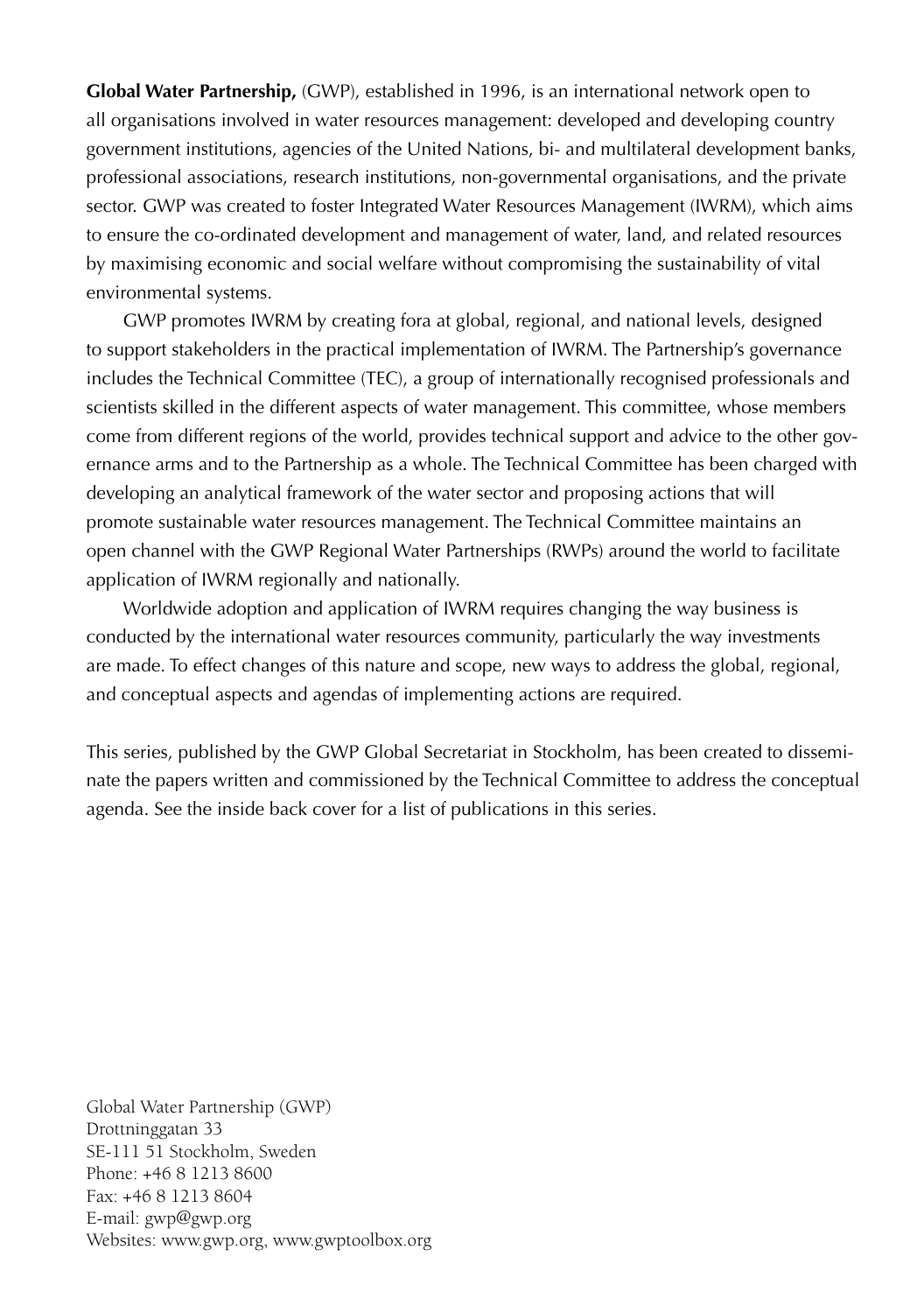**International Law–Facilitating Transboundary Water Cooperation**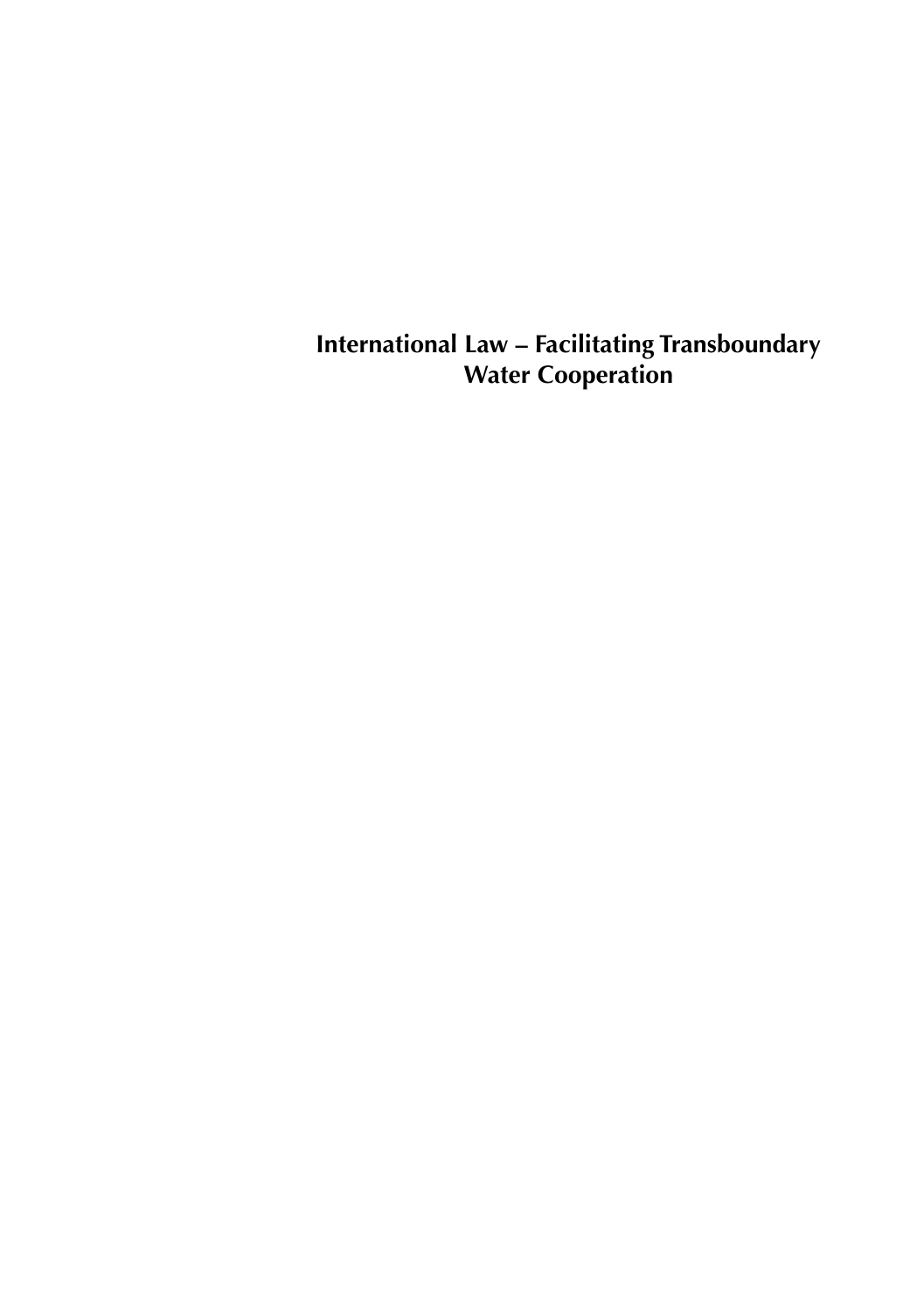©Global Water Partnership

All rights reserved. Printed by Elanders 2013

This publication is the property of Global Water Partnership (GWP) and is protected by intellectual property laws. Portions of the text may be reproduced for educational or non-commercial use without prior permission from GWP, provided that the source is acknowledged, with mention of the complete name of the report, and that the portions are not used in a misleading context. No use of this publication may be made for resale or other commercial purposes. The findings, interpretations, and conclusions expressed are those of the author(s) and do not imply endorsement by GWP. ISSN: 1652-5396

ISBN: 978-91-85321-91-9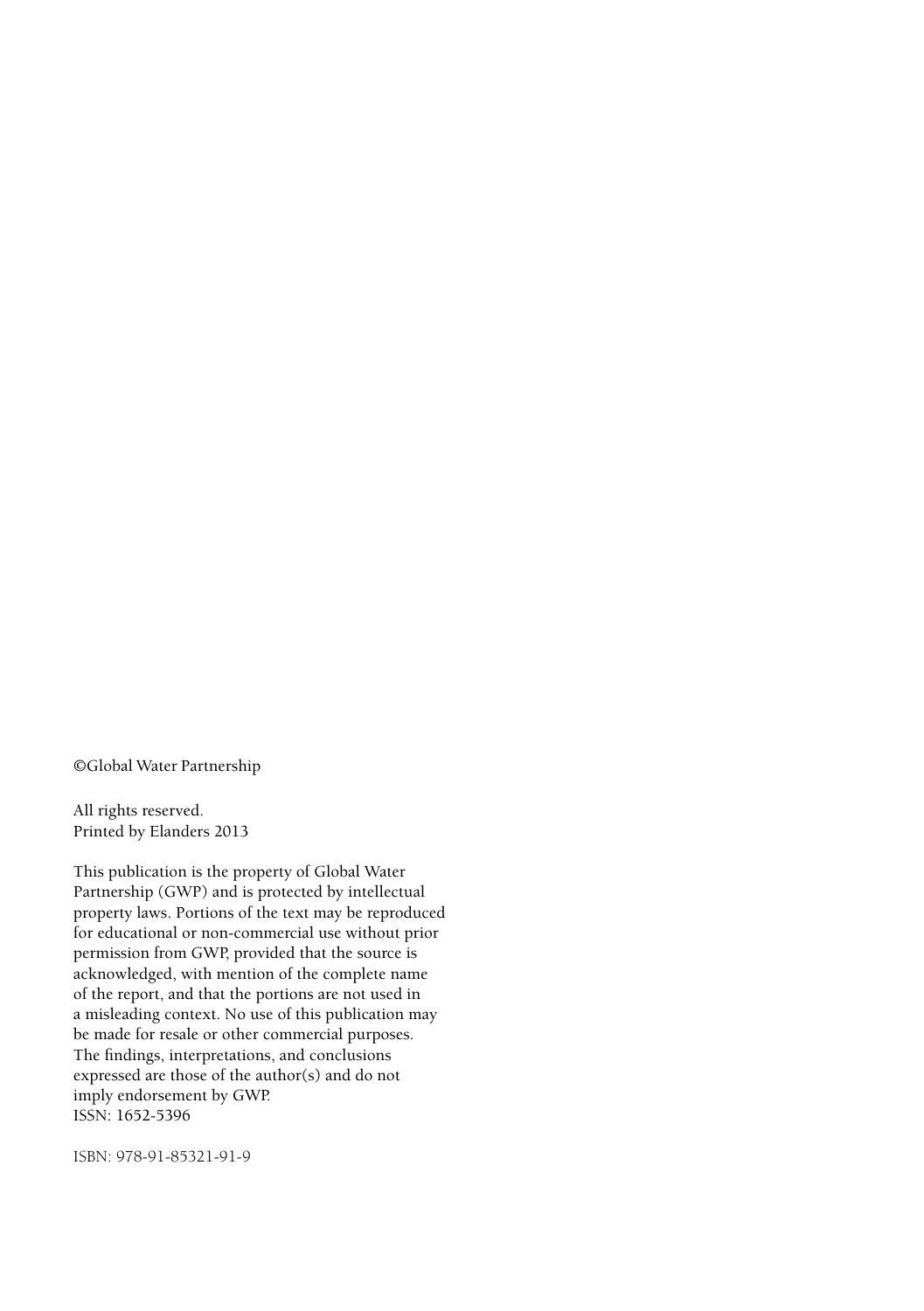**TEC BACKGROUND PAPERS NO. 17** 

# *International Law–Facilitating Transboundary Water Cooperation*

By Patricia Wouters



*Published by the Global Water Partnership*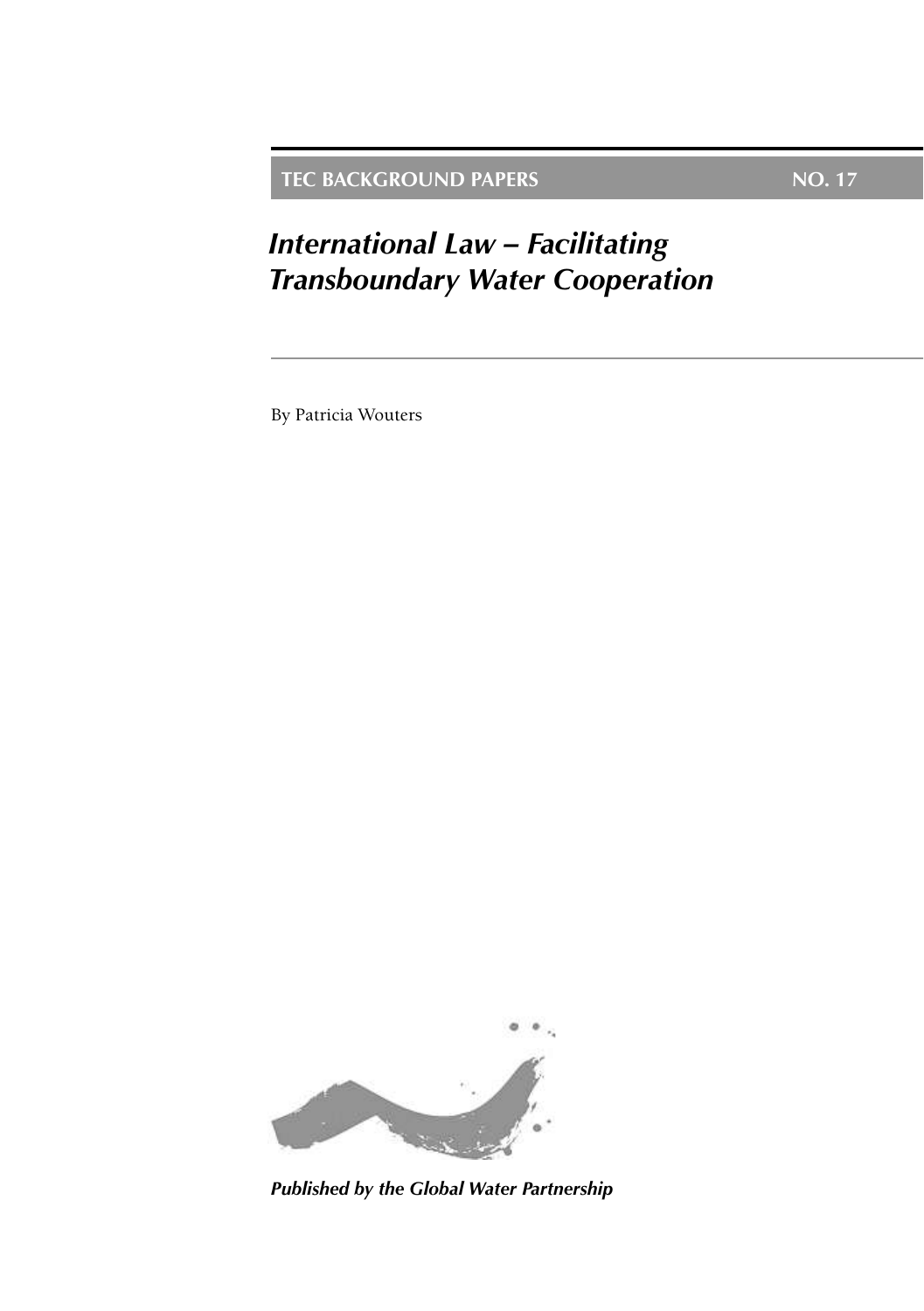#### *FOREWORD*

Transboundary water resources crossnational and administrative borders across the globe, supporting in a myriad of ways a majority of the world's population and ecosystems. The Global Water Partnership is committed to 'facilitating transboundary cooperation' in its current strategy and this paper contributes to that mission and focuses on the crucial role of international law in developing and managing the world's shared water resources.

The paper explores how international law facilitates transboundary cooperation in a manner that is accessible to the wider transboundary water community. It discusses the norms and principles contained in treaties and rules of customary law and examines how these work in selected case studies from across the GWP network. The study reveals how the rule of law, central to the law of nations, provides legal parameters and processes that govern the shared uses of transboundary water resources. There is a pervasive misperception that international law fails in its implementation of agreed international agreements and customary norms. But this paper provides evidence to the contrary - the rule of law is a critical foundation for facilitating effective transboundary water cooperation in a many ways. It provides the legal framework within which the actions of transboundary States are evaluated, as lawful or unlawful, with a body of substantive and procedural rules, and mechanisms for dispute avoidance and settlement that enable operational implementation of the 'rules of the game'. The case studies selected from across the GWP network illustrate how this works in practice.

This work is the result of a real team effort, inspired by the Knowledge Chain, the operational link joining up the GWP network. Contributions were made by TEC members, the Stockholm International Water Institute (in the person of Anton Earle), the Global Water Partnership Office and Network Officers, especially under the leadership of Chaminda Rajapakse (representing his colleague Regional Network Officers, who all contributed) with added inputs from Danka Thalmeinerova, who was instrumental in providing the relevant references on transboundary cooperation in practice available in the GWP ToolBox .

We owe an acknowledgement to Torkil Jonch-Clausen, GWP Senior Advisor, for his advice and support. The work also benefitted from contributions from Regional Water Partnerships and many individuals across the GWP Network, who were all keen to help. An earlier collaboration with our colleagues from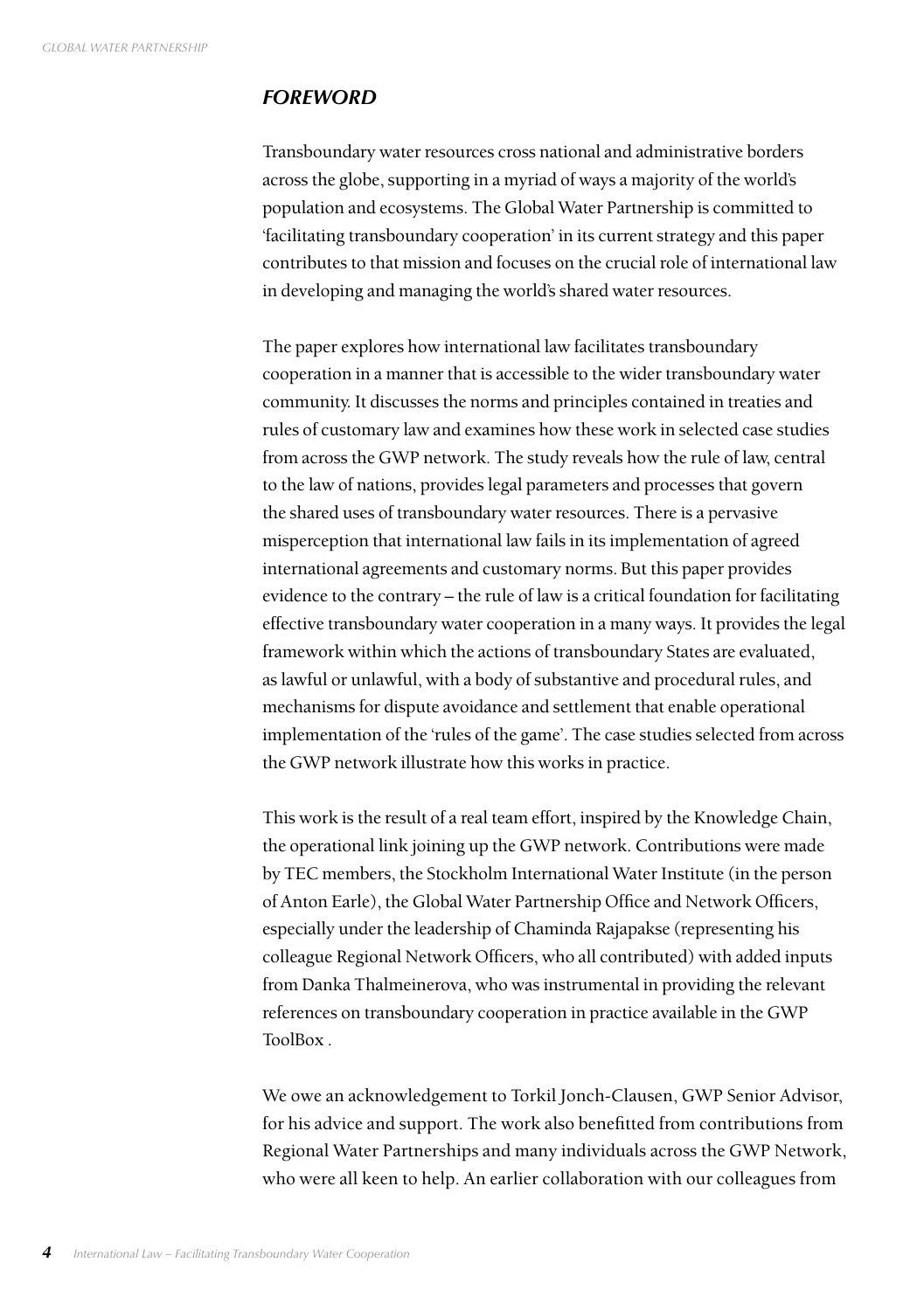INBO in preparing two Handbooks related to this topic, the most recent one launched on World Water Day 2012, "Handbook for Integrated Water Resources Management in the Basins of Transboundary Rivers, Lakes and Aquifers", complementing our earlier joint work in2009, "A Handbook for Integrated Water Resources Management in Basins." A final thanks to Zaki Shubber who provided research assistance for the paper, to Melvyn Kay for editorial assistance, and to Sergei Vinogradov for his contributions in finalising the work.

I am very pleased to have this important contribution - not only from the substantive knowledge that it adds to this complex area, but also from the process through which this paper emerged as a pioneering effort by the GWP network under the Knowledge Chain.

I am grateful to the principal author of this paper, Professor Patricia Wouters, founding Director of the Dundee UNESCO IHP-HELP Centre for Water Law, Policy and Science and member of the GWP Technical Committee (TEC). At her initiative, GWP, together with the University of Dundee in Scotland, UK, offers scholarships to undertake a module in International Water Law. It is aimed at professionals working in water resources who wishto acquire specialist knowledge of international water law, in particular transboundary water issues. This short course is highly appropriate for practitioners working in governments, NGOs, international organisations, academia, and the private sector whose first degree is in environmental science, hydrology, law, agriculture or a related field.

> Dr Mohamed AIT KADI *Chair, GWP Technical Committee*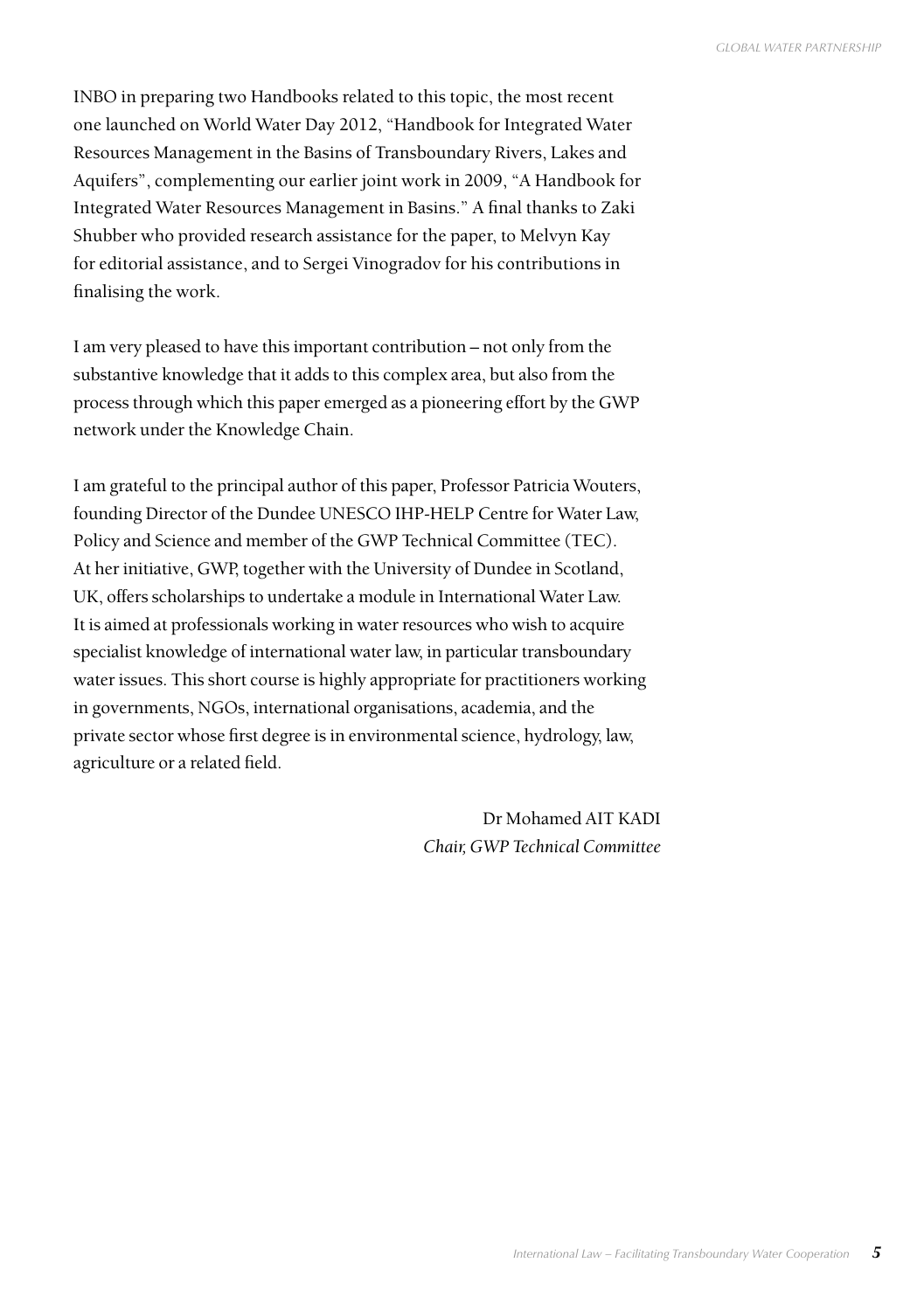#### *ExECuTIvE summaRy*

*Surface and underground water do notrespect political boundaries. This meansthat states must cooperate to manage water. (GWP Strategy 2009-2013)*

Transboundary water resources contribute to the economic, social, and environmental well-being of communities around the globe. Despite their inter-connectivity (national, sectoral), challenges remain in efforts to integrate the management of water resources that are shared across national and administrative borders.

As a *meta-framework for international relations*, international water law provides anidentifiable corpus of rules of treaty and customary law that determine the legality of State actions with respect to water resources that cross national boundaries. International water law provides a *platform foridentifying and* integrating the relevant legal, scientific, and policy issues and aspects pertaining to the utilization of transboundary watercourses (such as traditional reference to "all relevant factors and circumstances" in determining equitable use). At an operational level, international law offers a range of *tools* and *mechanisms* for implementation through concrete rules containing specific rights and duties as well as procedures that can be invoked in managing transboundary watercourses or resolving interstate conflicts.

The GWP network includes a significant number of transboundary watercourses, many of which are covered by functioning treaties. However, some of these agreements are incomplete, or fail to cover the entire basin, or still fail to materialise. Despite the existence of identifiable rules of customary law, cooperation appears to be best facilitated where there are agreements in place. This paper reviews current best practice and suggests that the opportunities for effective transboundary cooperation are enhanced where the following five core elements are addressed in transboundary water treaties – scope; substantive rules; procedural rules; institutional mechanisms; and dispute settlement. Where transboundary watercourse States agree on how these matters will be dealt with in their international water-related relations, the potential for effective cooperation is increased; this is further enhanced where the institutional mechanism that is established (i.e. River Basin Organisation; Meeting of the Parties, and so forth) is fully functional.

International law, through its very *raison d'etre* and functional application, aspires to facilitate transboundary cooperation so as to assist in achieving water security and the laudable goal of water for all.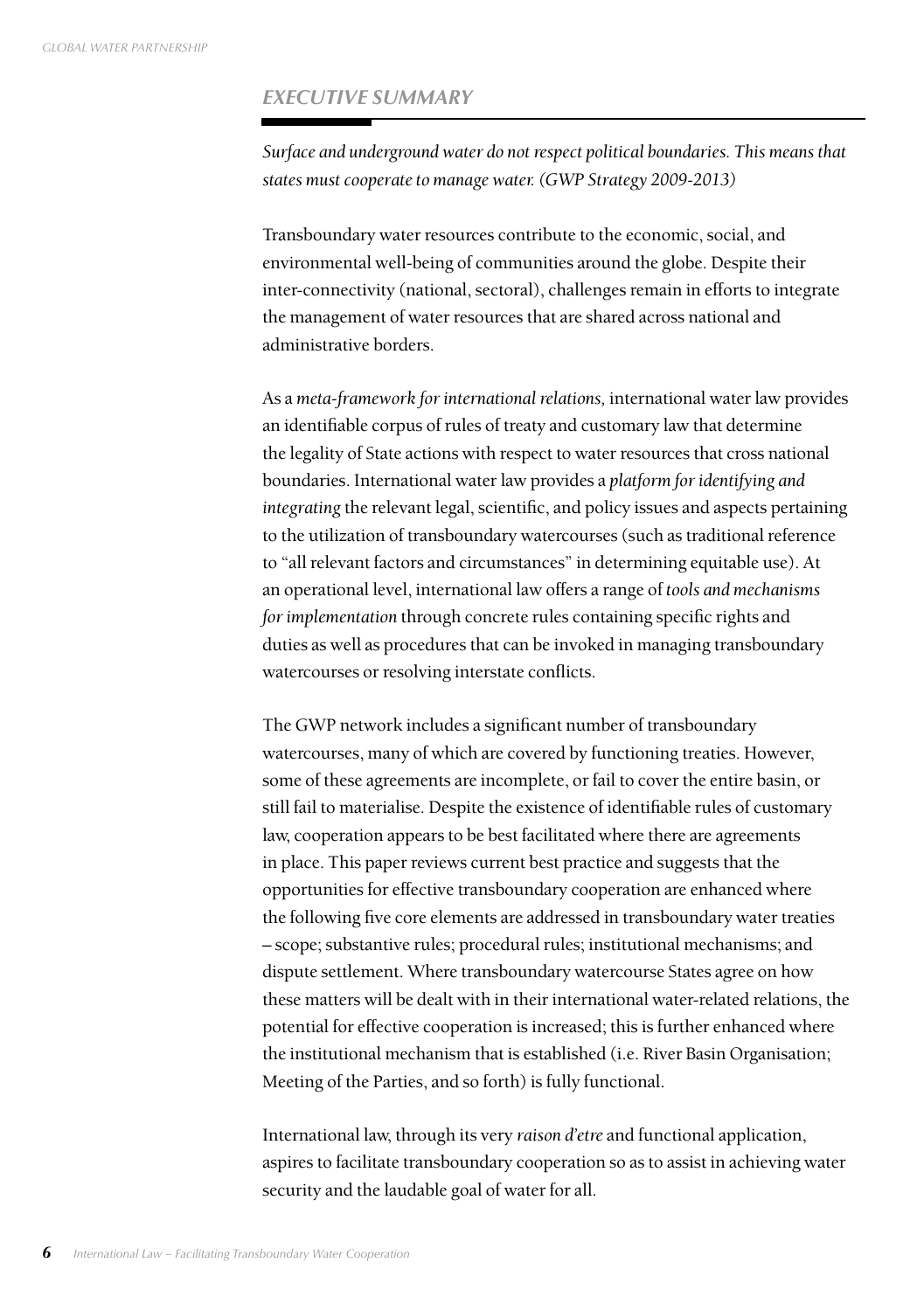▄

Foreword

| <b>Executive Summary</b>                                     |    |
|--------------------------------------------------------------|----|
| 1. Transboundary water resources - the challenge             | 8  |
| 1.1. In Africa                                               | 8  |
| 1.2 In Asia                                                  | 9  |
| 1.3 In South and Central America                             | 10 |
| 1.4 In Europe                                                | 10 |
| 1.5 International law - facilitating cooperation             | 12 |
| 2. International water law - rules and practice              | 13 |
| 2.1 International water law in practice                      | 14 |
| 2.2 Treaties and State practice                              | 16 |
| 2.3 Core elements of transboundary watercourse regimes       | 17 |
| 3. Transboundary cooperation in practice                     | 23 |
| 4. Case studies                                              | 26 |
| 4.1 The Zambezi River                                        | 26 |
| 4.2 The Niger River                                          | 29 |
| 4.3 The Mekong River                                         | 31 |
| 4.4 The Danube River                                         | 35 |
| 4.5 The Drin River                                           | 39 |
| 5. Lessons learned                                           | 42 |
| 6. Looking to the future                                     | 49 |
| Annex I Transboundary water courses across GWP network       | 52 |
| Annex II Relevant factors matrix from legal assessment model | 54 |
| Relevant factors matrix                                      | 54 |
| Selected bibliography                                        | 57 |
| International documents                                      | 57 |
| Declaratory instruments                                      | 57 |
| International case law                                       | 58 |
| Publications                                                 | 58 |
| Books and book chapters                                      | 58 |
| Journal articles                                             | 59 |
| Reports and other publications                               | 60 |
| End notes                                                    | 63 |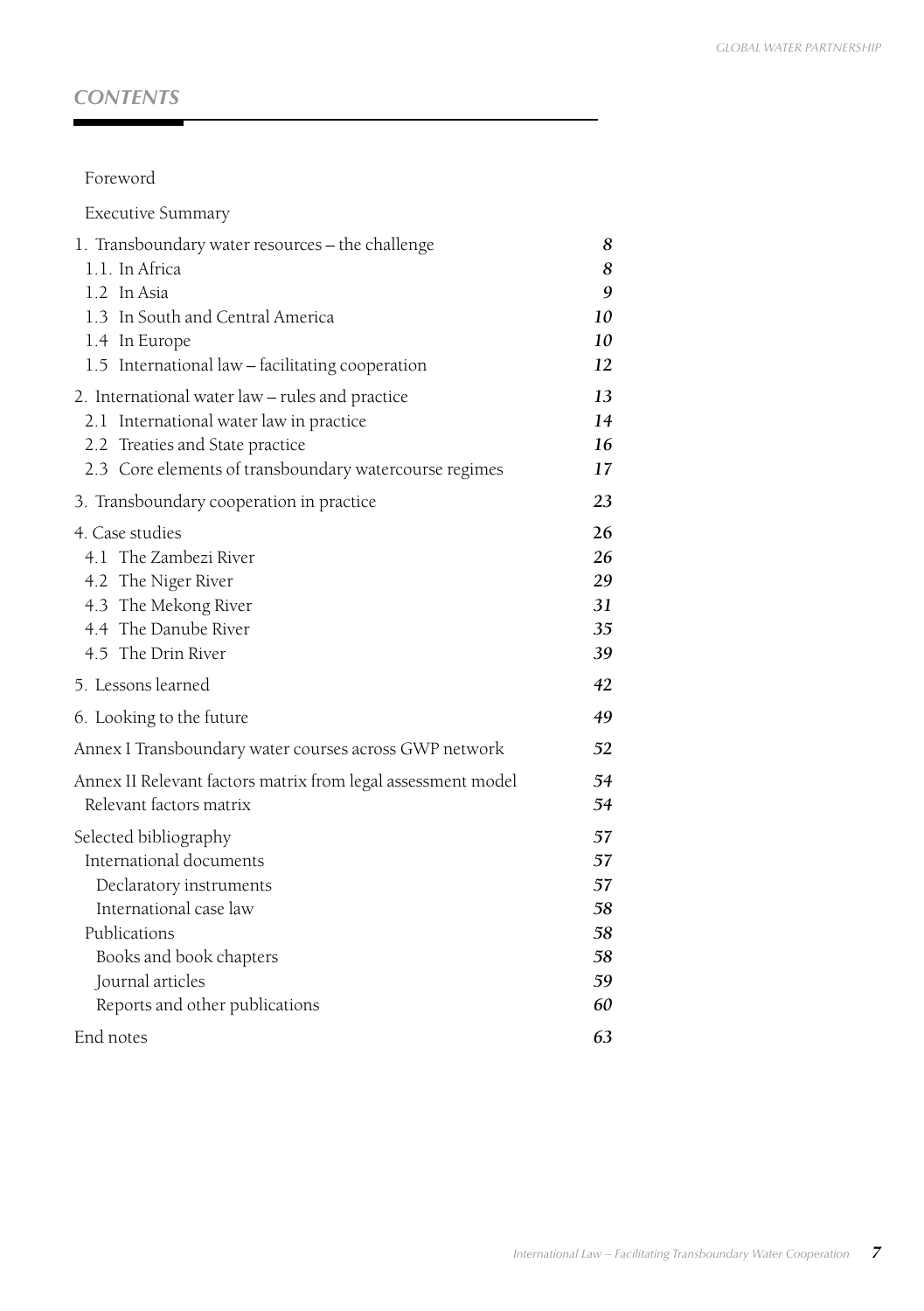We *recognize that people are at the centre of sustainable development and,in this regard, we strive for a world that is just, equitable, and inclusive, and we commit to work together to promote sustained and inclusive economic growth, social development, and environmental protection and thereby to benefit all.* UN Resolution. The future we want.<sup>1</sup>



ransboundary <sup>2</sup> water resources contribute to the economic, social, and environmental well-being of most of the world's population and natural systems.<sup>3</sup> Despite calls for increasing

cooperation to manage these shared resources, facilitating transboundary water cooperation in a world of sovereign nations continues to be one of the most serious challenges facing national governments, regional organisations, and the international community ingeneral. Access to sufficient water of adequate quality can mean the difference between prosperity and poverty, welfare and ill-health, evendeath. Equity, ethics, and justice also play an important part in integrating peaceful management.<sup>4</sup>

The GWP's vision is for a "water secure world". Aligned to this aspiration and as part of its current strategy, the GWP has committed to "facilitating transboundary cooperation" noting:

"Surface and underground water do not respect political boundaries. This means that states must cooperate to manage water. They must share responsibilities for managing water, protecting water quality, managing environmental flows, and promoting harmony among states. In some cases, river basin organisations provide an institutional structure for functions such as coordinating decision-making, establishing water allocation mechanisms, reducing water pollution, and handling floods and droughts. Good national policies and plans are prerequisites for serious cooperation in transboundary waters, including shared aquifers that are often neglected. Taking the shared benefits approach, GWP will support regional processes and work with regional organisations and initiatives in support of cooperative processes to make shared waters become a force for regional economic development".

Source: GWP Strategy 2009-2103<sup>5</sup>

# 1.1 In Africa

Africa is home to most of the world's major transboundary watercourses, which cover more than half of its surface area and more than 90% of its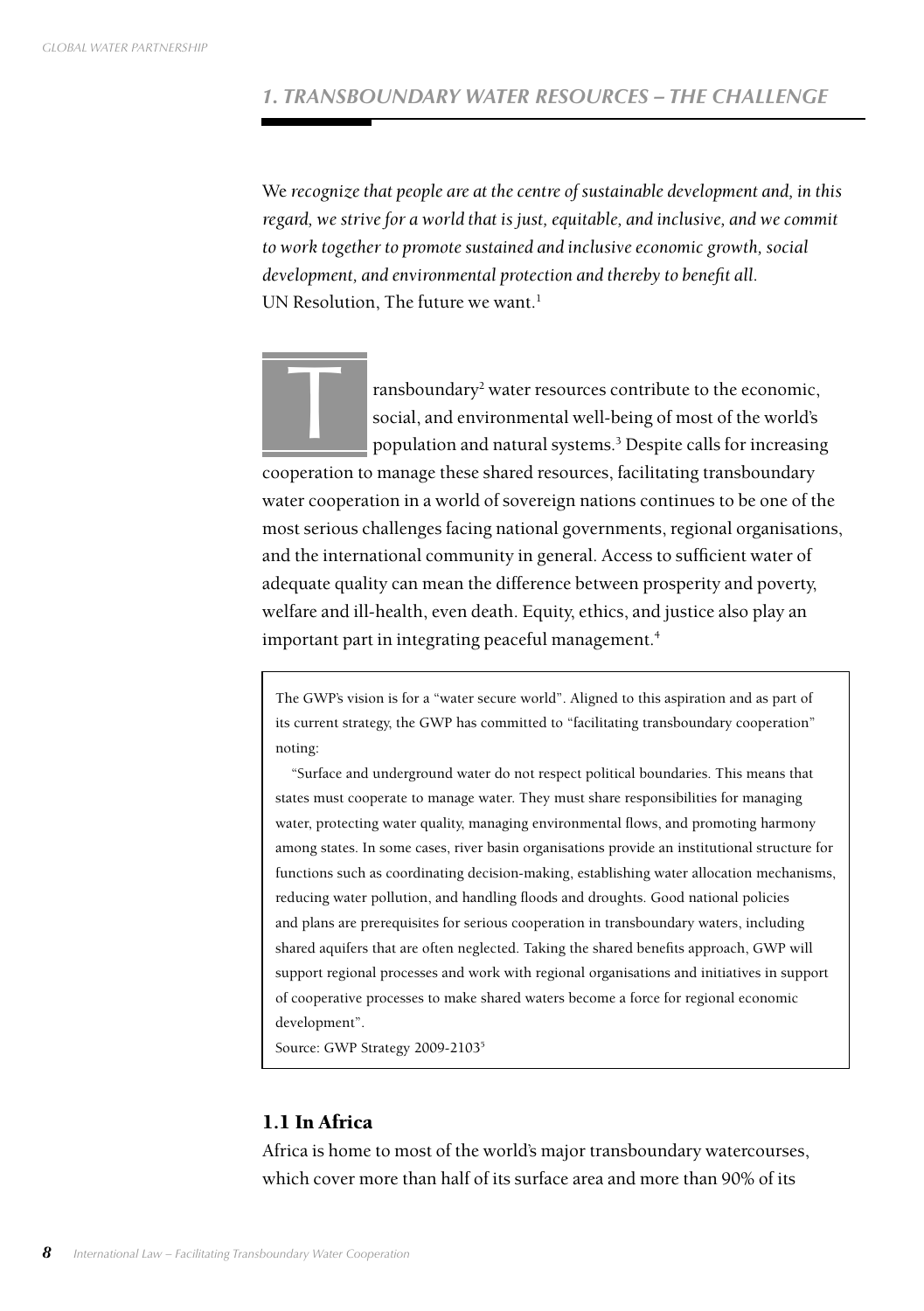surface water resources. Yet Africa uses less than 4% of the water available and less than 10% of its hydropower potential.<sup>6</sup> The most important shared watercourses that traverse the continent include the Congo, Incomati, Limpopo, Niger, Nile, Okavango, Orange, Senegal, Volta, and the Zambezi. While many transboundary rivers are governed by multilateral agreements, including the regional instruments concluded under the Southern African Development Community (SADC),<sup>7</sup> there still exist regulatory gaps and cooperation within some of the transboundary river basins is slow or stalled. For example, despite the need for more active cooperation in the Nile River basin, it has reached an impasse, mostly because the participating countries are taking differing positions over the Nile Basin Cooperative Framework Agreement (CFA)<sup>8</sup> and especially its key 'water security' provision. The CFA defines 'water security' as "*the right of all Nile Basin States to reliable*  $access$  *to and use of the Nile River system for health, agriculture, livelihoods, production, and environment*" and provides "*that the cooperation management and development of waters of the Nile River System willfacilitate achievement of water security and other benefits*" (Article 14). This provisionrepresents the main stumbling block on the journey towards creating an all-inclusive and effective legal framework in the basin. Nevertheless, efforts to foster basinwide cooperation continue within the Nile Basin Initiative under the auspices of the Nile Council of Ministers.<sup>9</sup>

#### 1.2 In Asia

Some of the world's most utilised transboundary watercourses are located in Asia. They serve countries with huge populations, with great economic and developmental challenges, such as China, India, Bangladesh. They include rivers of the Aral Sea basinin Central Asia (shared by Afghanistan, Kazakhstan, Kyrgyzstan, Tajikistan, Turkmenistan and Uzbekistan), the Ganges-Brahmaputra river system, the Indus, and the Mekong. While most of the region's shared waters are managed on the basis of international treaties, cooperation across such vast basins with diverse political and economic interests continues to be a real challenge.<sup>10</sup> The numerous agreements concluded in the Aral Sea basin suffer from inadequate implementation, although regional institutional mechanisms play an important role in promoting joint activities. The on-going controversies over hydropower projects between upstream and downstream States,<sup>11</sup> and external involvement in transboundary water issues<sup>12</sup> significantly influence the way in which water resources of the basinare managed.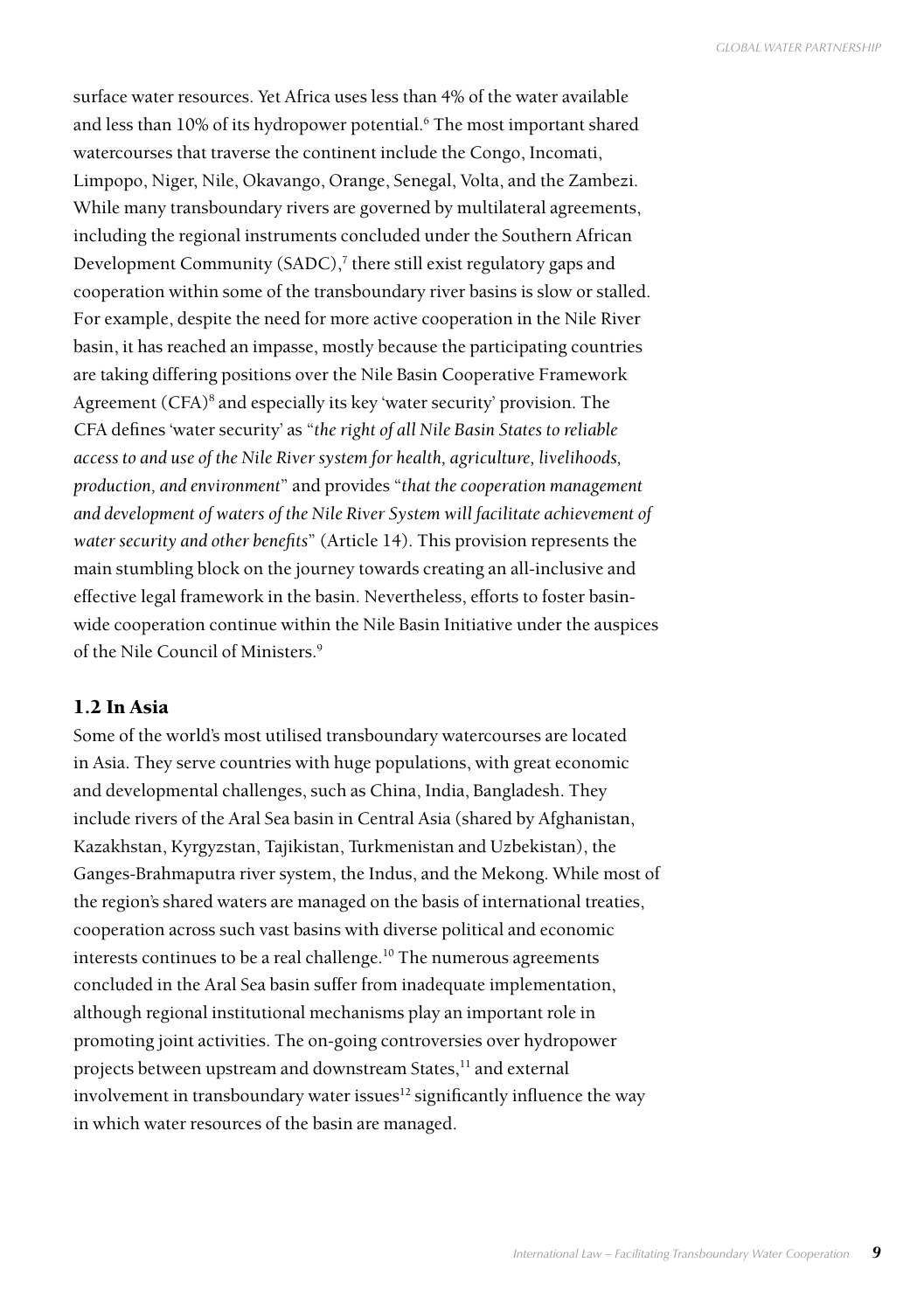Some important Asian watercourses, such as the Mekong and Ganges rivers, still lack basin-wide legal frameworks. They are partially governed by subbasin (the Agreement on the Cooperation for Sustainable Development of the Mekong River Basin – Mekong Agreement)<sup>13</sup> or bilateral treaties, such as the bilateral interim agreement on the Ganges River between India and Bangladesh on the Farakka dam,<sup>14</sup> the Indus Treaty between India and Pakistan<sup>15</sup> and all the agreements concluded by China. However, conflicts over water sharing hamper attempts to conclude more comprehensive agreements and stem from the desire to control supply and ensure demand, both upstream and downstream.<sup>16</sup> While there is great potential for trade-offs across the basins that could prevent possible conflicts, "*the time is ripe for these countries to proactively foster integrated regional cooperation based on internationallaw and practices.*" 17

## 1.3 In South and Central America

Significant and largely unregulated transboundary watercourses cross South America – the Amazon, La Plata, Orinoco – and Central America – Choluteca, Chiriqui, Grijalva, and Lempa.<sup>18</sup> Whilst there are examples of cooperation onsome of these shared water bodies, suchas theLaPlata River, the great challenge for the two regions is to develop more basin-wide transboundary agreements and to effectively implement those already in place. The La Plata basin is a long-standing arrangement with growing cooperation across national borders. The agreement, signed in1973 by Argentina and Uruguay covers the rivers Paranà, Río de la Plata, and the Guarani aquifer. Together they comprise the second largest river system in South America and the fifth largest in the world.<sup>19</sup> Recently, the five La Plata nations - Argentina, Brazil, Bolivia, Paraguay, and Uruguay – launched a regional, joint sustainable management programme to preserve one of the largest fresh water reserves in the world.<sup>20</sup>

## 1.4 In Europe

Numerous transboundary waterways criss-cross Europe. There is a long history of water-related treaties and substantial State practice in cooperatively managing shared water resources. One of the truly 'international' watercourses is the Danube River, which passes through ten countries and shares the basin with an additional nine countries. The Danube Commission is one of the most effective basin institutions in the world and plays a vital role in fostering joint efforts and activities involving most of the Danubian States.

Europe is the only geographical region that has a region-wide legal instrument covering transboundary waters – the 1992 United Nations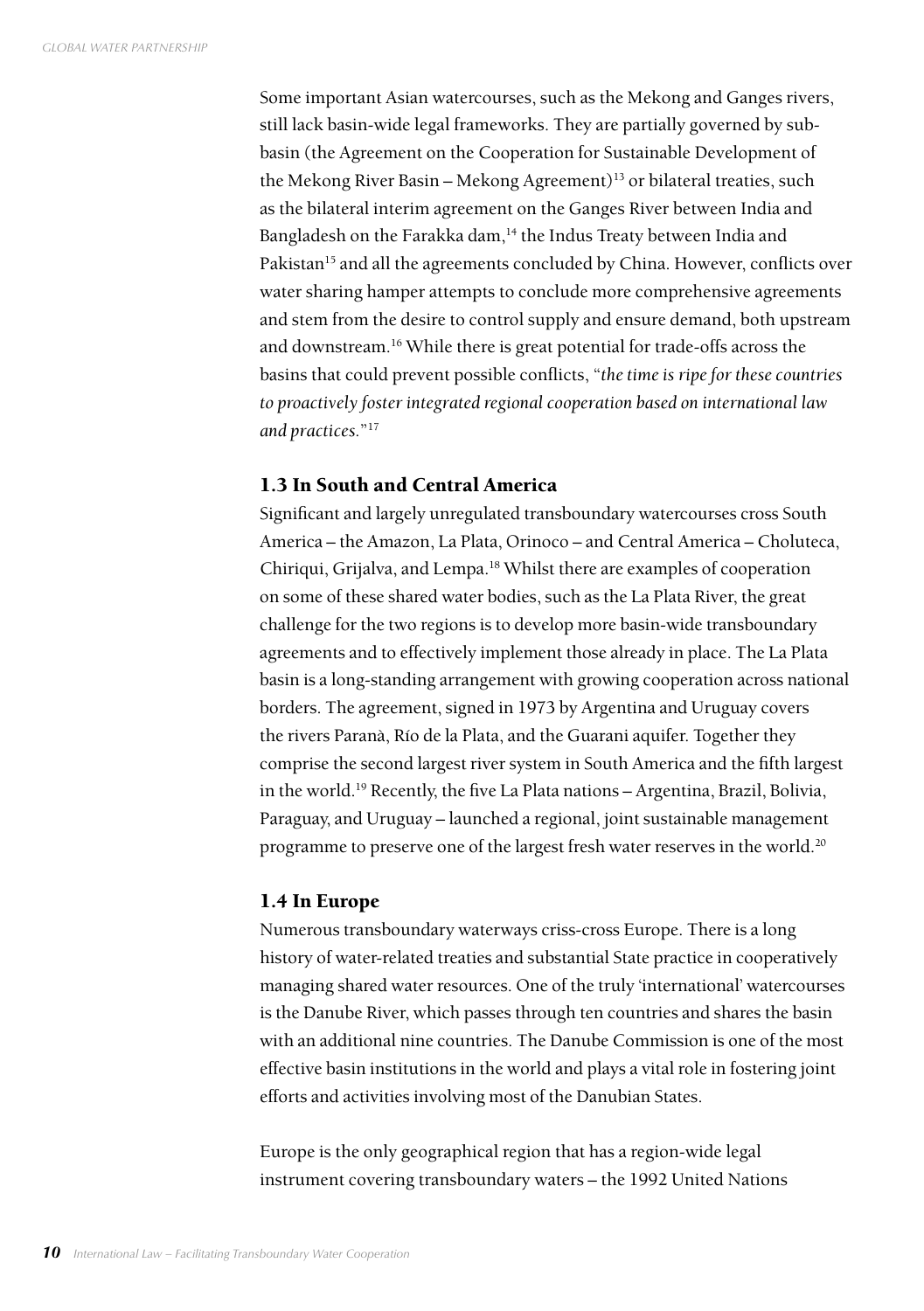Economic Commission for Europe Convention on the Protection and Use of Transboundary Watercourses and International Lakes (UNECE Water Convention).<sup>21</sup> This, together with additional protocols and numerous guidelines and recommendations, constitutes a comprehensive and continuously evolving legal and juridical framework governing international cooperation. In2003, the UNECE Water Convention was amended to permit accession by any Member of the United Nations upon approval by the Meeting of the Parties (MoP); entered into force 6 February 2013, this instrument will be open for States situated outside the UNECE region to become Parties. At the most recent MoP (Rome, 28 – 30 November 2012), there was unanimous agreement that the procedure for the accession of non-UNECE countries to the Convention be simplified, thus enabling accession, which could occur from the end of 2013. Support for this move is encouraged by United Nations Secretary-General Ban Ki-moon. This could extend significantly the reach of the UNECE Water Convention, which claims a recent 2011 China-Kazakhstan water quality agreement and 2008 China-Russian Federation agreement as part of its track record of success (The Water Convention: 20 years of successful water cooperation, 2012 UNECE document).

The EU Water Framework Directive (EU WFD) also applies to watersheds that primarily cross European inter-State borders.<sup>22</sup> Central and Eastern Europe are currently experiencing an upsurge of transboundary water treaty-making, and a new GWP initiative aims to enhance transboundary cooperation across this region.<sup>23</sup> But despite constantly expanding watercourse regimes (i.e. a new agreement on the Dniester – Cooperation in the Field of Protection and Sustainable Development of the Dniester River Basin – was concluded between the Republic of Moldova and Ukraine in November 2012 under the auspices of the UNECE Water Convention) and substantial State practice across Europe, there is still room for improvement with one observer noting a "lack of coordinated planning, implementing, and *assessment ofimpact in transboundary basins*".<sup>24</sup> However, the institutional mechanisms, especially under the UNECE Water Convention (Meeting of the Parties and sub-groups) and also under the EU WFD, have had a significant impact on operationalising cooperation across regional transboundary basins. This regional practice will be enhanced further with the recent establishment of an Implementation Committee (nine international experts elected by consensus to serve in a personal capacity) under the UNECE Water Convention, an innovation in this field aimed at rendering "practical casetailored assistance to prevent water-related disputes and support Parties in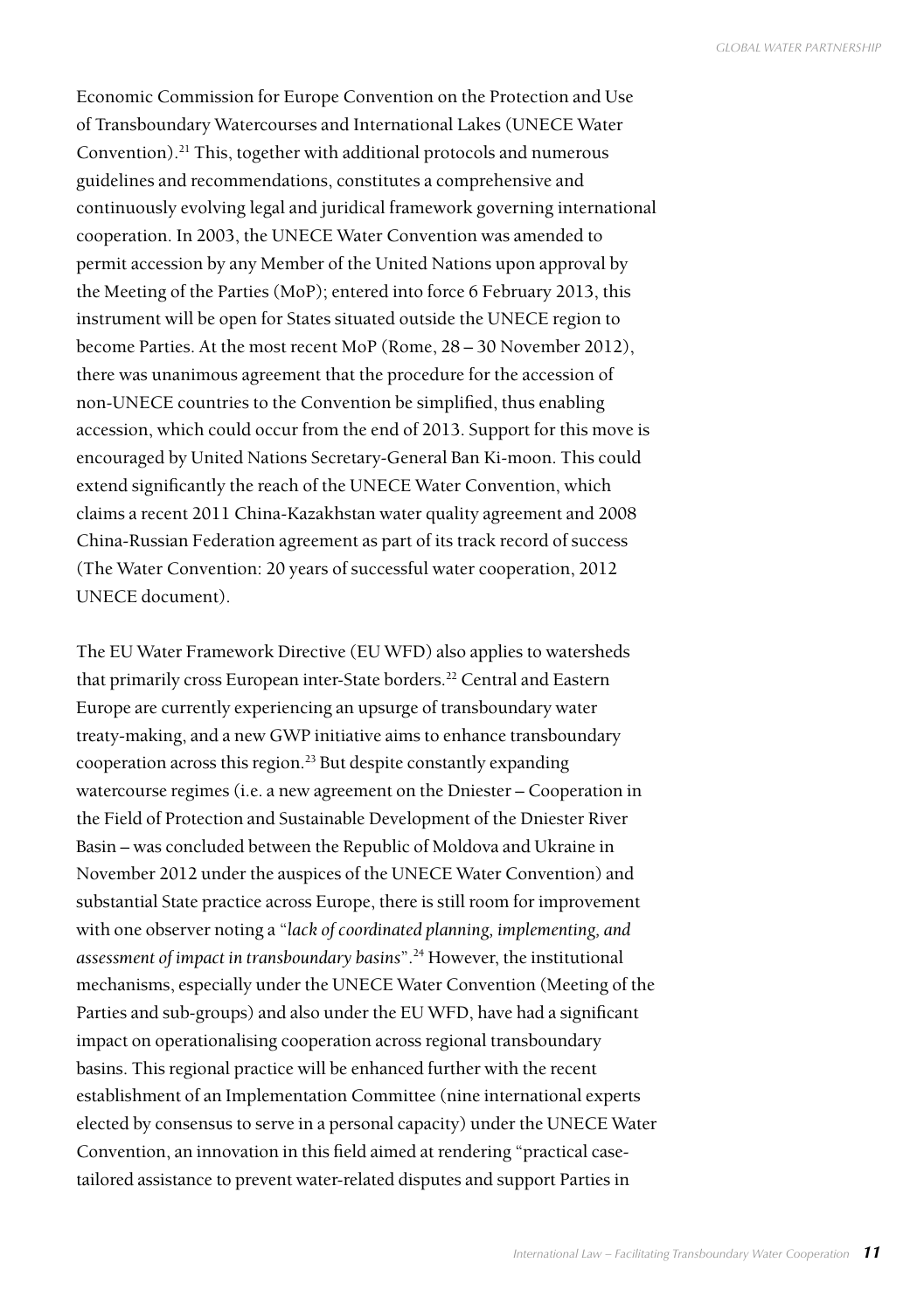their efforts to implement the Convention" (http://www.unece.org/env/water/ mop6.html).

## 1.5 International law – facilitating cooperation

So,how are cooperative processes enabled, and what role does international law play? Transboundary waters (surface and underground), which are shared by two or more countries with divergent and often conflicting needs and interests pose difficult and diverse challenges, especially when viewed through the prism of integrated water resources management (IWRM)<sup>25</sup> and the ultimate objective of attaining water security. However, increasing demand must not necessarily lead to conflict. It may even be seen as an opportunity for cooperation, as examples of regional integration reveal.<sup>26</sup>

Despite an abundance of academic writings and expert reports on transboundary water issues $^{27}$  critical knowledge gaps remain. In this paper we focus on how international law operates to facilitate transboundary water cooperation within the context of IWRM. The advent of the UN International Year of Water Cooperation in 2013<sup>28</sup> provides an ideal occasion to explore this aspect of cooperation as a key element of transboundary (international) water resources management.

We first examine the rules and practice of international law and how it can enhance transboundary water cooperation. We then present selected case studies that explore international water law in practice and assess how this affects transboundary cooperation. Inclosing, we identify lessons learned and the issues we still face.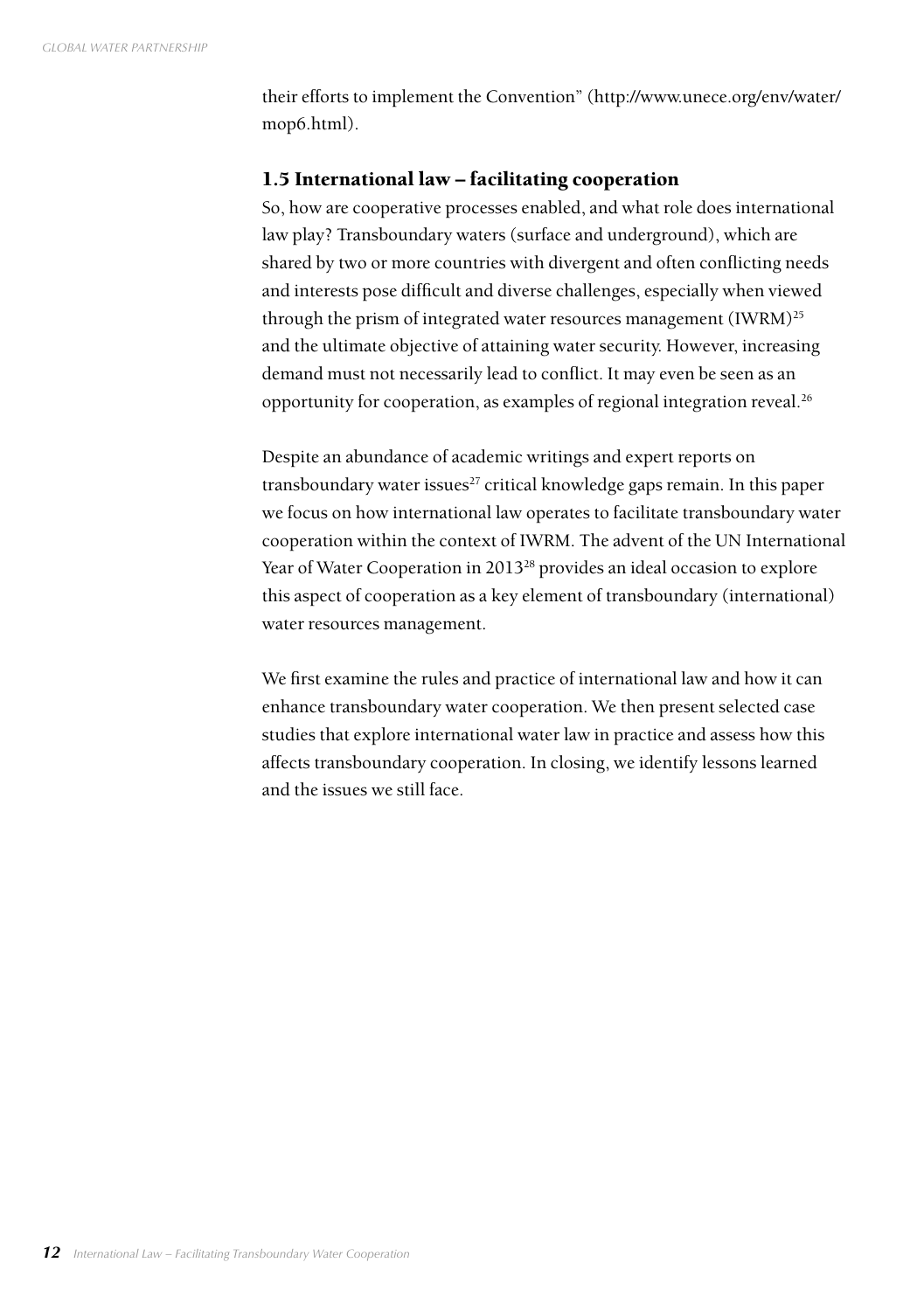*"In these times of unprecedented inter-connection between States and peoples it is my sincere belief that a firm reliance on international law must underpin any and all future developments on the global stage."<sup>29</sup>*

nternationallaw is a system of legal rules – norms and general principles, substantive and procedural rules – that govern inter-State relations in various areas of human activities such as international trade, maritime and outer space activities, environmental protection, as well as access to anduse of transboundary natural resources.<sup>30</sup> Central to this body of legal rules are the fundamental principles set forth in the Charter of the United Nations (UN Charter),<sup>31</sup> codifying the legal foundation of the international community's collective commitment to promote global cooperation, regional peace and security, and advance the fundamental freedoms of all. The importance of the rule of law<sup>32</sup> in development and environment was recently emphasised in the UN Resolution"The future we want", the outcome document from the UN Conference on Sustainable Development, Rio+20.<sup>33</sup> I

The use and protection of water resources shared by two and more countries are also governed by prescribed international legal rules. These legally binding norms can be found in numerous international treaties and are reflected also in rules of customary international law, which is based on State practice.<sup>34</sup> While international law is not the only instrument available to resolve transboundary water conflicts, it provides an over-arching framework for addressing a broad range of water-related challenges and concerns that spanacross scales, sectors, and disciplines (Figure 1). This illustrates the



*Figure1Water law within a context*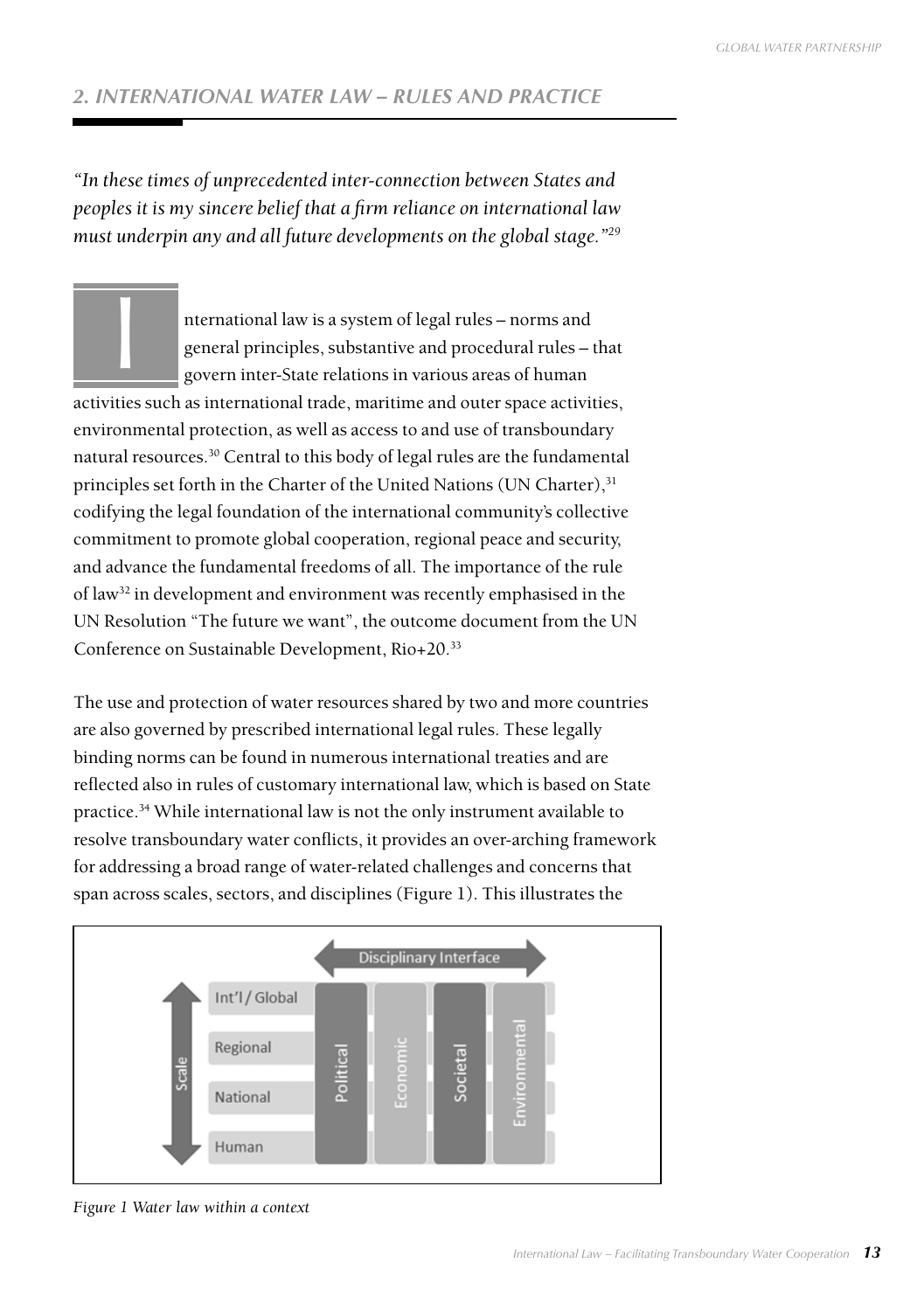important inter-connectivity of transboundary water resources management problems. Tackling the global water challenge, especially at international and regional levels, requires an integrated approach that takes into account diverse factors, within the changing context of the global community and the evolving structure of international water governance.<sup>35</sup>

We live in a world of ever-growing interdependence and inter-connectedness. *Our inter-dependence has grown beyond anyone's imagination in fact!* <sup>36</sup> *Apart from serving as a value system and consolidating an integrated approach to environment and development, international law is also to function as a concrete regulatory framework for co-operation between and action by all relevant actors.*<sup>37</sup>

The 2012 UN meeting on"Water, Peace, and Security"highlighted the importance of finding ways to improve transboundary water resources cooperation and collaboration.<sup>38</sup> It particularly emphasised that since "water *resources could become a real source of manipulation and increasing instability*" and "*should be a priority in every nation's foreign policy and domestic agenda*", "*we need to work together to advance cooperation on shared waters.*" <sup>39</sup> While, unquestionably, the political will of national governments determines to a large extent the degree of cooperation across State borders, international law plays an important role through its prescription of the 'rules of the game' governing the conduct of individual nations and relations between them. The 'law of nations'<sup>40</sup> defines the limits of State sovereignty and provides the context for transboundary water resources cooperation.

## 2.1 International water law in practice

*"If the daunting challenges now facing the world are to be overcome,it must be in important part through the medium of rules,internationally agreed, internationally implemented and,if necessary,internationally enforced."*Lord Bingham<sup>41</sup>

The duty to cooperate is at the heart of the UN Charter, and the rules of international law governing transboundary water resources have evolved around the idea of cooperation.<sup>42</sup> To achieve this broad objective, numerous legally-binding and non-binding instruments on transboundary waters were adopted both within and outside the UN system. Among the most important global instruments are the 1997 UN International Watercourses Convention  $(UNWC)^{43}$  and two recent resolutions adopted by the UN General Assembly, one on the Right to Water and Sanitation<sup>44</sup> and another related to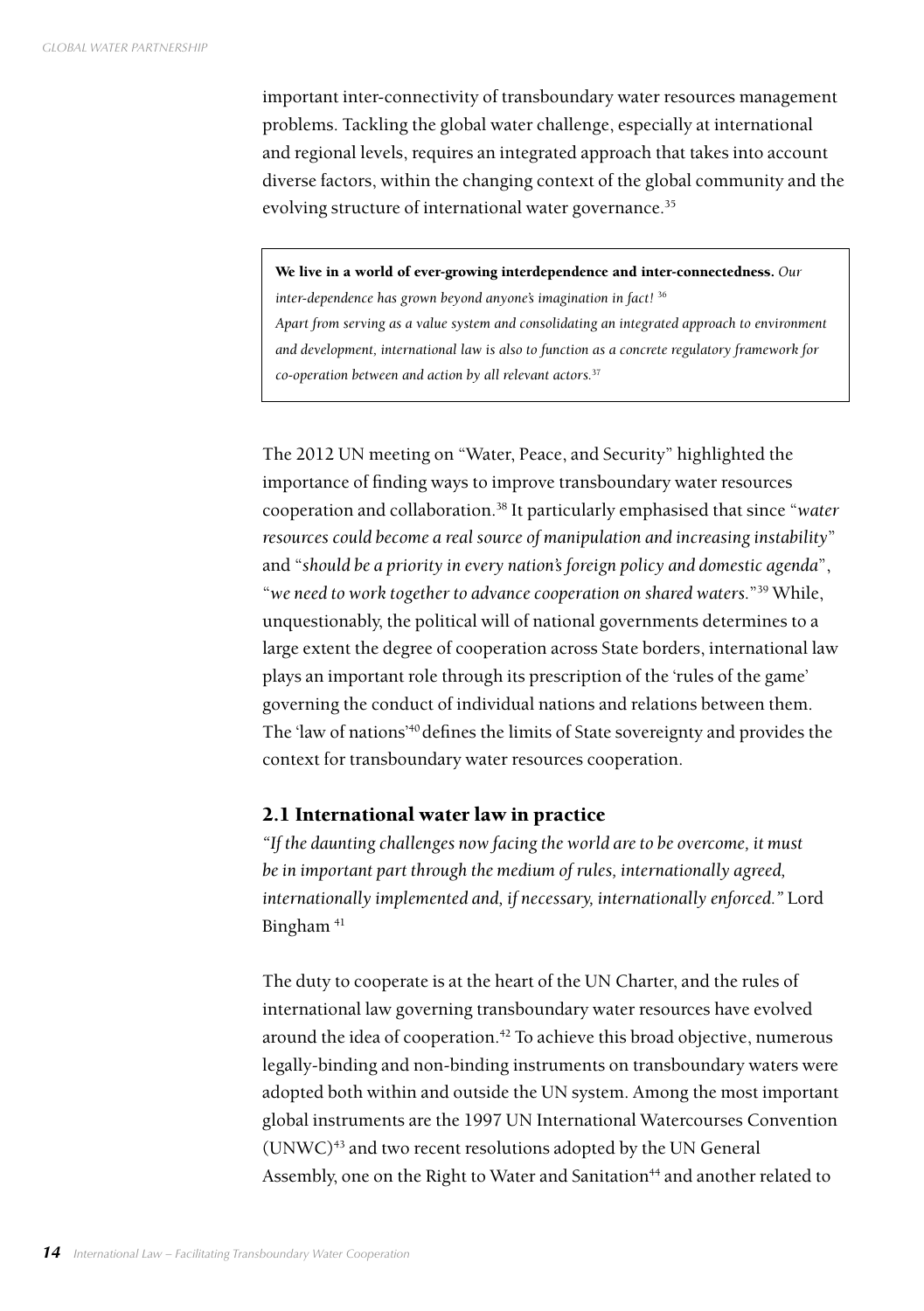transboundary aquifers.<sup>45</sup> At the regional level, the two most relevant legal documents contributions are the UNECE Water Convention (soon to be open for universal accession) and the 2000 SADC Revised Protocol on Shared Watercourses (SADC Revised Protocol)<sup>46</sup> greatly influenced by the UNWC.

States have also concluded a large number of water-related agreements for sharing the same river or lake, or their drainage basins. But challenges remain. As UNESCAPobserved – "*ambiguous water rights and allocation of increasingly scarce water resources has emerged as the principal cause of water conflicts… and the most important challenge lies in balancing the different uses of water and in managing their economic, social, and environmentalimpact.*" 47 Inthis context the role of the rule of law in managing transboundary water conflicts and building international cooperation deserves a closer look.<sup>48</sup>

The rule of law and the World Bank – Among many international institutions, the World Bank has been particularly active in promoting the rule of law in the area of sustainable development and natural resource use. In 2001, (then) President James Wolfensohn explained the direct link between the rule of law and poverty alleviation – "*There can be no good and clean government without respect for the rule of law, nor transparent and well-functioning financial markets, nor equitable and sustainable development … the rule of law needs to be improved in developing and transition countries to deal most effectively with three key dimensions of poverty, powerlessness, vulnerability, and lack of opportunity. Only with progress in all three areas will poverty reduction be possible. Only with poverty reduction will peace be possible.*" 49 Past president Robert Zoellick stated, "*The most fundamental prerequisite for sustainable development is building the rule of law and legal order, including respect for property rights*".<sup>50</sup> This approach is supported by the Bank's current president, Dr Kim, "*Let us lift our sights. Let us focus on the broader purpose of creating a world that bends towards greater justice, towards greater inclusion, and towards greater dignity for all, especially the poor and most vulnerable.*" 51

The rule of law contributes to facilitating cooperation in transboundary water issues in three ways. It provides:

- A meta-framework governing relations involving sovereign States (law of nations, or international law in general)
- A platform for applying an integrated approach (across scales, sectors, and disciplines) and
- A mechanism for implementing the rules of the game (substantive and procedural legal norms applying to specific watercourses or waterrelated activities).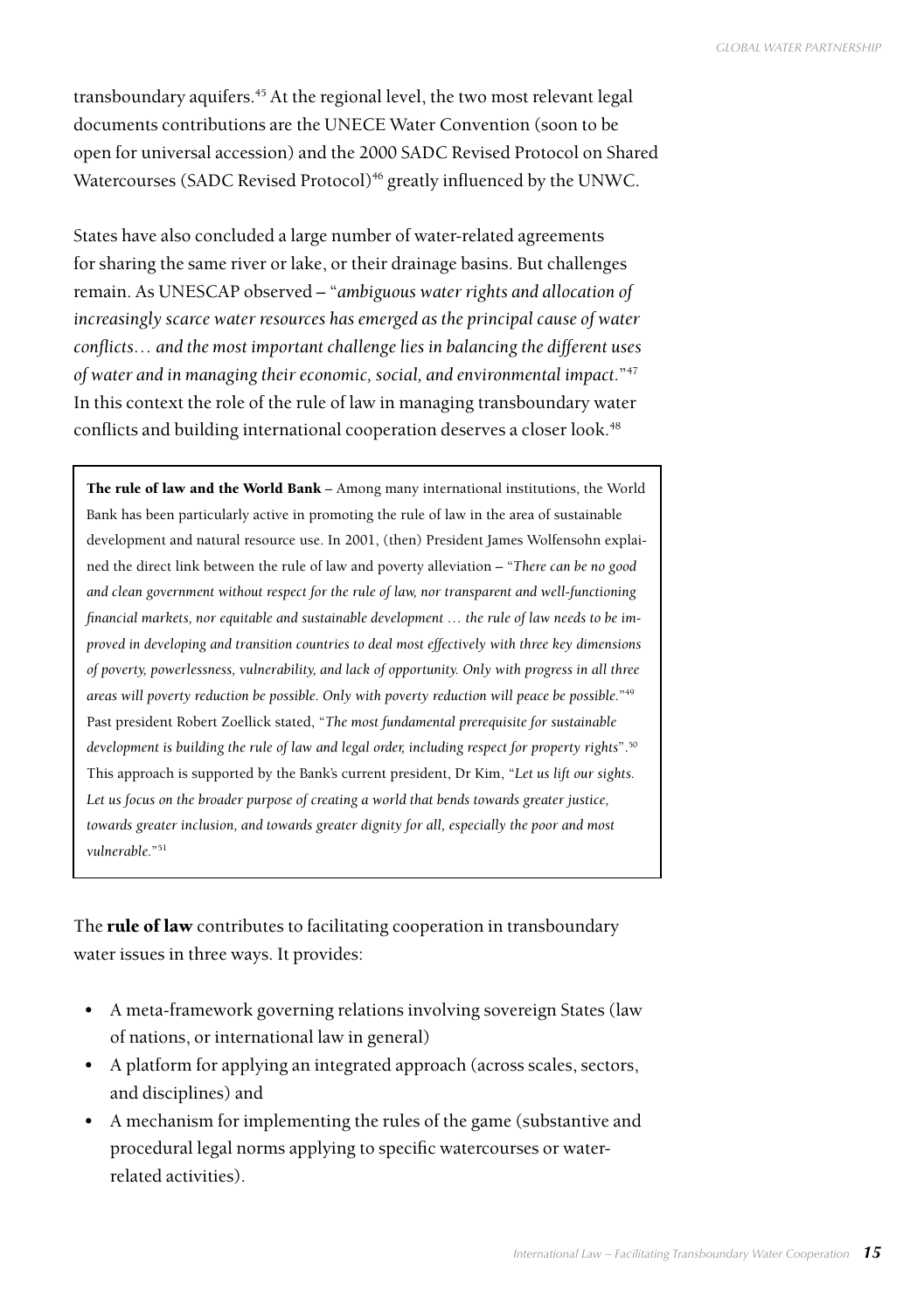As a meta-framework for international relations, international water law provides anidentifiable corpus of rules of treaty and customary law that determine the legality of State actions with respect to water resources that cross national boundaries. International water law provides a platform for identifying and integrating the legal, scientific, and policy issues relevant to the use of transboundary watercourses (such as traditional reference to "all relevant factors and circumstances" in determining equitable use). At an operational level, international law offers a range of tools and mechanisms for implementation through concrete rules containing specific rights and duties as well as procedures that canbe invoked in managing transboundary watercourses or resolving inter-State conflicts. Each of these functional facets of international water law is elaborated in more detail through the examination of State practice.

## 2.2 Treaties and State practice

More than 400 treaties apply to various aspects or forms of transboundary water resources.<sup>52</sup> These international agreements provide operational frameworks for inter-State cooperation mostly involving States sharing the same watercourse or drainage basin. In addition to treaty law, rules of customary international law confer some general legal entitlements and impose obligations on watercourse States. The most important legal rule of this body of law is the principle of "equitable and reasonable use" which encompasses both a right and a duty to use an international watercourse in an equitable and reasonable manner. This fundamental legal principle is linked directly to the general duty to cooperate – the cornerstone of modern international law – and an obligation to take necessary measures to prevent causing significant transboundary damage. These and more specific rules are usually implemented through procedural mechanisms and joint institutions, such as river basin organisations, commissions, or other joint bodies. The latter play a particularly important role in the peaceful daily management of shared transboundary water resources. Sohow does this system work in practice?

The only universal instrument in this area at present is the UNWC, adopted by the UN General Assembly in May 1997 following close to 30 years of codification efforts within the UN. It provides a useful framework for reviewing State practice. It is expected that the UNWC will soonenter into force.<sup>53</sup> A widespread international public campaign,<sup>54</sup> coupled with the endorsement of the UN Secretary General's Advisory Board on Water and Sanitation<sup>55</sup> and the recent UN Round-table on Water Peace and Security  $(2012)$ , makes it only a matter of time before this goal is finally achieved.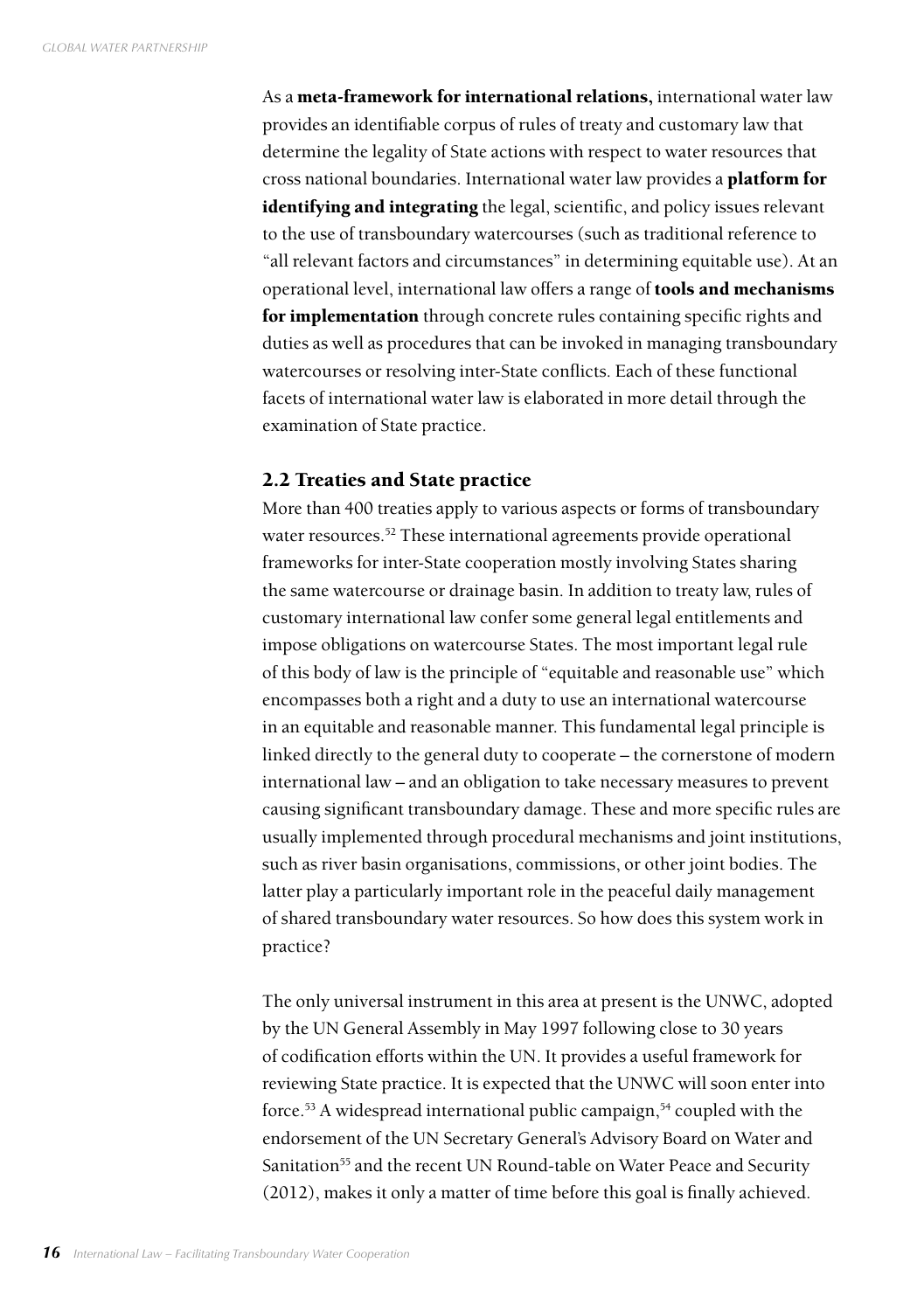Regardless of its current status, the UNWC is a valuable reference point as a framework instrument setting out the basic rights and obligations of States for managing shared water resources.<sup>56</sup> The Convention has, for example, provided inspiration for the Mekong Agreement and the SADC Revised Protocol. In the absence of regional or basin-wide agreements, the UNWC provides a legal basis for cooperation (substantively and procedurally) and guidance for States in their practical interactions. Another important instrument, soon to become open for universal endorsement is the UNECE Water Convention (now with 39 Parties), which provides an approach that complements the UNWC in a number of important ways, discussed in more detail below. Each of these significant framework agreements must be viewed as part of a larger body of multilateral agreements that regulate the uses of transboundary water resources.<sup>57</sup>

## 2.3 Core elements of transboundary watercourse regimes

There are five core elements for analysing the operation and effectiveness of transboundary water management – scope, substantive rules, procedural rules, institutional mechanisms, and dispute settlement (Figure 2). The extent to which these elements are reflected and developed in transboundary watercourses agreements or management regimes often determines, in large measure, the efficiency of the cooperation realised in practice.

Scope – This concerns the geographical and functional definition of the transboundary water resource to which a particular legal instrument or legal regime applies. Given that most watercourse agreements have the character of "territorial" treaties, the "scope" is animportant element of any such agreement. Scope usually determines the geographical and hydrological parameters or limits of the treaty's application by defining both the water resources governed and the States eligible to participate. Thus, a well-

| <b>Key Elements</b>   | Details                                                 |  |
|-----------------------|---------------------------------------------------------|--|
| 1. Scope              | • Legal reach (what waters?)                            |  |
|                       | • Definitions (watercourse; uses)                       |  |
|                       | • Parties (States RIEOs)                                |  |
| 2. Substantive Rules  | • Legal duties & entitlements (eguitable and reasonable |  |
|                       | utilisation; due diligence; protection)                 |  |
|                       | • Rules of substance (generalor precise)                |  |
| 3. Procedural Rules   | • Rules of procedure (duty to cooperate as bridge)      |  |
|                       | • Notification/exchange of information                  |  |
| 4. Institutional      | • Joint bodies (RBOs)                                   |  |
| Mechanisms            | • Conference of the Parties (MoP)                       |  |
|                       | • Organisations/organs (Ministerial level; other)       |  |
| 5. Dispute Settlement | • Dispute avoidance (consultation)                      |  |
|                       | • Dispute settlement (Art. 33 UN WC; other)             |  |
|                       | • Compliance verification (reporting; facilitation)     |  |

*Figure2Legal analytical framework for transboundary water resources management*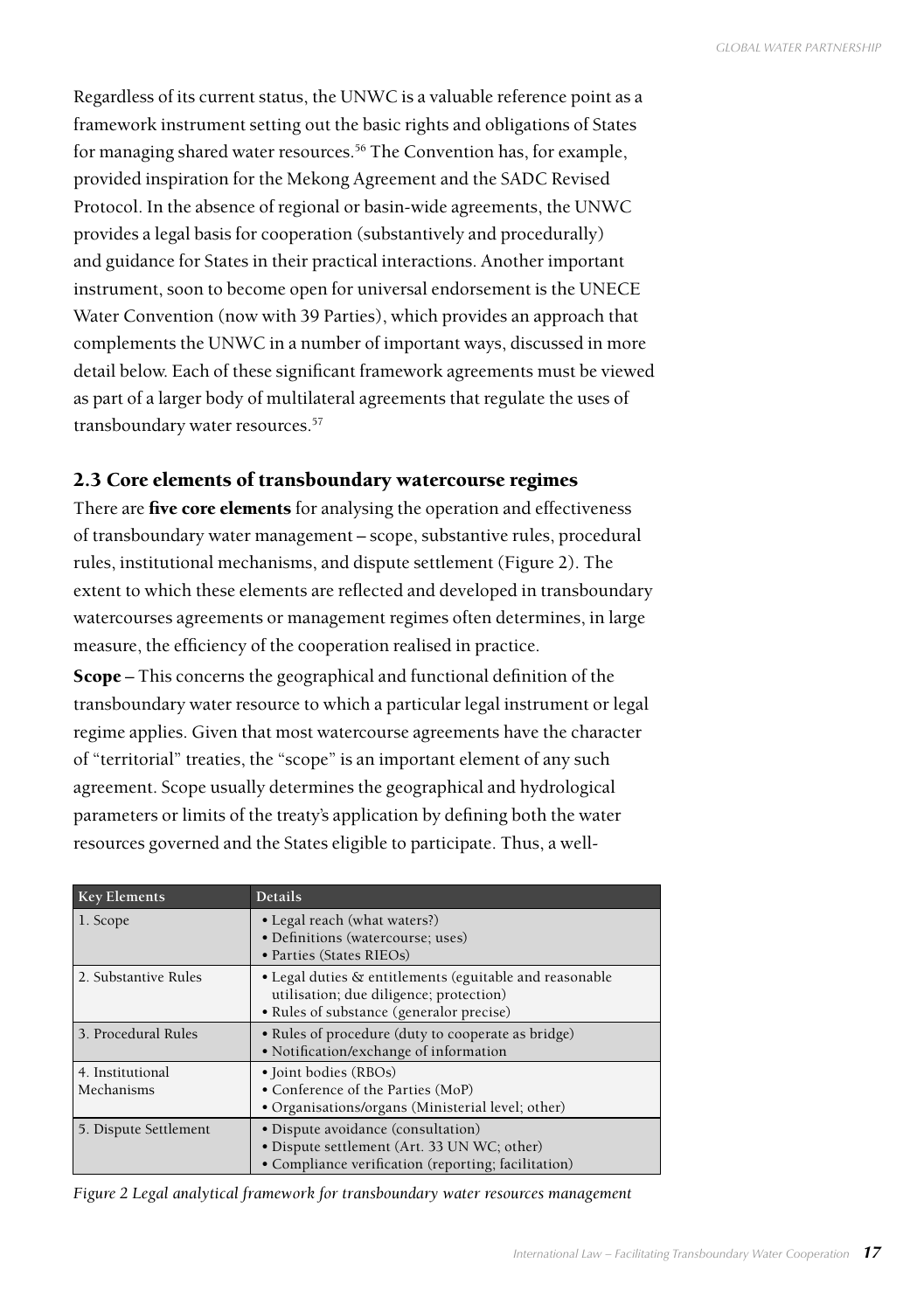developed watercourse regime should provide a clear definition of the waters covered using either geographic or hydrological criteria. It can also define the types of uses or activities regulated by the agreement. State practice reveals a variety of approaches in determining the scope; for example, it may include or exclude ecosystems, groundwater, and a range of water resources.<sup>58</sup>

UNWC definition of scope: The Convention "applies to uses of international watercourses and of their waters for purposes other than navigation and to measures of protection, preservation, and management related to the uses of those watercourses and their waters" (Art. 1). The watercourse is defined as "a system of surface waters and groundwaters constituting by virtue of their physical relationship a unitary whole and normally flowing into a common terminus" (Art. 2).

UNECE Water Convention definition of scope: "'Transboundary waters' means any surface or ground waters which mark, cross or are located on boundaries between two or more States; wherever transboundary waters flow directly into the sea, these transboundary waters end at a straight line across their respective mouths between points on the lowwater line of their banks" (Art. 1(1)).

Confined aquifers are not included in the UNWC; it is a topic that the UN continues to work on.<sup>59</sup> However, there are some treaties that apply also to transboundary aquifers, suchas the UNECE Water Convention, which includes inits scope "*any surface or groundwaters which mark, cross, or are located on boundaries between two or more States*"; the UNECE has also elaborated model provisions on transboundary groundwaters through the integrated management of surface waters and groundwaters. Another approach to scope has been adopted under the ILA Helsinki Rules,<sup>60</sup> which uses the the term "drainage basin", terminology that some consider supports a more ecosystem-inclusive methodology.<sup>61</sup>

Substantive rules – These rules comprise legal norms – mostly contained in international treaties – that establish substantive, or material, rights and obligations of States using the same watercourse. These rules may vary depending on the purpose and nature of a particular agreement. The most important establish legal entitlements to use transboundary water resources. In particular, under both customary international law and treaty law, transboundary watercourse States are entitled to "*equitable and reasonable use*" of their shared water resources. This focus onthe *use* of water, as opposed to a concern only with the physical apportionment of water, illustrates the breadth of this rule, which was codified as Article 5 of the UNWC.<sup>62</sup>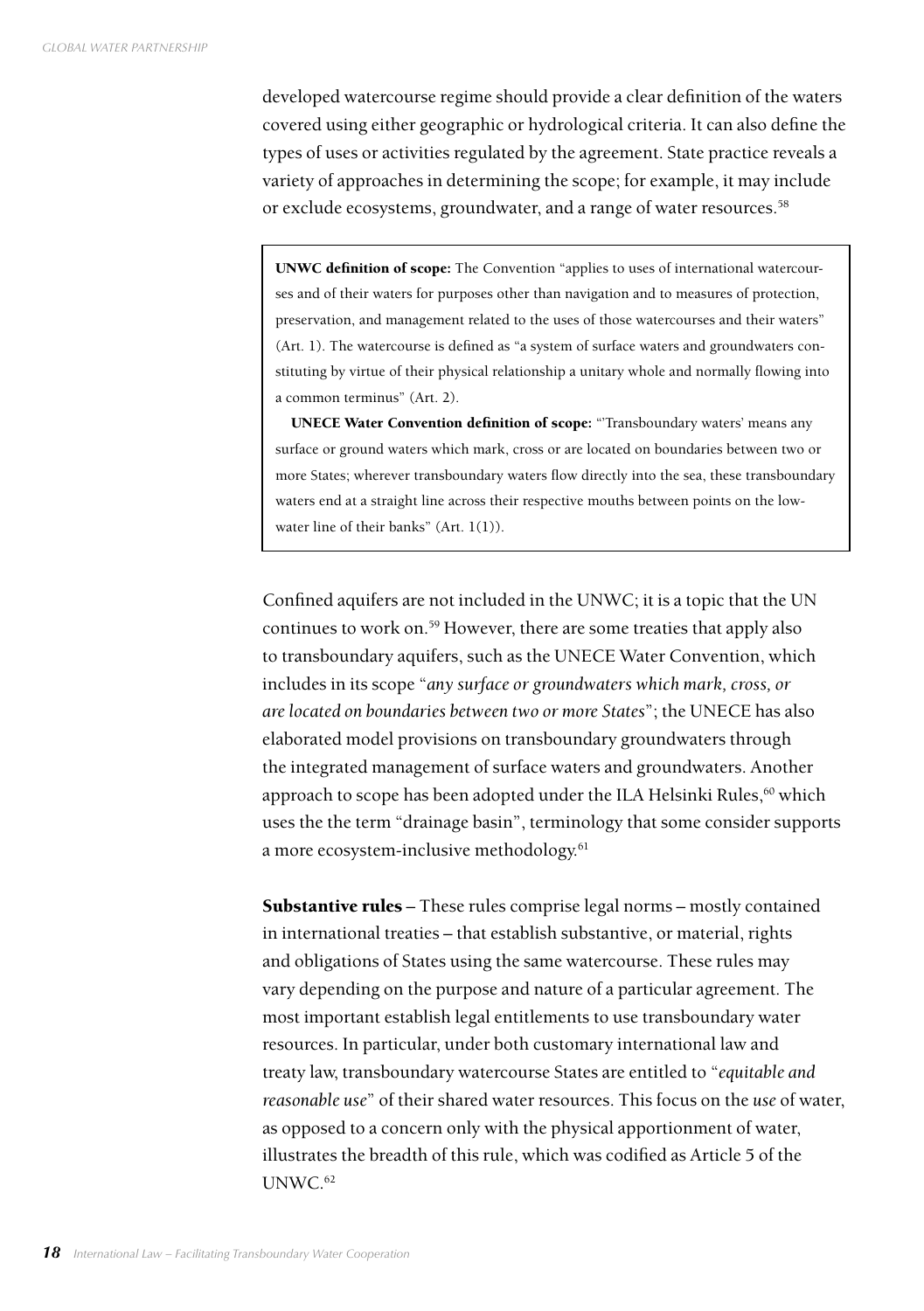The UNWC sets forth a non-exhaustive list of factors to be considered when evaluating equitable and reasonable use – all relevant factors are to be considered together and a conclusion to be made on the *basis* of the whole.<sup>63</sup> Thus, all relevant social, environmental, economic, and hydrographic factors are to be identified, given due weight, and evaluated together in order to determine whether the proposed, or even existing, use is equitable and reasonable – and thus lawful or unlawful.<sup>64</sup> Where there is not enough water to meet all needs and a "*conflict-of-use*" arises; Article 10 of the UNWC provides that "vital human needs" should be given a priority.<sup>65</sup> Research has suggested that *"vital environmental needs"* might also be afforded priority in such a situation.<sup>66</sup> Two other key substantive rules are enshrined in the UNWC – the duty not to cause significant harm,<sup>67</sup> and the duty to protect and conserve water-related ecosystems.<sup>68</sup>

Substantive rules contained in different international water agreements impose either obligations of conduct, which establish the parameters of lawful or acceptable behaviour of States, or obligations of result. The latter are aimed usually at achieving concrete goals, such as attaining a water quality objective, eliminating or reducing pollution to a certain level, or allocating agreed volumes of water or benefits of water use between the parties. Substantive provisions of water sharing or project-related agreements may be quite specific. They may, for example, provide for different mechanisms of water allocation and benefit sharing. Substantive rules continue to evolve as new transboundary water-related challenges present themselves, such as prevention and control of various types of pollution, ecosystem preservation and protection, and realising the human right to water and sanitation.<sup>69</sup>

Under the UNECE Water Convention, the governing substantive rule expressed in Art. 2 reads as follows, "The Parties shall take all appropriate measures to prevent, control and reduce any transboundary impact" and transboundary impact is defined as "any significant adverse effect onthe environment resulting from a change in the conditions of transboundary waters caused by a human activity, the physical origin of which is situated wholly or in part within an area under the jurisdiction of a Party, within an area under the jurisdiction of another Party. Such effects on the environment include effects on human health and safety, flora, fauna, soil, air, water, climate, landscape and historical monuments or other physical structures or the interaction among these factors; they also include effects on the cultural heritage or socio-economic conditions resulting from alterations to those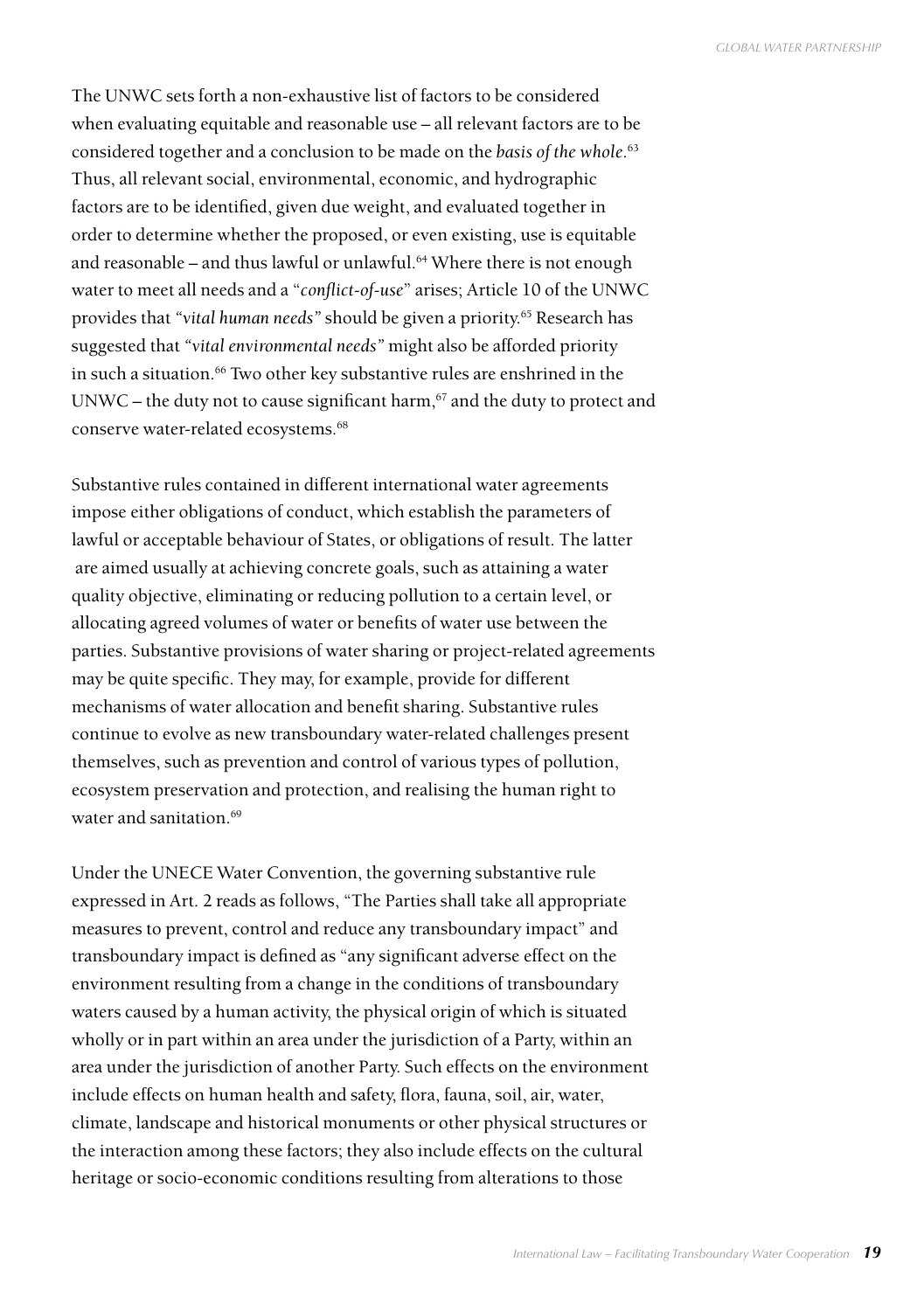factors" (Art. 1 (2)). This focus on limiting transboundary impact, defined in the broadest possible terms, devises a legal framework based on three pillars that impose duties to (1) Prevent, control and reduce transboundary impacts: (2) Ensure reasonable and equitable use; (3) Cooperate through agreements and joint bodies. These substantive norms are elaborated upon more fully within the convention, through the actions of the Meeting of the Parties and also through significant state practice.

Procedural rules – These provide the practical means for implementing the substantive rules and establish an operational framework for the continuous management of a watercourse. The distinction between the "substantive" and "procedural" obligations is made mostly for analytical purposes inorder to better understand treaty structure and requirements. This does not mean that "procedural" obligations are less binding than obligations characterised as "substantive", a fact emphasised inthe recent International Court of Justice (ICJ) decision on the Pulp Mills case involving Argentina and Uruguay – Argentina v. Uruguay Case (2010) Concerning Pulp Mills on the River Uruguay.<sup>70</sup>

Transparency, predictability, and enforceability of legal rules are enabled through applying the rules of procedure.<sup>71</sup> For this the UNWC offers a model procedural framework which is closely followed by many recently adopted agreements, such as the SADC Revised Protocol. The suite of procedural rules set forth in Part III of the UNWC provides for information exchange,<sup>72</sup> notification, $73$  and consultations in the event of new uses. $74$  The majority of specific watercourses treaties include such provisions as well as important operational elements of transboundary watercourse management regimes. Under the UNECE Water Convention, the rules of procedure are different for Parties and Riparian Parties (Part II), with the latter having more elaborate duties, ranging from the requirement to conclude agreements that give effect to the principles of the Convention, to exchanging and evaluating data, elaborating joint monitoring programmes related to water quality and quantity, establishing early warning and alarm procedures and participating in the elaboration of environmental impact assessments (Art. 9). The duties and obligations on Riparian Parties is quite extensive (Part II) and includes provisions on consultations (Art. 10), joint monitoring and assessment (Art. 11); common research and development (Art. 12); exchange of information (Art. 13); warning and alarm systems (Art. 14); mutual assistance (Art. 15); and public information(Art. 16).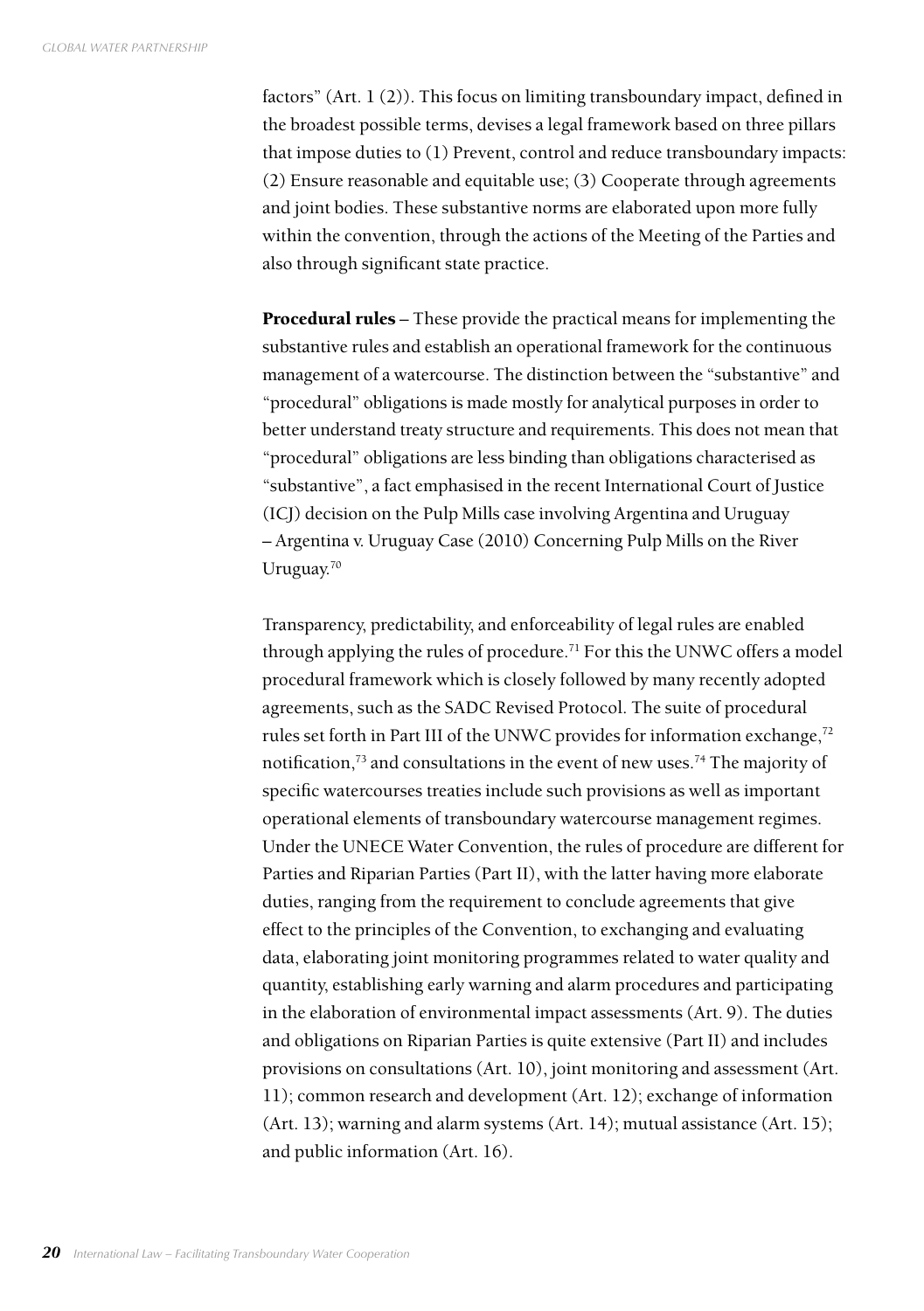Institutional mechanisms – Transboundary water agreements generally establish joint bodies or arrangements designed to serve as a focal point of inter-State cooperation for the day-to-day management of shared water courses. Such international joint bodies constitute an essential component of many modern watercourse regimes. They are used as important tools for coordinating States' efforts to manage water courses, especially by reconciling competing interests and identifying opportunities for mutually beneficial activities. In addition, institutional mechanisms can contribute to preventing and resolving disputes, through technical expertise; a potentially contentious issue could be reviewed internally with recommendations on how to address it, before the matter turns into aninter-State controversy requiring formal dispute settlement.

Establishing and using joint mechanisms are regarded as the most important facet of cooperation on transboundary waters. The UNWC encourages watercourse States to consider creating joint bodies in order to facilitate cooperation on relevant measures and procedures.<sup>75</sup> These provide organisational structure, capacity, and human resources necessary for information exchange and consultations, as well as a conduit for dispute prevention and dispute settlement.<sup>76</sup> Practically all recent transboundary watercourses agreements establish joint bodies in a variety of formats.<sup>77</sup> While the majority of these mechanisms are basin-specific commissionor joint bodies, there are more general institutional frameworks, usually provided for in global, regional or sub-regional arrangements (GWP/INBO Handbooks I & II).

Under the UNECE Water Convention the central place belongs to the Meeting of the Parties and its subsidiary bodies, which have been instrumental in implementing the regional agreement, with significant state practice under these institutional arrangements. The MoP meets regularly and agrees the work plan under the Convention; at its most recent meeting (Rome, November 2012) the forward-looking programme includes continued attention to the implementation and on accession to the Convention, a focus on adaption to climate change in transboundary basins, new work on quantifying the benefits of transboundary cooperation, a thematic assessment on the water-food-energy-ecosystems nexus and activities related to the opening of the Water Conventionand enhanced cooperation with GEF and UNESCO as global partners.

Another example of the role of institutional mechanisms is the Human Rights Council, which was designated as the organ responsible for oversight of the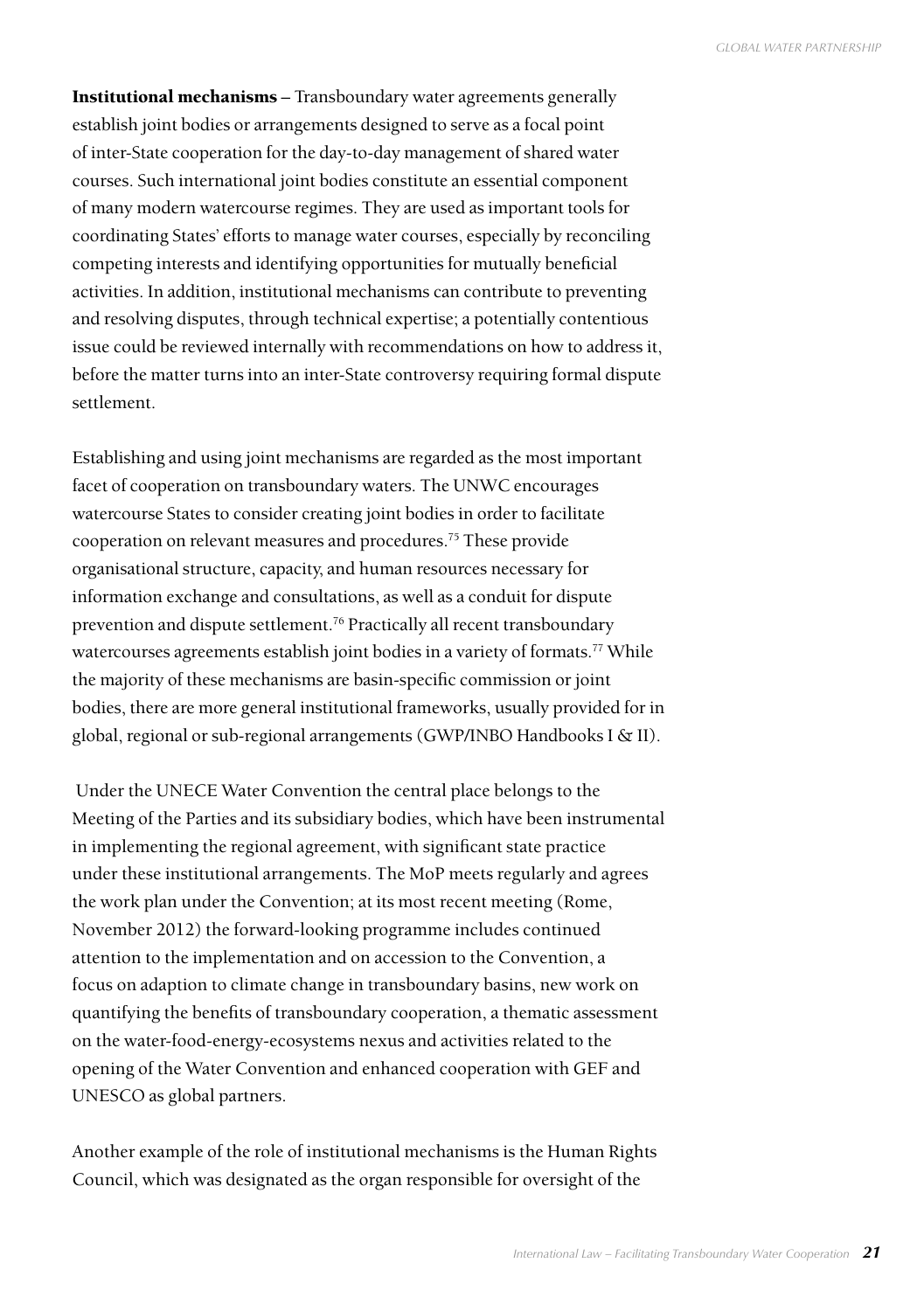UN Resolution on the Human Right to Water and Sanitation.<sup>78</sup> Along with formal institutional mechanisms, civil society plays an increasingly important role in the overall governance structure.<sup>79</sup>

**Dispute settlement** –The efficiency of legal regimes governing transboundary watercourses is usually enhanced where there is a system for monitoring compliance<sup>80</sup> and dispute resolution.<sup>81</sup> In line with the fundamental precepts of the UN Charter, <sup>82</sup> States are obligated to resolve their disputes by peaceful means, and have a wide choice of ways, both diplomatic and judicial, at their disposal.<sup>83</sup> Under the UN Charter international disputes canbe settled through"*negotiation, enquiry, mediation, conciliation, arbitration,judicial settlement, resort to regional agencies or arrangements, or other peaceful means.*" <sup>84</sup> Stateshaveused all these methods to resolve water disputes but the most common recourse is to negotiations, good offices, and fact-finding, supported by the use of joint bodies and regional institutions.<sup>85</sup>

Article 33 of the UNWC provides a list of options available to States inorder to settle their possible controversies.<sup>86</sup> Where the matter is not resolved by using traditional means of settlement, the parties may resort to compulsory fact-finding.<sup>87</sup> The procedure resembles conciliation but does not require the consent of both parties to establish a fact-finding commission - this can be done at the request of just one State. The Fact-finding Commission can make "s*uch recommendation as it deems appropriate for an equitable solution of* the dispute."88 Although this mechanism has not yet been tested in practice, it appears well suited to the particular nature of water-related disputes. However, the parties to the dispute are not bound by the commission's recommendation and may still invoke compulsory dispute settlement procedures, such as arbitration or adjudication. A less detailed approach has been adopted under the UNECE Water Convention, where Article 22 leaves it open to the Parties to select their preferred dispute settlement mechanisms, while encouraging negotiation in the first instance and where this is unsuccessful providing recourse to the International Court of Justice or to arbitration. A number of water-related disputes have been brought before the ICJ and arbitral tribunals and these provide guidance on how contested issues are resolved.<sup>89</sup> But, consistent with the general rules of international law, disputes cannot be heard without the consent of States.

*"The water problems of our world need not only be a cause of tension; they can also be a catalyst for cooperation… If we work together,asecure and sustainable water future can be ours.*" Kofi Annan<sup>90</sup>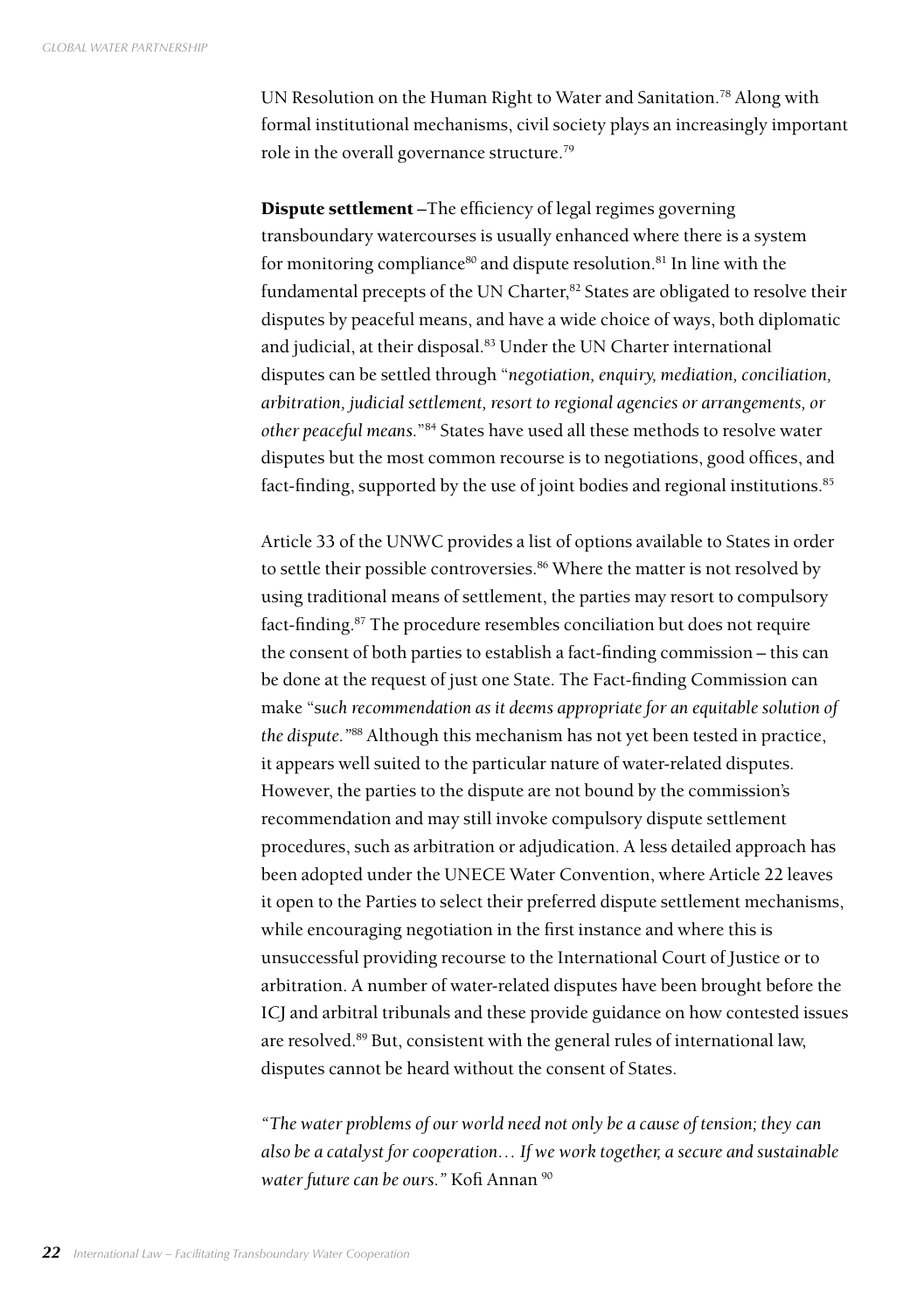*"Today cooperation arrangements are moving increasingly from a single focus on sharing waters to the sharing of multiple benefits from more optimal water arrangements within basins." <sup>91</sup>*

nternational water law serves as a platform for facilitating transboundary cooperation through establishing transparent and predictable rules of engagement. It provides a normative and institutional framework within which various aspects and drivers that affect the potential for cooperation can be properly accommodated – issues of geography, resource availability and variability, governance, inter-State relations and power asymmetries, trade, colonial heritages, and diverse political regimes.<sup>92</sup> International water law addresses these matters at two levels. I

At a macro level international water law provides the legal parameters for State action. In practice this means operating within the bounds of the law of nations, which requires the world's shared water resources to be peacefully managed. The rules of internationallaw provide a *meta-framework for inter-State relations, with legal remedies available in the event of unlawful* behaviour, such as a breach of the rules. Generally, States are engaged in developing and managing their shared transboundary water resources in accordance with certain legal rules, supported by the threat of adverse consequences in the event of their violation.

In devising legal frameworks, States negotiate around those issues related to the most appropriate geographical and functional scope, substantive rules, procedures, institutional mechanisms, and means of dispute settlement. These are included in, and constitute elements of, a watercourse treaty, which forms the foundation of a legal regime. Identifying the relevant factors and circumstances that must be addressed entails integrating a range of legal, scientific, and policy considerations. Internationallaw serves as *a platform for integration, which requires identifying, articulating, and incorporating* the relevant factors and circumstances particular to the specific watercourse management regime, informed by science and policy.

At a micro-level international law provides a framework for implementing agreed rules and provides mechanisms for monitoring and ensuring national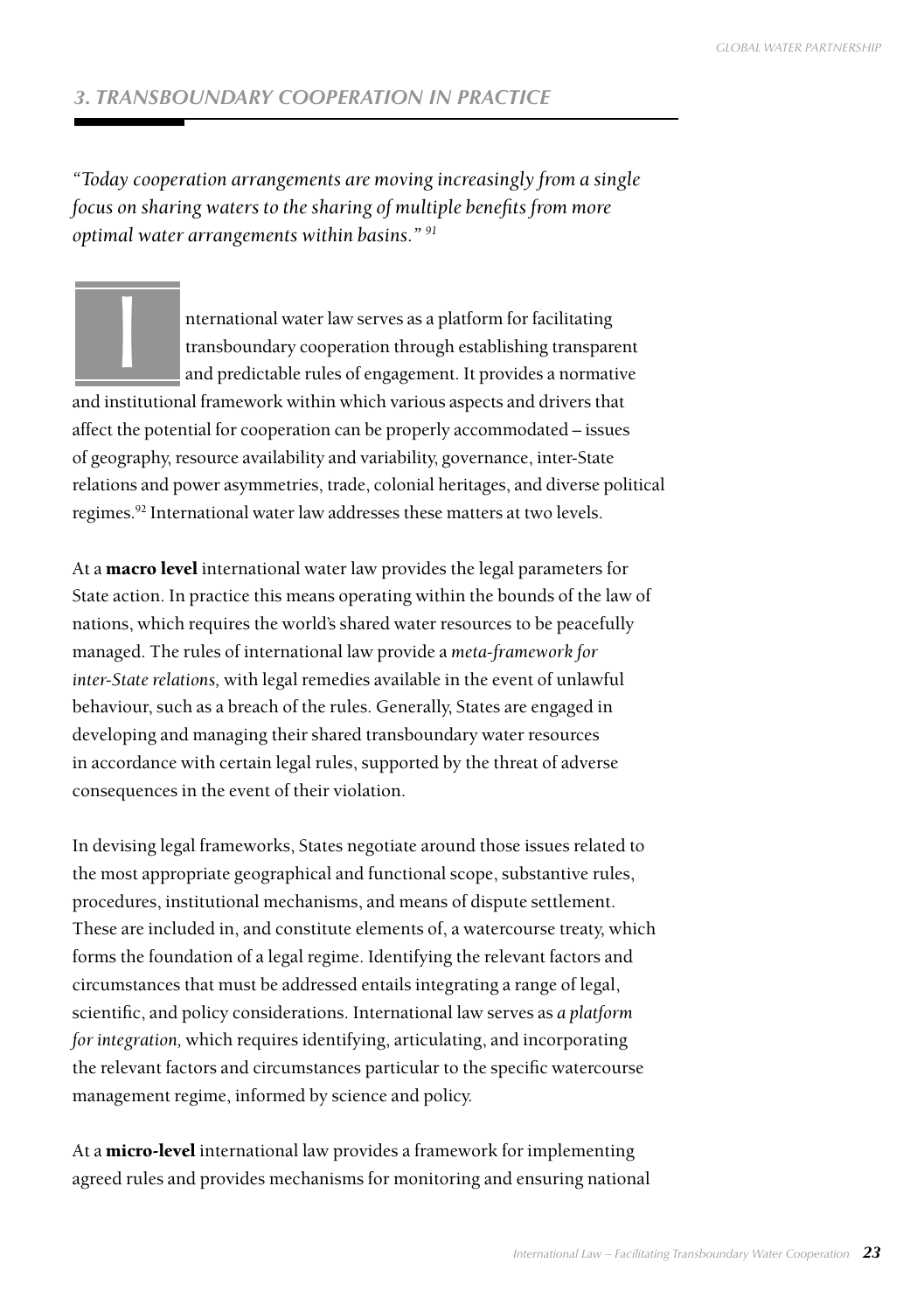compliance. The substantive and procedural rules, institutional bodies, and means of dispute settlement taken together establish a mechanism for *operationalising the established legal regime*.

The governing rule of equitable and reasonable use defines the ultimate objective of the regime as well as the context for implementation.

#### Application of the rule of equitable and reasonable use

The UNWC, as the principal universal instrument on water use allocation, offers guidance. Article 5 provides:

Watercourse States shall in their respective territories utilise an international watercourse in an equitable and reasonable manner. In particular, an international watercourse shall be used and developed by watercourse States with a view to attaining optimal and sustainable utilization thereof and benefits therefrom, taking into account the interests of the watercourse States concerned, consistent with adequate protection of the watercourse.

Watercourse States shall participate in the use, development, and protection of an international watercourse in an equitable and reasonable manner. Such participation includes both the right to utilize the watercourse and the duty to cooperate in the protection and development thereof, as provided in the present Convention.

Article 6 provides guidance on how the rule of equitable and reasonable use is to be implemented. – "*all relevant factors are to be considered together and a conclusion reached on the basis of the whole*". This approach follows the ILA Helsinki Rules, which introduced the notion of equitable and reasonable use and also included a methodology for implementing this rule. The non-exhaustive list of indicative factors to be considered in Article 6 is open-ended and covers the vast range of circumstances that need to be examined where new or increased uses are to be considered. Importantly, the in-built flexibility of the rule, common for international law, provides enormous potential for including new and changing circumstances that affect the use of shared water resources. This should be seen as a strength and not a weakness of the rule.

The UNECE Water Convention provides that "the Parties shall take all appropriate measures to ensure that transboundary waters are used in a reasonable and equitable way, taking into particular account their transboundary character, in the case of activities which cause or are likely to cause transboundary impact" (Art. 2(2)); and further elaborates specific examples of what this entails.

This norm fosters a holistic and inclusive approach to transboundary water resources management, focusing on*beneficial use-allocation* withina basinwide context. The notion of benefits-sharing finds its legal foundation in this rule of international law – equitable and reasonable use and participation encourages watercourse States to cooperate in optimising and equitably sharing the beneficial uses (goods, products and services) connected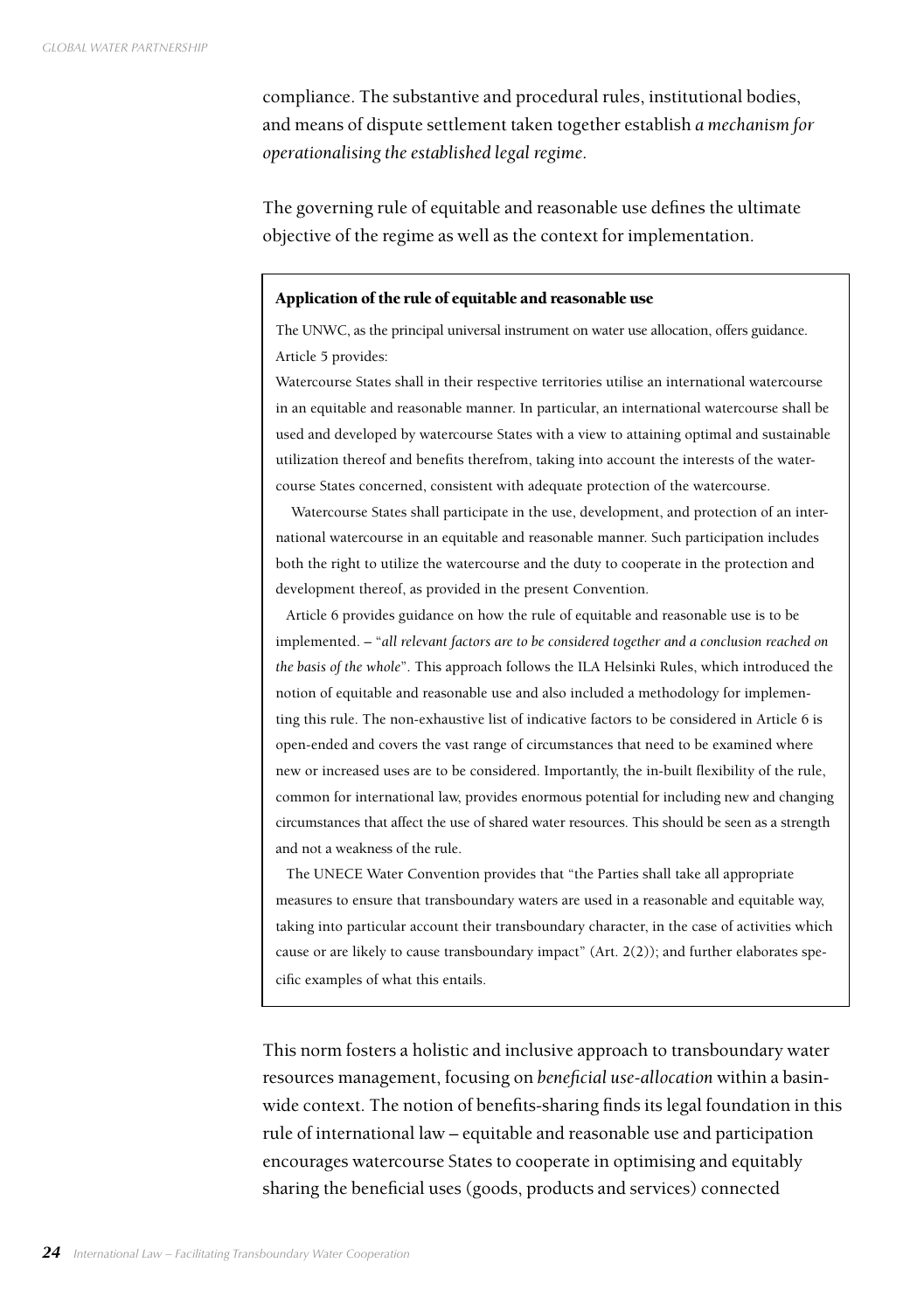directly or indirectly with the watercourse.<sup>96</sup> State practice supports such anapproach. Examples include, the Columbia River Treaty (downstream benefits shared by Canada and the USA)<sup>97</sup> and the Mekong Agreement.<sup>98 99</sup>

The rule of equitable and reasonable use and participation is supported by the duty to cooperate  $(A$ rticle  $8)^{100}$  and the set of procedural rules contained in Part III of the UNWC. The operational mechanisms needed to facilitate cooperation - procedural rules, institutional mechanisms, and means of dispute settlement – are reflected consistently in treaty and State practice.<sup>101</sup>

#### Transboundary Water Disputes – examples of third-party dispute settlement

A number of transboundary water disputes demonstrate how watercourse regimes work in practice.<sup>102</sup> These include the Territorial Jurisdiction of the International Commission of the River Oder *(United Kingdom, Czechoslovakia, Denmark, France, Germany, Sweden* v. *Poland; PCIJ, 1929*);<sup>103</sup> the Lake Lanoux Arbitration (*France* v. *Spain*; ICJ, 1957);<sup>104</sup> the Case Concerning the Gabcíkovo-Nagymaros Project (*Hungary* v. *Slovakia*; ICJ, 1998);<sup>105</sup> the Dispute Regarding Navigational and Related Rights (*Costa Rica* v*. Nicaragua;* ICJ, 2008);<sup>106</sup> the Case Concerning Pulp Mills on the River Uruguay (*Argentina* v. *Uruguay*; ICJ, 2010);<sup>107</sup> and the Indus Waters Kishenganga Arbitration (*Pakistan* v*. India;* PCA, 2010).<sup>108</sup> The Court in the Gabcíkovo-Nagymaros case stated, "*Modern development of international law has strengthened the principle expressed in the River Oder case that 'the community of interest' in a navigable river becomes the basis of a common legal interest or non-navigational uses of international watercourses*".<sup>109</sup> This community-of-interest approach provides the foundation for the concept of hydro-solidarity which is now emerging in response to global water security.<sup>110</sup>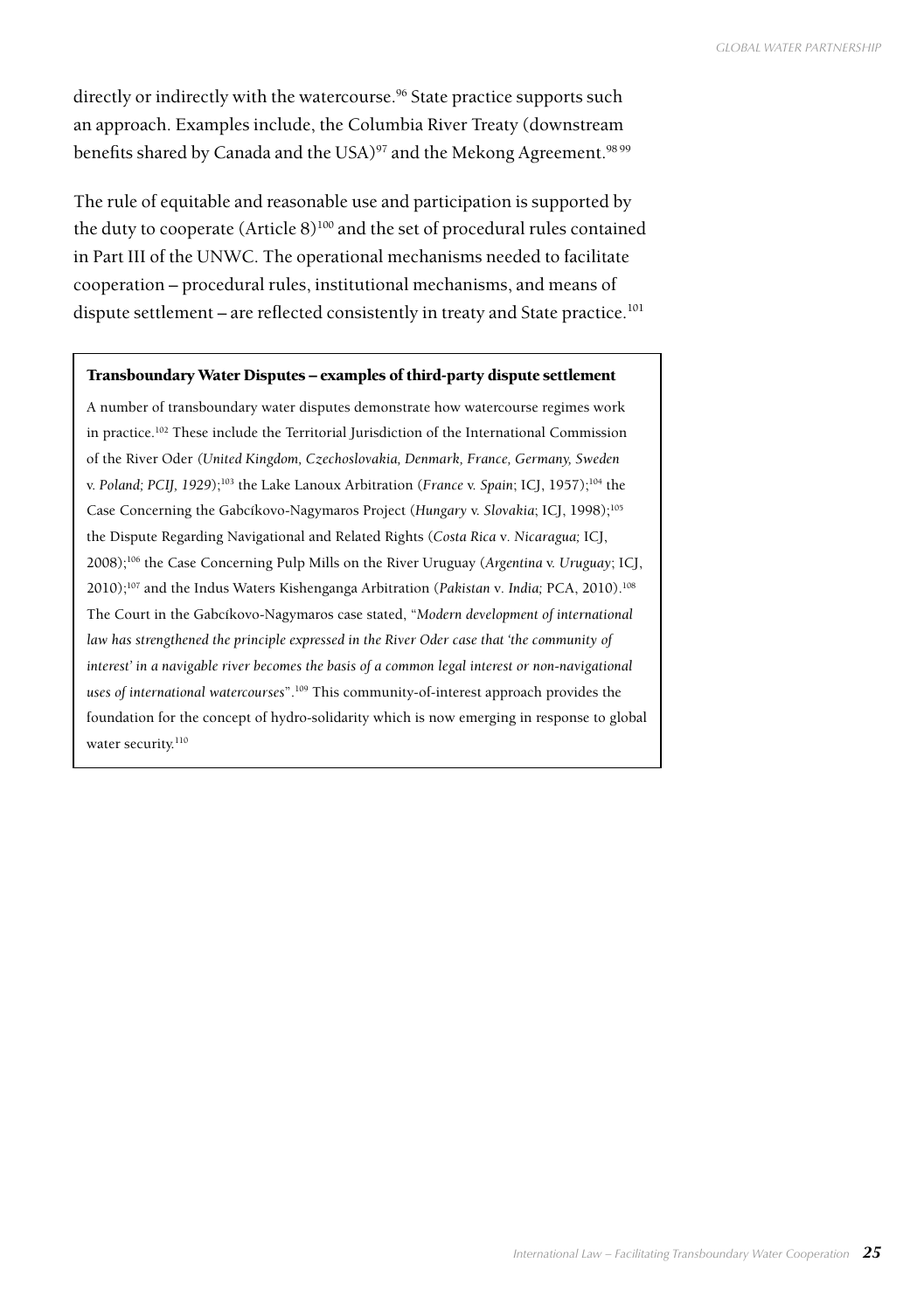#### *4. CasE sTuDIEs*

*"The simple fact is that the importance of water to humans, individually and in organised groups, had led them to seek stability in their fluvial relations through the development and acceptance of customs, as well as through more formal acts such as agreements."<sup>111</sup>*

e now examine how all of this translates into practice using five case studies – the Zambezi, the Niger, the Mekong, the Drin (in the Mediterranean region), and the Danube. These were selected from across the GWP network and are used here to examine how legal instruments contribute to fostering cooperation. W

We consider each case within the context of the five core elements – scope, substantive rules, procedural rules, institutional mechanisms, and means of dispute settlement – to evaluate the extent to which these are dealt with in each watercourse and how this affects cooperation.

#### 4.1 The Zambezi River

Eight countries – Angola, Namibia, Botswana, Zimbabwe, Zambia, Tanzania, Malawi, and Mozambique – share the Zambezi river basin, the fourth largest in Africa. Approximately 30 million people live in the basin, which has its headwaters in Zambia. The main river channel forms the borders between Zambia and Zimbabwe, and Zambia and Botswana before reaching the ocean in Mozambique.

Formal cooperation started when Kariba dam was built in the 1950s and Portugal, the colonial power in Mozambique at that time, Zambia, and Zimbabwe signed an agreement to use the Zambezi.<sup>112</sup> In 1987 Zambia and Zimbabwe established the Zambezi River Authority as a body responsible for cooperating and managing Kariba dam.<sup>113</sup>

At present the Zambezi River is covered by a patchwork of legal instruments nested under the over-arching SADC Revised Protocol, which sets the framework for transboundary water resource cooperation across the SADC region. The SADC Revised Protocol promotes a basin-wide approach to water management, encouraging "close co-operation for judicious, sustainable and co-ordinated utilisation of the resources of the shared watercourses in the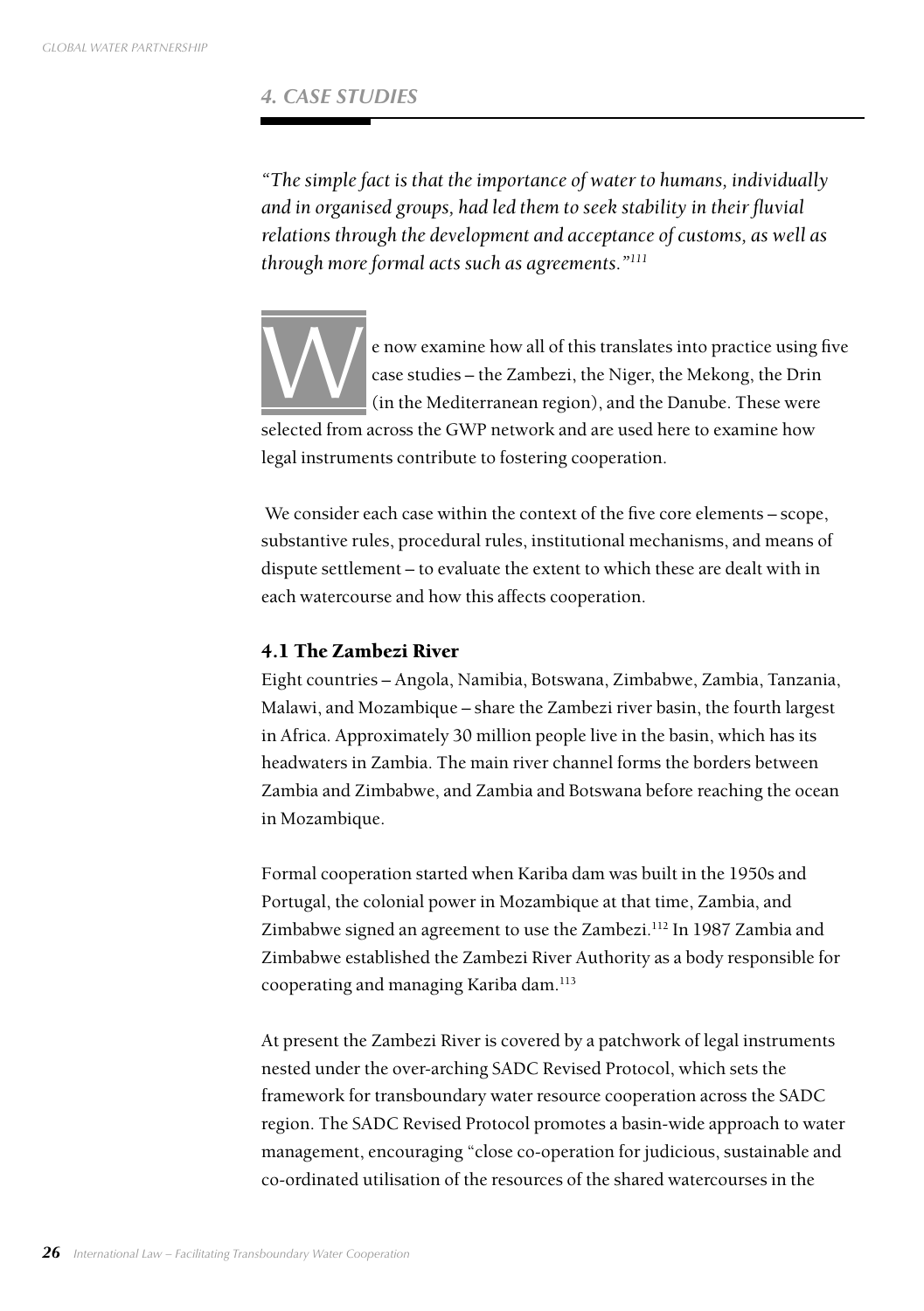SADC Region".<sup>114</sup> It encourages SADC member States to enter into specific basin-wide agreements, which is fully consistent with the approach promoted by the UNWC and rules of customary international law.<sup>115</sup>

Recognizing the importance of the basin-wide management approach, the riparian countries and SADC initiated the Zambezi Action Plan Project, which established a river basin organisation through the Agreement on the Establishment of the Zambezi Watercourse Commission(ZAMCOM Agreement).<sup>116</sup> This Agreement, initially signed in 2004 by Angola, Botswana, Malawi, Mozambique, Namibia, Tanzania, Zambia, and Zimbabwe came into force in 2011 following ratification by all signatories except Zambia.

The Agreement establishes the Zambezi Watercourse Commission (ZAMCOM) detailing the remit of ZAMCOM and introduces substantive and procedural rules together with provisions for dispute settlement. According to the ZAMCOM Agreement, "*the objective of the Commission is to promote the equitable and reasonable utilisation of the water resources of the Zambezi Watercourse as well as the efficient management and sustainable development thereof*."<sup>117</sup> The ZAMCOM comprises three governing bodies – the Council of Ministers, the Technical Committee (ZAMTEC), and the Secretariat. Botswana hosts the Interim ZAMCOM Secretariat.

The ZAMCOM provides a platform for on-going discussions and negotiations on issues relevant to the management of the Zambezi, including flood mitigation, climate change adaptation, joint infrastructure development and management, and environmental protection. The first meeting of ZAMTEC was convened in November 2012 and included representatives from all eight watercourse countries, including Zambia.

However, the reluctance of Zambia, as the largest riparian on the Zambezi River, to ratify the ZAMCOM Agreement raises serious challenges for effective cooperation across the basin and may compromise the ZAMCOM's ability to fully execute its mandate. A number of reasons have been given for Zambia's refusal – from lack of agreement by its local stakeholders, to claims that Zambia sought explicit water allocation entitlements under the arrangement.<sup>118</sup> Zambia plans to build large-scale irrigation and hydroelectric infrastructure to meet its growing water and electricity demands, and some Zambian authorities believe that the ZAMCOM Agreement poses structural obstacles to these projects.<sup>119</sup> Nonetheless, the Zambezi riparian countries, including Zambia, continue to cooperate on an informal basis on issues of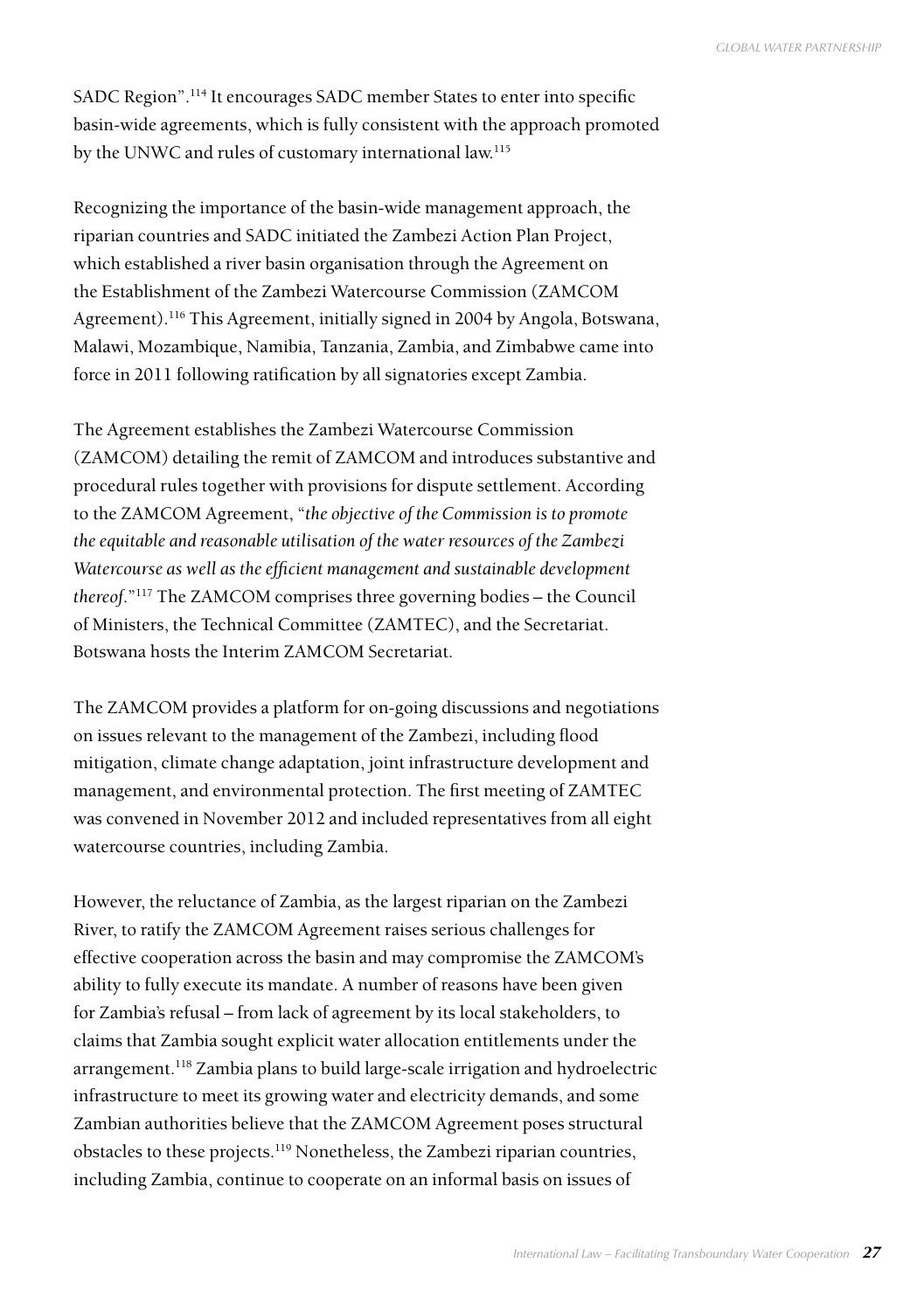mutual interest including infrastructure and flood control.<sup>120</sup> Yet, such ad hoc arrangements, while generally contributing to building regional trust, are far from ideal when compared with a basin-wide approach agreed under the treaty.

A recent Multi-Sector Investment Opportunities Analysis, conducted by the World Bank, examined development scenarios for growth-oriented investments in hydropower, irrigation, and tourism across the Zambezi basin and proposed a suite of unilateral, bilateral, and multilateral investment opportunities.<sup>121</sup> The assessment suggested that investing jointly in a hydropower dam in one country might yield higher returns than comparable investments by individual countries. The report determines that "*The economic benefits ofincreased hydropower production are substantial, and the associated investments are viable …It is clear that cooperation can play a significant role in maximizing the benefits that can be expected from the investments. Even without further substantialinvestment, cooperation among the riparian countries has the potential to offer substantial benefits while allowing the region to postpone some investments in new infrastructure while maintaining the Basin's long-term sustainability.*" <sup>122</sup> However, despite the obvious economic advantages, such investments are unable to proceed without agreed legal instruments that identify and regulate the entitlements and undertakings.

The overarching framework of SADC, the SADC Revised Protocol, and the ZAMCOM Agreement each provide important opportunities for building cooperation across the Zambezi River basin. The Multi-sectoral Investment Opportunities,if carefully developed further as part of the Zambezi Strategic Plan within the existing legal framework, would provide a significant catalyst for moving forward with the ZAMCOM Agreement as a legal platform for operational engagement onthe proposed major projects.

Examining the ZAMCOM Agreement through the prism of the five core elements suggests that there remain outstanding issues related mainly to Zambia's reluctance to adopt the instrument (Table 1). However, Zambia's recently enacted Water Act includes a number of important principles, including "*water resources shall be managed in an integrated and sustainable manner*."<sup>123</sup> This national approach, by logical extension, could influence Zambia's attitude to cooperation at a regional level. Also Zambia's agreement to attend the first meeting of ZAMTEC (November 2012) and its endorsement of the SADC Revised Protocol provided encouraging signs.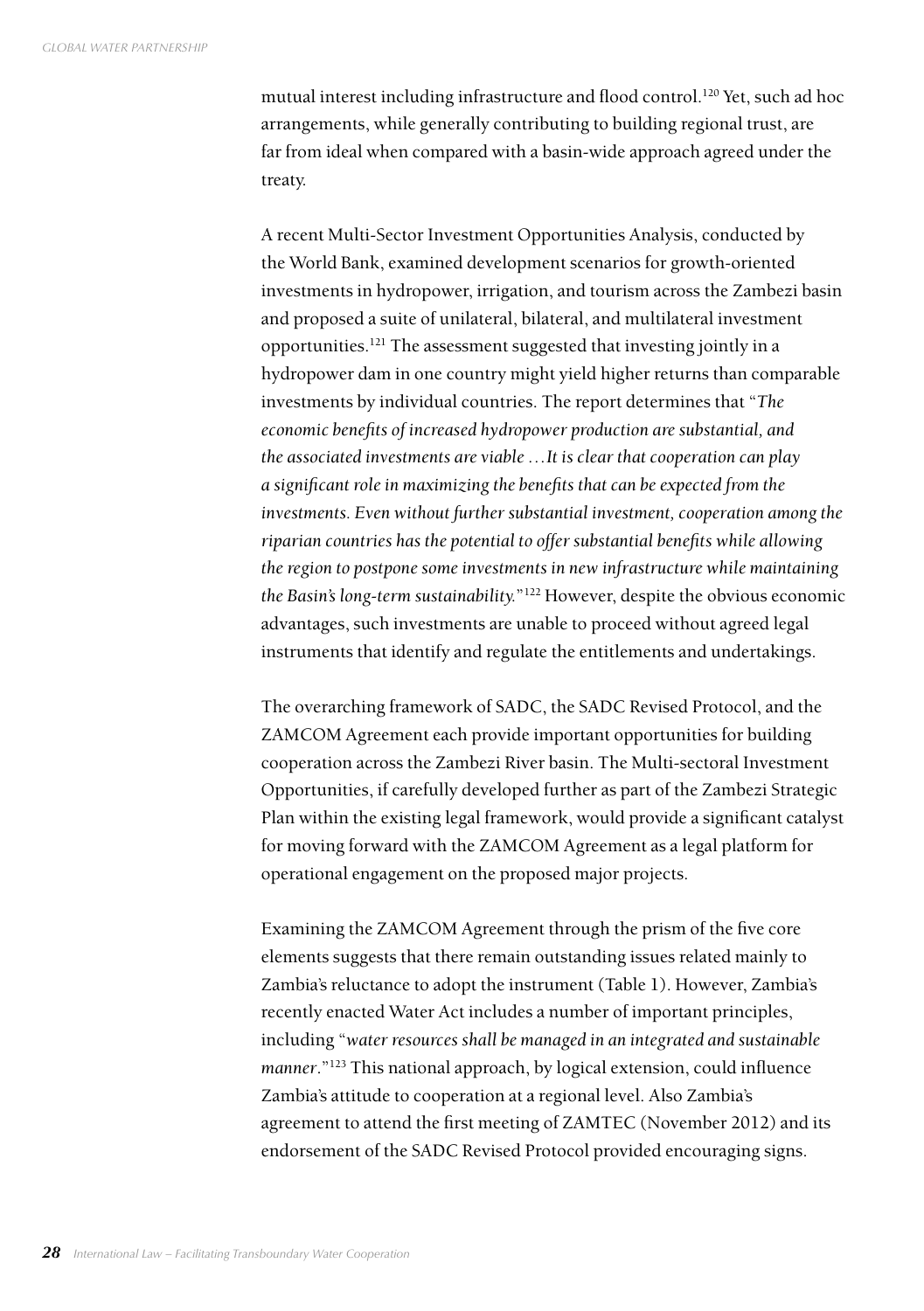| Legal<br>Framework          | <b>Details</b>                                                                                                                                                                                                                                                                                                                                                                                                                                                                                                                                                                                                                                                                                                                                                                                                                    | <b>Additional information</b>                                                                                                                                                                                                                                                                                                                                                                                                                                                                                                                                                       |
|-----------------------------|-----------------------------------------------------------------------------------------------------------------------------------------------------------------------------------------------------------------------------------------------------------------------------------------------------------------------------------------------------------------------------------------------------------------------------------------------------------------------------------------------------------------------------------------------------------------------------------------------------------------------------------------------------------------------------------------------------------------------------------------------------------------------------------------------------------------------------------|-------------------------------------------------------------------------------------------------------------------------------------------------------------------------------------------------------------------------------------------------------------------------------------------------------------------------------------------------------------------------------------------------------------------------------------------------------------------------------------------------------------------------------------------------------------------------------------|
| Scope                       | "Zambezi Watercourse" means the system of surface<br>and ground waters of the Zambezi constituting by virtue<br>of their physical relationship a unitary whole flowing<br>normally into a common terminus, the Indian Ocean.                                                                                                                                                                                                                                                                                                                                                                                                                                                                                                                                                                                                      | Almost identical to the UNWC definition of<br>watercourse.<br>(An indicative topographical map of the<br>Zambezi Watercourse is contained in Annex 1<br>to the Agreement).<br>Zambia is not a party.                                                                                                                                                                                                                                                                                                                                                                                |
| Substantive<br>rules        | The Zambezi Watercourse shall be managed and utilized<br>in an equitable and reasonable manner. (Art. 13)<br>Member States shall in their respective territories utilize<br>the Zambezi Watercourse in an equitable and reasonable<br>manner with a view to attaining optimal utilization<br>thereof and benefits therefrom consistent with adequate<br>protection of the Zambezi Watercourse. (Art. 14)<br>Member States shall individually and jointly take all<br>precautionary and preventive measures in the utilization<br>of the resources of the Zambezi Watercourse so as not<br>to cause significant harm to the Watercourse nor to any<br>Member State, including harm to human health and<br>safety. (Art. 14)                                                                                                        | "Equitable and reasonable utilisation (ERU)"<br>means equitable and reasonable utilisation<br>as provided for under Article $3(7)(a)$ and<br>(b), and Article $3(8)(a)$ and (b) of the SADC<br>Revised Protocol;<br>The rules of application of ERU shall be deve-<br>loped by the Technical Committee as provided<br>for under Article $10(1)(c)$ .                                                                                                                                                                                                                                |
| Procedural<br>rules         | A Member State planning any programme, project or<br>activity with regard to the Zambezi Watercourse or<br>which may adversely affect the Watercourse or any other<br>Member State shall forthwith notify the Secretariat the-<br>reof and provide the Commission with all available data<br>and information with regard thereto. (Art. 16)                                                                                                                                                                                                                                                                                                                                                                                                                                                                                       | Regular exchange of information (Art. 15)                                                                                                                                                                                                                                                                                                                                                                                                                                                                                                                                           |
| Institutional<br>mechanisms | Zambezi Watercourse Commission (Art. 3) comprised:<br>(a) The Council of Ministers;<br>(b) The Technical Committee; and<br>(c) The Secretariat.                                                                                                                                                                                                                                                                                                                                                                                                                                                                                                                                                                                                                                                                                   | The objective of the Commission is to promote<br>the equitable and reasonable utilization of the<br>water resources of the Zambezi Watercourse<br>as well as the efficient management and<br>sustainable development thereof. (Art. 5)                                                                                                                                                                                                                                                                                                                                              |
| Dispute<br>settlement       | Art. 21 - "shall expeditiously enter into consultations<br>and negotiations in the spirit of good faith and equity<br>with a view to arriving at an amicable settlement."; The<br>Council may, where appropriate, make recommenda-<br>tions to the parties to the dispute with a view to arriving<br>at an amicable settlement thereof; "If the parties to the<br>dispute have not arrived at a settlement through the<br>means provided for in paragraphs $(1)$ and $(2)$ of this<br>Article, the dispute may, unless the parties to the dispute<br>agree on another means of settlement, be brought before<br>the Tribunal by way of an agreement between the<br>Member States which are parties to the dispute or by<br>way of a reasoned and documented petition on the<br>part of one or more of the parties to the dispute. | In the event of any Member State failing to<br>fulfil its obligations under this Agreement,<br>such Member State shall forthwith, and in<br>any event no later than thirty (30) days after<br>such failure, send written communication<br>to the Secretariat explaining the failure and<br>setting forth the reasons therefore, including<br>any measures taken to remedy the failure.<br>(Art. 20)<br>The Council may request the Tribunal to<br>give an advisory opinion on the utilization,<br>development, protection and conservation of<br>the Zambezi Watercourse. (Art. 22) |

Table 1–The 2004 ZAMCOM agreement

# 4.2 The Niger River

The Niger River is the third longest river in Africa (4,200 km) and the largest waterway in West Africa with its source in the Fouta Djallon highlands in Guinea. The river passes through Mali, forms part of the border between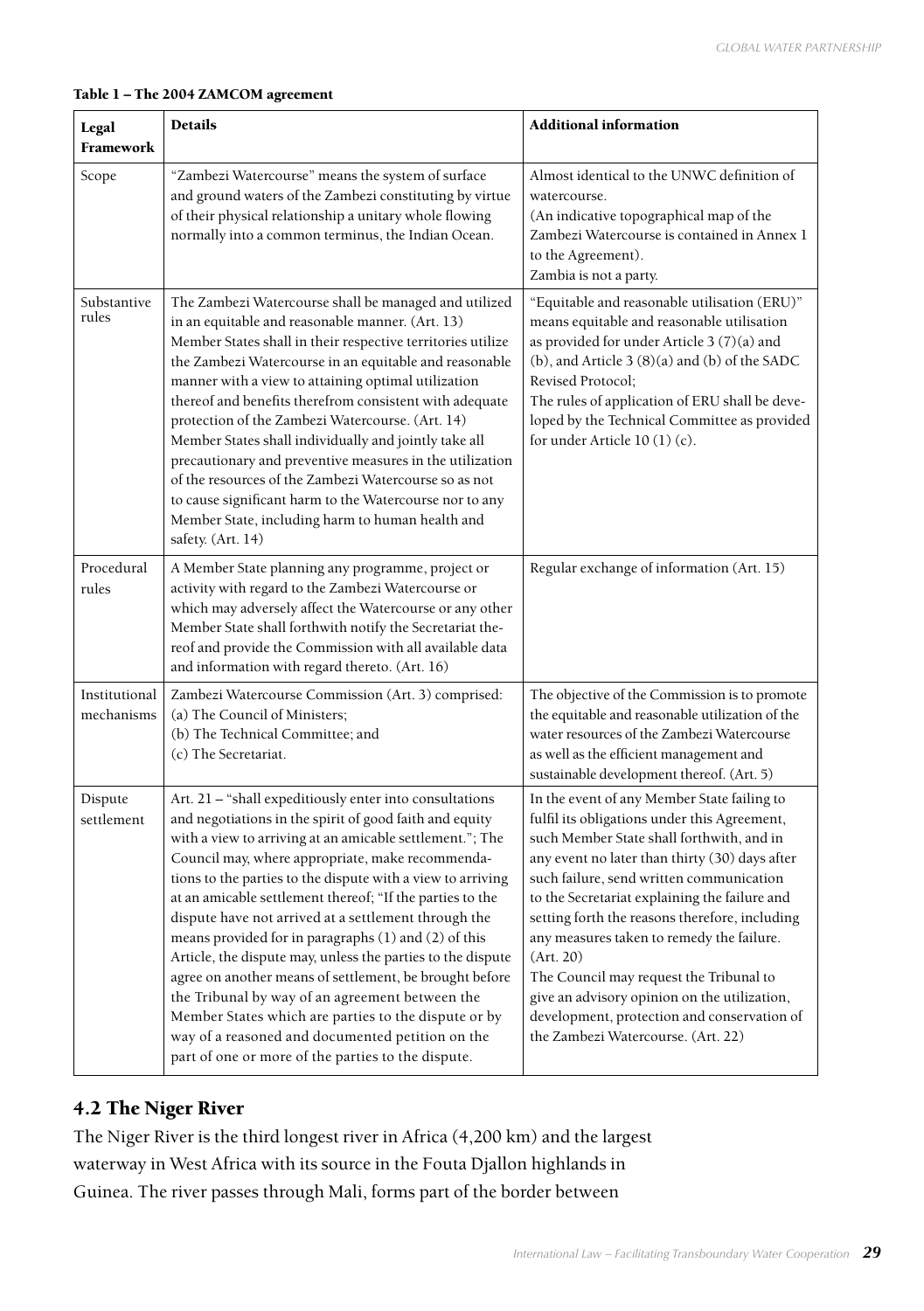Beninand Niger, flows through Nigeria and discharges into the Gulf of Guinea, west of Port Harcourt. Tributaries extend the basin into Burkina Faso, the Ivory Coast, and Cameroon.<sup>124</sup>

Cooperation in the Niger Basin commenced in the 1960s, predating most other transboundary rivers in Africa. <sup>125</sup> The Preamble to the 1963 Act of Niamey<sup>126</sup> sets out the Parties' desire to guarantee the freedom of navigation<sup>127</sup> onthe entire Niger system and to ensure "*equality of treatment to those who use it*".<sup>128</sup> Article 2 defines the term "utilization"<sup>129</sup> and recognizes the sovereign equality of the basin States to use the Niger. Specifically it provides: "*The utilisation of the River Niger, its tributaries and sub-tributaries,is open to each riparian State in respect of the portion of the River Niger basin lying in its territory and without prejudice to its sovereignty rights in accordance with the principles defined in the present Act and in the manner they may set forth in subsequent agreements"*. 130

The Niger River Commission (NRC) was established in 1963 to coordinate navigation activities. The Agreement concerning the NRC and the Navigation and Transport on the River Niger of 1964 (the "1964 Agreement")<sup>131</sup> complement the 1963 Act of Niamey. The NRC comprised nine Commissioners representing the member States<sup>132</sup> and had powers that might be characterized as both broad (in scope) and limited (in terms of effect).

The 1964 Agreement was modified substantially by subsequent amendments and, most importantly, by the Convention Establishing the Niger River Basin Authority of 1980 (the "1980 Convention"),<sup>133</sup> signed by the nine States. The Niger Basin Authority (NBA)<sup>134</sup> replaced the Niger River Commission and has a broader mandate. Its general task is "*to promote cooperation between the member States and to ensure an integrated development of the Niger Basin in all fields through the harnessing ofits resources, particularly in the fields of energy, hydraulics, agriculture, animal husbandry, fisheries and farming,forestry and forest resources, transport and communications, and industry*".<sup>135</sup> The NBA is responsible for the "*harmonization and coordination of national development policies to ensure an equitable determination of the nationallimits*" of the system's uses.<sup>136</sup> Its functions include regulating water levels, flood control, preventing and controlling droughts, as well as environmental protection and preservation measures. The 1980 Conventiongenerally espouses an integrated approach to basin development, but this goal is attained more through the implementation of the NBA mandate than substantive provisions contained in the treaty.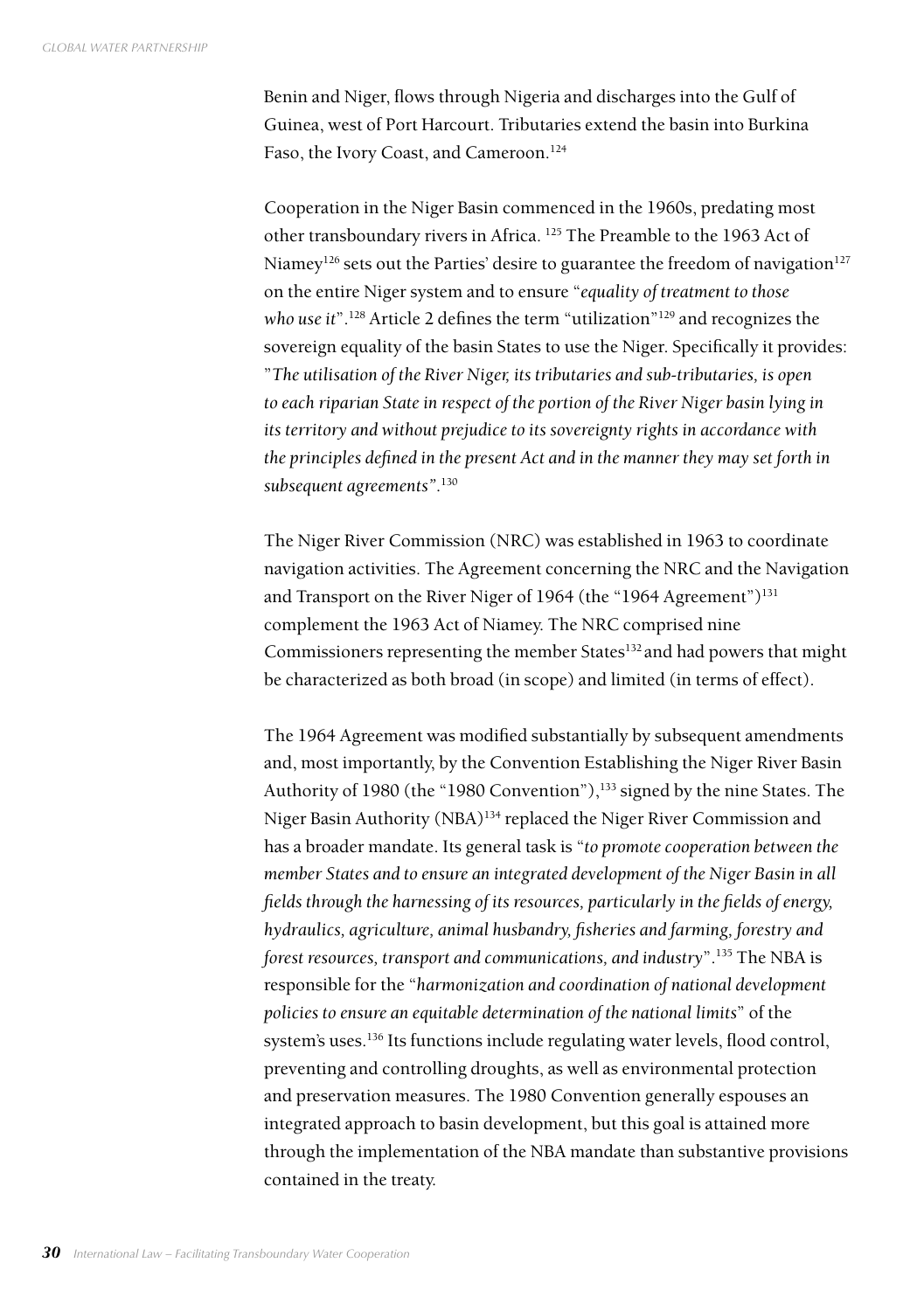Thus, the overall purpose of a series of agreements was to create an institutional mechanism to facilitate cooperation for basin-wide development.<sup>137</sup> The Revised Convention on the Niger Basin Authority of 1987<sup>138</sup> replaced the 1980 Convention but follows many of the same provisions.

In 2004, the Niger States adopted the Paris Declaration for developing and implementing a Shared Vision. The on-going regime-building process includes a Development and Strategic Action Plan, an associated Investment Programme, and a Niger River Basin Water Charter, endorsed by Heads of States in 2008. This instrument supports the sustainable, equitable, and coordinated use of water resources and incorporates many of the provisions of the UNWC. Building onthis,in2011 during the forum "*Solidarity for water* in the River Niger Basin countries" the Niger basin States adopted the Bamako Declaration containing a set of recommendations aimed at improving and strengthening inter-State water-related collaboration. The Bamako Declaration also called for the ratification of the UNWC.<sup>139</sup> This concerted move demonstrates the unquestionable relevance of this instrument in the regional context and its need for a more comprehensive regime including substantive and procedural rules.

The water management legal regime, which has evolved over the past 50 years, while reflecting all five key elements (Table 2), is not without gaps and problems. This explains recent calls for a more comprehensive agreement. Despite the recent history of basin-wide engagement across the Niger, there are signs of increased potential for conflict arising out of increased stress from climate change impacts and water management practices (see Table 2, next  $page)$ .<sup>140</sup>

## 4.3 The Mekong River

The Mekong River Basindrains anarea of some 800,000 km<sup>2</sup> insix States (Laos, Thailand, China, Cambodia, Vietnam, and Myanmar), stretching some 4,200 kilometers from its headwaters in the Tibetan highlands to its discharge into the South China Sea. It is the second largest river in eastern Asia and the eleventh longest in the world. It provides important resources for an agrarianbased population exceeding 30 million people.

In 1995, despite considerable diversity across the basin but based on the existing cooperative framework and practice, the four lower riparian States (Cambodia, Laos, Thailand, and Vietnam) concluded the Mekong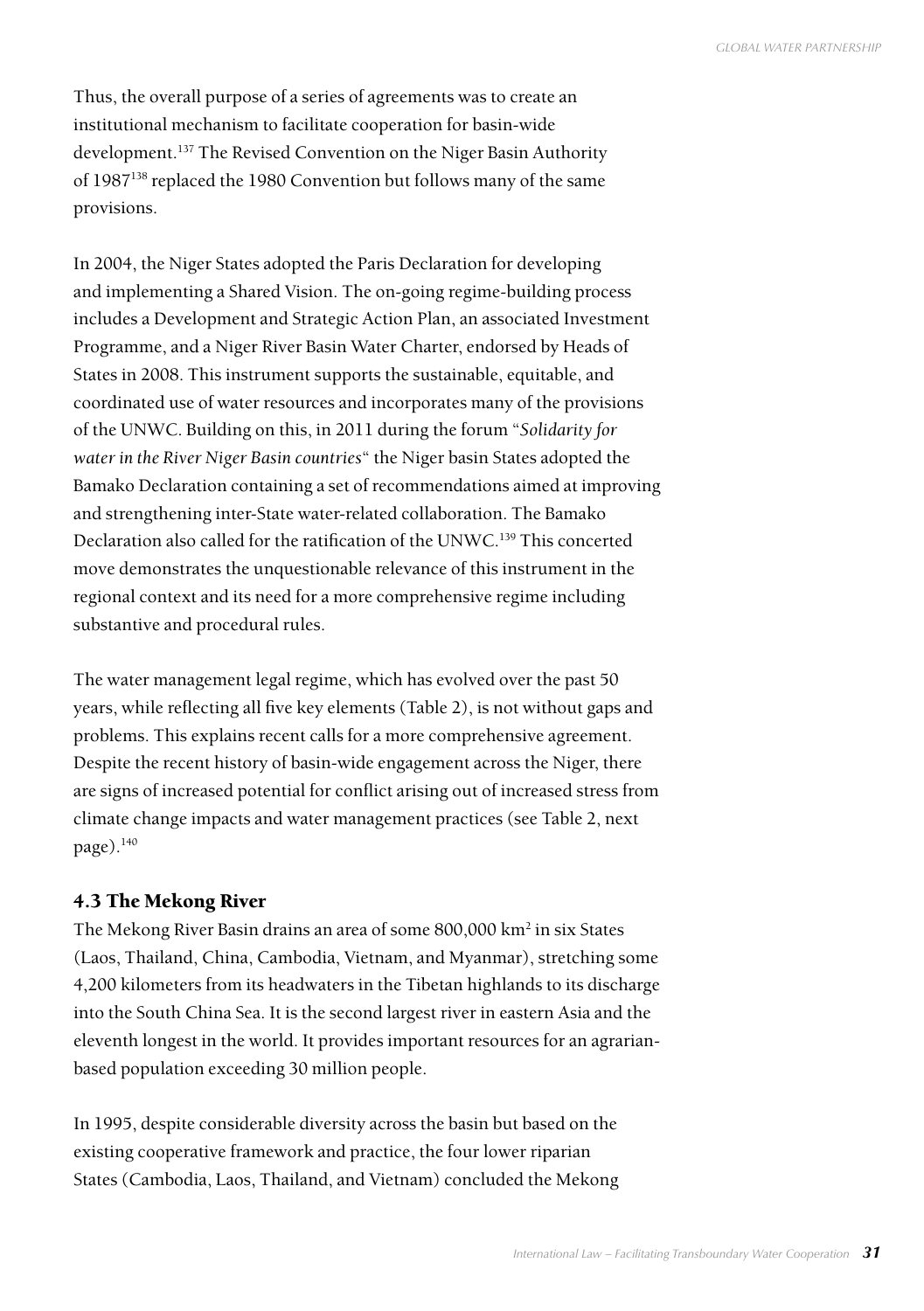| Legal<br>Framework          | <b>Details</b>                                                                                                                                                                                                                                                                                                                                                                                                                                                                                                                                                                                                                                                                        | <b>Additional information</b>                                                                                                                                                                                                                                                                                                                                                                                                                                                                                                                                                                                                                                                                                                 |
|-----------------------------|---------------------------------------------------------------------------------------------------------------------------------------------------------------------------------------------------------------------------------------------------------------------------------------------------------------------------------------------------------------------------------------------------------------------------------------------------------------------------------------------------------------------------------------------------------------------------------------------------------------------------------------------------------------------------------------|-------------------------------------------------------------------------------------------------------------------------------------------------------------------------------------------------------------------------------------------------------------------------------------------------------------------------------------------------------------------------------------------------------------------------------------------------------------------------------------------------------------------------------------------------------------------------------------------------------------------------------------------------------------------------------------------------------------------------------|
| Scope                       | River Niger Basin                                                                                                                                                                                                                                                                                                                                                                                                                                                                                                                                                                                                                                                                     |                                                                                                                                                                                                                                                                                                                                                                                                                                                                                                                                                                                                                                                                                                                               |
| Substantive<br>rules        | The Niger Basin Authority is responsible under<br>Art. 3to promote cooperation among Member<br>States and in all areas of energy, water, agriculture,<br>livestock, fishing and fisheries, forestry and forestry<br>exploitation, transportation, communications, and<br>industry.                                                                                                                                                                                                                                                                                                                                                                                                    | Current projects of the NBA focus on the control<br>of floods and drought, enhancing river navigation,<br>securing agricultural and power production, and<br>combating desertification. Move toward agreeing<br>substantive rules in new agreement consistent<br>with UNWC as outlined in the draft Niger Basin<br>Charter, which appears on the NBA website.                                                                                                                                                                                                                                                                                                                                                                 |
| Procedural<br>rules         | The member states are obliged to inform the<br>Executive Secretariat on all projects and works that<br>they wish to undertake within the basin. The NBA<br>informs the member states on a permanent basis on<br>any important development.                                                                                                                                                                                                                                                                                                                                                                                                                                            |                                                                                                                                                                                                                                                                                                                                                                                                                                                                                                                                                                                                                                                                                                                               |
| Institutional<br>mechanisms | The Summit of Head of States and Government<br>The Council of Ministers<br>The Technical Committee of Experts<br>The Executive Secretariat<br>The functions of the NBA set out in Art. 4 can be<br>summarized as follows:<br>• Harmonizing and coordinating the national policies<br>of the member states.<br>• Preparing and implementing an integrated<br>development plan for the basin.<br>· Promoting and participating in works and projects<br>of common interest.<br>• Assuring the control and regulation of all forms<br>of navigation on the Niger River, its tributaries, and<br>sub-tributaries.<br>· Mobilizing financial resources for studies, works,<br>and projects | The Summit of Heads of State and Government<br>of the Authority is the supreme body of guidance<br>and decisions. It is composed of Heads of State<br>and Government or their duly authorized<br>representatives.<br>The Council of Ministers of the Authority is<br>the Supervisory Body of the Authority. It is<br>composed of Ministers or their duly authorized<br>representatives on a one vote per Member State<br>The Technical Committee of Experts is composed<br>of representatives of Member States. It is<br>mandated to prepare the sessions of the Council of<br>Ministers and the reports and recommendations<br>to the Council of Ministers.<br>The Executive Secretariat is the statutory body of<br>the NBA |
| Dispute<br>settlement       | Art. 20 Any dispute that may arise among the<br>Member States over the interpretation and/or<br>implementation of this Convention shall be amicably<br>settled through direct negotiation. In the event of<br>failure to settle such disputes, the matter shall be<br>referred to the Summit by a party to such disputes<br>and the decision on the same shall be final.                                                                                                                                                                                                                                                                                                              | Negotiation; final decision by the Summit.                                                                                                                                                                                                                                                                                                                                                                                                                                                                                                                                                                                                                                                                                    |

#### Table 2–1987 Convention creating the Niger Basin Authority

Agreement. One of the mainobjectives of this instrument is to achieve "*the full potential of sustainable benefits to allriparian countries and the prevention of wasteful use of Mekong River Basin waters"*. <sup>141</sup> Basinplanning is central to the Mekong Agreement as it requires the members to "*cooperate in the formulation of a basin development plan"*. <sup>142</sup> The Mekong Agreement continues to influence development across the basin. China and Myanmar participate as observers and dialogue partners under the Agreement.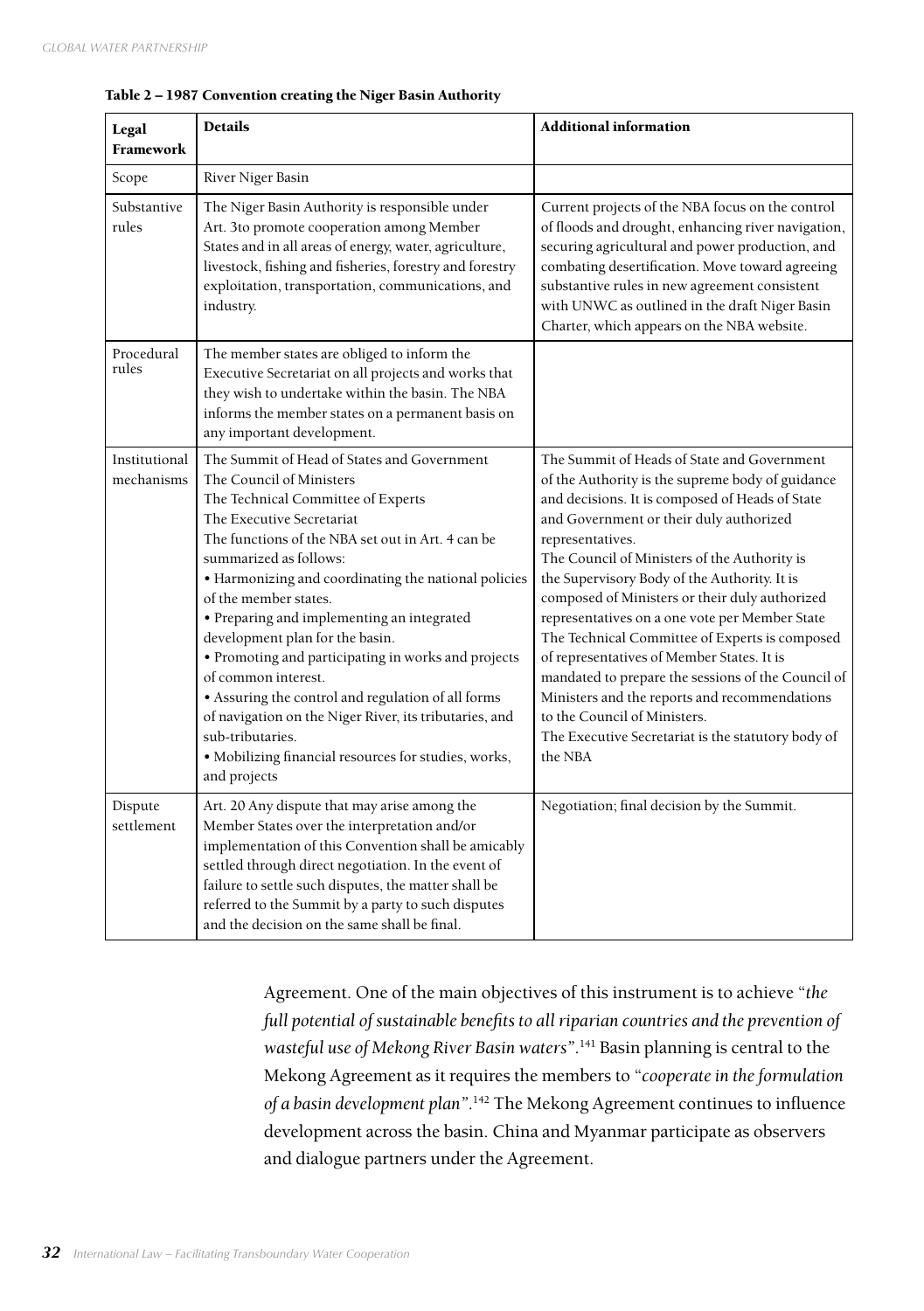The Mekong Agreement covers all five legal elements, incorporating among its substantive provisions the rule of equitable and reasonable use, establishing advanced procedures, and an institutional mechanism in the form of the Mekong River Commission(MRC). The Agreement identifies goals that form the functional focus of the organisationincluding establishing and maintaining minimum flows, reviewing proposed water uses, and formulating a Basin Development Plan.

The Mekong legal regime has evolved through adopting additional protocols and arrangements to support the more effective implementation of the Agreement. While it provides for notification and prior consultations, which aim at arriving at an agreement by the joint committee, $143$  these general provisions are further elaborated through supplemental legal instruments, such as the Procedures for Notification, Prior Consultation and Agreement, and Guidelines on Implementation of the Procedures for Notification.<sup>144</sup> Parties use this mechanism to jointly review any proposed development project with the aim of reaching a consensus on the way forward.<sup>145</sup> For example, it was employed to review the proposed Xayaburi project, <sup>146</sup> though a consensus remains elusive.<sup>147</sup> It has proved to be a sensitive issue and remains unresolved at present.<sup>148</sup> Although dam construction was initially suspended,<sup>149</sup> it appears now to be going ahead.<sup>150</sup> The MRC has provided a summary of the Xayaburi dam consultation.<sup>151</sup>

Nevertheless, the Mekong legal regime is unquestionably one of the most effective multilateral cooperative frameworks for water resources management in this region. Some of the latest achievements were noted at the MRC meeting in December 2011.<sup>152</sup>

The Mekong Agreement provides for possible inter-State controversies over water use. It is envisaged that where a dispute arises, the MRC would serve as a first-stop to resolve the issue. Only if it is unable to resolve the dispute within a timely manner would the matter go forward to negotiation among national governments, mediation, and other means of dispute settlement.

Despite some recent controversies, such as the Xayaburi dam, international donors continue to support cooperation on the Mekong. In 2012, the World Bank committed US\$8 million over a 5-year period to the MRC to promote enhanced transboundary management and aimed at facilitating cooperation on integrated water resources management.<sup>153</sup> The funding will support improved communication with key stakeholders, including governments; the private sector; civil society; and local communities. Germany committed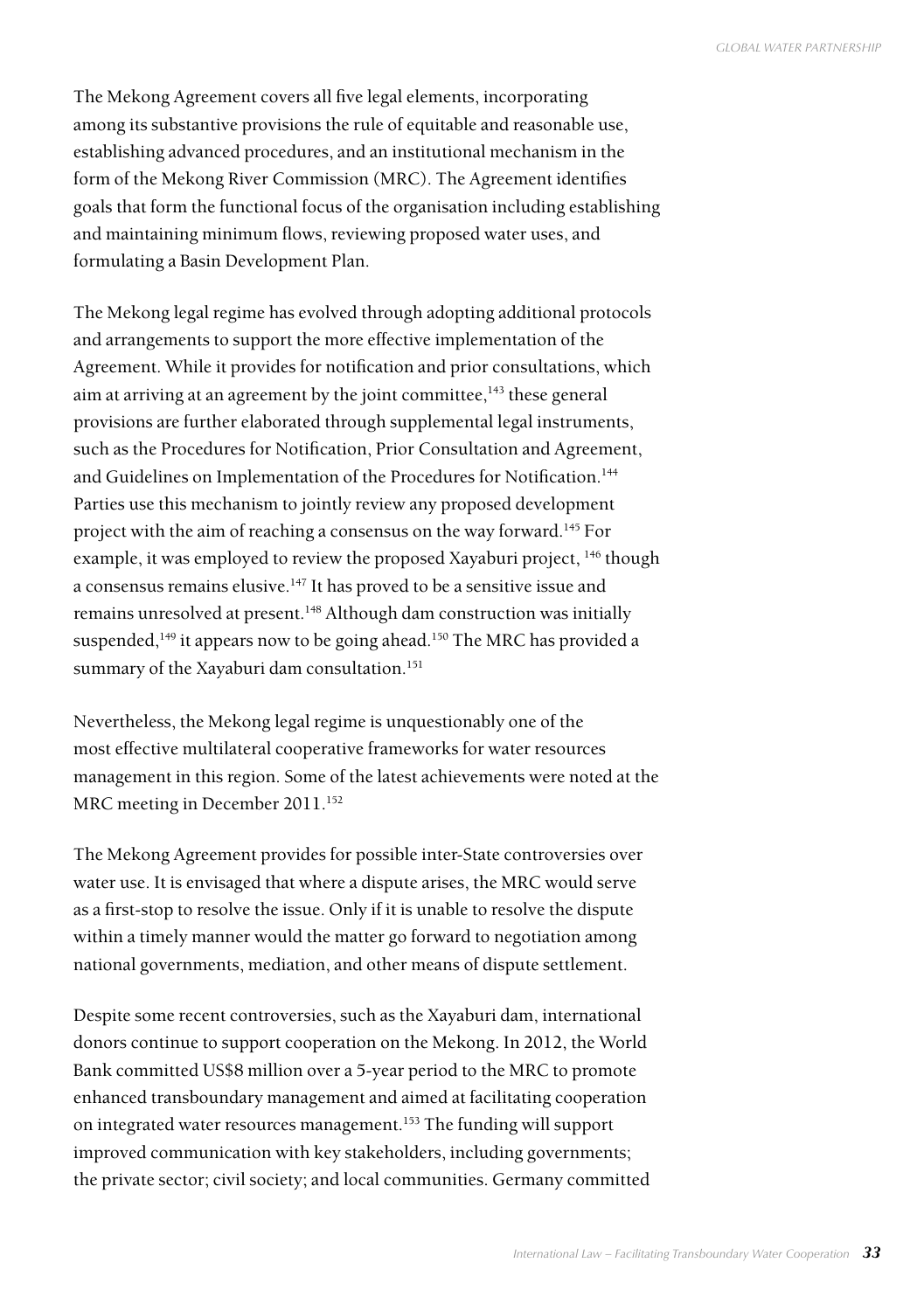€8 million(US\$10.5 million) to the MRC for conservationand sustainable use of selected wetland sites, dedicated to support strategies and actions to improve wetland management and "*focus on selected priority sites where integrated and transboundary approaches are needed and where regional cooperation* is *important*".<sup>154</sup> In 2012, the MRC agreed on a series of messages to contribute to Rio+20, and the UN Conference on Sustainable Development, declaring that "*Decision-makers in the water, food, and energy sectors must engage in dialogue across sectors and across boundaries to seek innovative solutions*."<sup>155</sup>

| Legal                       | <b>Details</b>                                                                                                                                                                                                                                                                                                                                                                                                                                                                                                                                                               | <b>Additional information</b>                                                                                                                                                                                                                                                                                                                                                                                                                                                                                                                                                                    |
|-----------------------------|------------------------------------------------------------------------------------------------------------------------------------------------------------------------------------------------------------------------------------------------------------------------------------------------------------------------------------------------------------------------------------------------------------------------------------------------------------------------------------------------------------------------------------------------------------------------------|--------------------------------------------------------------------------------------------------------------------------------------------------------------------------------------------------------------------------------------------------------------------------------------------------------------------------------------------------------------------------------------------------------------------------------------------------------------------------------------------------------------------------------------------------------------------------------------------------|
| Framework                   |                                                                                                                                                                                                                                                                                                                                                                                                                                                                                                                                                                              |                                                                                                                                                                                                                                                                                                                                                                                                                                                                                                                                                                                                  |
| Scope                       | Mekong River Basin (art. 5). The parties agree "<br>To cooperate in all fields of sustainable develop-<br>ment, utilization, management and conservation<br>of the water and related resources of the Mekong<br>River Basin including, but not limited to irriga-<br>tion, hydro-power, navigation, flood control,<br>fisheries, timber floating, recreation and tourism,<br>in a manner to optimize the multiple-use and<br>mutual benefits of all riparians and to minimize<br>the harmful effects that might result from natural<br>occurrences and man-made activities." | It would be more accurate if the term 'lower Mekong<br>Basin' was used, as the upper riparian States to the<br>Mekong - China and Myanmar - are not parties to<br>the agreement. Thus, in the absence of a basin-wide<br>agreement including all Mekong watercourse States,<br>the rules of customary international law apply to the<br>upper reaches.                                                                                                                                                                                                                                           |
| Substantive<br>rules        | The Parties agree to use 'the waters of the Mekong<br>Rivers system in a reasonable and equitable<br>manner'. (Art. 5) subject to additional rules to be<br>agreed under Art. 26. <sup>156</sup>                                                                                                                                                                                                                                                                                                                                                                             | The rules in Article 5 are modified by the prescrip-<br>tions in Article 6 which require the maintenance of<br>a minimum flow level on the mainstream and those<br>in Article 7, which provides: "[The Parties agree:] To<br>make every effort to avoid, minimize and mitigate<br>harmful effects that might occur to the environment,<br>especially the water quantity and quality, the aquatic<br>(ecosystem) conditions, and ecological balance of the<br>river system, from the development and use of the<br>Mekong River Basin water resources or discharge of<br>wastes and return flows. |
| Procedural<br>rules         | Specific body of rules on notification, consulta-<br>tion and data exchange, elaborated in subsequent<br>Protocols.                                                                                                                                                                                                                                                                                                                                                                                                                                                          | The general rule of equitable and reasonable utiliza-<br>tion under the Mekong Agreement is linked directly<br>to a body of specific procedural rules (such as noti-<br>fication and consultation) that apply to intra-basin<br>and inter-basin uses of the system. All uses of the tri-<br>butaries of the Mekong, including Tonlé Sap, require<br>notification to the Joint Committee.                                                                                                                                                                                                         |
| Institutional<br>mechanisms | The council of Ministers is the highest decision-<br>making body for the Mekong River Commission<br>(MRC), the oversight of the commission is the<br>responsibility of the Joint Committee and the na-<br>tional level implementation is by the a National<br>Mekong Committee in each contracting State.<br>Technical and administrative functions fall under<br>an operational arm, the MRC Secretariat.                                                                                                                                                                   | The MRC is central to the implementation of the<br>Agreement; comprised of 3 permanent bodies - the<br>Council (one member from each participating<br>riparian State at the Ministerial and Cabinet level,<br>empowered to make policy decisions on behalf of his/<br>her government); the Joint Committee (one member<br>from each participating riparian State at no less than<br>Head of Department level); and, the Secretariat.                                                                                                                                                             |

Table 3–The 1995 Mekong Agreement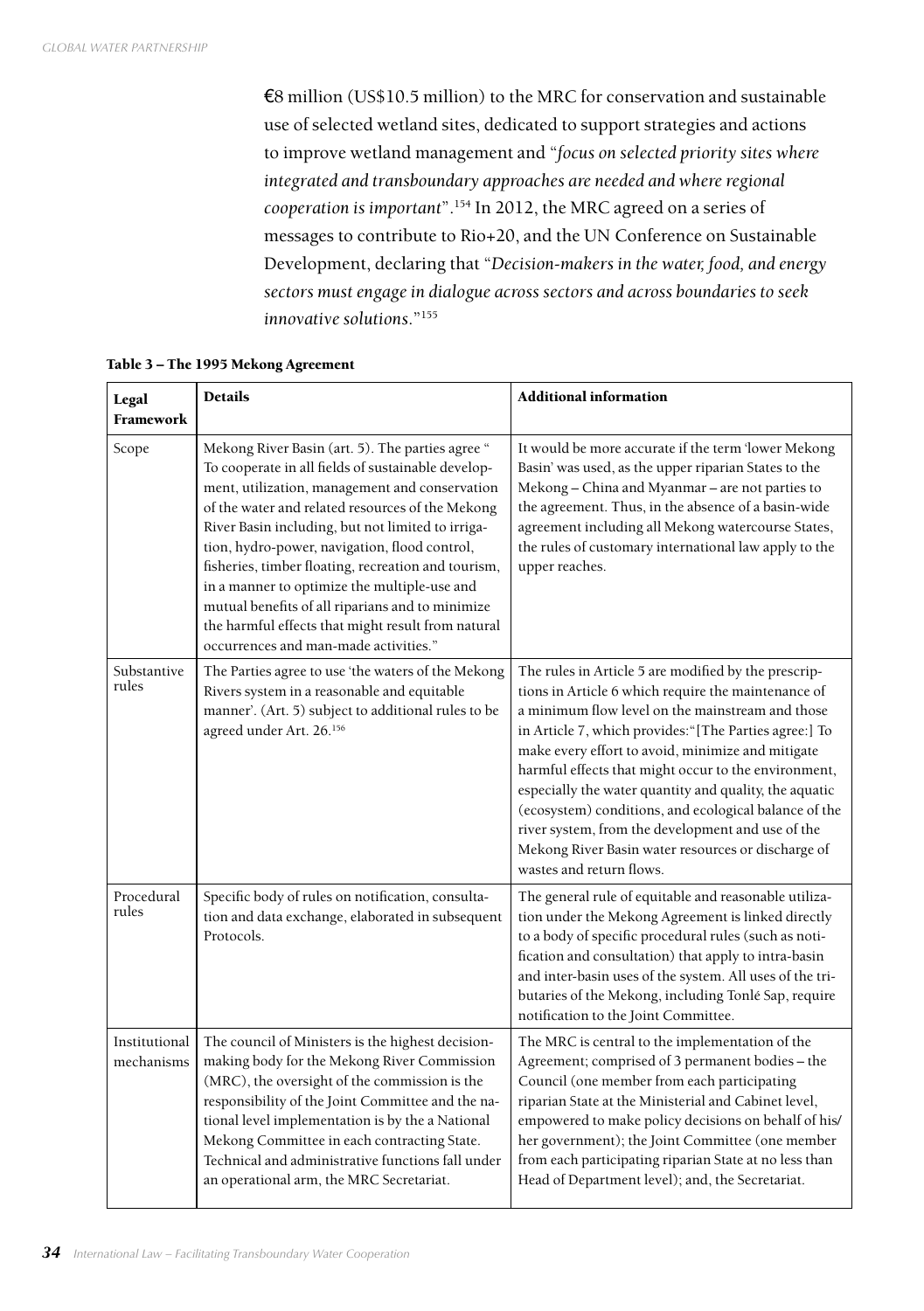| Dispute    | MRC responsible for dispute settlement (Art. 18) | One of the functions of the Council is "to entertain, |
|------------|--------------------------------------------------|-------------------------------------------------------|
| settlement | Disputes not resolved by MRC are to be referred  | address and resolve issues, differences and disputes  |
|            | to governments (Art. 34; 35)                     | referred to it by any Council member, the Joint       |
|            |                                                  | Committee, or any member State on matters arising"    |
|            |                                                  | under the Agreement. The Joint Committee is also      |
|            |                                                  | required to "address and make every effort to resolve |
|            |                                                  | issues and differences that may arise between regular |
|            |                                                  | sessions of the Council, referred to it by any Joint  |
|            |                                                  | Committee member or member State on matters           |
|            |                                                  | arising" under the Agreement, and "when necessary     |
|            |                                                  | to refer the matter to the Council."                  |
|            |                                                  | Disputes not resolved by MRC are referred to the      |
|            |                                                  | Governments for negotiation, possible mediation       |
|            |                                                  | or eventual settlement "according to the principles   |
|            |                                                  | of international law". The Agreement contains no      |
|            |                                                  | reference tony form of compulsory third party dispute |
|            |                                                  | settlement procedure.                                 |
|            |                                                  |                                                       |

### 4.4 The Danube River

Both the Danube and the Drin, discussed below are subject to a range of legal frameworks, including the UNECE Water Convention and the EU Water Framework Directive. In addition to these instruments, many European watercourses are subject to specific agreements, such is the case on the Danube and as is evolving on the Drin (discussed below).

The Danube River is Europe's second largest and the world's most 'international 'watercourse touching some 19 countries with a long history of cooperation stretching back to the 17<sup>th</sup> century (GWP Toolbox, Case Study 306) The basin is home to important ecosystems, "highly valuable *in environmental, economic, historical and social terms,*" <sup>157</sup> which were and still are under threat, particularly as a result of pollution from agriculture, industry, and urbanisation and settlements across the basin. Cooperation on the Danube began in the early 1900s over navigational issues and gradually expanded in both geography and scope. This process, which commenced witha 'Trans-national Monitoring Network' (1985 Bucharest Declaration) culminated, after considerable efforts, in the adoption of the Convention on Co-operation for the Protection and Sustainable Use of the River Danube (the Danube River Protection Convention or the "DRPC").<sup>158</sup>The DRPC was signed on 29 June 1994 in Sofia, Bulgaria by eleven of the Danube riparian states – Austria, Bulgaria, Croatia, the Czech Republic, Germany, Hungary, Moldova, Romania, Slovakia, Slovenia, and Ukraine – and the European Community, and entered into force in October 1998, whenit was ratified by the ninth signatory (marking 75% of the total).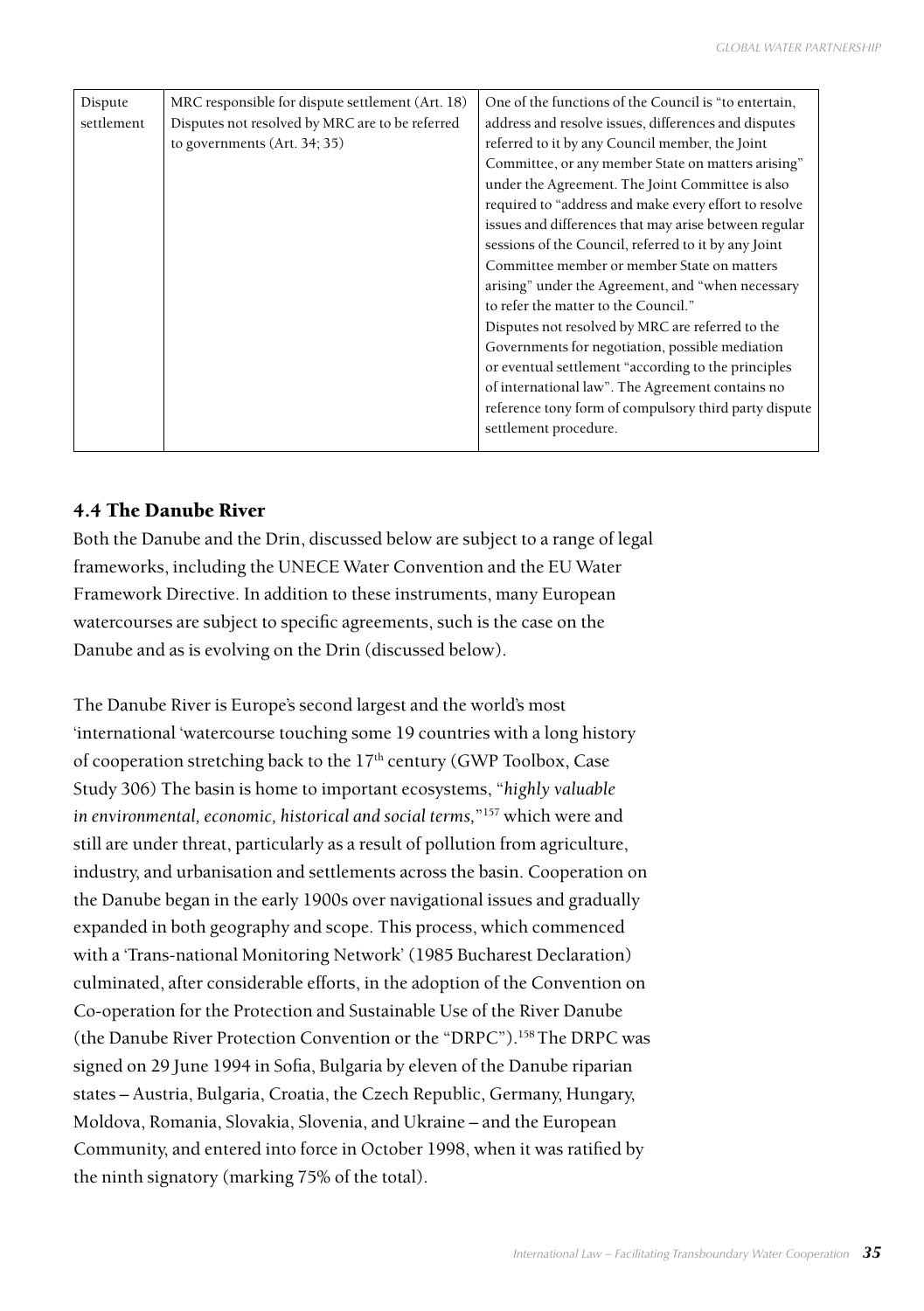The process benefited from considerable EU support, under the Environmental Programme for the Danube River Basin (EPDRB) led by a Task Force that started in 1991; it was implemented to support and reinforce national actions for the restoration and protection of the Danube River and also to supplement the ICPDR's future work.

The DRPC's main objective is to ensure that surface waters and groundwater within the Danube River Basin are managed and used sustainably and equitably. This involves:

- The conservation, improvement, and rational use of surface waters and groundwater
- Preventive measures to control hazards originating from accidents involving floods, ice or hazardous substances and
- Measures to reduce the pollution loads entering the Black Sea.

All the signatories agreed to co-operate on fundamental water management issues by taking "all appropriate legal, administrative, and technical measures to at least maintain and, where possible, improve the current water quality and environmental conditions of the Danube River and of the waters in its catchment area, and to prevent and reduce as far as possible adverse impacts and changes occurring or likely to be caused."<sup>159</sup>

To implement the DRPC a multilateral institutional mechanism – the International Commission for the Protection of the Danube River (ICPDR) – was formed by fifteen contracting parties<sup>1</sup> and has proved to be a highly effective joint body. It is credited not only with significant improvements in environmental conditions in the basin but also in coordinating infrastructure management along the Danube River. The ICPDR serves as a forum for coordination and cooperation on essential water management issues. It defines and recommends legal, administrative, and technical measures necessary to maintain and improve the water quality in the Danube River and its tributaries. The ICPDR's activities are supported by a number of Technical Expert Groups,<sup>160</sup> which"*form the backbone of the operation and the success of the ICPDR*". Seven Expert Groups deal witha variety of issues from policy and water pollution reduction measures to implementing the EU WFD.

<sup>&</sup>lt;sup>1</sup> Austria, Bosnia and Herzegovina, Bulgaria, Croatia, the Czech Republic, Germany, Hungary, Moldova, Montenegro, Romania, Serbia, Slovakia, Slovenia, Ukraine, and the European Commission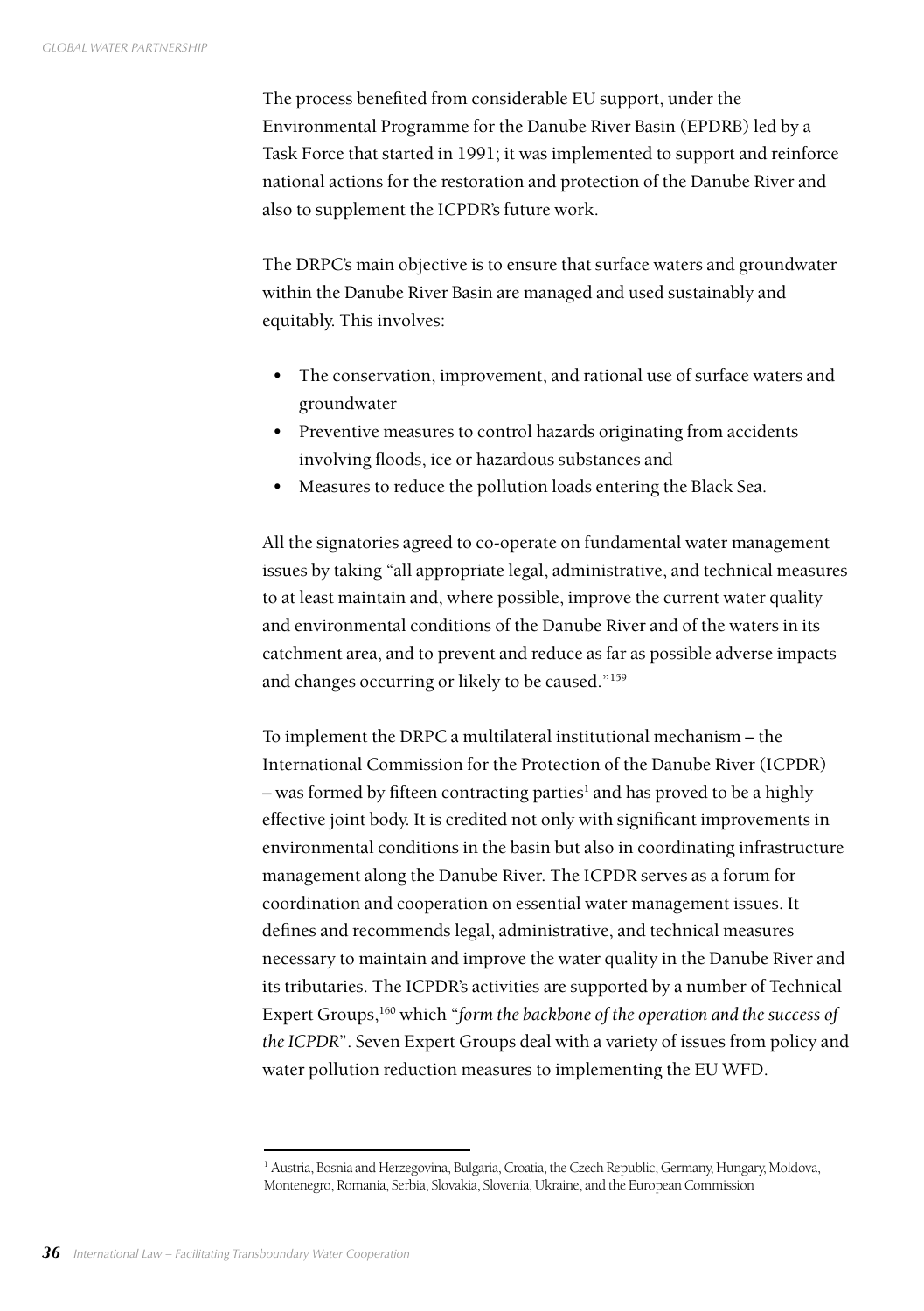The Joint Programme of Measures, adopted within the ICPDR, is generally consistent with the EU WFD and covers the key environmental issues in the basin such as organic and nutrient pollution, hazardous substances, and hydro-morphological alterations, which each cause serious impact on transboundary surface waters and groundwater. 161

Cooperation on the Danube has occurred at a number of levels, with data collection and information exchange, the establishment of early warning systems, monitoring of water quality and a uniform methodology on emissions data; all of these actions have served to mitigate the adverse impact on ecosystems across the basin. The Danube case study is a positive example ofhow nested legal and institutional frameworks can merge into effective cooperation activities under key agreed objectives.

| Legal<br>Framework   | <b>Details</b>                                                                                                                                                                                                                                                                                                                                                                                                                                                                                                                                                                                                                                                                                                                                                                                                                                                                                                                                                                                                                                                                                                                                                         | <b>Additional information</b>                                                                                                                                                                                                                                                                                                                                                                                                                                                                                                       |
|----------------------|------------------------------------------------------------------------------------------------------------------------------------------------------------------------------------------------------------------------------------------------------------------------------------------------------------------------------------------------------------------------------------------------------------------------------------------------------------------------------------------------------------------------------------------------------------------------------------------------------------------------------------------------------------------------------------------------------------------------------------------------------------------------------------------------------------------------------------------------------------------------------------------------------------------------------------------------------------------------------------------------------------------------------------------------------------------------------------------------------------------------------------------------------------------------|-------------------------------------------------------------------------------------------------------------------------------------------------------------------------------------------------------------------------------------------------------------------------------------------------------------------------------------------------------------------------------------------------------------------------------------------------------------------------------------------------------------------------------------|
| Scope                | The surface waters and groundwater within the Danube<br>River Basin;<br>The Danube River Protection Convention covers the<br>catchment area of the river as well as the a number of<br>activities from the discharge of waste waters to fisheries                                                                                                                                                                                                                                                                                                                                                                                                                                                                                                                                                                                                                                                                                                                                                                                                                                                                                                                      | Article 3 defines the scope including the<br>geographical scope defined as the catchment<br>area and the activity scopes.<br>"Catchment area" of the Danube River<br>means the hydrological river basin as far as it<br>is shared by the Contracting Parties                                                                                                                                                                                                                                                                        |
| Substantive<br>rules | Article 2 – Objectives and Principles of Cooperation<br>The Contracting Parties shall strive at achieving the goals of<br>a sustainable and equitable water management, including<br>the conservation, improvement and the rational use of<br>surface waters and groundwater in the catchment area<br>as far as possible. Moreover the Contracting Parties shall<br>make all efforts to control the hazards originating from<br>accidents involving substances hazardous to water, floods<br>and ice hazards of the Danube River. Moreover they shall<br>endeavour to contribute to reducing the pollution loads of<br>the Black Sea from sources in the catchment area.<br>The Contracting Parties pursuant to the provisions of<br>this Convention shall cooperate on fundamental water<br>management issues and take all appropriate legal,<br>administrative and technical measures, to at least maintain<br>and improve the current environmental and water quality<br>conditions of the Danube River and of the waters in its<br>catchment area and to prevent and reduce as far as possible<br>adverse impacts and changes occurring or likely to be<br>caused. | Comprehensive list of areas and joint actions<br>for cooperation under Article 2.<br>The Polluter pays principle and the<br>Precautionary principle constitute a basis for<br>all measures aiming at the protection of the<br>Danube River and of the waters within its<br>catchment area<br>Strong focus on limiting transboundary<br>adverse impact.<br>Several important Annexes to Agreement<br>on Best Available Techniques and Best<br>Environmental Practice (annex 1); and lists<br>of industrial and hazardous substances. |

#### Table 4–The 1994 Danube River Protection Convention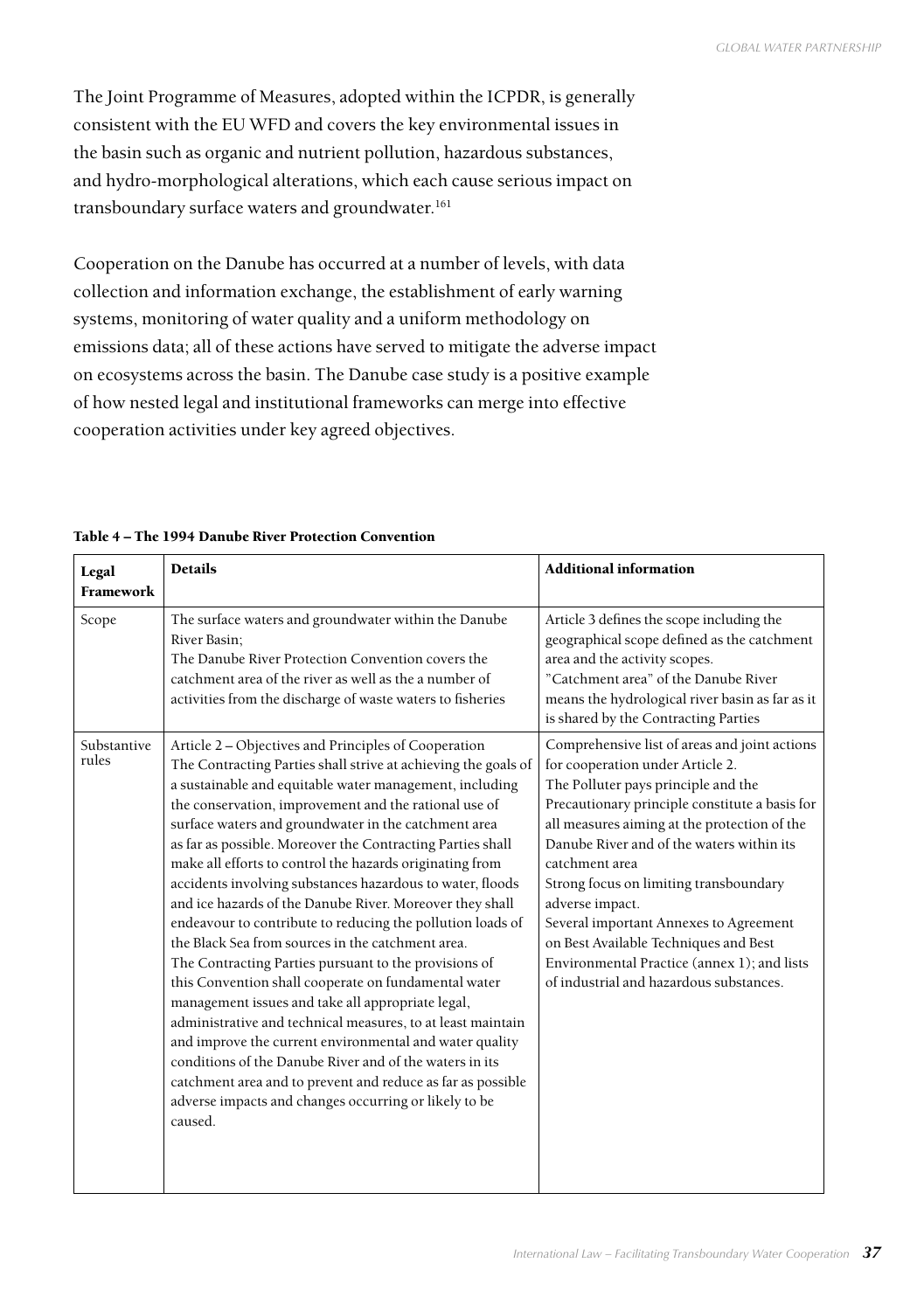| Procedural<br>rules         | Article 4 defines the forms of cooperation as:<br>(a) consultations and joint activities in the framework of<br>the International Commission pursuant to the provisions<br>of this Convention:<br>(b) exchange of information on bi- and multilateral<br>agreements, legal regulations and on measures in the field<br>of water management; exchange of legal documents and<br>directives and of other publications; other forms for the                                                                                                                                                         | Article 5 to 9 further articulate the forms<br>of cooperation expected of the contracting<br>parties; Article 7 contains precise guidelines<br>on water quality objectives and criteria.<br>Article 8 calls for emission inventories,<br>action programmes and progress reviews;          |
|-----------------------------|--------------------------------------------------------------------------------------------------------------------------------------------------------------------------------------------------------------------------------------------------------------------------------------------------------------------------------------------------------------------------------------------------------------------------------------------------------------------------------------------------------------------------------------------------------------------------------------------------|-------------------------------------------------------------------------------------------------------------------------------------------------------------------------------------------------------------------------------------------------------------------------------------------|
|                             | exchange of information and experiences.                                                                                                                                                                                                                                                                                                                                                                                                                                                                                                                                                         |                                                                                                                                                                                                                                                                                           |
| Institutional<br>mechanisms | The highest authority in the International Commission<br>for the Protection of the Danube River (ICPDR); also<br>Conference of Parties is provided for. There are expert<br>groups on specific thematic areas and issues and to prepare<br>reports and recommendations for coordinated action.<br>The ICPDR has a Permanent Secretariat to support its<br>work, supervised by an Executive Secretary                                                                                                                                                                                             | Article 10 - The Contracting Parties shall<br>report to the International Commission on<br>basic issues required for the Commission to<br>comply with its tasks.<br>Article 18 - ICPDR - responsible for<br>implementing the agreement; has remit for<br>taking decisions on cooperation. |
| Dispute<br>settlement       | Article 24 - If a dispute arises between two or more<br>Contracting Parties about the interpretation or application<br>of this Convention, they shall seek a solution by<br>negotiation or by any other means of dispute settlement<br>acceptable to the parties to the dispute, if appropriate with<br>assistance by the International Commission. Failing this,<br>the dispute shall be submitted for compulsory decision to<br>one of the following means of peaceful settlement:<br>- the International Court of Justice;<br>- arbitration in accordance with Annex V to this<br>Convention. |                                                                                                                                                                                                                                                                                           |

Despite the long history of cooperation across the Danube, a dispute onthe Gabcikovo–Nagymaros dam project remainsunresolved. The Danube River case offers an example of the practical application of the principles of international water law by the ICJ.<sup>162</sup> The dispute concerned the implementation of a bilateral treaty concluded by two neighbouring States, Hungary and Czechoslovakia, which aimed to develop hydropower by constructing dams on their shared border. The ICJ decision was especially significant in restating the status of a watercourse State's "*basic right to an equitable and reasonable sharing of the resources of an international watercourse*",<sup>163</sup> as embodied in Article 5 of the UNWC.

The ICJ requested that the parties find a solution to their dispute in light of its decision. But 20 years after the ruling the partieshave yet to fully comply. The issue of whether or not the ICJ is the best forum for waterrelated controversies continues to be debated,<sup>164</sup> despite the recent increase in disputes involving neighbouring watercourse States submitted to its jurisdiction.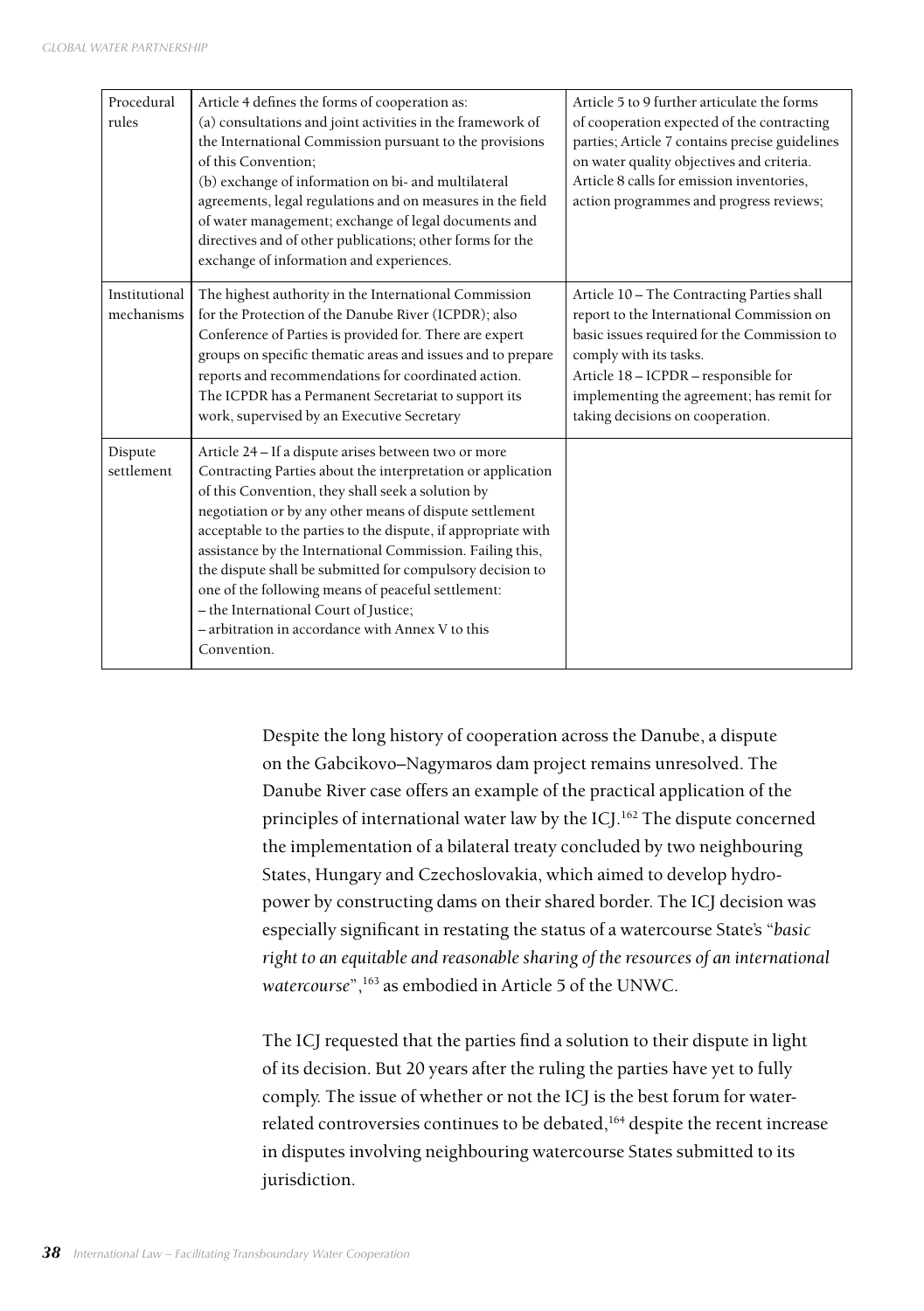### 4.5 The Drin River

The Drin River watershed covers 15,540 km<sup>2</sup> and has its origin in the Lake Ohrid–Lake Prespa ecosystem in Albania, Macedonia, and Greece. The Drin River links the Prespa-Ohrid-Shkoder lakes region of the Balkan Peninsula to form a single ecosystem, which is widely acknowledged as an ecological area of global significance. However, there are water quality and irrigation water abstraction problems which are exacerbated by hydroelectricity generation and gravel mining in the riverbed.

The Drin Basin Dialogue was initiated among the riparian States of Albania, Former Yugoslav Republic of Macedonia, Greece, Kosovo (UN administered territory under UN Security Council resolution 1244), and Montenegro with the aim to remedy the deteriorating environmental situation in the basin. The Dialogue is a coordinated and structured consultation process conducted under the auspices of the UNECE Water Convention, which plays an important role in the on-going process. The main objective of the dialogue is to develop a Shared Vision for sustainably managing the basin's water resources and improving transboundary cooperation. The Dialogue also contributes directly to, and is part of, the Mediterranean Component of the EU Water Initiative<sup>165</sup> and the GEF Med Partnership on the Large Mediterranean Marine Ecosystems.<sup>166</sup>

On 18 April 2011, Ministers of the basin States issued a Declaration expressing their support for continuing and enhancing the Drin Basin Dialogue with assistance from GWP Mediterranean and the UNECE. The Drin States have also signed a Memorandum of Understanding (MoU) - "The Drin: A Strategic Shared Vision,"<sup>167</sup>which is based on a clearly expressed political will *"towards basin-wide mutual understanding in water management as a precondition for cooperation towards sustainable development*". The participating States specifically committed themselves "*to sustainable development in the Drin Basin that can be brought about in a coherent way through transboundary cooperation,in accordance with the principles of the European Union integration process*".

The Drin MoU serves as an interim arrangement to promote and enhance collaboration on the ground, pending the conclusion of a proper international agreement, which is expected to establish basin-wide cooperative management and create a basin commission. Should this prove successful it would add to the track record of cooperation actively facilitated under the UNECE Water Convention framework.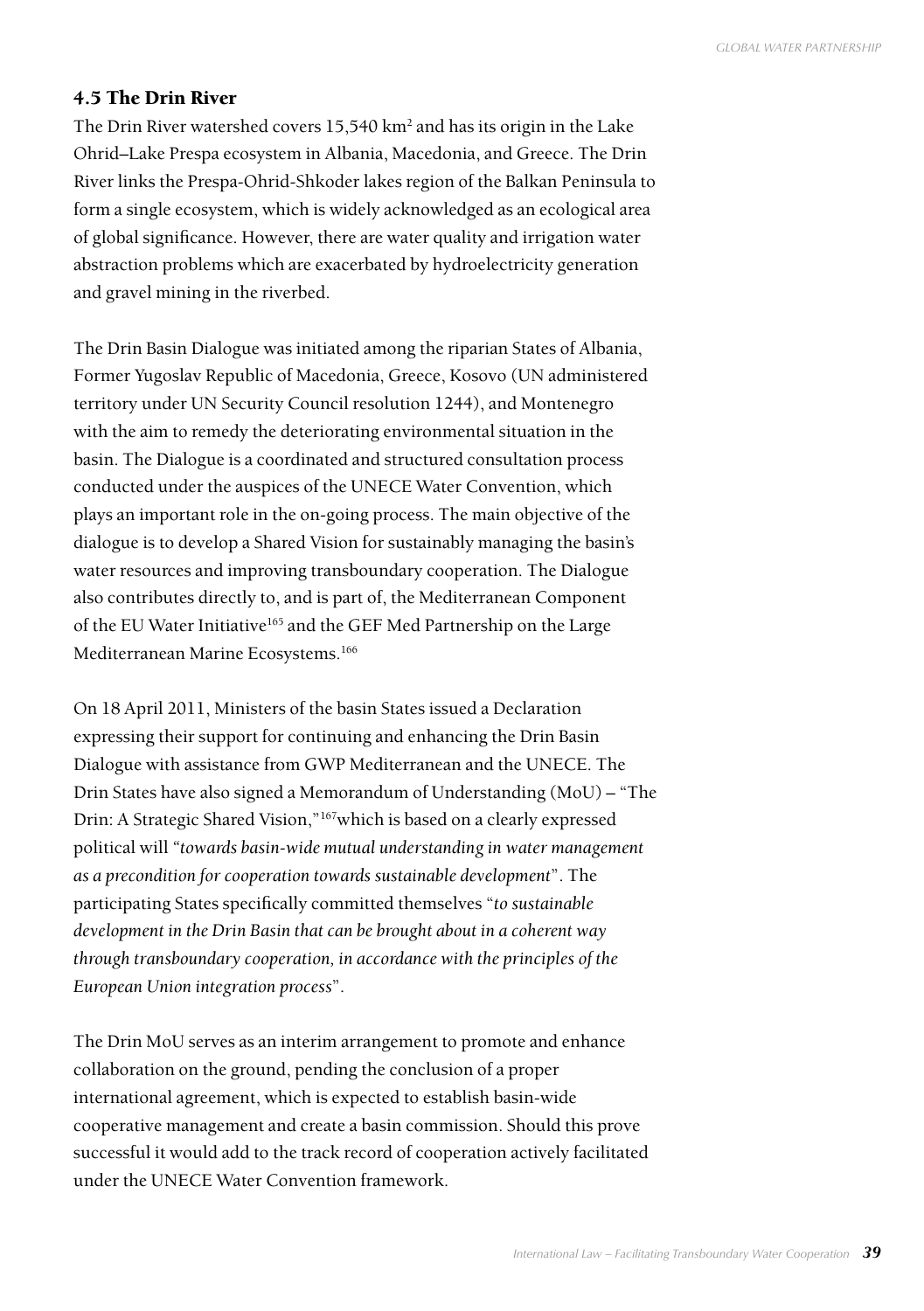| Legal<br>Framework                 | <b>Details</b>                                                                                                                                                                                                                                                                                                                                                                                                                                                                                                                                                                                                                                                                                                                                                                                                                                                                                                                                                                                                                                                                                                                               | <b>Additional information</b>                                                                                                                                                                                                                                                                                                                                                                                                                                                                                                                                                                                                                                                                                                                           |
|------------------------------------|----------------------------------------------------------------------------------------------------------------------------------------------------------------------------------------------------------------------------------------------------------------------------------------------------------------------------------------------------------------------------------------------------------------------------------------------------------------------------------------------------------------------------------------------------------------------------------------------------------------------------------------------------------------------------------------------------------------------------------------------------------------------------------------------------------------------------------------------------------------------------------------------------------------------------------------------------------------------------------------------------------------------------------------------------------------------------------------------------------------------------------------------|---------------------------------------------------------------------------------------------------------------------------------------------------------------------------------------------------------------------------------------------------------------------------------------------------------------------------------------------------------------------------------------------------------------------------------------------------------------------------------------------------------------------------------------------------------------------------------------------------------------------------------------------------------------------------------------------------------------------------------------------------------|
| Scope                              | 1. The "Sub-Basins" consist of the respective<br>geographical areas of each of the following basins:<br>the Prespa Lakes, Lake Ohrid, Lake Shkoder/Skadar<br>(collectively, the "Three Lake Areas"); the Black Drin<br>River (Crn Drim or Drin i Zi); the White Drin River (Beli<br>Drin or Drin iBardhë); the Drin River (Drim or Drini or<br>Drin imadh), and the Buna/Bojana River.<br>2. The "Extended Transboundary Drin Basin," or "Drin<br>Basin" is the geographical area consisting of the integrated<br>geographical areas of all the Sub-Basins.                                                                                                                                                                                                                                                                                                                                                                                                                                                                                                                                                                                  | The "Parties" are the five water and/or<br>environment competent Ministries of the<br>Drin Riparians represented by the respective<br>Ministers and their representatives.<br>The present MoU shall not affect the<br>status of bilateral relationships and rights<br>and obligations of the Parties under prior<br>Memoranda of Understanding and/or all<br>international Agreements concluded among<br>them.                                                                                                                                                                                                                                                                                                                                          |
| Substantive<br>rules               | Article 2. Objective.<br>The Parties, through their Ministers and their<br>representatives, commit to promote joint action for the<br>coordinated integrated management of the shared water<br>resources in the Drin Basin, as a means to safeguard<br>and restore to the extent possible the ecosystems and<br>the services they provide, and to promote sustainable<br>development across the Drin Basin.                                                                                                                                                                                                                                                                                                                                                                                                                                                                                                                                                                                                                                                                                                                                  | Article 3. Common Concerns for sustainable<br>development of the Drin Basin.<br>The Parties hereby should undertake concrete<br>actions to address problems identified as<br>affecting sustainable development in the entire<br>Drin Basin or in one or more of the Sub-Basins:                                                                                                                                                                                                                                                                                                                                                                                                                                                                         |
| Procedural<br>rules                | Detailed series of concrete engagements and actions<br>related to objective of the MoU.<br>Article 4. Priority Actions at national, bilateral and/or<br>multilateral levels.<br>1. In the short term (to 2013) a set of minimum, "No<br>Regret" measures should be initiated and carried out<br>to promote integrated water resources management,<br>also at national level, and facilitate enhancement of<br>cooperation, including: (see extensive list)                                                                                                                                                                                                                                                                                                                                                                                                                                                                                                                                                                                                                                                                                   |                                                                                                                                                                                                                                                                                                                                                                                                                                                                                                                                                                                                                                                                                                                                                         |
| Institutio-<br>nal mecha-<br>nisms | The "Drin Core Group" (hereinafter, "DCG") is<br>the informal body established in 2009 to provide a<br>Forum for coordination among the Parties to enable<br>communication and cooperation among them and<br>the key stakeholders and for the coordination and the<br>facilitation of implementation of the Drin Dialogue,<br>comprising of representatives of the: Parties; Prespa<br>Park Management Committee; Lake Ohrid Watershed<br>Committee; Lake<br>Skadar-Shkoder Commission; United Nations Economic<br>Commission for Europe (hereinafter referred to as the<br>"UNECE"); Global Water Partnership - Mediterranean<br>(hereinafter referred to as the "GWP-Med"); and<br>Mediterranean Office for Environment Culture and<br>Sustainable Development (hereinafter referred to as the<br>"MIO-ECSDE").<br>Art. 5 (2) Understanding the need for the<br>implementation of the Strategic Shared Vision to reflect<br>the views of the stakeholders the Parties call for an<br>annual meeting of stakeholders from the Drin Riparians<br>and appreciate and accept the offer of UNECE and<br>GWP-Med to facilitate its organization. | The "Drin Dialogue" is a coordinated and<br>structured consultation process, initiated<br>in 2009, among the Parties, the existing<br>joint Commissions/Committees in some of<br>the Sub-Basins and stakeholders, towards<br>the development of a Shared Vision for the<br>enhancement of transboundary cooperation<br>and sustainable management of the Drin<br>Basin in compliance with existing regional<br>and international legislation in particular the<br>provisions of the UNECE Water Convention,<br>the EUWFD and other related multilateral<br>agreements, facilitated by the UNECE and<br>the GWP Med and conducted within the<br>frameworks of the UNECE Water Convention<br>and the Petersburg Phase II / Athens<br>Declaration Process. |

## Table 5–The Drin Memorandum of Understanding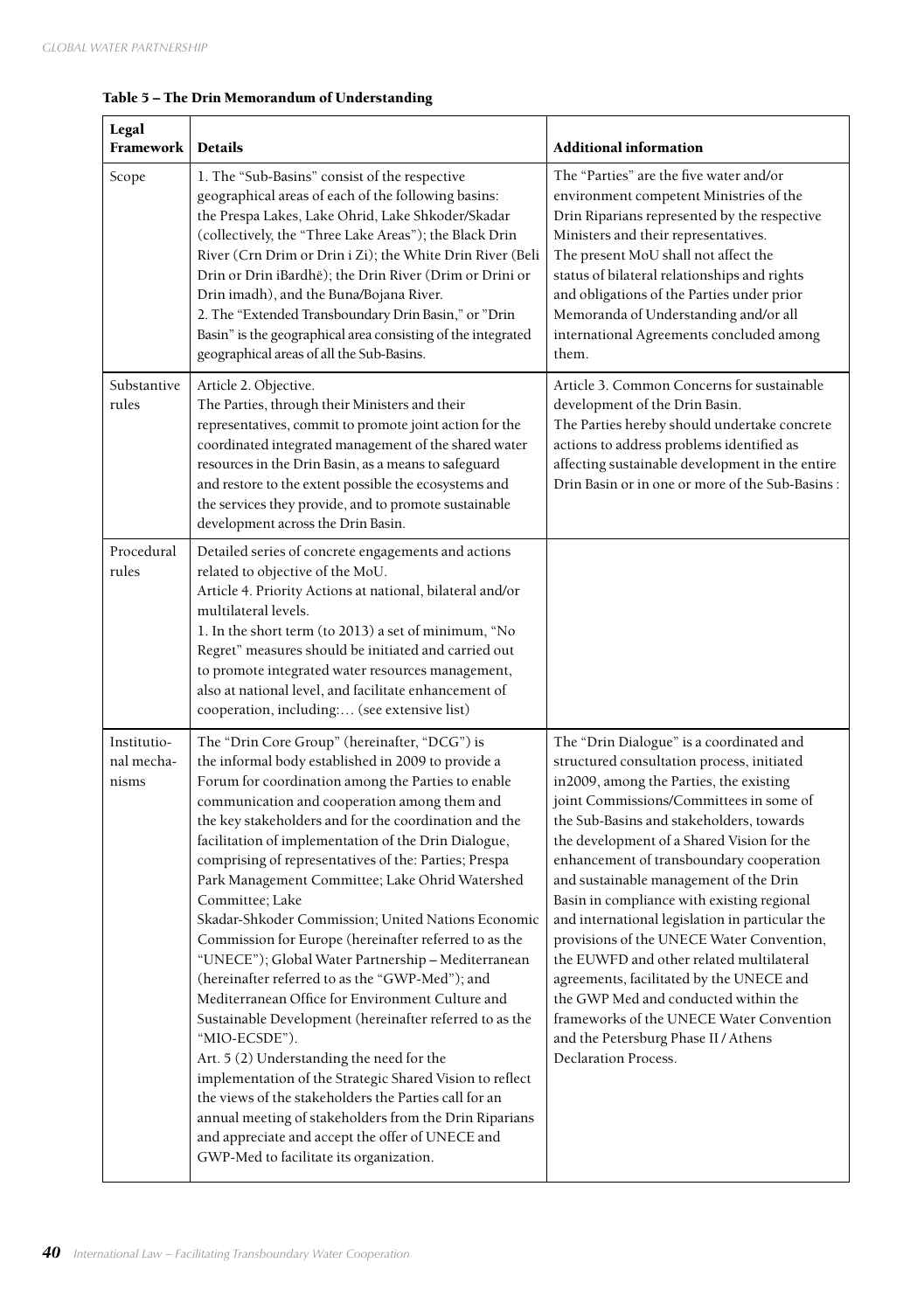| Dispute<br>settlement | No dispute settlement, but Ministers responsible to<br>review annually the progress of implementation of the<br>MoU.<br>Article 5. Implementation and Monitoring<br>(5) The Parties ensure the participation of their<br>respective Governments, within their possibilities,<br>to provide resources for the implementation of the<br>provisions of this MoU and call upon and invite the<br>EU, Global Environment Facility and other donors to | Article 6. Meetings of the Parties.<br>The Ministers responsible for the management<br>of water resources and/or environment of the<br>five Parties shall meet ANNUALLY to review<br>progress in the implementation of the present<br>MoU and its provisions. |
|-----------------------|--------------------------------------------------------------------------------------------------------------------------------------------------------------------------------------------------------------------------------------------------------------------------------------------------------------------------------------------------------------------------------------------------------------------------------------------------|---------------------------------------------------------------------------------------------------------------------------------------------------------------------------------------------------------------------------------------------------------------|
|                       | join and provide support in this regard. The DCG shall<br>initiate, stimulate and coordinate activities in thisregard.                                                                                                                                                                                                                                                                                                                           |                                                                                                                                                                                                                                                               |
|                       |                                                                                                                                                                                                                                                                                                                                                                                                                                                  |                                                                                                                                                                                                                                                               |

This document has laid the formal foundation for concluding a future legal regime on the Drin River basin. Of note is the constructive involvement of GWP Med and regional organisations (UNECE) in the process, an engagement that continues as the Drin Core Group goes forward with its mission. The role of law is also readily apparent in the alignment with the EU WFD, and other legal instruments expressly referred to in the  $\rm MoU.^{168}$  Even though this is only an interim arrangement, all five key elements of the legal framework are clearly present. There are plans to include stakeholders in the regime-building process, supported by national government engagement.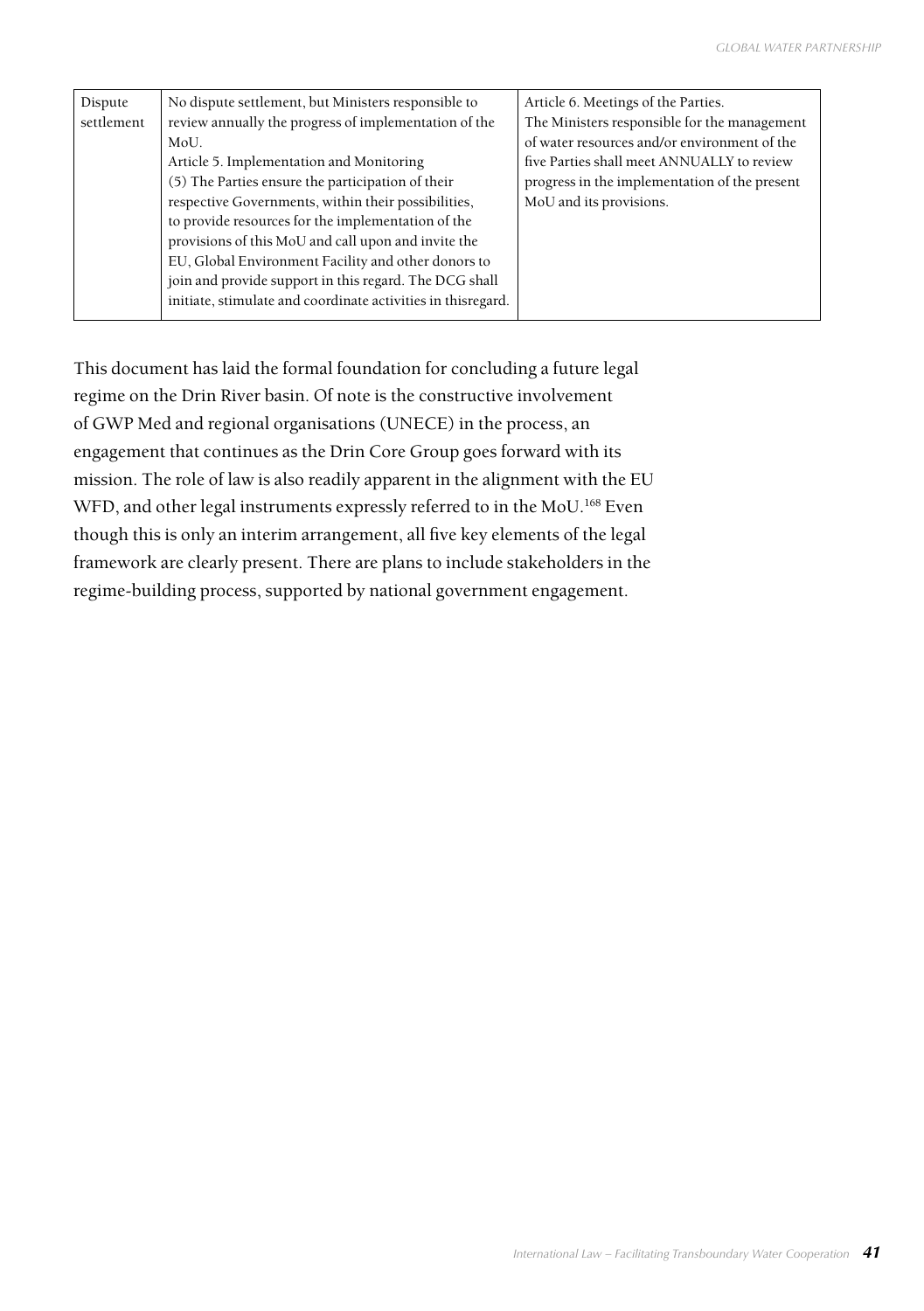### *5. LEssONs LEaRNED*

*"The law can play a positive role in mitigating fear by defining water security, as international water traditionally has, as a fairly apportioned common source of supply."<sup>169</sup>*

he State practice surveyed here demonstrates how the rules of international law constitute a coherent framework for the cooperative development and management of transboundary water resources, especially under framework instruments such at the UNWC and the UNECE Water Convention, which continue to have an important influence on treaty and state practice in this field. Global and regional treaties and basin-wide agreements provide substantive and procedural rules, as well as institutional mechanisms and means of dispute settlement that facilitate this. International law plays three key roles - providing a meta-framework for international relations among sovereign States (law of nations); a platform for integration (across scales, sectors and disciplines); and a mechanism for implementing the rules of the game (substantive and procedural rules of implementation contained primarily in international agreements). T

Inall of the case studies – the Zambezi, Niger, Mekong, Danube, and Drin– the cooperative efforts aimed at jointly managing transboundary watercourses was crystallized in legally binding arrangements, often linked with other supporting instruments and backed up by institutional mechanisms. The development reports on the Mekong and the Zambezi rivers, each of which revealed huge economic potential, are anchored in legal frameworks that provide the foundation and parameters for cooperation. Onthe Drin, one of the fundamental purposes of the MoU is to bring together stakeholders to ensure continued development consistent with the protection of ecosystems across the extended transboundary basin as a shared objective.<sup>170</sup> The Danube, whilst subject to a long history of cooperation and conflict, is presently governed by a contemporary agreement under the framework of the UNECE Water Convention, which provides for an innovative compliance mechanism, where the institutional body plays a key role. Importantly, the Danube legal regime is implicitly based on the 'community-of-interests' concept, which was advanced by the World Court in the Oder River Case in the 1920s and recently reconfirmed in the Danube decision as applicable to both navigation and non-navigational uses.<sup>171</sup> The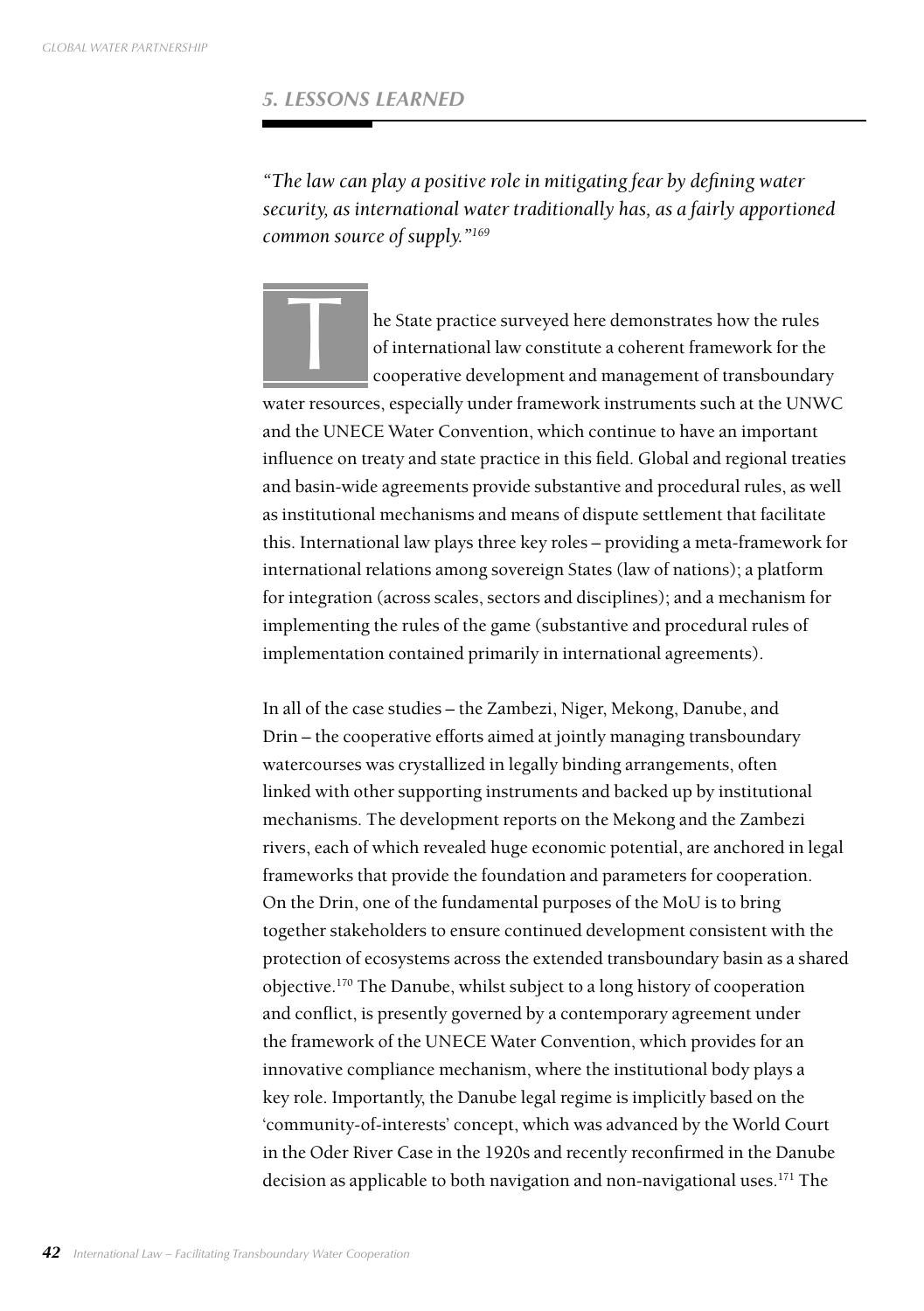notion of the 'community-of-interests' is generally viewed and embraced as the bedrock of cooperation – a recognition of the mutual inter-dependence of basin States on their shared water resources.

In Africa, multilateral legal instruments have played an important role for the Niger and the Zambezi river basins, but their focus has been on institutional mechanisms. The absence of sufficiently developed substantive and procedural rules in these instruments has hindered effective basinwide cooperation. In the case of the Niger River, the watercourse States are currently calling for accession to the UNWC. This is a step which will bring in more detailed substantive and procedural rules and extend the existing legal framework beyond its present emphasis on the NBA.

It is important to ensure the widest possible basin cooperation through formal involvement of all watercourse States in the legally binding arrangements. It is difficult to imagine how the development plans envisaged in the Zambezi River basin could be properly implemented without Zambia's participation in the instituting agreement. Whether or not these arrangements will be supported by all basin States, the legal framework provided by the SADC Revised Protocol and the ZAMCOM Agreement will play a crucial role in the management of the Zambezi.

The Mekong legal regime offers insights into how substantive rules and procedural provisions contained in its founding instrument have evolved through the work of its institutional mechanism. While the Xayaburi dam project controversy has yet to be finally resolved, the Mekong regime offers sufficiently developed procedures for this tohappen. The on-going development and management of the Mekong basin water resources demonstrates the role that international law plays. As a meta-framework, it governs the parties relations under the Mekong Agreement, and also elaborates the substantive and procedural rules to be followed in their activities under the treaty.

From a regional perspective, we can make several observations:

Africa has adopted a two-pronged approach to advancing transboundary basin cooperation through multilateral agreements as framework instruments combined witha growing support for the UNWC. The basin-specific arrangements have closely aligned with the fundamental principles of these multilateral instruments as well as with the UNWC and rules of customary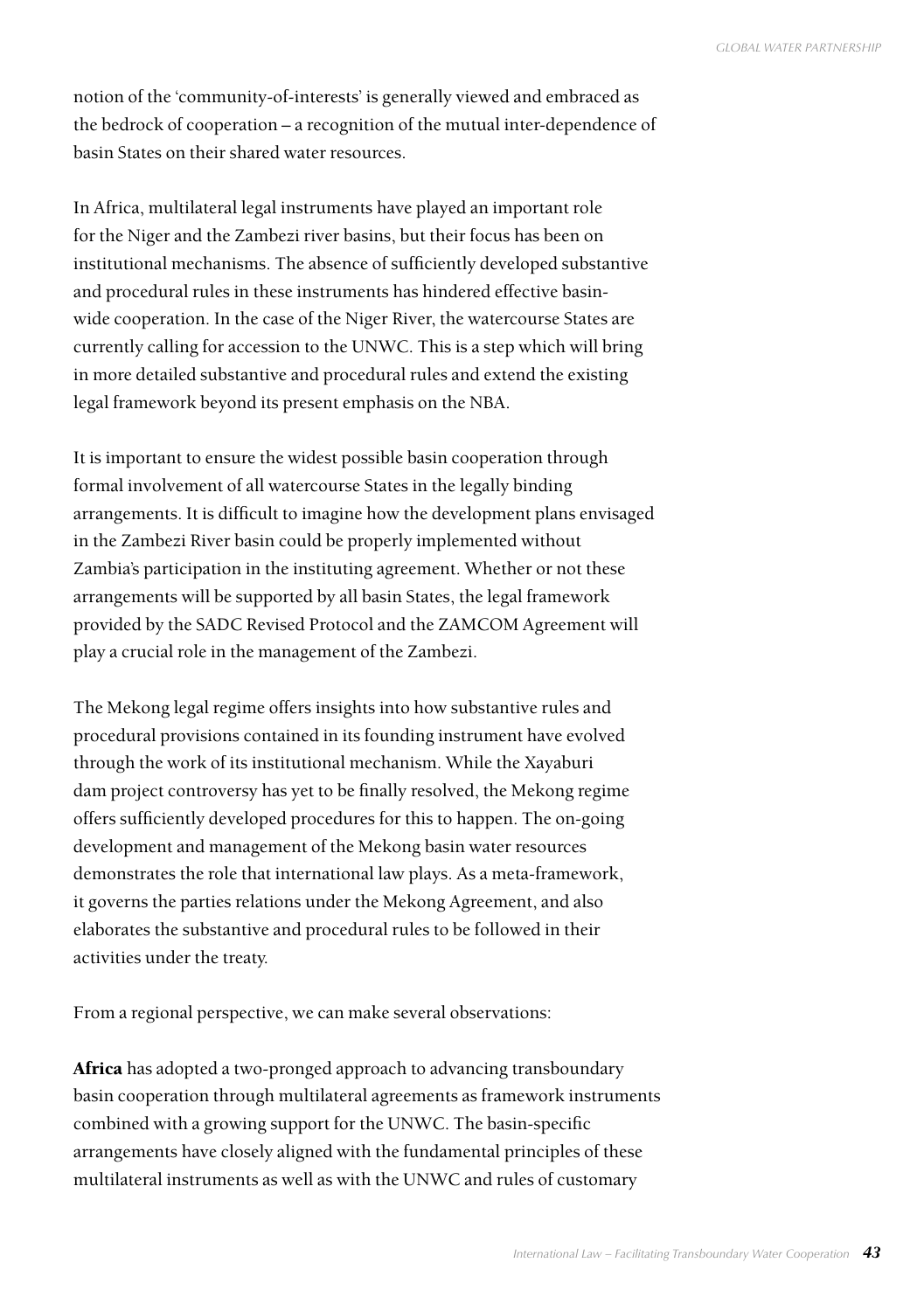international law. The African support for the UNWC is impressive. One third (ten) of the contracting countries that have endorsed the Convention are African.<sup>172</sup> In addition, nine of the Niger basin States expressly support the UNWC and have called for its ratification across the basin. The existence of a functioning legal instrument across the SADC region combined with numerous watercourse arrangements across the continent demonstrate African countries' general willingness to enter into relations based on the rule of law. This is reflected also in the difficult but continuing efforts to complete a legally binding framework on the Nile.

Regional institutional mechanisms, such as the African Ministerial Council on Water and a significant number of river basin organisations across the continent, provide focal points for cooperation.<sup>173</sup> Linking transboundary water resources management to water security and climate change has led to a number of regional projects. GWP works to facilitate cooperation across five transboundary basins in Africa (the Kagera; Lake Chad; Limpopo; North-Western Sahara Aquifer system; and the Volta) under the Water, Climate, and DevelopmentProgramme.<sup>174</sup> This initiative aims to "*promote water as a key part of sustainable regional and national development and contribute to climate change adaptation for economic growth and human security*" under a strategy, "*Promoting peace building, human security, and regionalintegration through better management of shared waters and enhanced capacity of regional climate change centres*".<sup>175</sup> Suchactivities across Africa provide additionalimpetus to facilitating cooperation on various levels.<sup>176</sup> GWP also develops a range of undertakings in a number of transboundary watercourses across its network, including work on climate change more broadly, and on river deltas.<sup>177</sup>

Across Europe and Central Asia, the influence of the principal regional legal instruments, the UNECE Water Convention (and the additional legal instruments adopted under the UNECE umbrella, including the UNECE Protocol on Water and Health) and the EU WFD, continues to be significant, if not crucial. They prescribe the key legal parameters and provide institutional support for negotiating and implementing basin-specific agreements. The main objective of many of these arrangements is to limit adverse transboundary impacts by reducing pollutionand ensuring adequate protection of aquatic ecosystems. This is being accomplished through an elaborate programme comprising substantive and procedural rules, the establishment of effective institutions and the implementation of dispute prevention mechanisms, such as monitoring compliance at the regional and basin levels across and beyond Europe under the umbrella of the UNECE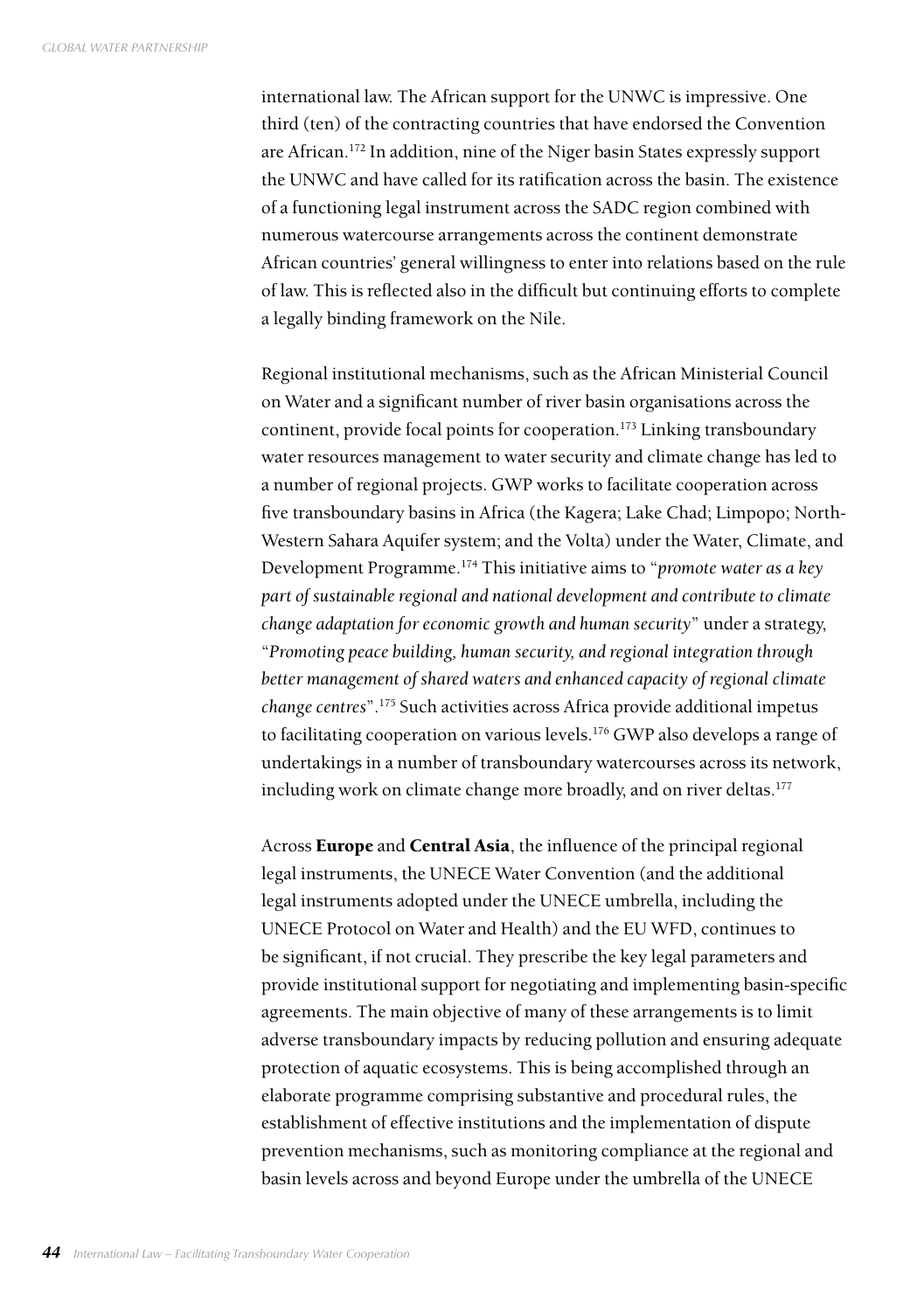Water Convention. The influence under this agreement has been credited with promoting and advancing transboundary cooperation under wellestablished watercourse regimes, such as the Danube, and under more recent ones, including the Aral Sea, across the Caucasus region, the Sava River basin, and the Drin. The Convention's support for National Policy Dialogues has gone a long way to assisting with facilitating transboundary cooperation across the vast array of international waters shared under the UNECE mandate.

Water treaty practice across Europe continues to mature. A growing number of institutional mechanisms, especially under the UNECE Meeting of the Parties and other European river basin organisations, play a central role in day-to-day watercourse management through information exchange, monitoring, enhancing preparedness for water-related hazards, and facilitating national implementation and compliance with agreed obligations. The imminent opening of the UNECE Transboundary Water Convention for universal accession will extend the geographical application of this instrument and provide a complementary vehicle to the UNWC; while the latter instrument focuses on use-allocation rules and processes, the former convention is targeted at dealing more specifically with limiting transboundary impact. Discussions are already underway on how this legal dichotomy will affect inter-State transboundary water relations and progress has been made in ensuring the compatibility of these two instruments.<sup>178</sup>

In Asia, the Mekong River legal regime demonstrates how cooperation built around aneffective and relatively well-endowed institutional mechanism can successfully advance despite considerable economic, social, and environmental diversity across the region. The legal framework established by the Mekong Agreement further evolves as a dynamic instrument through adopting additional implementing instruments such as the Procedure on Notification, which was invoked in considering the proposed Xayaburi hydropower project. The Mekong Agreement has similar procedures to be followed where there is a need to develop new or increased uses or where a dispute arises.

As an operational tool for implementing agreed legal prescriptions stemming from treaty or customary norms, international law provides pragmatic means for facilitating cooperation on transboundary waters. Nonetheless, serious challenges remain - most of which are linked directly to the economic, social, and environmental imperatives advanced by sovereign nation States.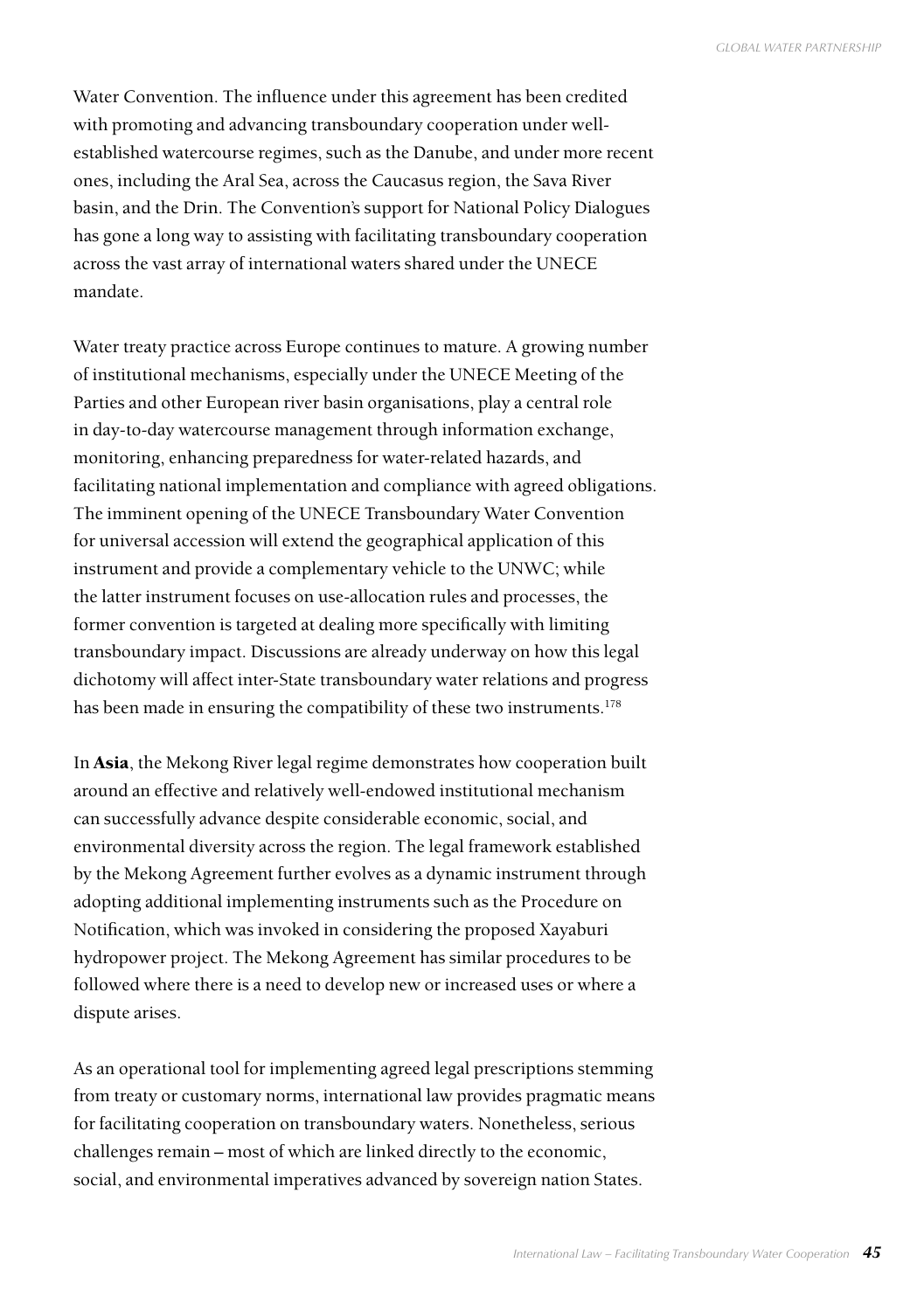The integrated management of water resources shared by two or more independent States in the absence of any supra-national governance structure certainly presents a particularly difficult task, especially where competing uses or demands are hard to accommodate or reconcile. In this context the role of transboundary water treaties and the role regional bodies, such as the UN and regional economic integration organs, becomes increasingly important as mechanisms to redress power imbalances.

From aninternationallegal perspective, the globalimperative of '*water for all through peaceful means*' is captured intreaties and endorsed inprinciples of customary law. But not all sovereign States strictly adhere to these rules all of the time. There is a substantial degree of misperception or scepticism onthe part of some States towards the UNWC, generally as a result of misinformation or hydro-geopolitical bias. While the entry into force of the UNWC will not necessarily win over all critics, it will have a positive impact on inter-State relations, especially in those regions that lack adequate transboundary water treaty arrangements. It will take time before the advantages of having a set of well-balanced common rules and procedures yield results and are perhaps viewed more positively by detractors. Thishas already been the case with the international ratification campaign which has served to bring on board supporters who were not convinced in the past. This paves the way for increased endorsement in the future. In the Tigris-Euphrates basin, Turkey (which voted against the UNWC), which is downstream on some transboundary watercourses, might explore more fully the potential benefits from a more cooperative approach, including under the framework of the UNWC or UNECE Helsinki Agreement. Across China the increased treaty practice is taking on board the fundamental principles set forth under the UNWC and the UNECE Water Convention, with recent agreements concluded with Russia and Kazakhstan reflecting this.<sup>179</sup>

The case studies help to determine the most challenging transboundary water management issues and to discern some of the essential functions performed by international law:

# *Mitigating unilateral action and unfettered State sovereignty through the rule of law*

Some of the main problems in managing transboundary water resources arise from the "lack of political willingness; differences in socio-economic and cultural levels between riparian countries; and lack of trust and mutual interests, conflicting objectives, and different priorities between countries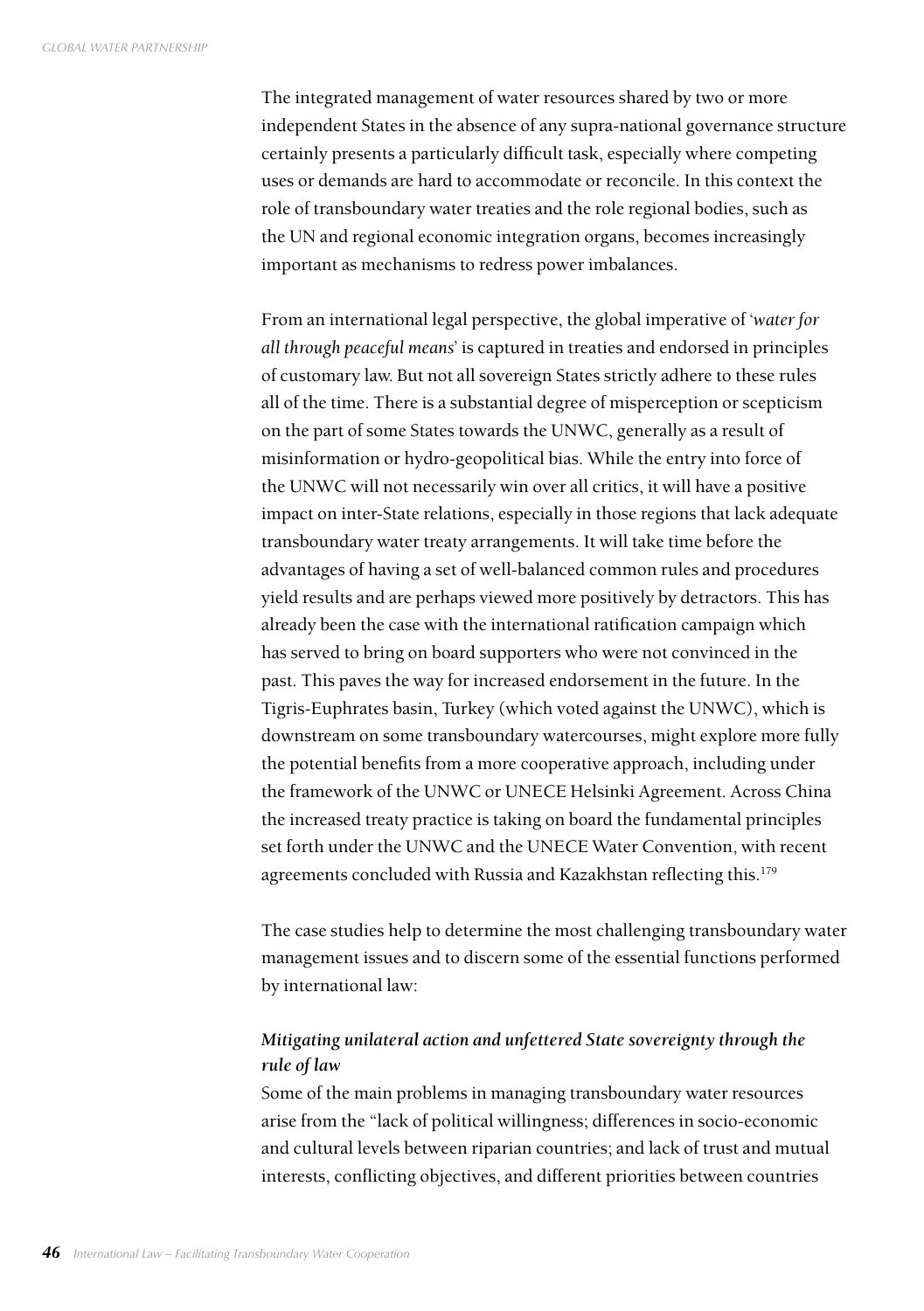in relation to their history, sovereignty, and possible territorial claims."<sup>180</sup> Asymmetries in power as well as economic and geographical disparities in international relations are addressed through the fundamental principles of international law – such as sovereign equality (which levels the playing field in law), equity, fairness, the duty to cooperate and the requirement that disputes be resolved peacefully. Rules of international law prevent or inhibit unilateral unlawful action through a number of mechanisms. In most cases States abide by the obligations they impose onthemselves by virtue of entering into legally binding agreements (*pacta sunt servanda*<sup>2</sup> ). However, where States fail to comply with their duties and obligations, the rules of State responsibility prescribe the process for redress, as a deterrent against illegal acts. When rules are violated, legal consequences follow. In extreme cases, such as actions which threaten peace, breaches of the peace or acts of aggression, the UN Security Council is empowered to take action to maintain or restore international peace and security (Chapter VII, UN Charter). There are some who have mounted a campaign to have breaches of environmental security, and water security covered under Chapter VII; so far without success.<sup>181</sup>

### *Providing a fulcrum for balancing competing interests*

Opposing or different development imperatives of national governments related to uses of shared water resources may threaten economic and environmental interests. The tension between economic development and environmental protection plays out endlessly in various transboundary water management scenarios. Legal norms help to ascertain, protect, and balance divergent interests supported by procedures aimed at ensuring equity, fairness, and transparency.<sup>182</sup> The governing rule of 'equitable and reasonable use', contained in most treaty practice in this field, including under the UNWC and UNECE Water Convention, provides the foundation for this balancing process.

#### *A framework for integration*

A properly functioning treaty regime, is required for development and investment opportunities involving transboundary water resources otherwise they will have limited impact and be exposed to political risks. Identifying and requiring informed consideration of 'all relevant factors'

<sup>&</sup>lt;sup>2</sup> Common Latin term for "agreements must be kept"; Article 26 of the Vienna Convention on the Law of Treaties. (May 1969), provides, "Every treaty in force is binding upon the parties to it and must be performed by themin good faith", available at http://untreaty.un.org/ilc/texts/instruments/english/conventions/1\_1\_1969.pdf; .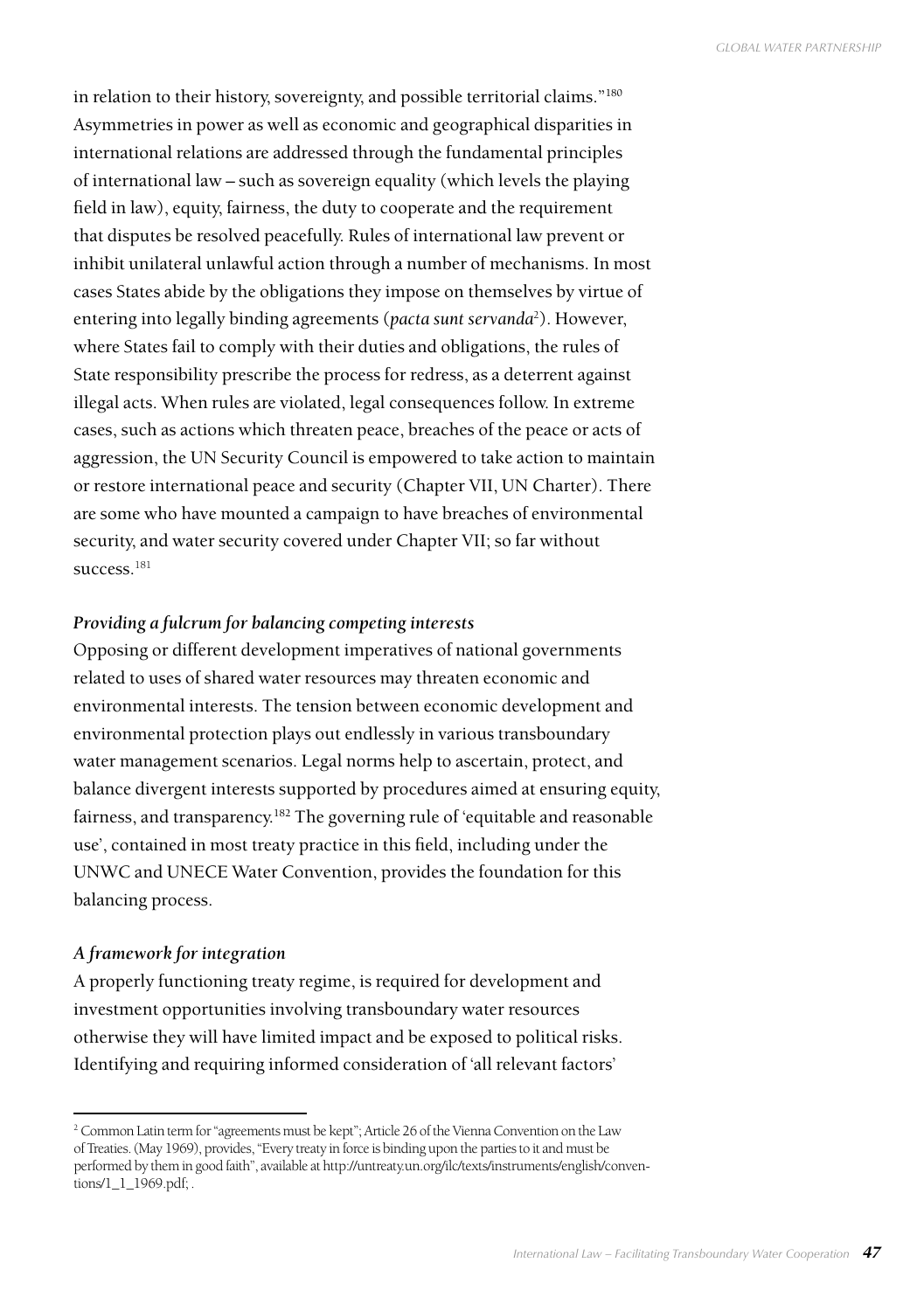and circumstances across the basin, in an inclusive manner, in determining equitable and reasonable use calls for integration across scales and sectors. This process is facilitated through formal arrangements, especially where institutional mechanisms and rules of procedure are part of the agreement.<sup>183</sup> The treaty and State practice under the umbrella of the UNECE Water Convention demonstrates how this is achieved in operational terms and continues to provide a model for transboundary water resources management.

There is a need to improve the coherence and consistency of the rules of law that apply to transboundary water resources development and management at the international, regional, and national levels. The 'traditional' international water law framework, which focuses primarily on use-allocation, covers the five core elements relevant to water use in its broadest sense. However, new issues emerge, which challenge the established legal order such as human rights and rights to water, the water/energy/food nexus, trade in water, land-grabs, and so forth. These may require new approaches reflected in relevant multilateral arrangements, in ways that facilitate effective inter-State cooperation. In this regard a more coherent read-across relevant multilateral treaties as they relate to transboundary water resources management important – such as the 1971 Convention on Wetlands of International Importance Especially as Waterfowl Habitat (Ramsar Convention), 1992 Convention on Biological Diversity, the 1994 Convention to Combat Desertification, the United Nations Framework Convention on Climate Change, the UN Collaborative Programme on Reducing Emissions from Deforestation and Forest Degradation in Developing Countries (UN-REDD), as just some examples, 184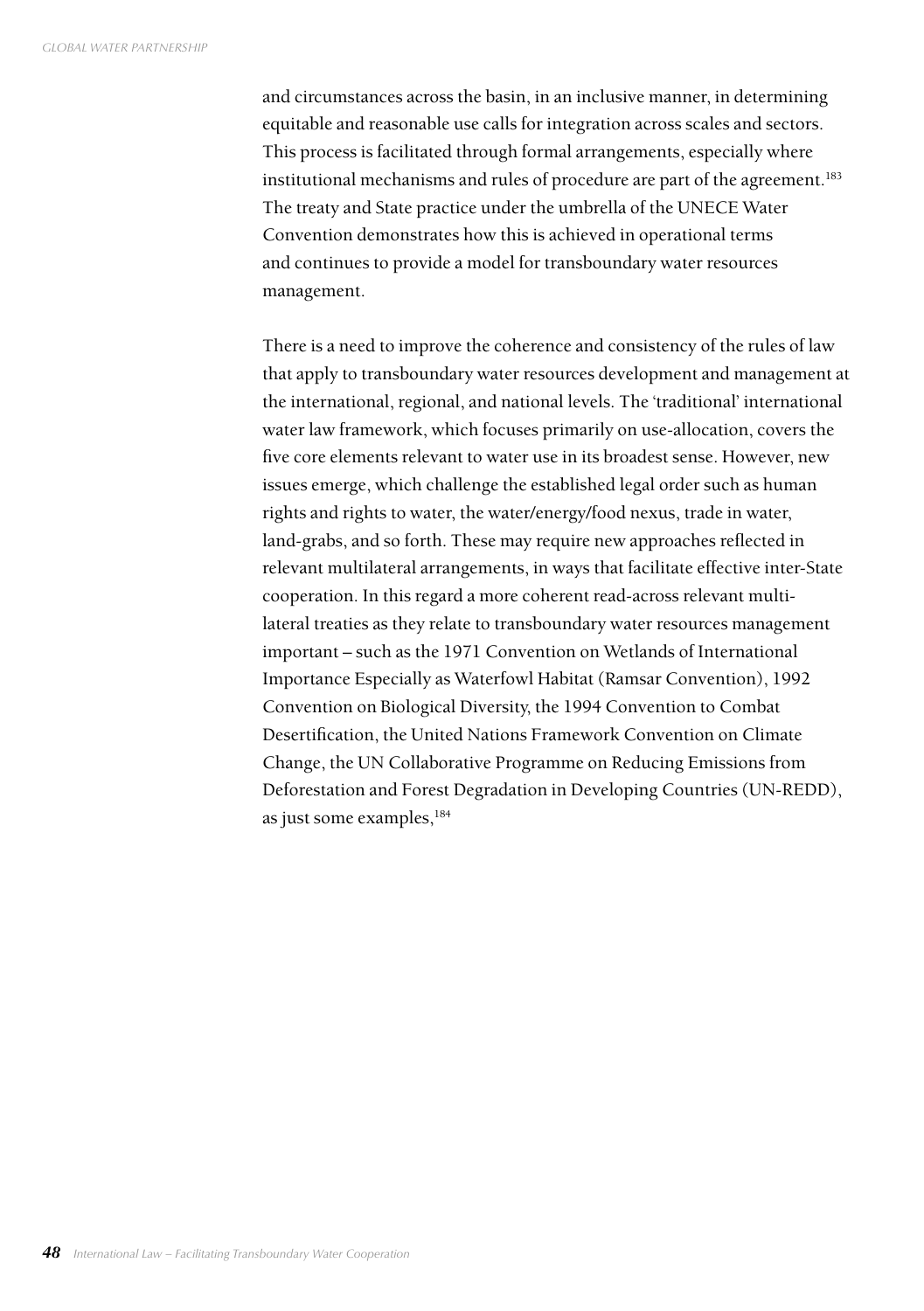*"What is common to the greatest number has the least care bestowed upon it. Everyone thinks chiefly of his own, hardly at all of the common interest"* Aristotle<sup>185</sup>

hat does the future hold for the water-related agenda? How should the international community address the global imperative for cooperation? A number of high-level policy fora have incorporated transboundary water resources as part of their agenda. They include, *inter alia*, a recently convened UN Roundtable on Water Security.<sup>186</sup> the World Economic Forum.<sup>187</sup> the 6<sup>th</sup>World Water Forum.<sup>188</sup> the numerous preparatory meetings for Rio+20 and its final outcome,<sup>189</sup> and the recent events surrounding the UNECE Water Convention Meeting of the Parties (Rome, 28-30 November 2012).<sup>190</sup> W

The 2012 Bonn Conference explored the water, energy, and food nexus, and with a series of recommendations<sup>191</sup> urging governments to "*adopt a basin-wide perspective reflecting the principles ofintegrated water resources* management". For international basins, it recommended that States ratify the UNWC and look to incorporating benefit sharing in water sharing (this is the approach promoted and facilitated under the UNWC).<sup>192</sup> This is consistent with regional State practice. The Mekong Rio Message says that "*transboundary cooperation can enhance a broader set of benefits and opportunities than individual country approaches*".<sup>193</sup> Despite significant contributions from across the international water community, the Rio+20 final outcome document failed to mentionthis directly, but recognised "*that water is at the core of sustainable development as it is closely linked to a number of key global challenges".*<sup>194</sup>

The OECD, in a series of reports, highlights the critical importance of water reform, and proposes "a three-pronged approach to making water reform happen based on the fundamental building blocks of financing, governance, and increased coherence between water and sectoral policies." It emphasises the need for improved governance and policy coherence: "Effective governance is a key ingredient of water reform. Well-functioning institutions and a stable regulatory environment are critical to making the best use of available resources and to make sure all water users align with a set of social,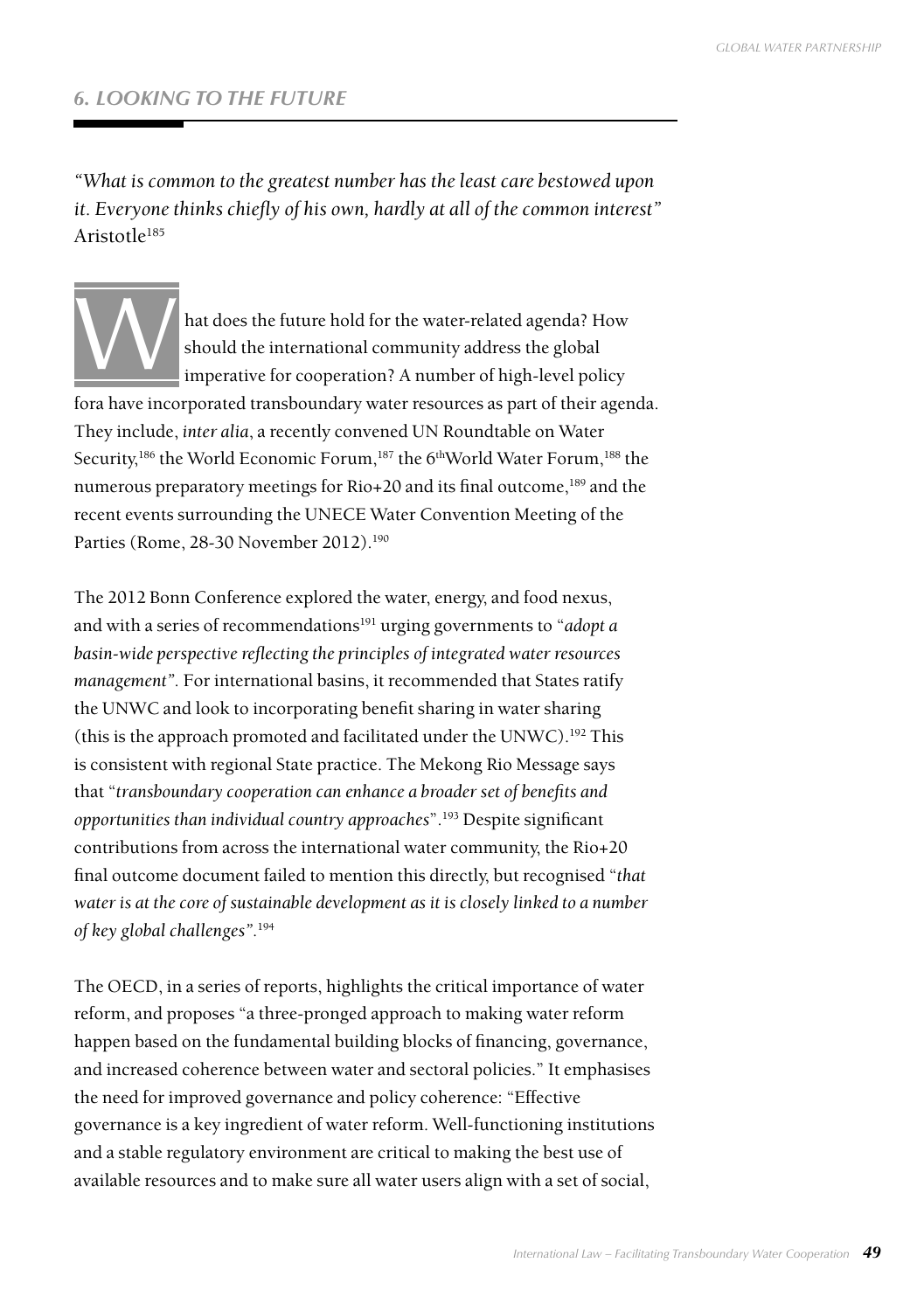economic, and environmental objectives. Poorly designed and supported institutions heighten investment risk and reduce the prospects for sustainable financing. …This requires strong institutions, tools, and processes to manage and co-ordinate policy, budgeting, and regulatory development."<sup>195</sup>

This statement is echoed by the Director General of the World Trade Organisation, MrLamy who referred to the "triangle of governance "as an emerging model in a multilateral world.<sup>196</sup> He emphasised that "*global governance must be anchored in laws and regulations accompanied by mechanisms for their enforcement,including binding dispute settlements*."<sup>197</sup> In the context of transboundary water resources this calls for increased integration across various water sectors, secured through legal rules and processes, with improved coherence across economic, social, and environmental instruments. The state practice emerging under the UNECE Water Convention offers a sterling example of how this might be accomplished at international, regional and basin-wide levels.

More research is needed to explore how international law might facilitate transboundary water cooperation. Specifically, we need to examine how the current patchwork of legal regimes might be made more coherent and fit for purpose to address contemporary issues such as water demand management, water markets, environmental concerns, climate change, advancing the human right to water, and addressing the legal issues relating to burgeoning 'land-grabs' as wealthy nations seek to ensure their future food security. Some international lawyers argue that fresh water, its availability and use, should now be recognised as '*a common concern of humankind'*, similar to climate change and conservation of biodiversity.<sup>198</sup>

Others are exploring the internationallaw concept of obligations *erga omnes*, arguing that the duty to cooperate inthe peaceful management of shared water resources is a duty and right opposable on all States.<sup>199</sup> The legal challenge is to crystallise this global imperative within a normative framework consistent with the rules of international law.

## Recognising these challenges, possible ways forward include:

- Targeted support for enhancing national capacity in transboundary water resources development and management, including water law as part of the mix with a focus on achieving IWRM and water security;<sup>200</sup>
- Continued support for the UN's transboundary water-related activities, including its current work on water security aligned with the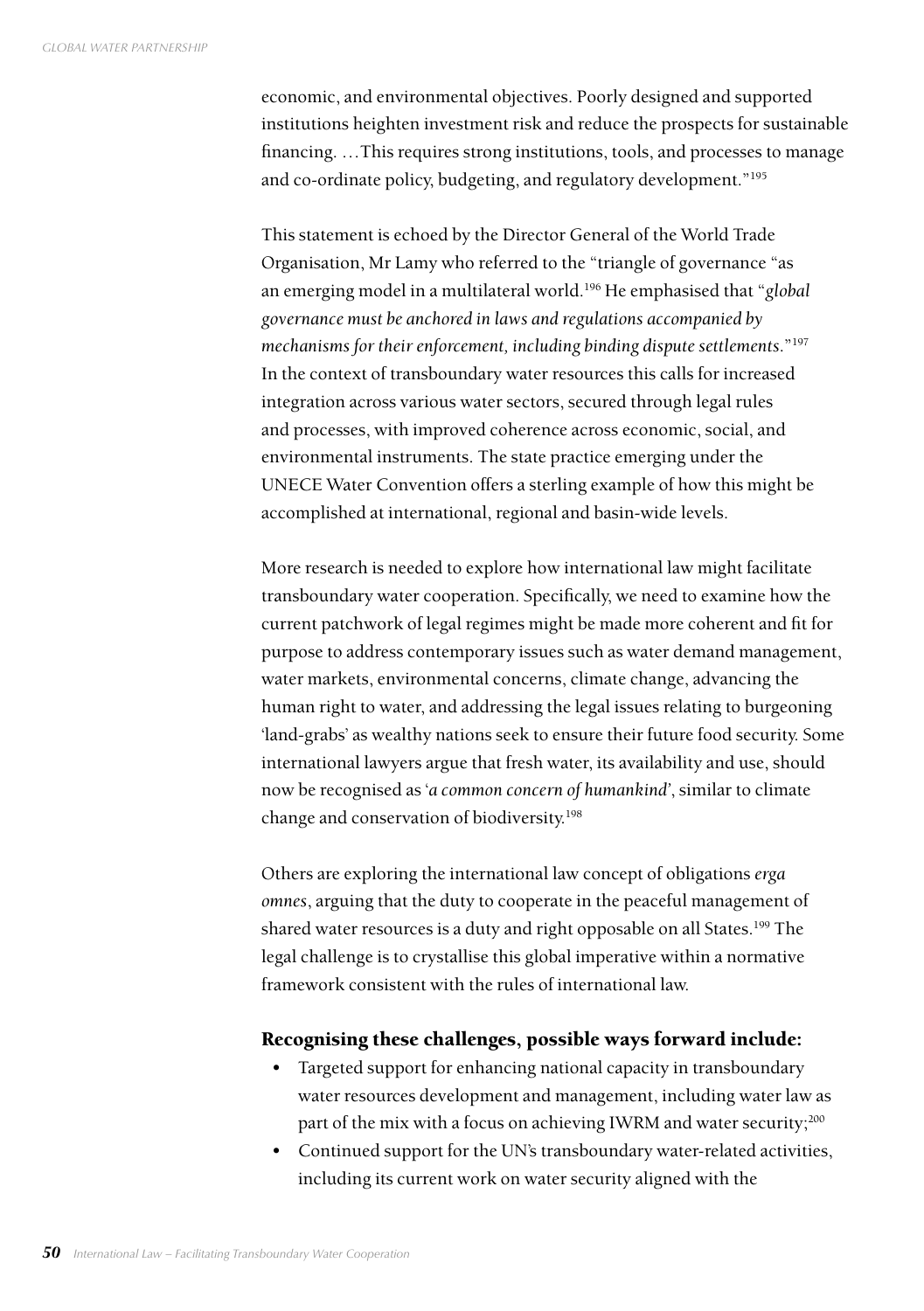fundamental tenets of the UN Charter and support for the entry into force of the UNWC as well as support for universal accession to the UNECE Water Convention;

• Renewed global community focus on the duty to cooperate in developing and managing the world's shared water resources. It is necessary to clearly articulate what this means interms of legal rights and duties as a substantive platform for the UN 2013 International Year of Water Cooperation.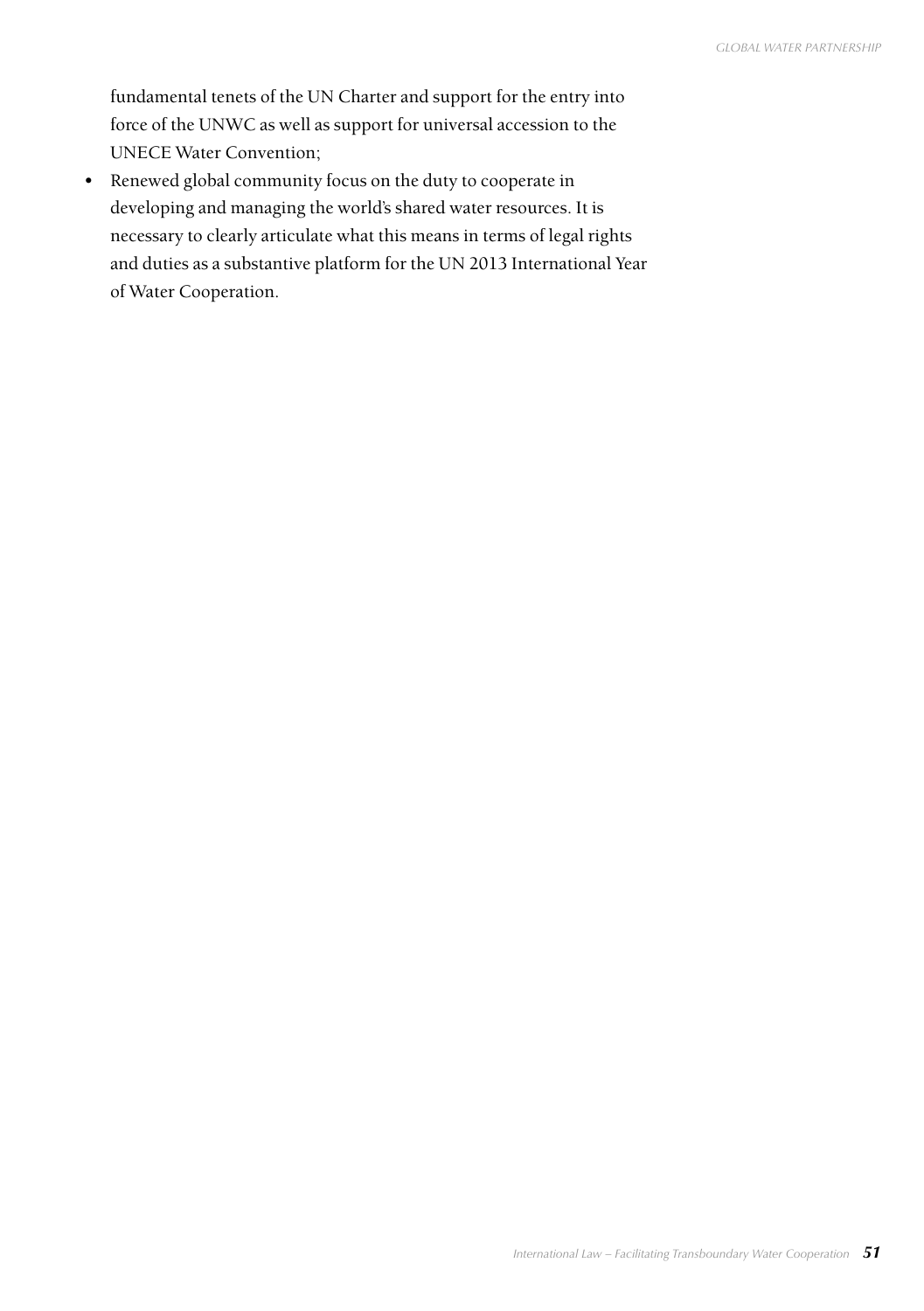# *aNNEx I TRaNsbOuNDaRy WaTER COuRsEs aCROss GWP NETWORk*

#### In Africa

| <b>Basin name</b> | Area of Basin<br>(km <sup>2</sup> ) | Number of<br>countries | <b>Countries sharing the Basin</b>                                                                                                            |
|-------------------|-------------------------------------|------------------------|-----------------------------------------------------------------------------------------------------------------------------------------------|
| Congo             | 3691000                             | 12                     | DR Congo (Kinshasa), Angola<br>Republic of Congo (Brazzaville)<br>Zambia, Tanzania, Cameroon<br>Burundi, Rwanda, Sudan, Gabon, Malawi, Uganda |
| Limpopo           | 414,800                             | $\overline{4}$         | South Africa, Mozambique, Botswana, Zimbabwe                                                                                                  |
| Niger             | 2,113,200                           | 11                     | Nigeria, Mali, Niger, Algeria, Guinea, Cameroon, Burkina Faso<br>Benin, Ivory Coast, Chad, Sierra Leone                                       |
| Nile              | 3,031,700                           | 12                     | Kenya, Rwanda, Burundi, Tanzania, Uganda, Ethiopia, South Su-<br>dan, Sudan, DR Congo, Eritrea, Central African Republic, Egypt               |
| Okavango          | 706,900                             | $\overline{4}$         | Botswana, Namibia, Angola, Zimbabwe                                                                                                           |
| Orange            | 945,500                             | $\overline{4}$         | South Africa, Namibia, Lesotho, Botswana                                                                                                      |
| Senegal           | 436,000                             | $\overline{4}$         | Mauritania, Mali, Senegal, Guinea                                                                                                             |
| Volta             | 412,800                             | 6                      | Burkina Faso, Ghana, Togo, Mali, Benin, Ivory Coast                                                                                           |
| Zambezi           | 1,385,300                           | 9                      | Zambia, Angola, Zimbabwe, Mozambique, Malawi, Tanzania<br>Botswana, Namibia, DR Congo                                                         |
| Incomati          | 46,700                              | 3                      | South Africa, Mozambique, Swaziland                                                                                                           |

#### In Asia

| <b>Basin name</b>      | Area of Basin<br>(km <sup>2</sup> ) | Number of<br>countries | <b>Countries sharing the Basin</b>                                                           |
|------------------------|-------------------------------------|------------------------|----------------------------------------------------------------------------------------------|
| Aral Sea               | 1,231,400                           | 8                      | Kazakhstan, Uzbekistan, Tajikistan Kyrgyzstan, Afghanistan,<br>Turkmenistan, China, Pakistan |
| Ganges-<br>Brahmaputra | 1,634,900                           | 5                      | China, Nepal, Bangladesh, India Myanmar                                                      |
| Indus                  | 1,138,800                           | 5                      | Pakistan, India, China, Afghanistan, Nepal                                                   |
| Kura-Araks             | 193.200                             | 6                      | Azerbaijan, Iran, Armenia, Georgia, Turkey                                                   |
| Mekong                 | 787,800                             | 6                      | Laos, Thailand, China, Cambodia, Vietnam, Myanmar                                            |

#### In Europe

| <b>Basin name</b> | Area of Basin<br>(km <sup>2</sup> ) | Number of<br>countries | <b>Countries sharing the Basin</b>                                                                                                                                                                      |
|-------------------|-------------------------------------|------------------------|---------------------------------------------------------------------------------------------------------------------------------------------------------------------------------------------------------|
| <b>Rhine</b>      | 172,900                             | 9                      | Germany, Switzerland, France, Belgium, Netherlands,<br>Luxembourg, Austria, Liechtenstein, Italy                                                                                                        |
| Neman             | 90.300                              | 5                      | Belarus, Lithuania, Russia, Poland, Latvia                                                                                                                                                              |
| <b>Nestos</b>     | 10.200                              | 2                      | Bulgaria, Greece                                                                                                                                                                                        |
| Danube            | 790.111                             | 15                     | Hungary, Ukraine, Slovakia, Moldova, Germany, Austria, Serbia<br>(see changes), Bulgaria, Croatia, Czech Republic, Bosnia and<br>Herzegovina, Slovenia, Romania, Austria, Montenegro, European<br>Union |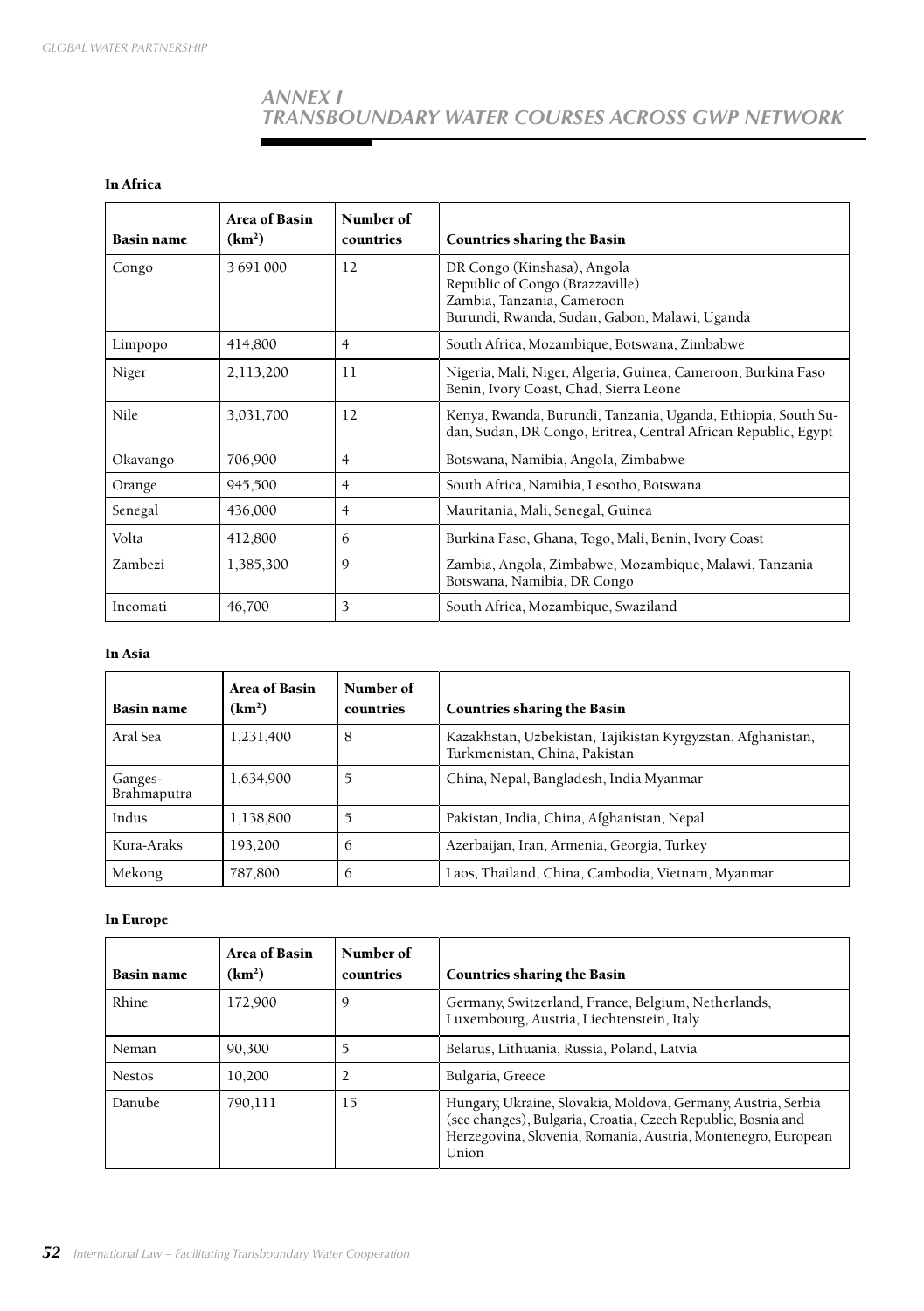| Sava     | 97,713  | 6 | Serbia, Bosnia and Herzegovina, Croatia, Slovenia, Montenegro,<br>Albania |
|----------|---------|---|---------------------------------------------------------------------------|
| Drava    | 41,238  | 6 | Serbia, Croatia, Hungary, Slovenia, Austria, Italy                        |
| Dnieper  | 516,300 | 3 | Belarus, Ukraine, Russia                                                  |
| Dniester | 68,627  | 3 | Ukraine, Moldova, Poland                                                  |
| Elbe     | 132,200 | 4 | Germany, Czech Republic, Austria, Poland                                  |
| Oder     | 97.713  | 3 | Czech Republic, Germany, Poland                                           |
| Vistula  | 194.424 | 2 | Poland, Slovakia                                                          |
| Daugava  | 87,900  | 3 | Russia, Belarus, Latvia                                                   |
| Tisza    | 156,087 | 5 | Ukraine, Romania, Hungary, Serbia, Slovakia                               |

#### In South America

| <b>Basin name</b> | <b>Area of Basin</b><br>(km <sup>2</sup> ) | Number of<br>countries | <b>Countries sharing the Basin</b>                                                      |
|-------------------|--------------------------------------------|------------------------|-----------------------------------------------------------------------------------------|
| Amazon            | 5,883,400                                  |                        | Brazil, Peru, Bolivia, Colombia, Ecuador, Venezuela, Guyana,<br>Suriname, French Guiana |
| La Plata          | 2.954.500                                  |                        | Brazil, Argentina, Paraguay, Bolivia, Uruguay                                           |
| Orinoco           | 927,400                                    |                        | Venezuela, Colombia, Brazil                                                             |

#### In Central America

| <b>Basin name</b> | <b>Area of Basin</b><br>(km <sup>2</sup> ) | Number of<br>countries | <b>Countries sharing the Basin</b> |
|-------------------|--------------------------------------------|------------------------|------------------------------------|
| Grijalva          | 126,800                                    | 3                      | Mexico, Guatemala, Belize          |
| Lempa             | 18.000                                     | 3                      | El Salvador, Honduras, Guatemala   |
| San Juan          | 42.200                                     |                        | Nicaragua, Costa Rica              |
| Choluteca         | 7.400                                      |                        | Honduras, Nicaragua                |
| Chiriqui          | 1,700                                      |                        | Panama, Costa Rica                 |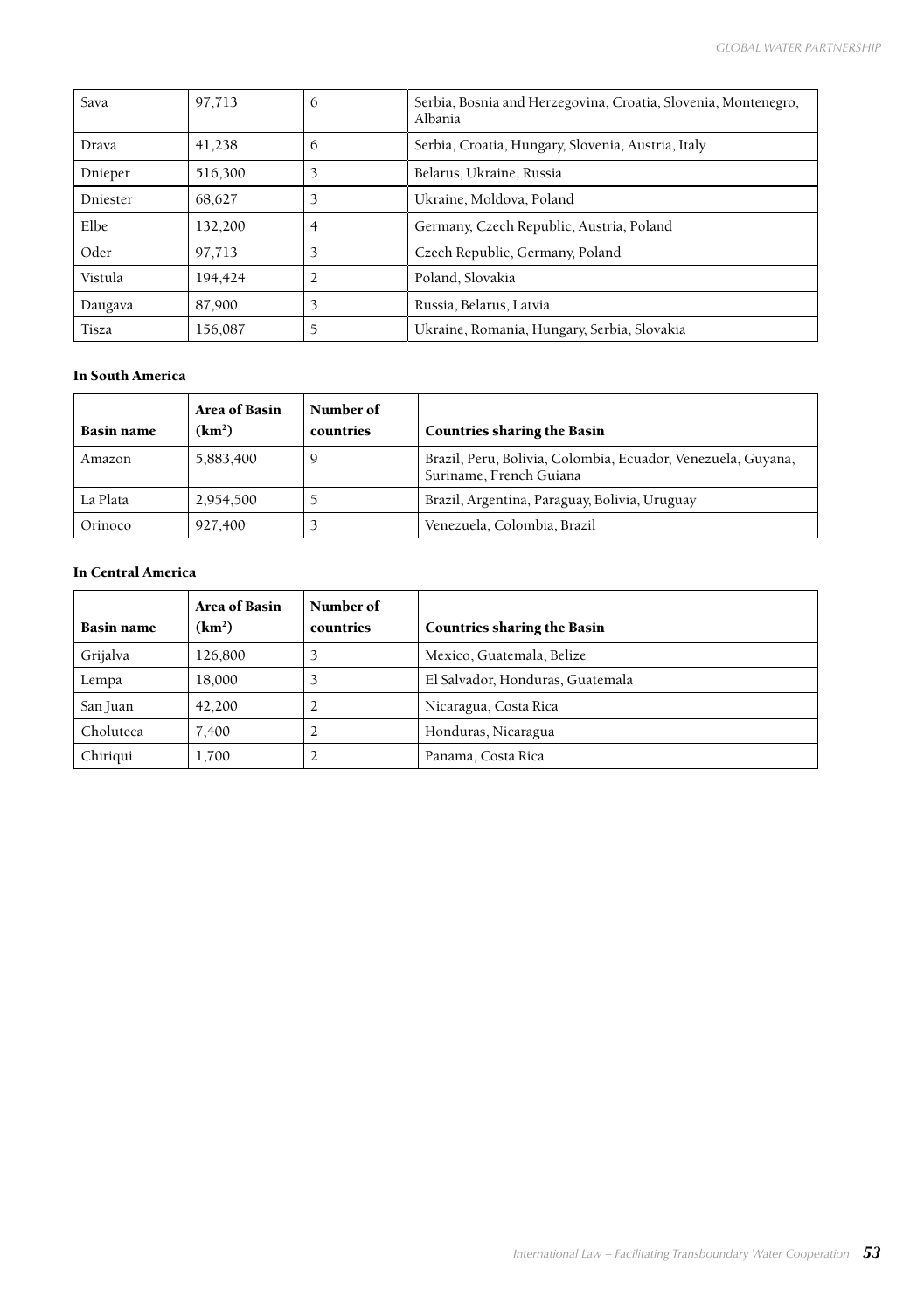Source: Wouters, P. et al. (2005). *Sharing Transboundary Waters - An Integrated Assessmentof Equitable Entitlement: The Legal Assessment Model*. IHP-VI, Technical Documents in Hydrology No. 74.Paris: UNESCO.

## Relevant factors matrix

The purpose of the Relevant Factors Matrix (RFM) is to provide a framework for collecting and processing the data, which defines and forms the basis of the legal assessment model exercise. The RFM details the range of factors relevant to assessing a transboundary State's entitlement to the uses of the waters of a transboundary watercourse (TIWC), and specifies the information required with respect to each factor. These factors can then be weighed against each other, according to the importance accorded to each by a TIWC State. In determining what is a reasonable and equitable use, all relevant factors are to be considered together and a conclusion reached on the basis of the whole.

The RFM has been designed and developed on the basis of the two principal documents of internationallaw relating to TIWCs – the ILA Helsinki Rules and the UNWC. However, it differs from both sources in a number of ways. The factors are set out below. They are grouped into six broad categories, each of which contains one or more components.

Briefly, the categories are the following:

- Category 1 ("What?") sets out the physical context, covering the physical or natural characteristics of the TIWC;
- Category 2 ("Who?") details the population in the area dependent on the TIWC;
- Category 3 ("What Uses?") identifies the demands on or the uses of the TIWC and the economic and other benefits related to such uses;
- Category 4 ("What Impacts?") identifies the consequences of the uses, both within a nation and the effects of use in one State on others;
- Category 5 ("What Options?") requires consideration of the comparative efficiency of uses and of alternative uses, both in terms of alternative sources of water and broader alternatives that may yield similar benefits; and
- Category 6 is reserved for additional factors that might be considered to be relevant in a particular situation.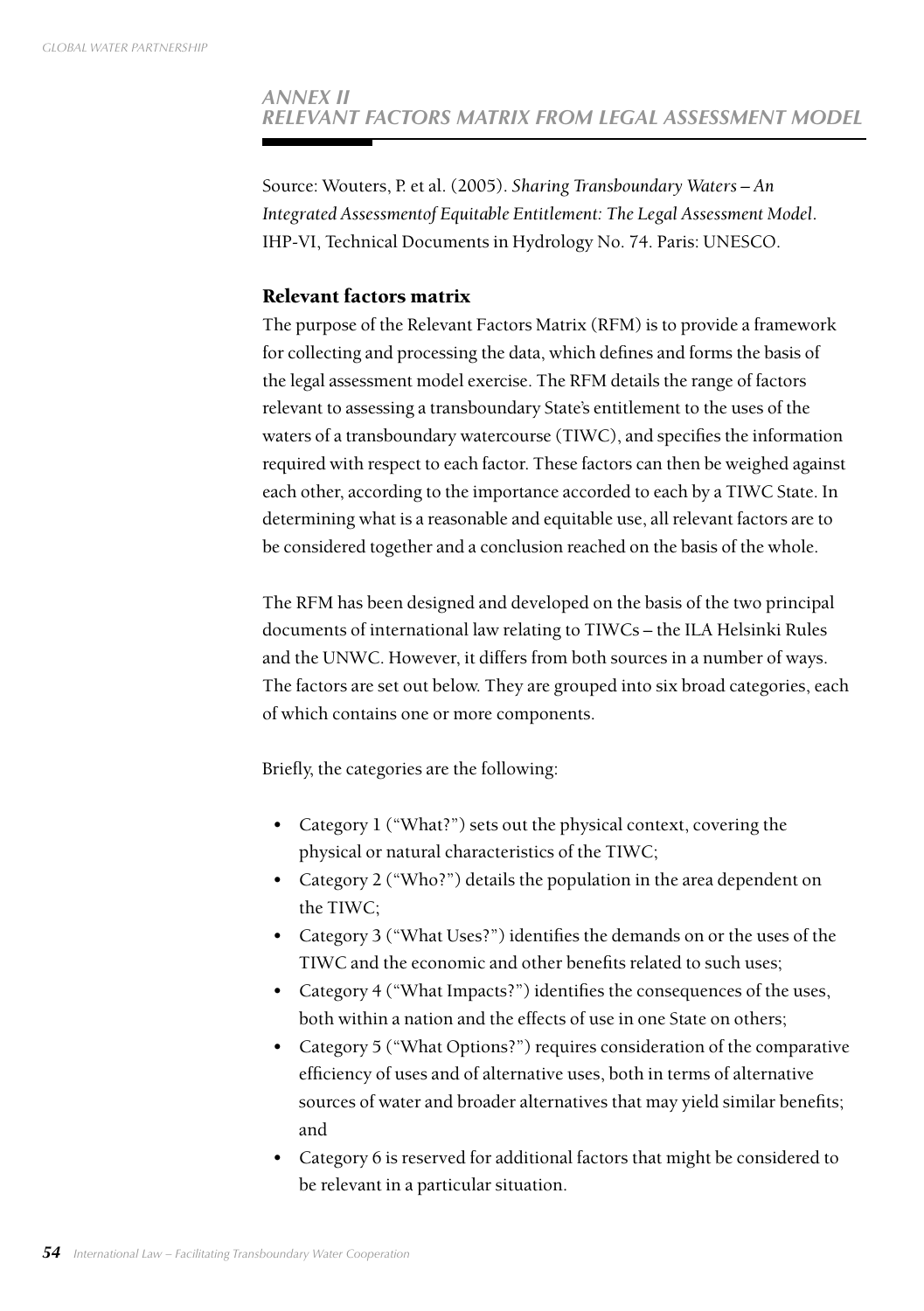The RFM is structured within the following framework:

- Column 1 contains the categories listed above and the constituent components of each;
- Column 2 provides some comments and sets forth very briefly the type of data needed for each category;
- Column3 is included to record the sources of the data, the methodologies utilised in gathering the data and the assumptions used in the process. It is also intended to incorporate discussion of the difficulties or problems encountered and the solutions employed to overcome them. These are essential steps in ensuring that the process is a transparent one in which the determination of each factor is shown to be supported by justified methods.

| RELEVANT FACTORS MATRIX                                                  |                              |                                                                                                                                                                                                                                                     |                                                                           |  |  |
|--------------------------------------------------------------------------|------------------------------|-----------------------------------------------------------------------------------------------------------------------------------------------------------------------------------------------------------------------------------------------------|---------------------------------------------------------------------------|--|--|
| Categories and consistuent<br>components                                 |                              | Comments & data required to assess each component                                                                                                                                                                                                   | Data sources,<br>methodology,<br>assumptions,<br>problems &<br>solutions* |  |  |
|                                                                          | Geographic                   | Geographical context                                                                                                                                                                                                                                |                                                                           |  |  |
|                                                                          | Hydrographic                 | Extent of drainage basin or aquifier in the TWC State                                                                                                                                                                                               |                                                                           |  |  |
| 1. "What?"<br>The physical<br>(natural)<br>characteristics<br>of the TWC | Hydrological                 | • Mean water availability:<br>- surface water<br>- ground water<br>· Variability of the resources<br>• Water quality<br>· Contribution of water to the TWC by each TWC State<br>· Hydrological aspects of climate change                            |                                                                           |  |  |
|                                                                          | Climatic                     | Climate change and potential impacts                                                                                                                                                                                                                |                                                                           |  |  |
|                                                                          | Ecological/<br>Environmental | Environmental services and goods                                                                                                                                                                                                                    |                                                                           |  |  |
| 2. "Who?"<br>The population<br>dependent on                              | Present<br>population        | • Populations in the study TWC State and in the other<br>TWC States (generally and within the TWC basin)<br>· Distribution of population<br>• Livestock                                                                                             |                                                                           |  |  |
| the TWC                                                                  | Projected<br>population      | · Distribution of population                                                                                                                                                                                                                        |                                                                           |  |  |
|                                                                          | <b>Existing</b> uses         | · Uses by sector: consumptive and non-consumptive uses<br>• Assessment of uses                                                                                                                                                                      |                                                                           |  |  |
| 3. "What<br>Uses?"<br>Uses served by<br>the TWC                          | Potential uses               | • "Natural" or planned?<br>· Identify type of use, and rationale<br>· Have feasibility studies been carried out?<br>· Identify and locate use on TWC<br>• Consumptive or non-consumptive<br>• How much water will be used?<br>• Seasonal variations |                                                                           |  |  |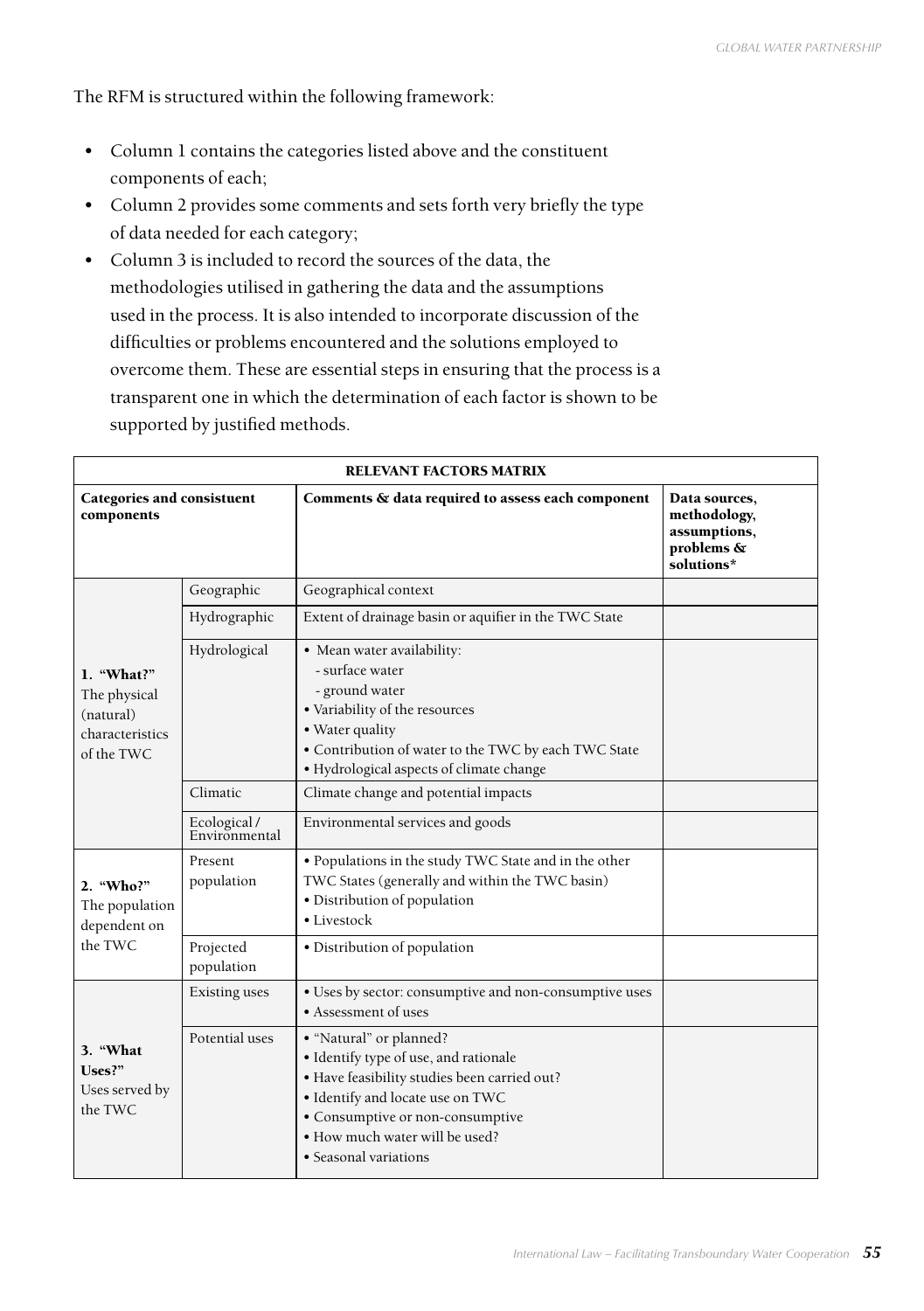| RELEVANT FACTORS MATRIX (CONTINUED)                                                      |                                                     |                                                                                                                                                                                                                                             |                                                                       |
|------------------------------------------------------------------------------------------|-----------------------------------------------------|---------------------------------------------------------------------------------------------------------------------------------------------------------------------------------------------------------------------------------------------|-----------------------------------------------------------------------|
| <b>Categories and consistuent</b><br>components                                          |                                                     | Comments & data required to assess each component                                                                                                                                                                                           | Data sources,<br>methodology,<br>assumptions,<br>problems & solutions |
|                                                                                          | Exient of "Vital<br>human needs"                    | · Determine quantity/quality required for sanitation,<br>drinking, bathing and cooking<br>• Determine quantity/quality required for subsistence<br>food production                                                                          |                                                                       |
|                                                                                          | Existing struc-<br>ture of use                      | Show quantity quality of use of individual user group (e.g. industry, a<br>griculture) in statistical format $% \mathcal{N}$                                                                                                                |                                                                       |
|                                                                                          | Dependence of<br>the economy on<br>these activities | · Population dependent on these economic activities<br>• Share of GDP, tax revenues, employment, foreign ex-<br>change earnings                                                                                                             |                                                                       |
|                                                                                          | Social use                                          | · Human develpment index<br>• Customary uses<br>• Gender uses                                                                                                                                                                               |                                                                       |
|                                                                                          | Ecological/envi-<br>ronmental use                   | • Water needed to maintain ecosystem functioning or<br>support recovery of degraded ecosystem<br>· Population dependent on the ecosystem                                                                                                    |                                                                       |
| 4. "What<br>impacts?"<br>Effects of a wa-<br>ter use on other<br><b>TWC States</b>       | Impacts of<br>existing and<br>potential uses        | • Types of impacts (benefical and adverse impacts,<br>transboundary and national effects<br>• Assassment of physical impacts (changes in physical<br>characteristics - quantity, quality)<br>· Determination of social and economic impacts |                                                                       |
| 5. "What<br>Options?"<br>Efficiency of<br>and alternati-<br>ves to the use<br>of the TWC | Specific<br>(comparative<br>efficiency of use)      | • Consumptive use (present and projected)<br>· Non-consumptive use                                                                                                                                                                          |                                                                       |
|                                                                                          | Broad<br>(alternatives to<br>use)                   | • Alternative sources of water for existing or planned uses<br>• Alternatives to using water (which provide similar<br>benefits)                                                                                                            |                                                                       |
| 6. Other rele-<br>vant factors                                                           |                                                     |                                                                                                                                                                                                                                             |                                                                       |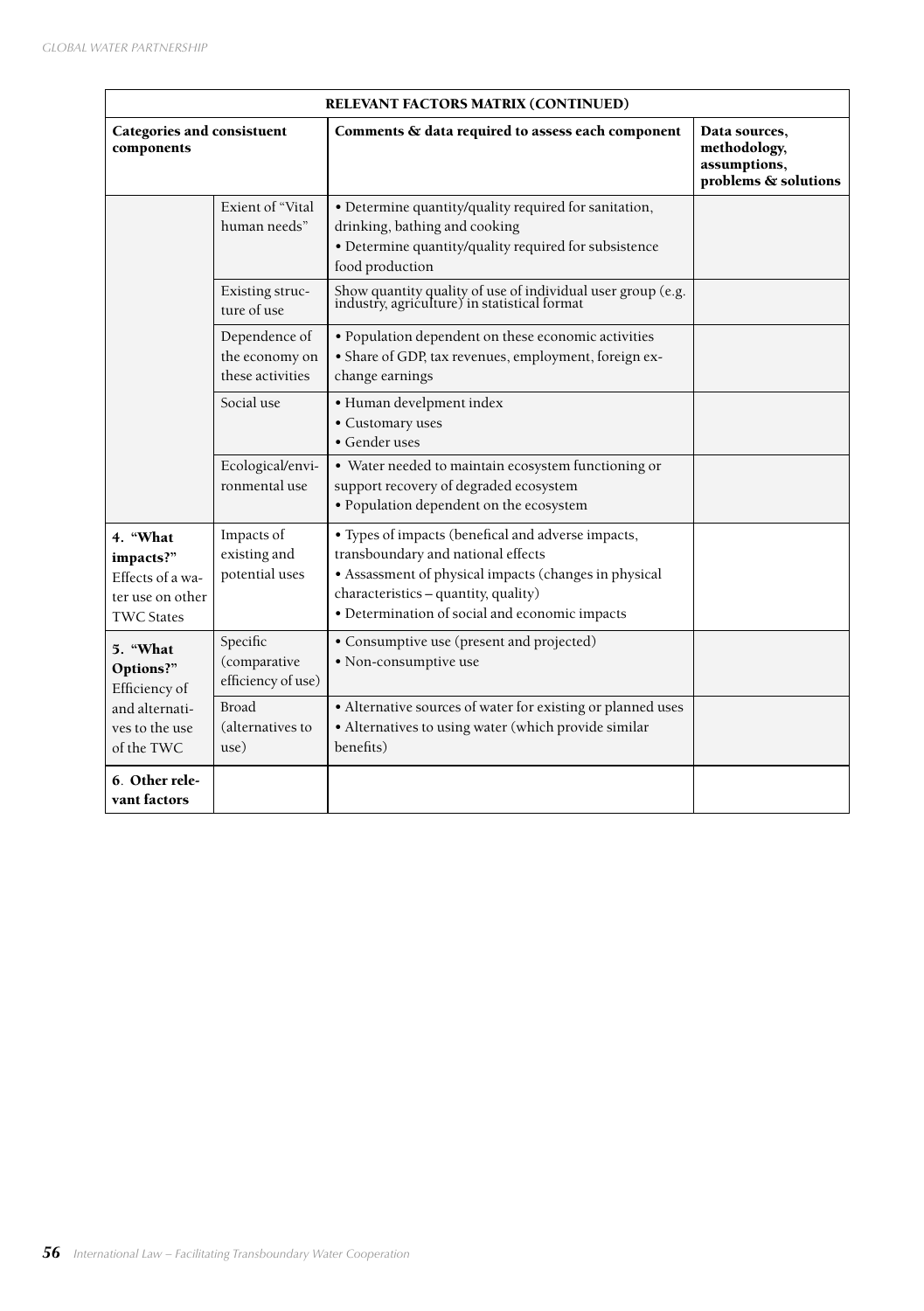# International documents

#### *Declaratory instruments*

*Helsinki Rules on the Uses of the Waters of International Rivers*. Adopted by the 52nd Conference of the InternationalLaw Association, Helsinki, Finland, August 1966. Also available at: http://webworld.unesco.org/water/wwap/ pccp/cd/pdf/educational\_tools/course\_modules/reference\_documents/ internationalregionconventions/helsinkirules.pdf

*The Dublin Statement on Water and Sustainable Development*. Adopted by the International Conference on Water and the Environment, Dublin, Ireland, January 1992. Also available at: http://www.wmo.int/pages/prog/hwrp/ documents/english/icwedece.html

*Agenda 21: the Rio Declaration on Environment and Development*. Adopted by the UN Conference on Environment and Development, Rio de Janeiro, Brazil, June 1992. Also available at: http://www.unep.org/Documents.Multilingual/ Default.asp?documentid=78&articleid=1163Multilateral agreements

*Convention on the Law of the Non-Navigational Uses of International Watercourses.* Adopted by the General Assembly of the United Nations, New York, USA, 21 May 1997. Official Records of the General Assembly 51/49. Also available at: http://untreaty.un.org/ilc/texts/instruments/english/ conventions/8\_3\_1997.pdf

*Convention on the Protection and Use of Transboundary Watercourses and International Lakes*. Adopted by the United Nations Economic Commission for Europe, Helsinki, Finland, 17 March 1992. Also available at: http://www. unece.org/env/water/pdf/watercon.pdf

*Draft Articles on the Law of Transboundary Aquifers.* Adopted by the International Law Commission and submitted to the United Nations General Assembly, 2008. Official Records of the General Assembly A/63/10. Also available at:http://untreaty.un.org/ilc/texts/instruments/english/draft%20 articles/8\_5\_2008.pdf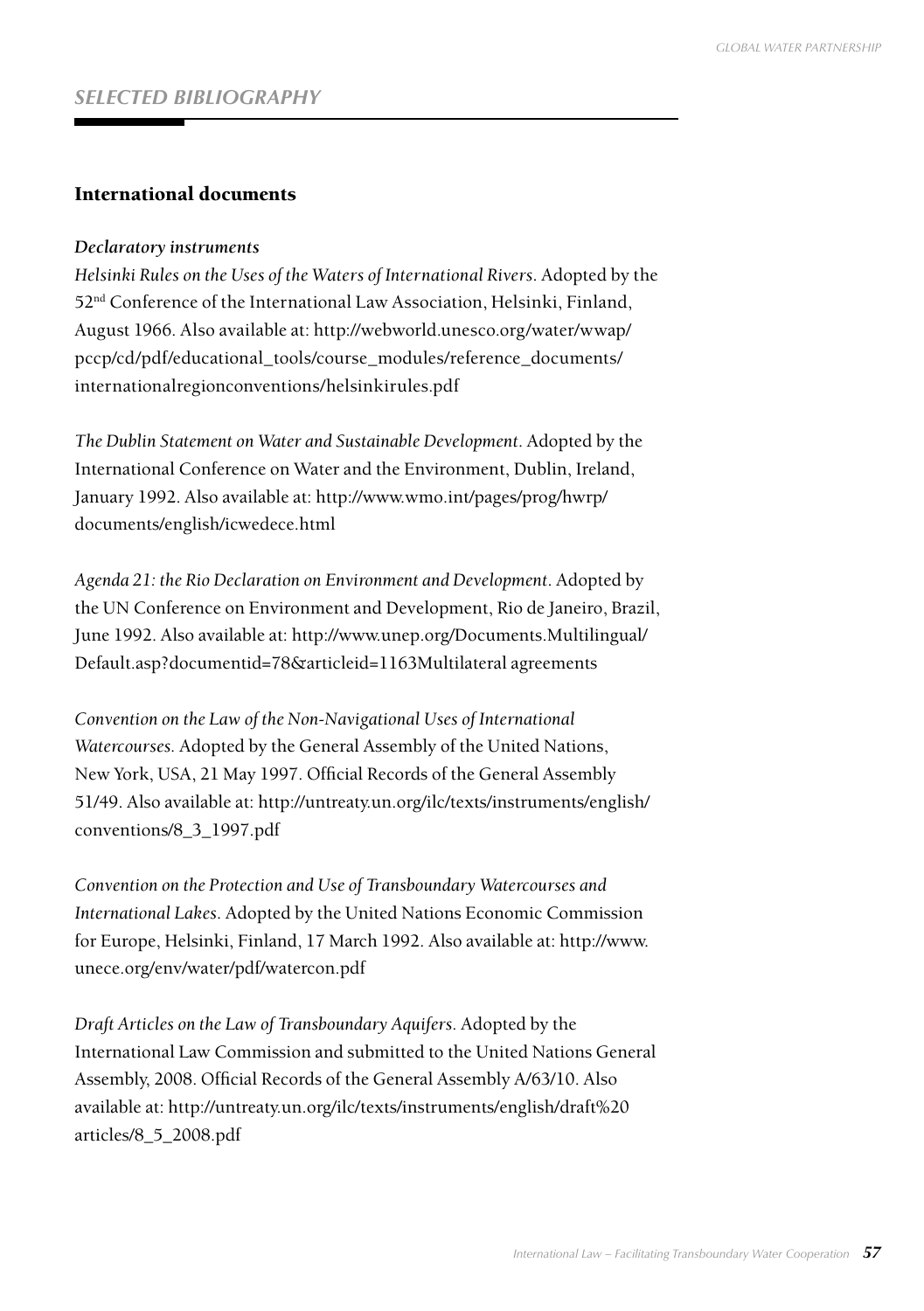#### *International case law*

International Court of Justice (1997) *Case Concerning the Gabcikovo–Nagymaros Project(Hungary and Slovakia).* International Court of Justice Reports 1997: 7. Also available at: http://www.icj-cij.org/docket/files/92/7375.pdf

International Court of Justice (2010) *Case Concerning Pulp Mills on the River Uruguay (Argentina vs. Uruguay).* International Court of Justice GeneralList No. 135. Also available at: http://www.icj-cij.org/docket/files/135/15877.pdf

## **Publications**

### *Books and book chapters*

Benevisti, E. (2002) *Sharing Transboundary Resources: International Law and* **Optimal Resource Use. Cambridge University Press, Cambridge, UK.** 

Caponera, D.A. (2007) *Principles of Water Law and Administration: National and International, Second Edition.* Taylor and Francis,London, UK.

Earle, A., Jägerskog, A. and Öjendal, J. (Eds) (2010) *Transboundary Water Management: Principles and Practice.* Earthscan,London, UK.

Food and Agriculture Organization(2011) *The State of the World's Land and Water Resources forFood and Agriculture: Managing Systems at Risk.* Food and Agriculture Organization of the United Nations, Rome, Italy and Earthscan, London, UK.

Leb, C. and Wouters, P. (forthcoming) The water security paradox and international law: securitisation as an obstacle to achieving water security and the role of law inde-securitising the world's most precious resource. In: *Water Security: Principles, Perspectives and Practices* (Lankford, B.A., Bakker, K., Zeitoun, M. and Conway, D., Eds). Earthscan, London, UK.

McCaffrey, S. (2007) *The Law of International Watercourses, Second Edition.* Oxford University Press, Oxford, UK.

McIntyre, O. (2007) *Environmental Protection of International Watercourses under International Law.* Ashgate, Hampshire, UK.

Priscoli, J.D. and Wolf, A.T. (2009) *Managing and Transforming Water* Conflicts. Cambridge University Press, Cambridge, UK.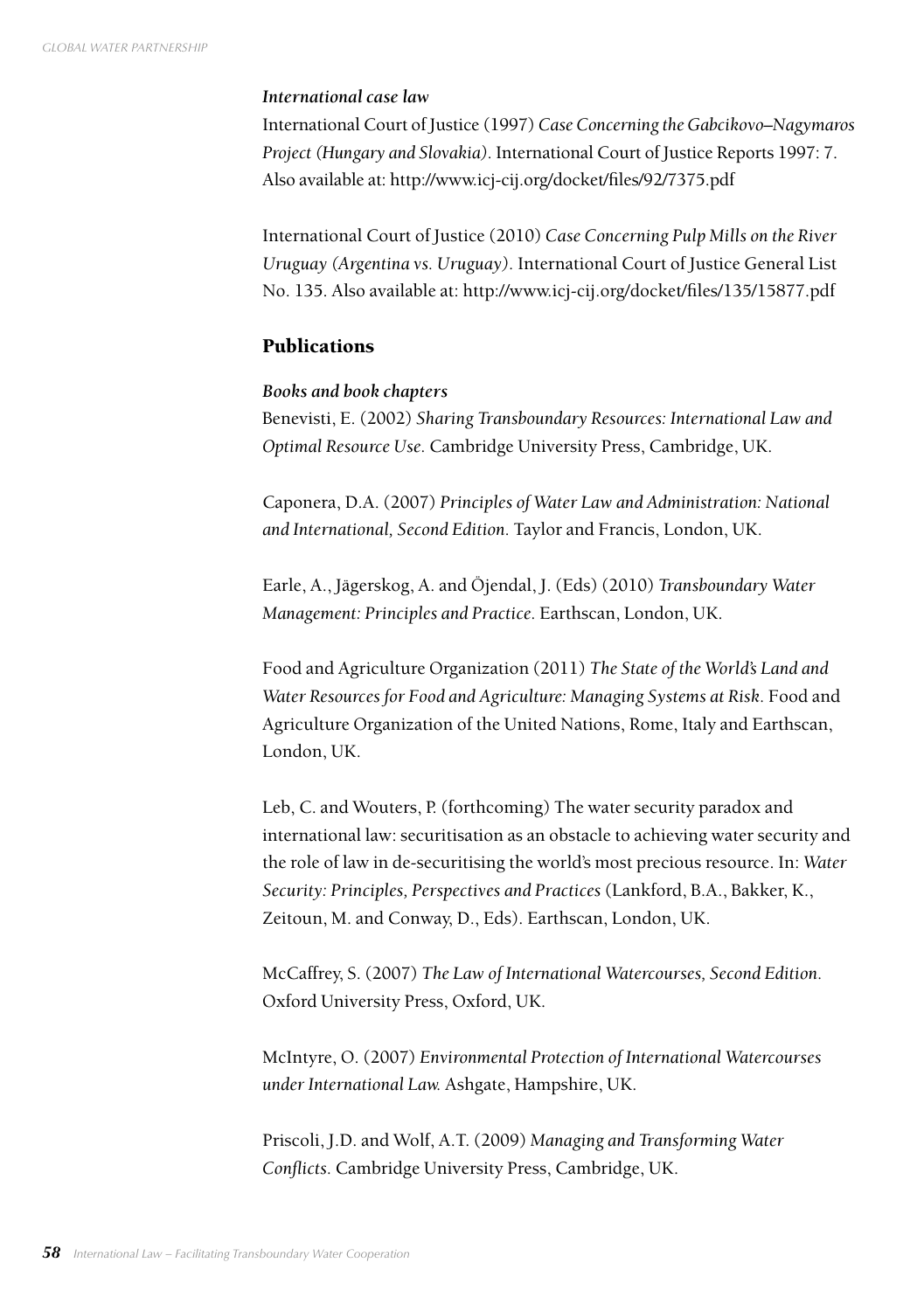Rieu-Clarke, A., Moynihan, R., and Magsig, B-O., *UN Watercourses Convention User's Guide.* Dundee: CWLPS 2012.

Tanzi, A. and Arcari, M. (2001) *The United Nations Convention on the Law of International Watercourse.* KluwerLaw International, Alphenaanden Rijn, the Netherlands.

Wouters P. (2011) The international law of watercourses: new dimensions. pp.349–541. In: *Collected Courses of the Xiamen Academy of International Law, Volume 3.* (Xiamen Academy of InternationalLaw, Ed.) Martinus Nijhoff, Leiden, the Netherlands.

### *Journal articles*

Chen, H., Rieu-Clarke, A. and Wouters, P. (forthcoming) Exploring the legal regimes that govern China's international watercourses –asurvey of current practice analysed through the prism of the 1997 UN Watercourses Convention. *Journal of Water Law*

Magsig, B-O. (2009) Introducing an analytical framework for water security: a platform forthe refinement of internationallaw. *Journal of Water Law,* **20**(4): 61–69.

McCaffrey, S.C. (2008) The 1997 UN Watercourses Convention: retrospect and prospect. *Global Business and Development Law Journal,* **21**: 165–174.

Mechlem, K. (2009) Moving ahead in protecting freshwater resources: the International Law Commission's Draft Articles on Transboundary Aquifers. *Leiden Journal of International Law,* **22**(4): 801–821.

Rieu-Clarke, A. and Loures, F.R (2009) Still not in force: should states support the 1997 UN Watercourses Convention? *Review of European Community and International Environmental Law,* **18**(2): 185–197.

Rieu-Clarke, A. (2010) The role of treaties inbuilding international watercourses regimes: a legal perspective onexisting knowledge. *Water Policy,* **12**(6): 822–831.

Sadoff, C.W. and Grey, D. (2005) Cooperation on international rivers: a continuum for securing and sharing benefits. *Water International,* **30**(4): 420–427.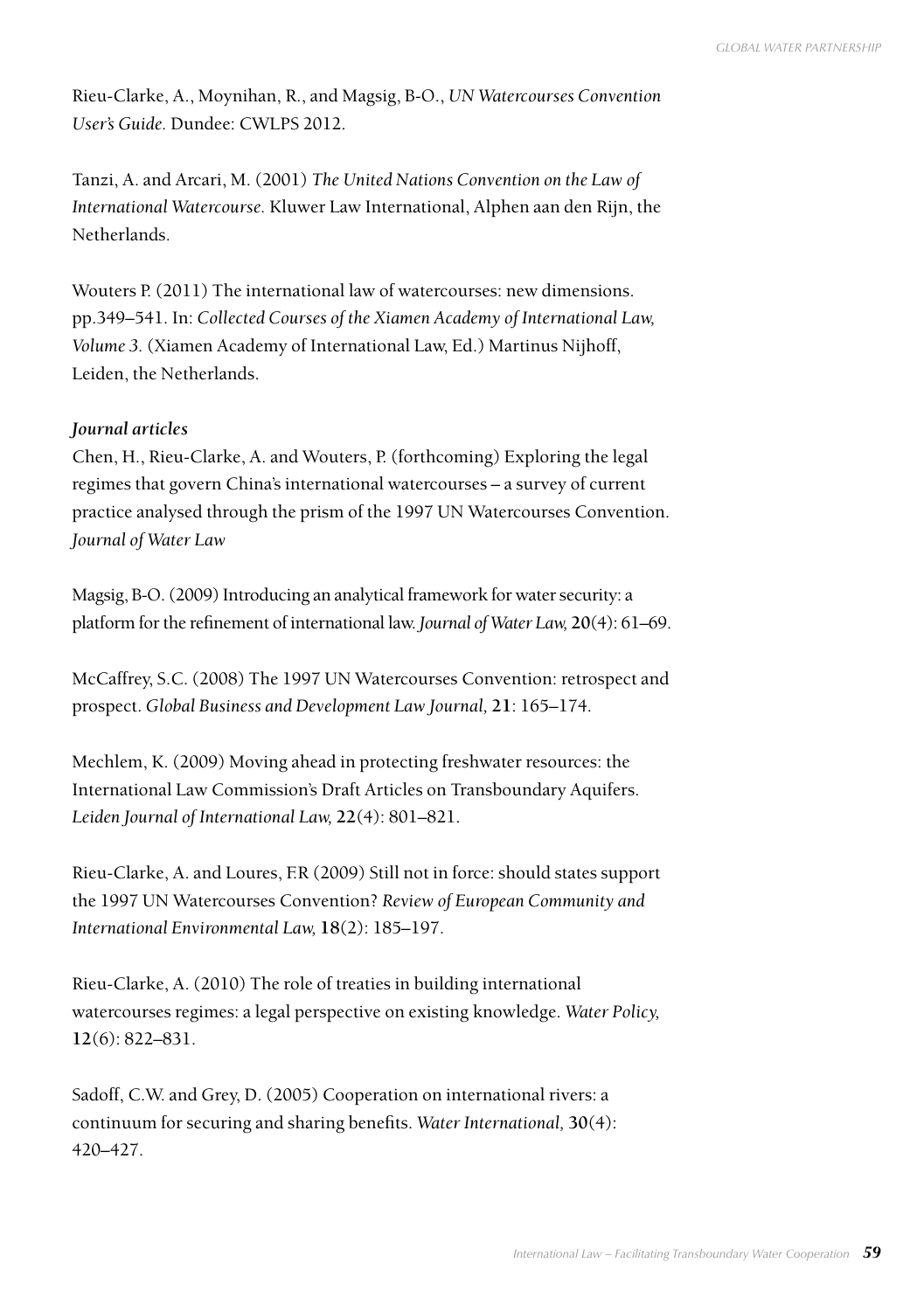Tanzi, A. (2010) Reducing the gap between international water law and human rights law: the UNECE Protocol on Water and Health. *International Community Law Review,* **12**(3): 267–285.

Tarlock, A.D. (2008) Water security, fear mitigation and international water law, *Hamline Law Review,* **31**(3): 703–728.

Wouters,P. and Hendry, S. (2009)Promoting water (law) for all. *The Journal of Water Law,* **20**(2/3): 45–51.

Wouters P. and Rieu-Clarke, A. (2004) 'Good water governance': a call for renewed focus and action. *Journal of Water Law,* **15**(3/4): 89–92

### *Reports and other publications*

Boissonde Chazournes,L. (2009)*Freshwater and International Law: the Interplay between Universal, Regional and Basin Perspectives.* The United Nations World Water Assessment Programme Side Publications Series: Insights. United Nations Educational Scientific and Cultural Organization, Paris, France. Also available at: http://unesdoc.unesco.org/ images/0018/001850/185080e.pdf.

Dore J., Robinson, J. and M. Smith(Eds.) (2010) *Negotiate – Reaching* Agreements over Water. International Union for the Conservation of Nature, Gland, Switzerland. Also available at: http://data.iucn.org/dbtw-wpd/ edocs/2010-006.pdf

Giordano, M.A. and Wolf, A.T. (2002) The world's freshwater agreements: historical developments and future opportunities, pp. 1–8. In: *Atlas of InternationalFreshwater Agreements* (United Nations Environment Programme), UNEP, Nairobi, Kenya.

Global Water Partnership and International Network of Basin Organizations (2009) *A Handbook for Integrated Water Resources Management in Basins.* GWP, Stockholm, Sweden and INBO, Paris, France. Also available at: http:// www.gwptoolbox.org/images/stories/Docs/gwp\_inbo%20handbook%20 for%20iwrm%20in%20basins\_eng.pdf

Hooper, B.P. andLloyd, G.J. (2011) *Report on Integrated Water Resource Management in Transboundary Basins*. United Nations Environment Programme-DHI Centre for Water and Environment, Copenhagen, Denmark.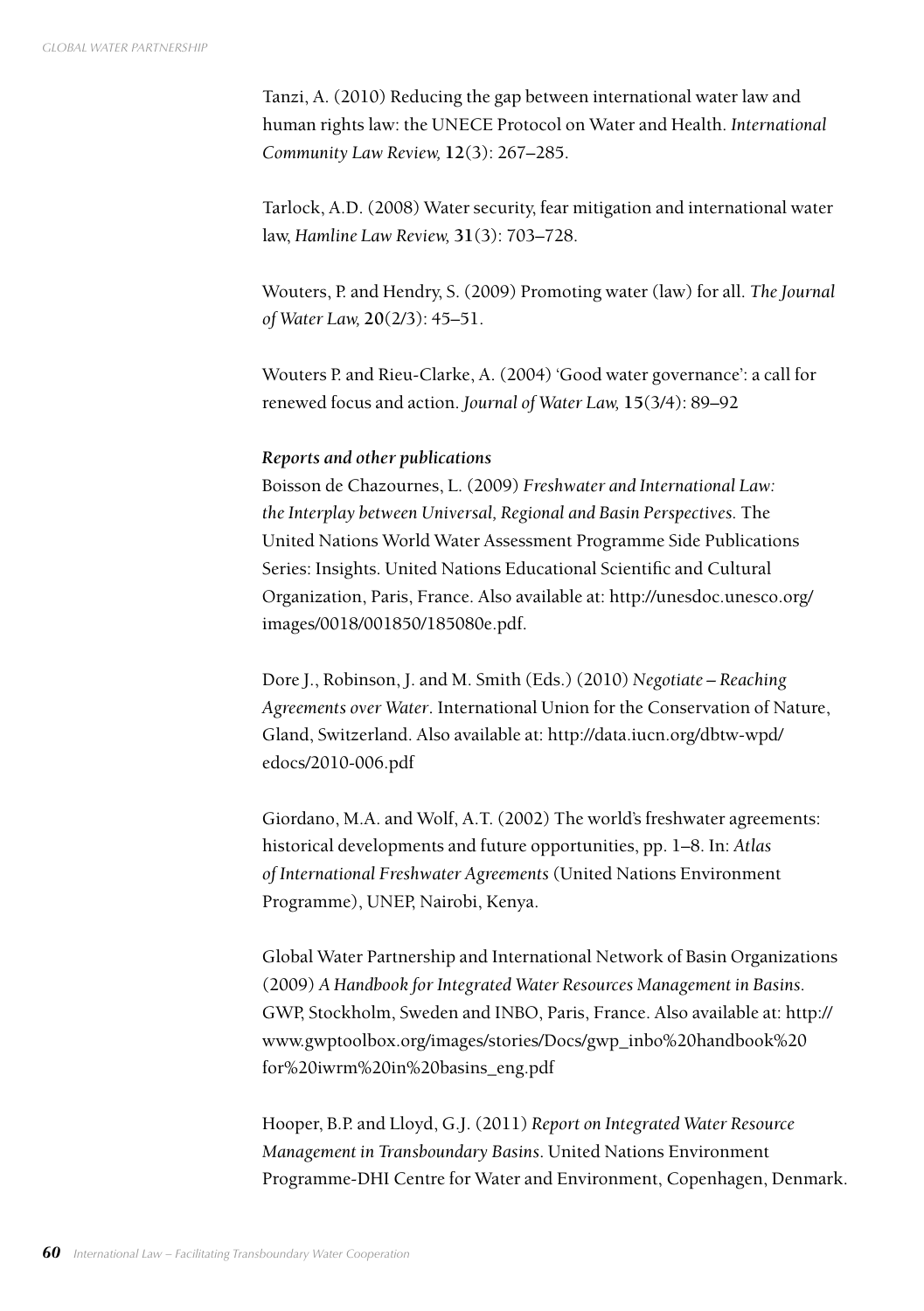Also available at:http://www.unepdhi.org/~/media/3CD8AAFFCBD34F28A7F ADFC58819B950.ashx

Iza, A. and Stein, R. (Eds) (2009) *RULE – Reforming Water Governance*. International Union for the Conservation of Nature, Gland, Switzerland. Also *available at:*http://data.iucn.org/dbtw-wpd/edocs/2009-002.pdf

Jägerskog, A. and Zeitoun, M. (2009) *Getting Transboundary Water Right: Theory and Practice for Effective Cooperation.* SIWI Report No. 25. Stockholm International Water Institute, Stockholm, Sweden. Also available at: www.siwi. org/documents/Resources/Reports/Report25\_Transboundary\_Waters\_with\_ WWW.pdf

Loures, F.R., Rieu-Clarke, A. and Vercambre, M-L. (2008) *Everything You Need to Know about the UN Watercourses Convention*. World Wildlife Fund International, Gland, Switzerland. Also available at:http://www.wwf.org.uk/ wwf\_articles.cfm?unewsid=2272

Rojas, G.A. and Iza, A. (2011) *Governance of Shared Waters. Legal and Institutional Issues.* International Union for the Conservation of Nature, Gland, Switzerland. Also available at: http://data.iucn.org/dbtw-wpd/edocs/ EPLP-058-rev-En.pdf

Sadoff, C., Greiber, T., Smith, M. and Bergkamp, G. (2008) *Share–Managing Water across Boundaries. International Union for the Conservation of Nature,* Gland, Switzerland. Also available at:http://www.iucn.org/dbtw-wpd/ edocs/2008-016.pdf

Tanzi, A. (2000) *The Relationship Between the 1992 UNECE Convention on the Protection and Use of Transboundary Watercourses and International Lakes and the 1997 UN Convention on the Law of the Non-Navigational Uses of International* Watercourses. Report of the United Nations Economic Commission for Europe Task Force onLegal and Administrative Aspects. UNECE, Geneva, Switzerland.

United Nations Economic Commissionfor Europe (2011) *Second Assessment of Transboundary Rivers, Lakes and Groundwaters. Convention on the Protection* and Use of Transboundary Watercourses and International Lakes. UNECE, Geneva, Switzerland. Also available athttp://www.unece.org/?id=26343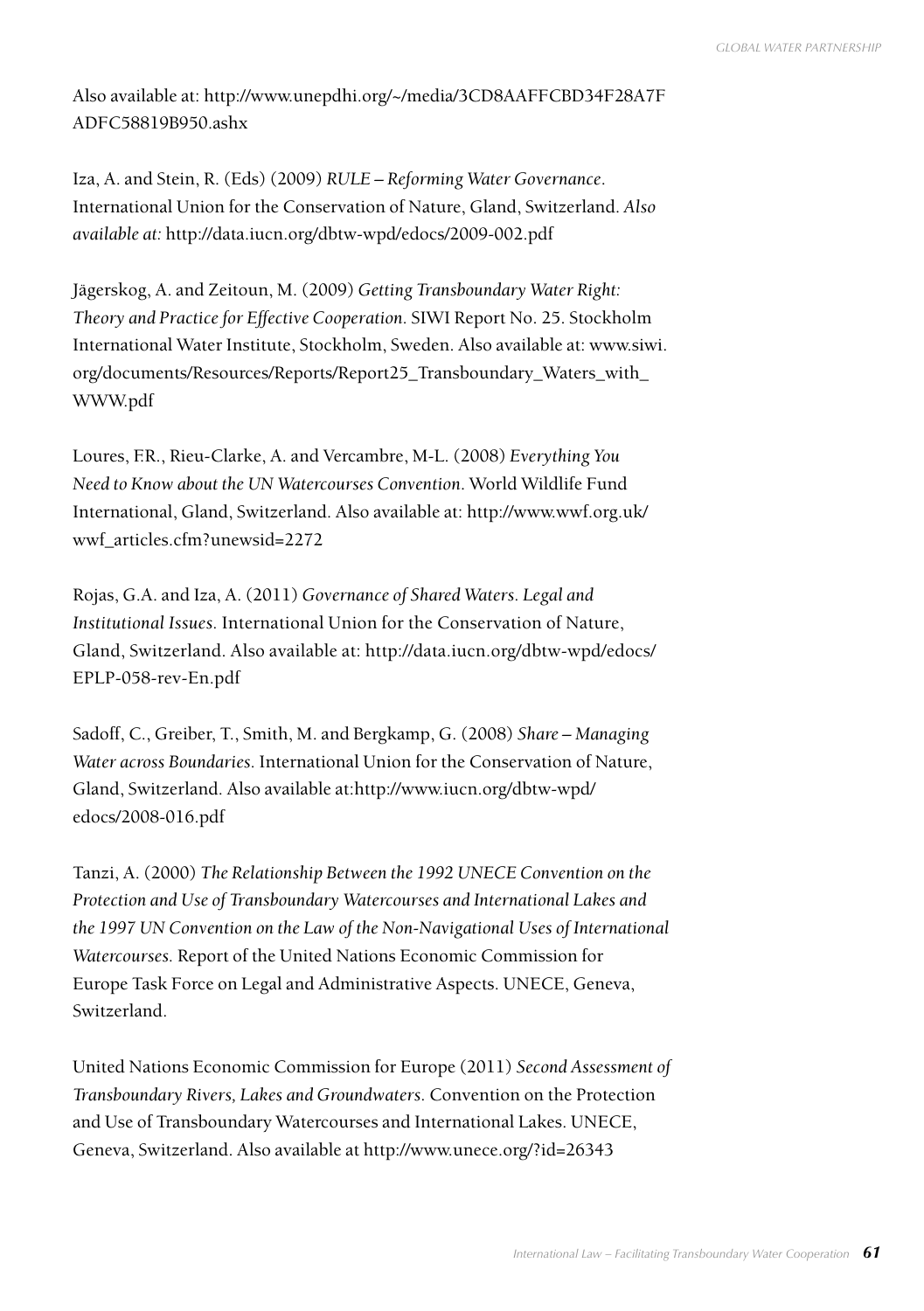United Nations Water (2008) *Transboundary Waters: Sharing Benefits, Sharing Responsibilities.* Water Task Force on Transboundary Waters, UNW, Zaragoza, Spain. Also available at: http://www.unwater.org/downloads/ UNW\_TRANSBOUNDARY.pdf

Vinogradov, S., Wouters,P. and Jones,P. (2003) *Transforming Potential Conflict into Cooperation Potential: the Role of International Water Law.* United Nations Educational, Scientific and Cultural Organization, Paris. France. Also available at:http://unesdoc.unesco.org/images/0013/001332/133258e. pdf

White and CaseLLP(2011) *International Waters: Review of Legal and* Institutional Frameworks. United Nations Development Programme and Global Environment Facility International Waters Project. UNDP, New York, USA and GEF, Washington, USA. Also available at:http://biodiversity-l.iisd. org/news/undpgef-publish-review-of-legal-and-institutional-frameworks-fortransboundary-waters/

World Bank (2010) *Sustaining Water for Allin a Changing Climate*. World Bank Group Implementation Progress Report. World Bank, Washington, USA. Also available at http://water.worldbank.org/water/publications/ sustaining-water-all-changing-climate-world-bank-group-implementationprogress-report

Wouters, P., Vinogradov, S., Allan, A., Jones, P. and Rieu-Clarke, A. (2005) *Sharing Transboundary Waters – an Integrated Assessment of Equitable Entitlement: the Legal Assessment Model.* International Hydrological Programme Technical Document in Hydrology No. 74. United Nations Educational, Scientific and Cultural Organization, Paris. France. Also available at:http://unesdoc.unesco.org/images/0013/001397/139794e.pdf

Wouters,P. (forthcoming) Addressing water security challenges – the international law 'duty to cooperate' as a limit on absolute state sovereignty. In: *Sovereignty and the Development of International Water Law* (Tvedt, T., McIntyre, O. and Woldetsadik, T.K., Eds).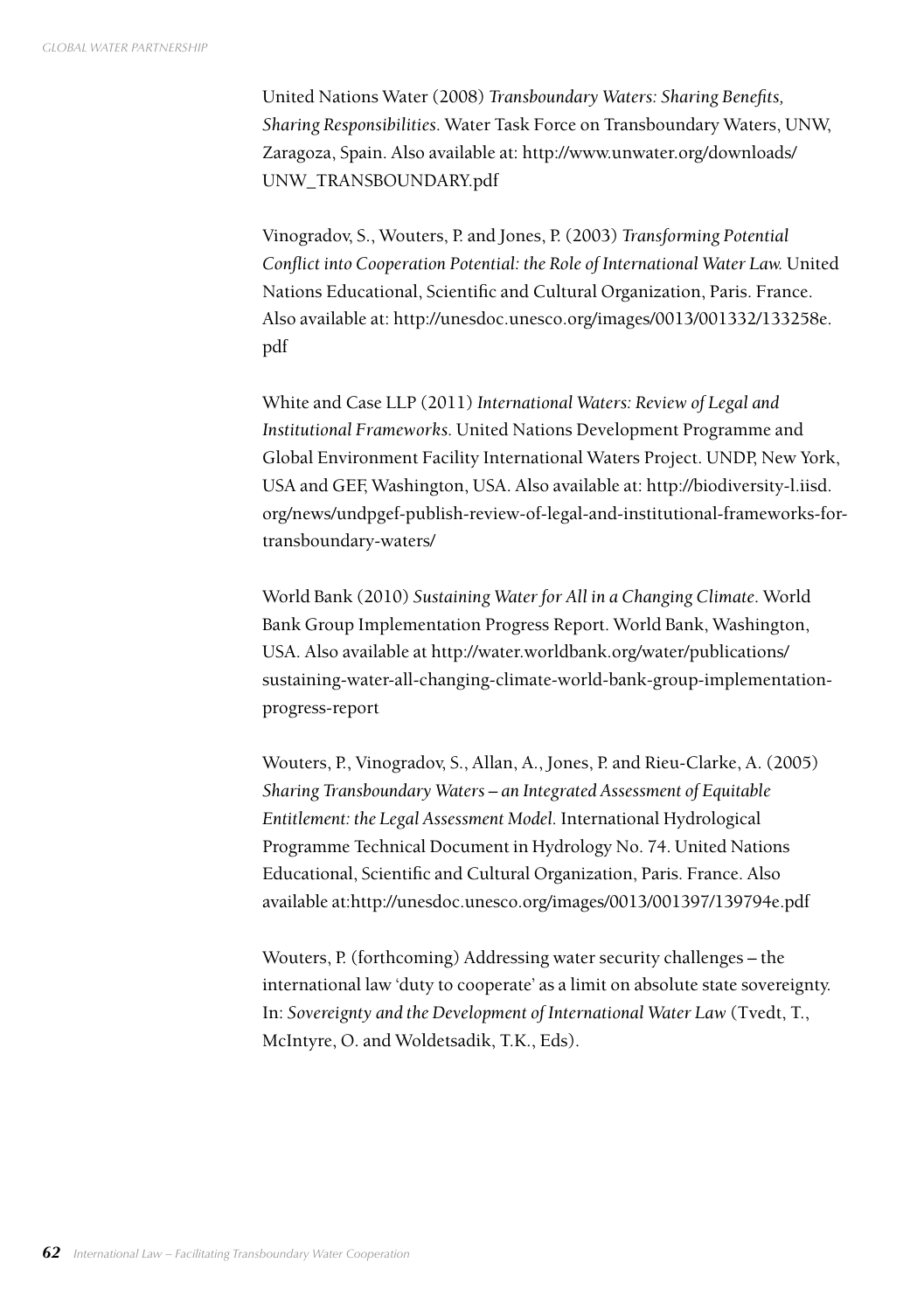## *END NOTEs*

<sup>1</sup> See UN Resolution 66/288, *The future we want* (11 September 2012). http://www.un.org/ ga/search/view\_doc.asp?symbol=%20A/RES/66/288&referer=http://www.un.org/en/ga/66/ resolutions.shtml&Lang=E

<sup>2</sup> Transboundary or shared in the context of this paper are used interchangeably and mean international. These terms refer principally to river basins, catchments, watercourses, lakes and aquifers shared by two or more countries (in other contexts transboundary can refer to watercourses shared at a national level by different sub-national entities; it is not the case here).

<sup>3</sup> IUCN in a recent publication examining legal and institutional issues in this field provided this introduction, "*The concept of 'shared waters' was chosen for the title of this book instead of the concept of "shared basins" in order to promote a holistic vision of water, independent of its geographical location within a territory, as well as to provide an understanding of the legal and institutional aspects of managing and conserving bodies of water located between two or more States.* It is precisely the water resource itself that is shared, while by nature, the basin cannot be divided *and as such, it is not specifically "shareable"*. Grethel Aguilar Rojas and Alejandro Iza (2011). *Governance of Shared Waters*. *Legal and Institutional Issues*. Gland, Switzerland. http://data.iucn. org/dbtw-wpd/edocs/EPLP-058-rev-En.pdf

4 IWRM's social equity goal is "*to ensure equitable access to water and to the benefits from water use between women and men, rich people and poor, and across different social and economic groups both within and across countries, which involves issues of entitlement, access and control.*". R. Lenton and M. Muller (eds.) (2009). *Integrated Water Resources Management in Practice: Better Water Management for Development*. GWP/Earthscan, quoted in the GWP Policy Brief on Social Equity; The Need for an Integrated Approach. http://www.gwp.org/Global/About%20GWP/Publications/ Policy%20Briefs/GWP%20EquityPolicy%20Brief\_Final.pdf

<sup>5</sup> http://www.gwp.org/Global/About%20GWP/Strategic%20documents/GWP\_ Strategy\_2009-2013\_final.pdf

<sup>6</sup> GWP, Strengthening Institutions for Transboundary Waters in Africa. http://www.gwp.org/Ourapproach/Special-Programmes/Strengthening-institutions-for-transboundary-waters-in-Africa1/

<sup>7</sup> The SADC countries comprise Angola, Botswana, Congo, Lesotho, Malawi, Mauritius, Mozambique, Namibia, Seychelles, South Africa, Swaziland, Tanzania, Zambia and Zimbabwe. For more details, *see* Salman M.A. Salman, *Legal Regime for Use and Protection of International Watercourses in the Southern African Region: Evolution and Context*, 41 NAT. RESOURCES J. p. 981 (2001).

<sup>8</sup> Agreement On the Nile River Basin Cooperative Framework. http://www.internationalwaterlaw. org/documents/regionaldocs/Nile\_River\_Basin\_Cooperative\_Framework\_2010.pdf The CFA was signed in May 2010, in Uganda, by six of the Nile Basin countries. Egypt, Sudan and the Democratic Republic of Congo (DRC) refused to sign. The agreement has now entered into force. Egypt and Sudan have recently agreed common strategies on the Nile, which could compromise basin-wide cooperation. See "The Nile River: Egypt and Sudan firm up water alliance", Africa Review,5October 2012. http://www.africareview.com/Special+Reports/Khartoum+and+Cairo+Ni le+River+ties/-/979182/1510906/-/yttq5qz/-/index.html

<sup>9</sup> The 20th regular Nile Council of Ministers (Nile-COM) meeting held recently in Kigali, Rwanda approved scaling up of country contributions to support the operations of the Nile Basin Initiative (NBI), starting with Financial Year 2013/2014. The Ministers noted that this will not only enable NBI to properly operate but will also leverage funding from Development Partners. The meeting, whose theme was 'Institutional sustainability for delivery of basin-wide benefits,'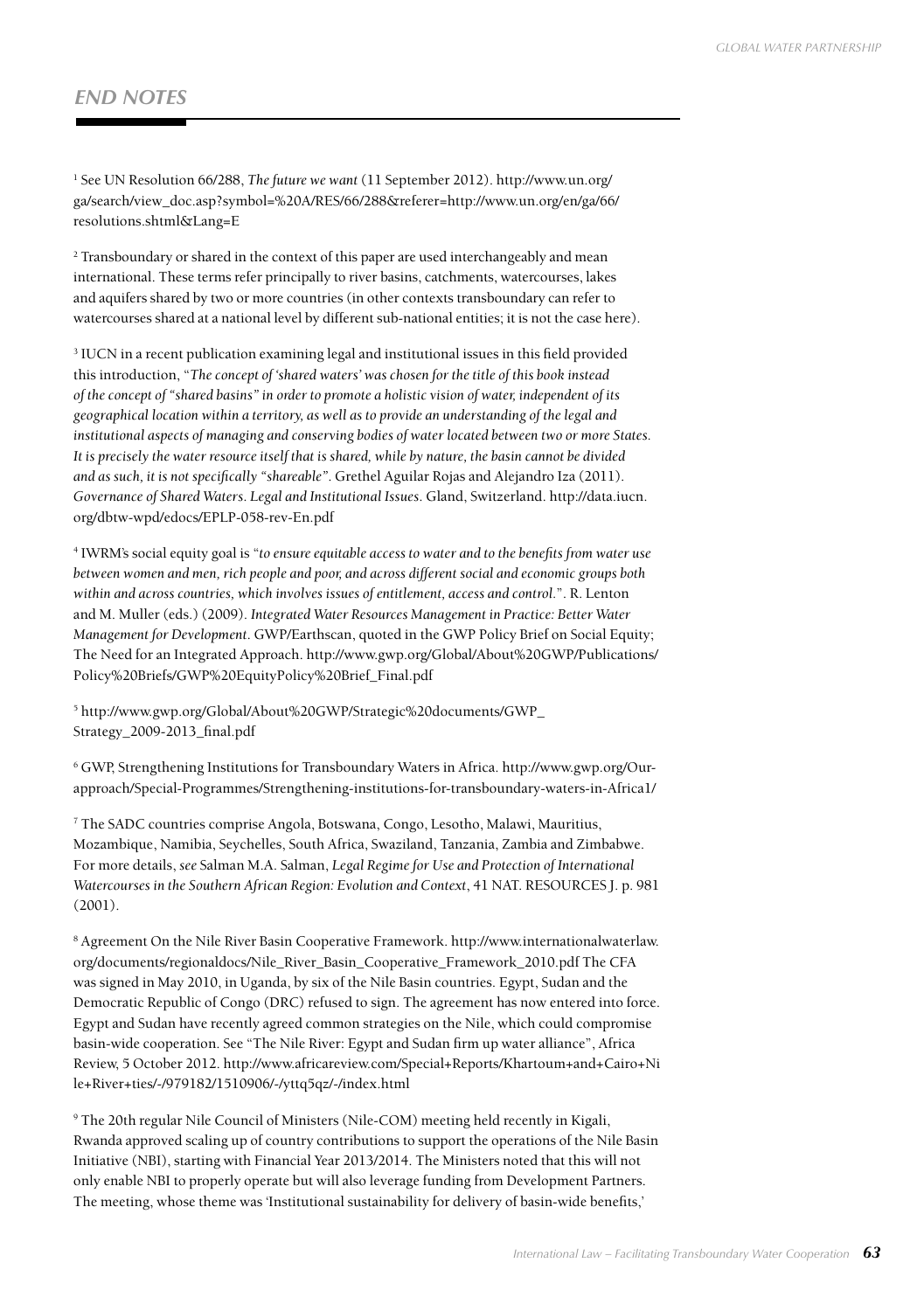was held on 5 July 2012. Nile-COM members commended progress made by NBI in the last Financial Year 2011/2012, especially with regard to preparation of investment projects worth USD 1.1 billion to date, out of which USD 932 million has been so far secured. The investment projects are in three areas of priority to NBI Member States, namely Power, Agriculture and River Basin Management. The 20th Nile-COM meeting further approved NBI's overall Strategic Plan for the next five years (2012 – 2016), with an estimated budget of USD 292 million required to implement the projects out of which about 75% will go to preparation of investment projects. http://www.nilebasin.org/newsite/index.php?option=com\_content&view=article&id=133&Item id=139&lang=en

<sup>10</sup> Wouters, P., "*The International Law of Watercourses: New Dimensions,* Xiamen Academy of International Law, Vol. 3 Collected Courses of the Xiamen Academy of International Law 2010, 347-541.

 $11$  The Rogun hydropower station in Tajikistan may cost Uzbekistan over \$600 million annually in losses from agriculture. "Uzbekistan to lost \$600m a year due to Rogun Dam", The Nation, 24 September 2012. http://www.nation.com.pk/pakistan-news-newspaper-daily-english-online/ business/24-Sep-2012/uzbekistan-to-lose-600m-a-year-due-to-rogun-dam

<sup>12</sup> "Putin Signs Kyrgyzstan Dam Agreements, Extends Military Presence, Writes Off Half a Billion USD Debt", 21 September 2012, OOSKAnews. "Russian President Vladimir Putin has offered support to Kyrgyzstan in its conflict with downstream Uzbekistan over distribution of water resources in Central Asia. Almost \$500 million USD in debt will be excused in exchange for a package of deals that will extend Moscow's water, energy and military influence in the region. … Earlier this month, Uzbek President Karimov reproached Kyrgyzstan and Tajikistan for their plans to dam trans-boundary waterways for hydropower projects, and predicted future water wars in the region." http://www.ooskanews.com/daily-water-briefing/putin-signs-kyrgyzstandam-agreements-extends-military-presence-writes-half-bil

<sup>13</sup> http://www.mrcmekong.org/assets/Publications/agreements/agreement-Apr95.pdf

<sup>14</sup> Treaty Between The Government Of The People's Republic Of Bangladesh And The Government Of The Republic Of India On Sharing Of The Ganga/Ganges Waters at Farakka (1996) recognizes in its Preamble, "that the need for making an arrangement for sharing of the Ganga/Ganges waters at Farakka in a spirit of mutual accommodation and the need for a solution to the long-term problem of augmenting the flows of the Ganga/Ganges are in the mutual interests of the peoples of the two countries" … and the parties desires to find "a fair and just solution without affecting the rights and entitlements of either country other than those covered by this Treaty, or establishing any general principles of law or precedent". http://www. worldwater.org/ganges.htm

<sup>15</sup> The Indus Waters Treaty 1960. http://siteresources.worldbank.org/INTSOUTHASIA/ Resources/223497-1105737253588/IndusWatersTreaty1960.pdf

<sup>16</sup> Dr. Kishor Uprety, World Bank Legal Department, Transboundary water governance: Lessons for South Asia, 3 September 2012. "The hydro-diplomacy throughout Bangladesh, India, Nepal, and Pakistan has been acrimonious, at best. The division of the basins resulting from decolonization, subsequently complicated by political changes, created friction among the riparians of the Indus and the Ganges, leading to intrastate and interstate conflicts. Indeed, the Indo-Pakistan Indus Treaty (1960), the Indo-Nepal treaties regarding the Kosi (1954), the Gandaki (1959), and the Mahakali (1996), and the Indo-Bangladesh Ganges Treaty (1996) have markedly suffered during implementation." http://www.globalwaterforum.org/2012/09/03/ transboundary-water-governance-lessons-for-south-asia

<sup>17</sup> Dr. Kishor Uprety, ibid.

<sup>18</sup> UNEP, Hydropolitical Vulnerability and Resilience along International Waters: Latin America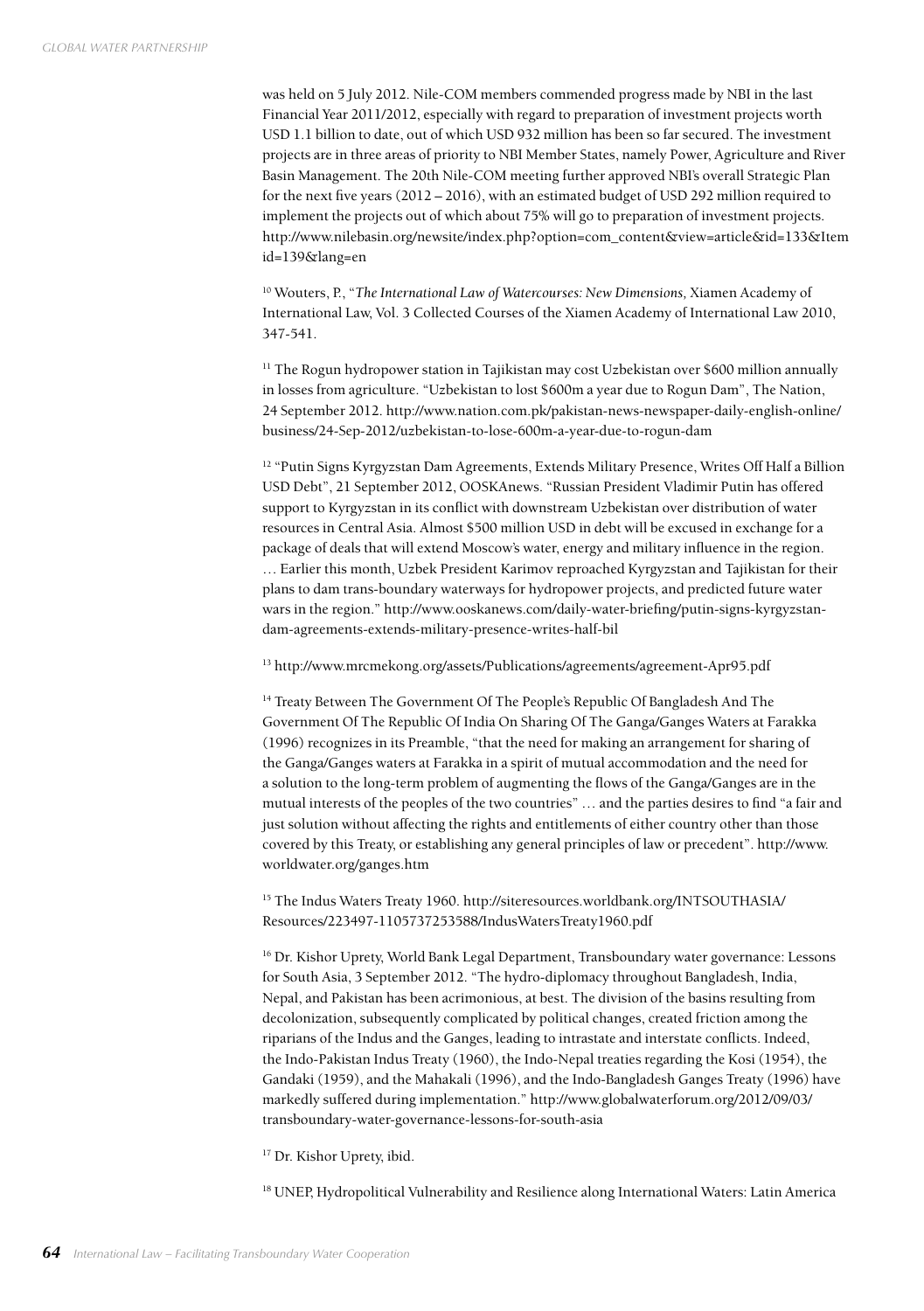and the Caribbean, 2007. http://www.unep.org/pdf/hydropolitical\_LA.pdf

<sup>19</sup> Treaty between Argentina and Uruguay on the La Plata River and Its Maritime Outlet, Montevideo, November 19, 1973; 13 *ILM* 1974, 251-267.

<sup>20</sup> M. Valente, "Coming Together to Preserve the La Plata Basin", 22 November 2011. http:// upsidedownworld.org/main/news-briefs-archives-68/3317-south-america-coming-together-topreserve-the-la-plata-basin

<sup>21</sup> The United Nations Economic Commission for Europe Convention on the Protection and Use of Transboundary Watercourses and International Lakes (UNECE Water Convention), adopted in Helsinki, Finland on 17 March 1992. Soon to celebrate its 20<sup>th</sup> anniversary, the UNECE Water Convention has some 39 state parties and the European Union are participating in the Convention (Turkmenistan will be the thirty-ninth Party to the Convention on 27 November 2012). Among these States Parties there is increased awareness of the necessity for transboundary cooperation to ensure that transboundary waters are used reasonably and equitably, and that transboundary impacts from pollution and development are prevented or at least reduced. http://www.unece.org/ fileadmin/DAM/env/water/pdf/watercon.pdf

<sup>22</sup> EU Water Framework Directive, Directive 2000/60/EC of the European Parliament and of the Council of 23 October 2000 establishing a framework for Community action in the field of water policy (OJ L 327,22.12.2000). http://eur-lex.europa.eu/LexUriServ/LexUriServ.do?uri=OJ:L:200 0:327:0001:0072:EN:PDF

<sup>23</sup> GWP, "Tools for Better Transboundary Cooperation in Central and Eastern Europe". http:// www.gwp.org/en/gwp-in-action/Central-and-Eastern-Europe/News-and-Activities-GWP-Central-and-Eastern-Europe/GWP-CEE-launches-a-new-project/ See also, "Lessons from transboundary management of the Dniester River." http://www.gwp.org/en/GWP-CEE/gwp-ceein-action/news-and-activities/Lessons-from-transboundary-management-of-the-Dniester-River/

<sup>24</sup> Dr Danka Thalmeinerova, GWP Knowledge Officer. http://www.gwp.org/en/gwp-in-action/ Central-and-Eastern-Europe/News-and-Activities-GWP-Central-and-Eastern-Europe/GWPcontributes-to-UNECE-transboundary-process/

<sup>25</sup> GWP has defined IWRM as "a process which promotes the coordinated development and management of water, land, and related resources in order to maximize the resultant economic and social welfare in an equitable manner without compromising the sustainability of vital ecosystems." http://www.gwp.org/The-Challenge/What-is-IWRM/

<sup>26</sup> World Bank Report, "Water for Growth and Development." David Grey and Claudia W. Sadoff in Thematic Documents of the IV World Water Forum. Comision Nacional del Agua: Mexico City (2006 http://water.worldbank.org/publications/water-growth-and-development See also Sadoff, C., & Grey, D. (2002). Beyond The River: The Benefits Of Cooperation On International Rivers. Water Policy, 4, 389-403.

<sup>27</sup> See, for instance, Ganoulis J, Aureli A and J Fried (eds). 2011. Transboundary Water Resources Management, A Multidisciplinary Approach. Wiley-VCH; Earle A, Jagerskog A and J Ojendal. 2010. Transboundary Water Management: Principles and Practice. Earthscan; Dinar, A et al, Bridges over Water: Understanding Transboundary Water Conflict, Negotiation and Cooperation. *World Scientific, 2007.*See also: United Nations World Water Development Report (WWDR). 2009. Water in a Changing World. Third Edition. http://www.unesco.org/new/en/ natural-sciences/environment/water/wwap/wwdr/wwdr3-2009/downloads-wwdr3/ WWDR. 2012. Managing Water under Uncertainty and Risk. Fourth Edition. http://www.unesco.org/ new/en/naturalsciences/environment/water/wwap/wwdr/wwdr4-2012/. GWP and INBO. 2009. A Handbook for Integrated Water Resources Management in Basins. http://www.gwptoolbox. org/images/stories/Docs/gwp\_inbo%20handbook%20for%20iwrm%20in%20basins\_eng.pdf GWP and INBO 2012. Handbook for Integrated Water Resources Manage in Transboundary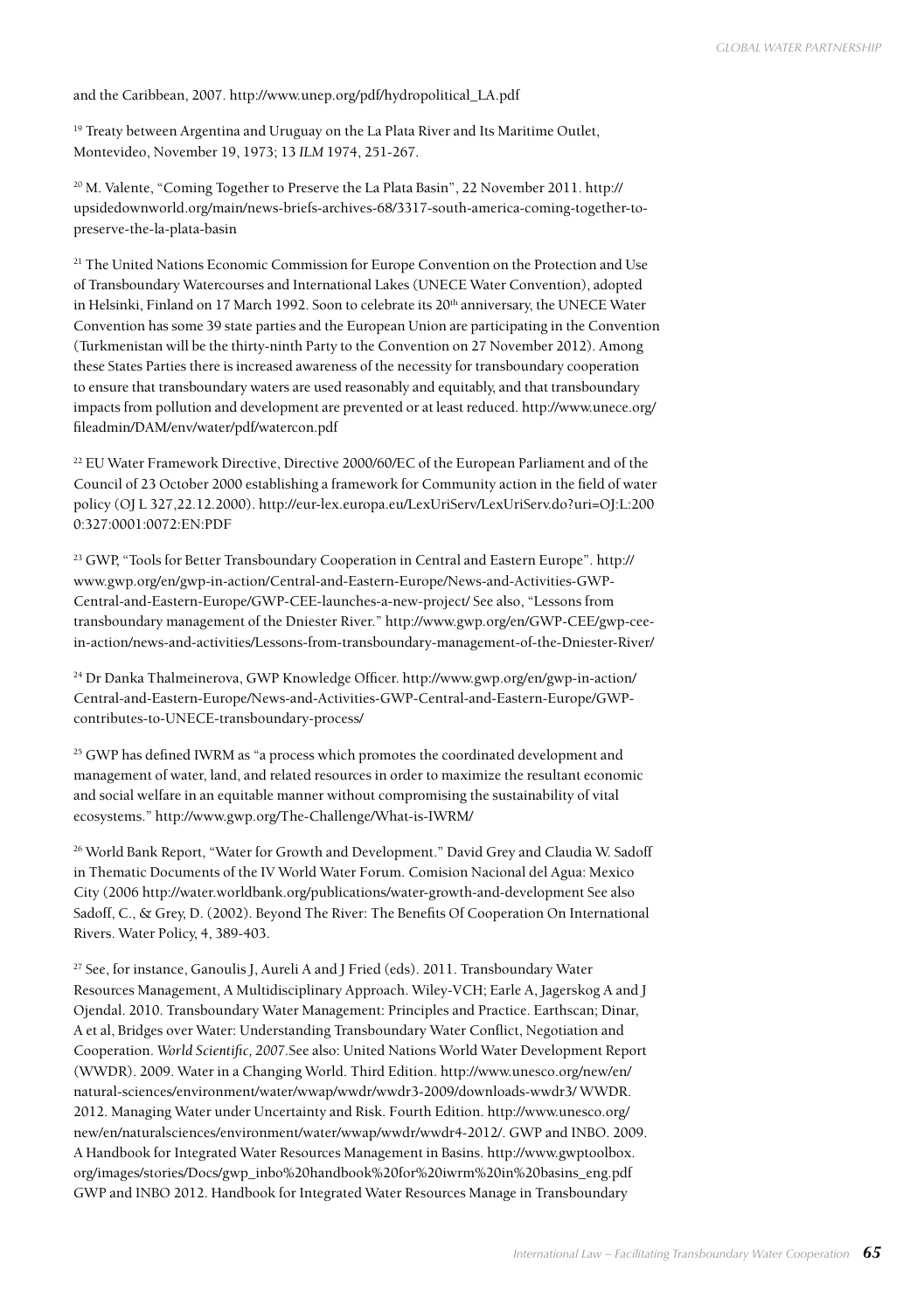Basins of Rivers, Lakes and Aquifers. http://www.gwp.org/Global/About%20GWP/Publications/ INBO-GWP%20Transboundary%20Handbook/MGIREB-UK-2012\_Web.pdf World Bank. 2010. Sustaining water for all in a changing climate: World Bank Group Implementation Progress Report. http://water.worldbank.org/water/publications/sustaining-water-all-changing-climateworld-bank-group-implementation-progress-report.

<sup>28</sup> See UN Resolution 65/154. http://www.un.org/ga/search/view\_doc.asp?symbol=A/RES/65/154.

<sup>29</sup> Extract from a speech by the then President of the ICJ, Judge Owada, to the United Nations General Assembly on 26 October 2011. http://www.icj-cij.org/presscom/files/5/16735.pdf.

<sup>30</sup> Jennings, R. and Watts, A, 1996, Oppenheim's International Law, Ninth Edition, Volume 1, Introduction and Part 1, Pearson, p.4.

<sup>31</sup> The Charter of the United Nations was signed on 26 June 1945 and entered into force on 24 October 1945. 1369 U.N.T.S. 181. http://www.un.org/aboutun/charter/

<sup>32</sup> For a discussion of the concept of the rule of law see Wouters P, note [13] above, p.363 citing Lord Bingham.

<sup>33</sup> Rio+20, the United Nations Conference on Sustainable Development was convened 20 to 22 June 2012. http://www.uncsd2012.org/rio20/. Paragraph 7 of the resolution (see above note 1) provides, "We reaffirm that we continue to be guided by the purposes and principles of the Charter of the United Nations, with full respect for international law and its principles." Paragraph 8 states "We also reaffirm the importance of freedom, peace and security, respect for all human rights, including the right to development and the right to an adequate standard of living, including the right to food, the rule of law, gender equality, women's empowerment, and the overall commitment to just and democratic societies for development."

<sup>34</sup> Despite common misperceptions, international law is not a collection of national state laws; international law is a different system of law entirely, with distinct origins. National law is created according to domestic constitutional rules, in most cases by parliaments. In contrast to that, international law is supranational in nature, with sovereign nation States as the key actors – a "*network of relationships existing primarily, if not exclusively, between states recognizing certain common principles and ways of doing things*". While international law is connected to national law, for example, compliance with rules of international law are tested at national levels, the rules are created in different ways with international law recognizing a variety of sources, such as international conventions, bilateral or multilateral, and international custom. See Shaw, M., N., 2003, International Law, Fifth Edition, Cambridge University Press; and see Art. 38(1) of the Statute of the International Court of Justice for a list of the sources of international law. http:// www.icj-cij.org/documents/index.php?p1=4&p2=2&p3=0.

<sup>35</sup> This paper focuses on international water resources cooperation, which must be considered broadly, within the context of social, environmental and economic issues. From an international law perspective this covers a broad spectrum of legal rights and duties; the aim should be for a comprehensive "read-across" the rules of international law that impact on the water challenge.

<sup>36</sup> "Global governance requires localising global issues," Director-General Pascal Lamy, in a speech at the Oxford Martin School, Oxford University on 8 March 2012, said: "In the absence of a truly global government, global governance results from the action of sovereign States. It is inter-national. Between nations. In other words, global governance is the globalization of local governance." http://www.wto.org/english/news\_e/sppl\_e/sppl220\_e.htm

<sup>37</sup> See Schrijver, N., "The Impact of Climate Change: Challenges for International Law", in Fastenrath, U. et al (eds) From Bilateralism to Community Interest. Essays in Honour of Judge Bruno Simma, Oxford University Press (2011), pp. 1296-1297.

<sup>38</sup> http://www.unwater.org/events\_watersec2012.html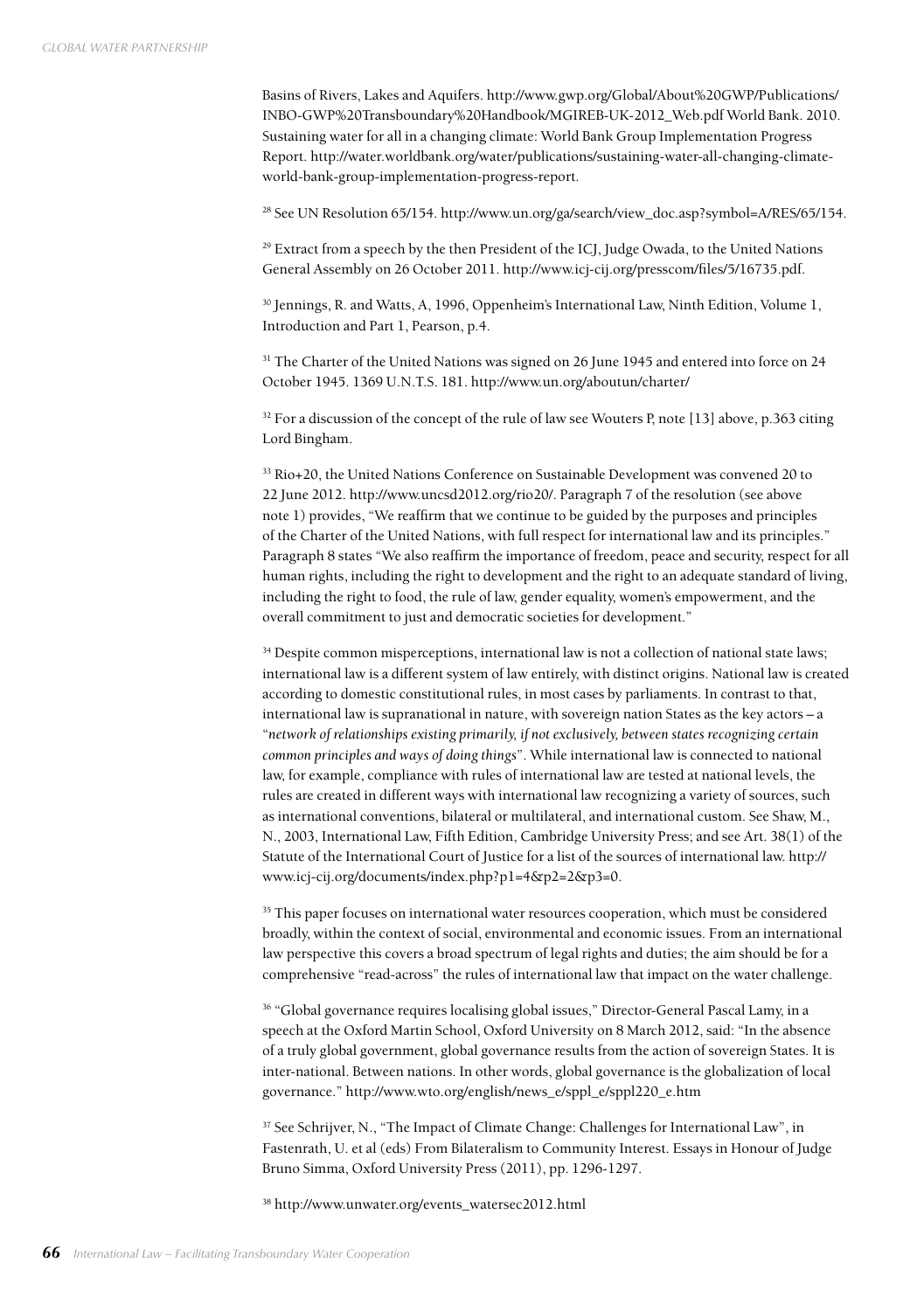<sup>39</sup> Roundtable on Water Security, Remarks by Hillary Rodham Clinton, Secretary of State, United Nations, New York City, 25 September 2012. http://www.state.gov/secretary/rm/2012/09/198179. htm.

<sup>40</sup> See Tams, C.J., "Individual States as Guardians of Community Interests", in Fastenrath, U. et al (eds) From Bilateralism to Community Interest. Essays in Honour of Judge Bruno Simma, Oxford University Press (2011), pp. 379-405, at 399, where he concludes that international law has evolved considerably and now embraces accommodating community interests.

<sup>41</sup> Bingham T. 2010. The Rule of Law, Penguin, p.129.

<sup>42</sup> Wouters P., see above note [13], p.365-366.

<sup>43</sup> 1997 United Nations Convention on the Law of the Non-Navigational Uses of International Watercourses (UN, G.A. Res. 51/206, 51 U.N. GAOR Supp. No.49, at 341, UN Doc. A/51/49 (Vol. I) (1996). http://untreaty.un.org/ilc/texts/instruments/english/conventions/8\_3\_1997.pdf

See also UNGA, 51<sup>st</sup> session, 99<sup>th</sup> Plenary Meeting, UNDocA/51/229, 21 May 1997). http://www. un.org/ga/search/view\_doc.asp?symbol=A/res/51/229

<sup>44</sup> UN Resolution A/RES/64/292. http://www.un.org/ga/search/view\_doc.asp?symbol=A/ RES/64/292 See also UNGA, 64<sup>th</sup> session, 108<sup>th</sup> Plenary Meeting, UN Doc A/64/PV.108, 28 July 2010. http://www.un.org/ga/search/view\_doc.asp?symbol=A/64/PV.108

<sup>45</sup> UN Resolution 66/104 on the law of transboundary aquifers under which the UN GA "*encourages* the States concerned to make appropriate bilateral or regional arrangements for the proper management of their transboundary aquifers, taking into account the provisions of the draft articles annexed to its resolution 63/124 " and "to include in the provisional agenda of its sixty-eighth session the item entitled "The law of transboundary aquifers" and, in the light of written comments of Governments, as well as views expressed in the debates of the Sixth Committee held at its sixty-third and sixty-sixth sessions, to continue to examine, inter alia, the question of the final form that might be given to the draft articles." 9 December 2011. http://www. un.org/ga/search/view\_doc.asp?symbol=A/RES/66/104

<sup>46</sup> SADC Revised Protocol on Shared Watercourses in the Southern African Development Community, Windhoek, Aug. 7, 2000, 40 I.L.M. p. 317 (2001). http://www.sadc.int/documentspublications/show/Revised\_Protocol\_Shared\_Watercourses.pdf The 2000 Revised Protocol was signed by Angola, Botswana, Congo, Lesotho, Malawi, Mauritius, Mozambique, Namibia, Seychelles, South Africa, Swaziland, Tanzania, Zambia and Zimbabwe.

<sup>47</sup> Report of the Economic and Social Commission for Asia and the Pacific, Sixth Session, UN Doc, E/ESCAP/MCED (6)/5, para 27, 9. http://www.unescap.org/esd/mced6/documents/Documents/ MCED6\_14E.pdf

<sup>48</sup> See D. Ziganshina, PhD dissertation (2012), "International Water Law in the Aral Sea Basin: Norms and Process", which provides an analytical framework for assessing the effectiveness of international law. (on file with the author).

<sup>49</sup> . Wolfensohn, 'Rule of Law Central to Fighting Poverty', Speech given at World Bank Conference, Petersburg, Russia 2001. http://web.worldbank.org/WBSITE/EXTERNAL/NEWS/0 ,,contentMDK:20011894~menuPK:34463~pagePK:34370~piPK:34424~theSitePK:4607,00.html Wolfensohn's comprehensive development framework which attempted to fit law and judicial arrangements within a more comprehensive outlook on global development has played an important part in the World Bank's approach to the process of development and its demands in recent years.

<sup>50</sup> R. B. Zoellick, 'Securing Development', Speech given at the United States Institute of Peace 'Passing the Baton Conference', Washington, DC: 2009. http://web.worldbank.org/WBSITE/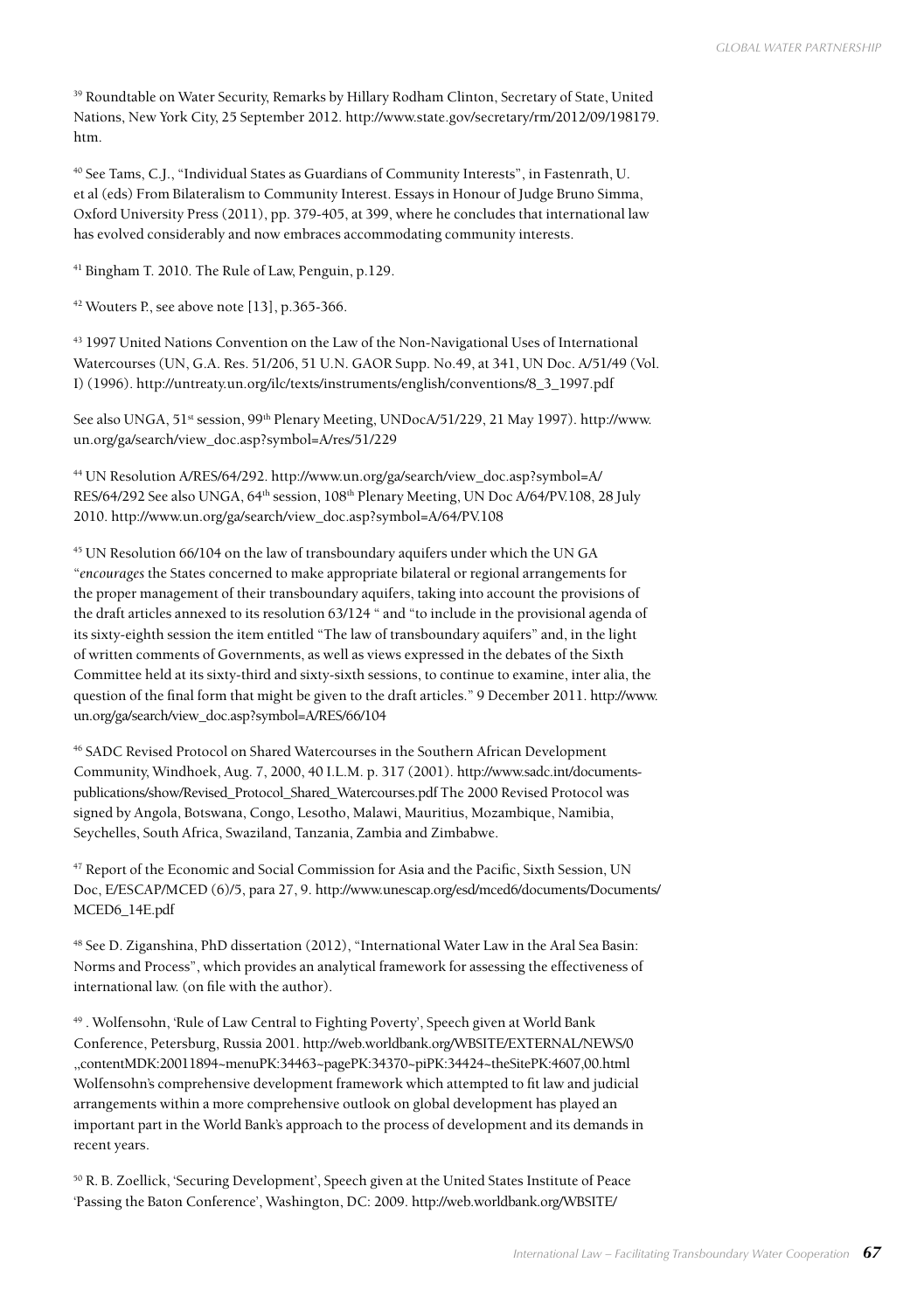EXTERNAL/EXTABOUTUS/ORGANIZATION/EXTPRESIDENT2007/0,,contentMDK:22029111~ menuPK:64822279~pagePK:64821878~piPK:64821912~theSitePK:3916065,00.html The World Bank actively addresses transboundary water issues through its water resources and related international development work.

<sup>51</sup> Jim Yong Kim's statement to the World Bank's Board 11 April 2012. http://www.treasury.gov/ press-center/press-releases/Pages/tg1530.aspx

<sup>52</sup> Giordano M and A.T. Wolf. The World's International Freshwater Agreements: Historical Developments and Future Opportunities. http://www.transboundarywaters.orst.edu/publications/ atlas/atlas\_pdf/2\_WorldsAgreements\_atlas.pdf

<sup>53</sup> As of 1 October 2012, 28 states have signed up for the UNWC; Chad is the 28th State party to the Convention, which must be ratified by 35 countries to enter into force. Benin, Denmark and Luxemburg completed their accession process earlier this year. The Italian Senate ratified it in August.; the UK signed up in June 2012 and Benin in July 2012; on 30 April 2012 Denmark acceded to the UNWC following six other supporting countries over the past two years – Burkina Faso, France, and Morocco in 2011; Greece, Guinea-Bissau, and Nigeria in 2010. State parties to the UNWC include: Finland, Germany, Hungary, Iraq, Jordan, Lebanon, Libya, Namibia, The Netherlands, Norway, Portugal, Qatar, South Africa, Spain, Sweden, Syria, Tunisia, and Uzbekistan. In addition, five nations have signed but not yet ratified the Convention: Côte d'Ivoire, Luxembourg, Paraguay, Venezuela, and Yemen. http://www.gcint.org/news/green-crosscommends-chad%E2%80%99s-ratification-un-watercourses-convention

<sup>54</sup> WWF heads an international campaign for the entry into force of the UNWC. In its view, "The Convention offers legal stability and consistency for preventing and dealing with waterrelated disputes, while providing a flexible instrument in support of interstate cooperation and which can facilitate adaptive water management in response to ever-changing conditions like the effects of climate change." Further it is argued that the entry into force of the UNWC "is vital for enabling its integration with existing water-related MEAs, thereby facilitating their implementation", considered an essential input to the Rio+20 discussions. This work has led to a number of States signing up to the UNWC, which raises the likelihood of its entry into force in the foreseeable future. http://wwf.panda.org/what\_we\_do/how\_we\_work/policy/conventions/ water\_conventions/un\_watercourses\_convention

<sup>55</sup> See UNSGAB, the Hashimoto Action Plan II. http://www.unsgab.org/HAP-II/HAP-II\_en.pdf. The Plan calls for the following: "Sustainable management of water at the basin level often requires both IWRM approach and transboundary cooperation. While there are numerous regional and basin-level legal agreements on transboundary waters, there are also many cases where no cooperative agreements exist. An imperative need exists for an overarching layer of international water law provided by the UN convention on transboundary water management."

<sup>56</sup> Wouters P., see above note [13], p.380.

<sup>57</sup> This includes a large body of multi-lateral environmental agreements such as the United Nations Framework Convention on Climate Change (UNFCCC), the Convention on Biological Diversity (CBD), the Convention to Combat Desertification (CCD), the Convention on International Trade of Endangered Fauna and Flora (CITES), the Ramsar Convention to protect Mangroves and Wetlands, to name a few.

<sup>58</sup> For example, under the 1999 Rhine Convention, Article 2 entitled 'Scope', provides that the Convention applies to 'a) the Rhine; b) ground water interacting with the Rhine; c) aquatic and terrestrial ecosystems which interact or could again interact with the Rhine; d) the Rhine catchment area, insofar as its pollution by noxious substances adversely affects the Rhine; e) The Rhine catchment area, insofar as it is of importance for flood prevention and protection along the Rhine'. Thus, the legal issue of 'scope' under this agreement provides geological and ecological definitions, which are quite extensive and may be in need of scientific scrutiny in the event of any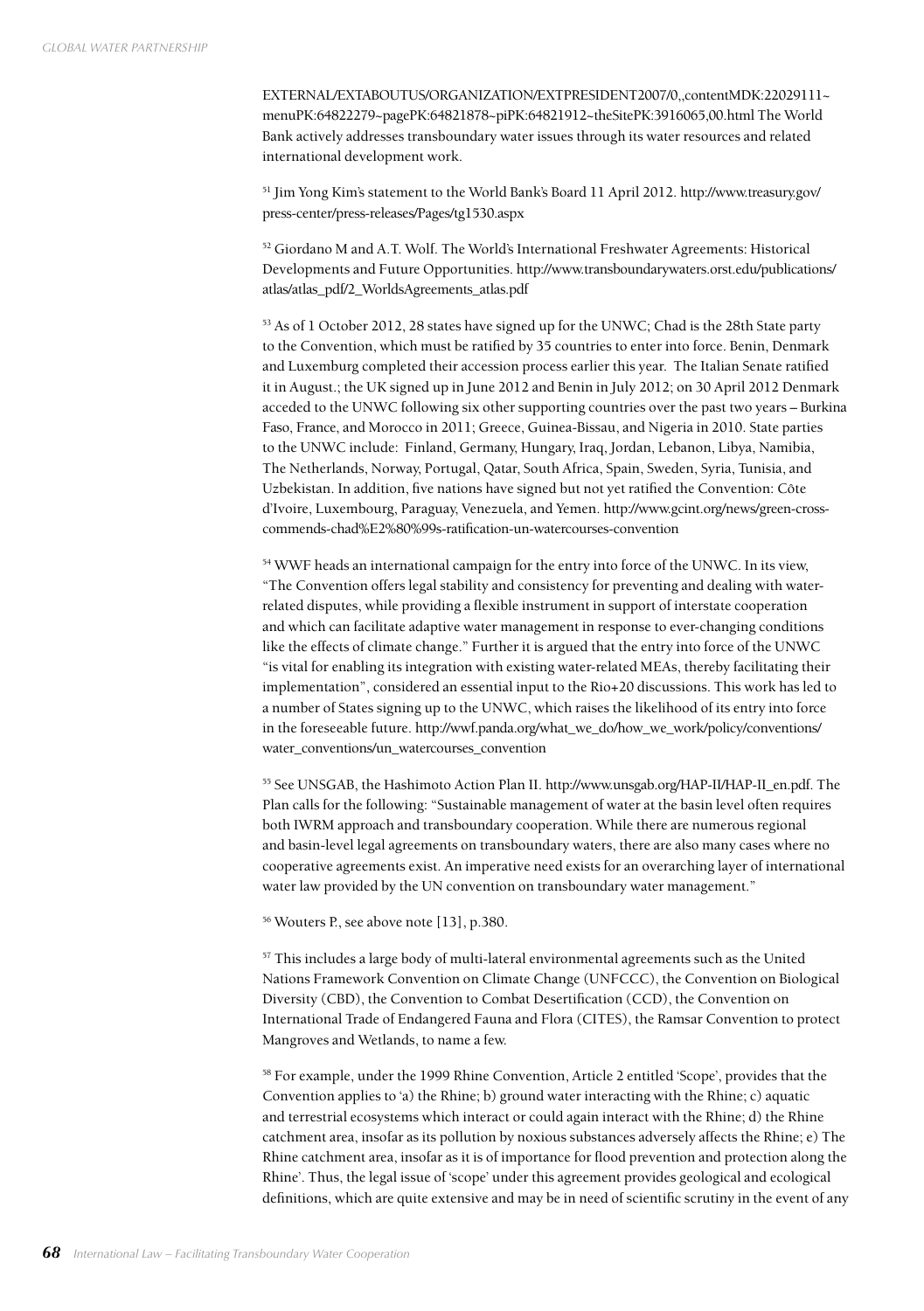future legal claim. See Convention on the Protection of the Rhine, Rotterdam, 22 January 1998, in force since 12 April 1999, http://faolex.fao.org/docs/pdf/mul17477.pdf. This issue is currently re-examined in the context of ecosystems, with some questioning whether a watercourse approach includes ecosystems; Fox and Sneddon argue "that watercourses support the sovereign territorial ideal, while drainage basins or river ecosystems undermine it"; see p. 246, Fox, C.A. and C. Sneddon, "Transboundary River Basin Agreements In The Mekong And Zambezi Basins: Enhancing Environmental Security Or Securitizing The Environment?", Int Environ Agreements (2007) 7:237–261. http://bscw-app1.let.ethz.ch/pub/nj\_bscw.cgi/d11577118/Fox\_2007\_ Transboundary%20river.pdf.

<sup>59</sup> The 63rd session of the UN General Assembly adopted Resolution A/RES/63/124 on the Law of Transboundary Aquifers by consensus, 11 December 2008. The UN GA "*Takes note* of the draft articles on the law of transboundary aquifers, presented by the Commission, the text of which is annexed to the present resolution, and commends them to the attention of Governments without prejudice to the question of their future adoption or other appropriate action;" and agreed "to include in the provisional agenda of its sixty-sixth session an item entitled "The law of transboundary aquifers" with a view to examining, inter alia, the question of the form that might be given to the draft articles." Whether or not this draft will go forward as an international convention remains to be seen. http://www.un.org/ga/search/view\_doc.asp?symbol=A/ RES/63/124&Lang=E On 9 December 2011, the General Assembly adopted Resolution 66/104 on this matter (http://www.un.org/ga/search/view\_doc.asp?symbol=A/RES/66/104) in which it encourages "States concerned to make appropriate bilateral or regional arrangements for the proper management of their transboundary aquifers taking into account the provisions of the draft articles" (para. 1). It further put the matter on the agenda of its sixty-eighth session and decided to continue to examine the final form the draft articles might be given (para. 3).

<sup>60</sup> The Helsinki Rules on the Uses of the Waters of International Rivers, the "ILA Helsinki Rules" are a set of non-binding rules, which were adopted by the International Law Association at the 52d conference, held at Helsinki in August 1966. The Report of the Committee on the Uses of the Waters of International Rivers (1967), which sets forth the rules, is available at http://www. internationalwaterlaw.org/documents/intldocs/helsinki\_rules.html

 $61$  See discussion in Brunnee, J., & Toope, S. J. (1997). Environmental Security and Freshwater Resources: Ecosystem Regime Building. The American Journal of International Law, 91(1), 26–59. See also McIntyre, O. (2004). The Emergence Of An "Ecosystem Approach" To The Protection Of International Watercourses Under International Law. Review of European Community & International Environmental Law, 13(1), 1-14.

 $62$  See below section 3 on page [12] for the full text of this article.

<sup>63</sup> UNWC arts 6 and 6 (3). See note [106] for the text of Article 6.

<sup>64</sup> UNWC arts 6 and 10.

<sup>65</sup> UNWC art. 10(2). See also Wouters, P. et al. 2005. Sharing Transboundary Waters - An Integrated Assessment of Equitable Entitlement: The Legal Assessment Model. International Hydrological Programme, Session VI, Technical Documents in Hydrology No. 74, UNESCO. http://unesdoc.unesco.org/images/0013/001397/139794e.pdf

<sup>66</sup> See Wouters, P. et al. 2003. Transforming Potential Conflict into Cooperation Potential: The Role of International Water Law (UNESCO PCCP). http://unesdoc.unesco.org/ images/0013/001332/133258e.pdf

<sup>67</sup> UNWC art. 7.

<sup>68</sup> UNWC art. 20.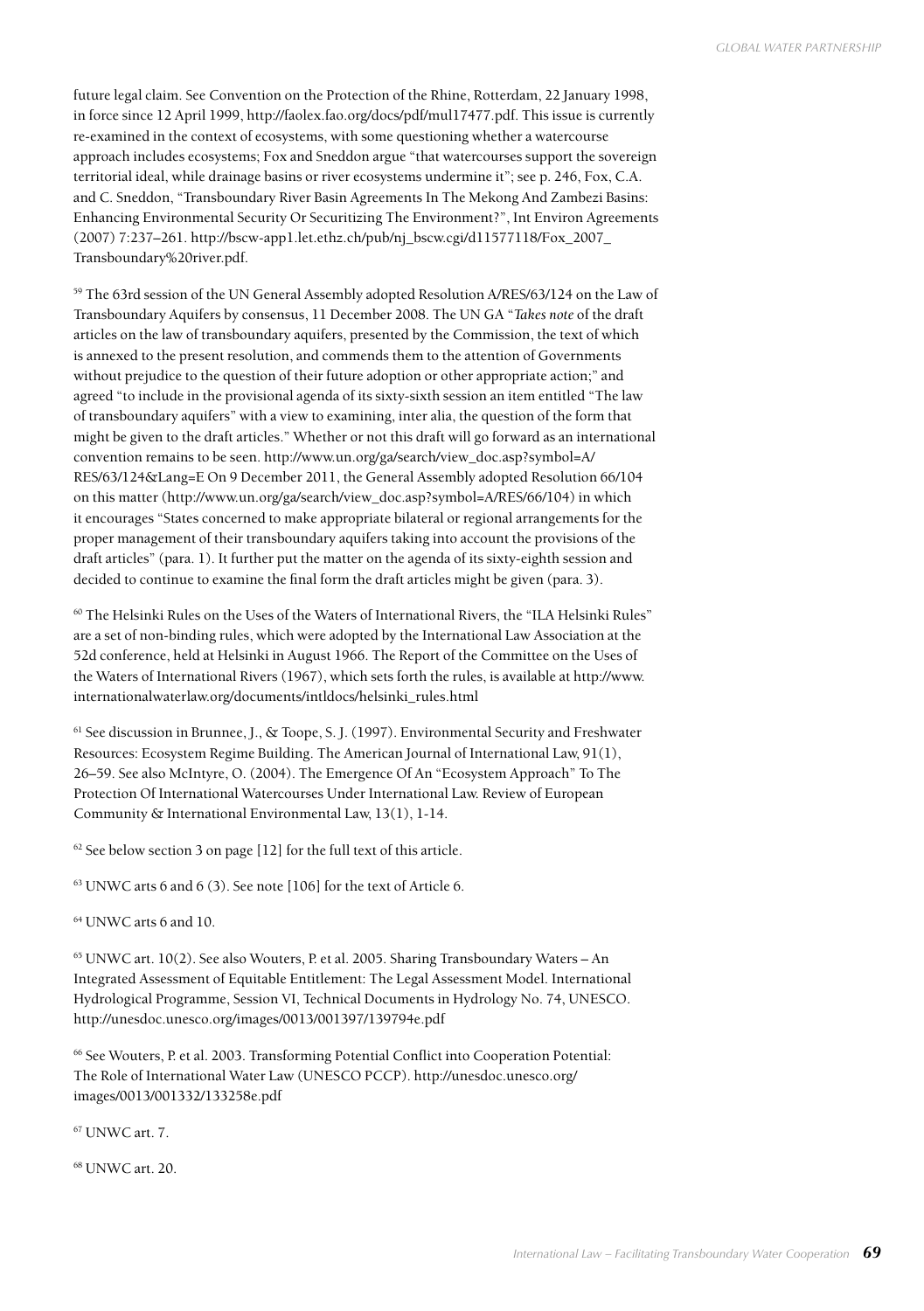<sup>69</sup> UN Resolution, The Human Right To Water And Sanitation, A/64/L.63/Rev.1\*, 26 July 2010 (see also note [52] above). This UN Resolution is very concise and reproduced here for reference.

1. *Declares* the right to safe and clean drinking water and sanitation as a human right that is essential for the full enjoyment of life and all human rights;

2. *Calls upon* States and international organizations to provide financial resources, capacitybuilding and technology transfer, through international assistance and cooperation, in particular to developing countries, in order to scale up efforts to provide safe, clean, accessible and affordable drinking water and sanitation for all;

3. *Welcomes* the decision by the Human Rights Council to request that the independent expert on the issue of human rights obligations related to access to safe drinking water and sanitation present an annual report to the General Assembly,17 and encourages her to continue working on all aspects of her mandate and, in consultation with all relevant United Nations agencies, funds, and programmes, to include in her report to the Assembly, at its sixty-sixth session, the principal challenges related to the realization of the human right to safe and clean drinking water and sanitation and their impact on the achievement of Millennium Development Goals.

<sup>70</sup> ICJ (2010). *Case Concerning Pulp Mills on the River Uruguay (Argentina* v*. Uruguay),* General List no. 135 (2010). http://www.icj-cij.org/docket/files/135/15877.pdf. The dispute between Argentina and Uruguay concerned the planned construction, authorized by Uruguay, of the CMB (ENCE) pulp mill, and the construction and commissioning, also authorized by Uruguay, of the Orion (Botnia) pulp mill on the River Uruguay. The Court found that Uruguay had breached its procedural obligations to co-operate with Argentina and the administrative Commission of the River Uruguay during the development of plans for the CMB (ENCE) and Orion (Botnia) pulp mills. The Court also declared that Uruguay had not breached its substantive obligations for the protection of the environment provided for by the Statute of the River Uruguay by authorizing the construction and commissioning of the Orion (Botnia) mill. See McIntyre, O., "The Proceduralisation and Growing Maturity of International Water Law" (analysing the Pulp Mills case), 22 Journal of Environmental Law (2010), pp. 475-497. See also Ligouri, T. 'The principle of good faith in the Argentina-Uruguay pulp mills dispute", 20 Journal of Water Law (2009) 70.

<sup>71</sup> Wouters P. 2006. What lessons from Europe? A Comparative Analysis of the Legal Frameworks That Govern Europe's Transboundary Waters. 36 ELR, 4-2006, 10290-10309, p. 10301.

<sup>72</sup> UNWC art. 11.

<sup>73</sup> UNWC arts 12-16 and 18-19. These provisions cover a range issues ranging from timing of notification, response to notification, and what should occur in the absence of notification, or where there is need for urgent implementation of planned measures.

<sup>74</sup> UNWC art. 17.

<sup>75</sup> UNWC art. 24.

<sup>76</sup> Tarlock points out: "…to generate the trust necessary to alleviate fears, a fair allocation must be augmented by adaptive, integrated management institutions" adding that: "More permanent, functioning basin management institutions are needed with the capacity to build sufficient trust among the parties to permit adaptation to new conditions and demands for water use." Tarlock A.D., Water Security, Fear Mitigation and International Law, Hamline Law Review, Vol. 31:3, 2008; p. 707 and p. 724.

<sup>77</sup> Handbook for Integrated Water Resources Management in Basins (2009); The Handbook for Integrated Water Resources Management in Transboundary Basins of Rivers, Lakes and Aquifers (2012); see note [32] above. See also the UNESCO study, Institutions For International Freshwater Management, Report, Stefano Burchi and Melvin Spreij, *For the Food and Agriculture*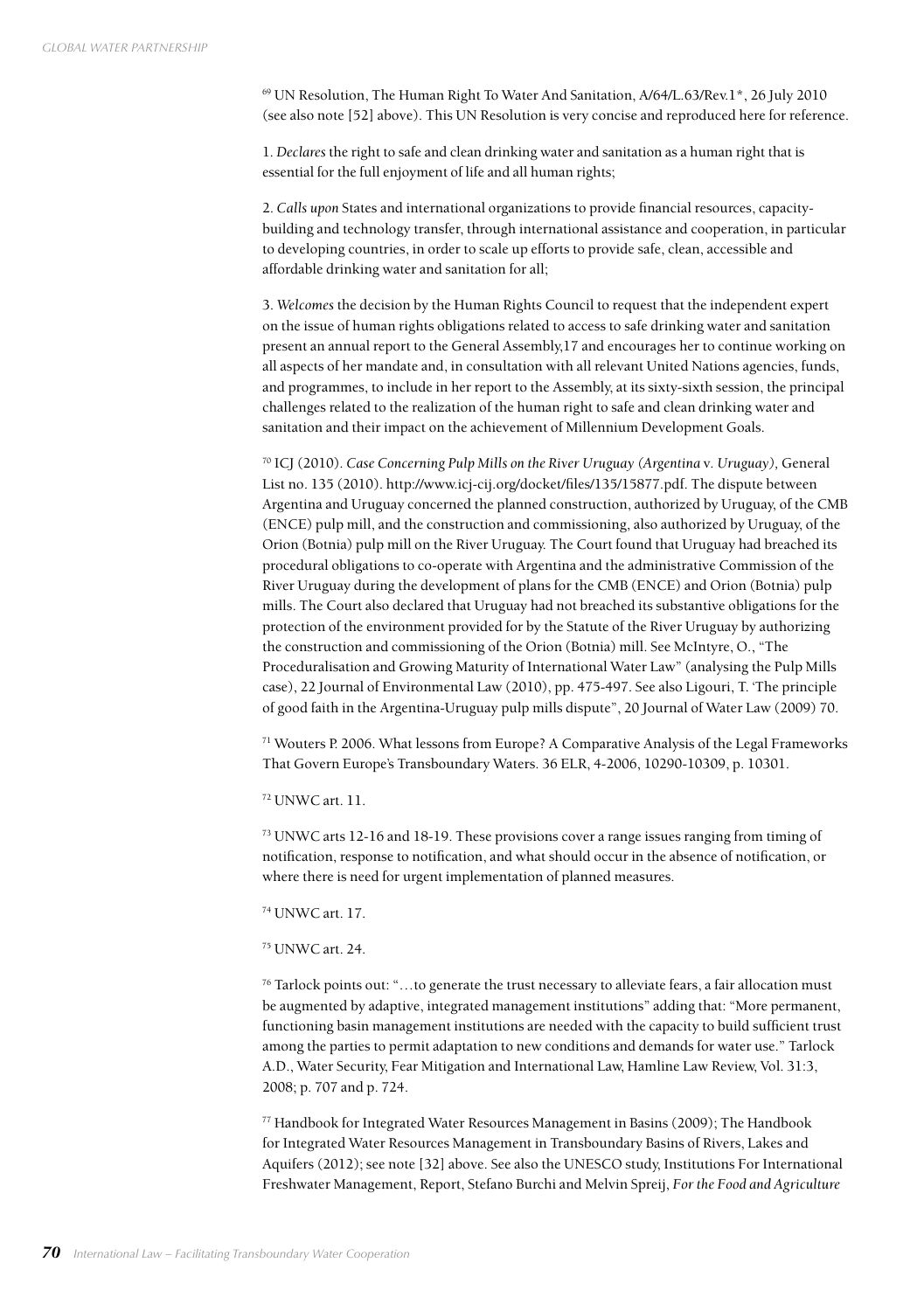*Organization of the United Nations (FAO) Development Law Service FAO Legal Office.* http:// webworld.unesco.org/water/wwap/pccp/cd/pdf/legal\_tools/institutions\_for\_int\_freshwater\_ management\_2.pdf

<sup>78</sup> [The current Special Rapporteur Ms. de Albuquerque (UN Special Rapporteur on the human right to safe drinking water and sanitation) asserts, "States are wasting their time on re-negotiating their own decisions rather than moving forward to implement the right to water and sanitation for all" and challenged the proposal by some governments (Canada and the United Kingdom) to remove an explicit reference to the right to water and sanitation for all from the first draft of the 'Rio+20 UN Conference on Sustainable Development' outcome document. See http://www.unric.org/en/latest-un-buzz/27436-rio20-do-not-betray-your-commitments-onthe-human-right-to-water-and-sanitation-united-nations-water-and-sanitation-expert-catarinade-albuquerque.]

<sup>79</sup> See the Convention on Access to Information, Public Participation in Decision-Making and Access to Justice in Environmental Matters **(**Aarhus, Denmark, 25 June 1998), which entered into force on 30 October 2001. http://treaties.un.org/pages/ViewDetails. aspx?src=TREATY&mtdsg\_no=XXVII-13&chapter=27&lang=en.

80 See Geneva Strategy and Framework for Monitoring Compliance with Agreements on Transboundary Waters: Elements of a Proposed Compliance Review Procedure (Expert's Report), U.N. Doc. MP. WAT/2000/5 and Add. 1.

<sup>81</sup> See Wouters, P., Universal and Regional Approaches to Resolving International Disputes: What Lessons Learned From State Practice, in Resolution of International Water Disputes (Int'l Bureau of the Permanent Court of Arbitration ed., Kluwer Law Int'l).

82 Art. 2(3) of the UN Charter provides that: "All Members shall settle their international disputes by peaceful means in such a manner that international peace and security, and justice, are not endangered."

<sup>83</sup> See, e.g., Merrills, J.G. 1991, International Dispute Settlement; International Investments and the Protection of the Environment: The Role of Dispute Resolution Mechanisms (Annex I: Guidelines for Negotiating and Drafting Dispute Settlement Clauses for International Environmental Agreements) (Int'l Bureau of the Permanent Court of Arbitration ed., Kluwer Law Int'l 2000). See also Romano, C.P.R. 2000. The Peaceful Settlement of International Environmental Disputes: A Pragmatic Approach (Kluwer Law Int'l).

<sup>84</sup> UN Charter, art. 33.

<sup>85</sup> See, e.g., Tanzi, A. and Arcari, M. 2001. The United Nations Convention on the Law of International Watercourse (Kluwer Law Int'l); and Bourne, C.B. 1971. Mediation, Conciliation and Adjudication in the Settlement of International Draining Basin Disputes, 9 Canadian Y.B. of Int't L. 114 (1971), reprinted in Wouters, P.K. 1997. International Water Law: Selected Writings of Professor Charles B. Bourne 197 (Kluwer Law Int'l).

<sup>86</sup> The UNWC's provision on "Settlement of Disputes" provides, inter alia: "In the event of a dispute between two or more Parties concerning the interpretation or application of the present Convention, the Parties concerned shall, in the absence of an applicable agreement between them, seek a settlement of the dispute by peaceful means in accordance with the following provisions." Under art. 33(3) and (4) the dispute shall be submitted to "impartial fact-finding" where the parties are unable to resolve the matter through diplomatic means. A close reading of this provision suggests that the procedure is more akin to compulsory conciliation, rather than open-ended fact-finding. Under art. 33(8): "The Commission shall adopt its report by a majority vote, unless it is a single-member Commission, and shall submit that report to the Parties concerned setting forth its findings and the reasons therefore and such recommendation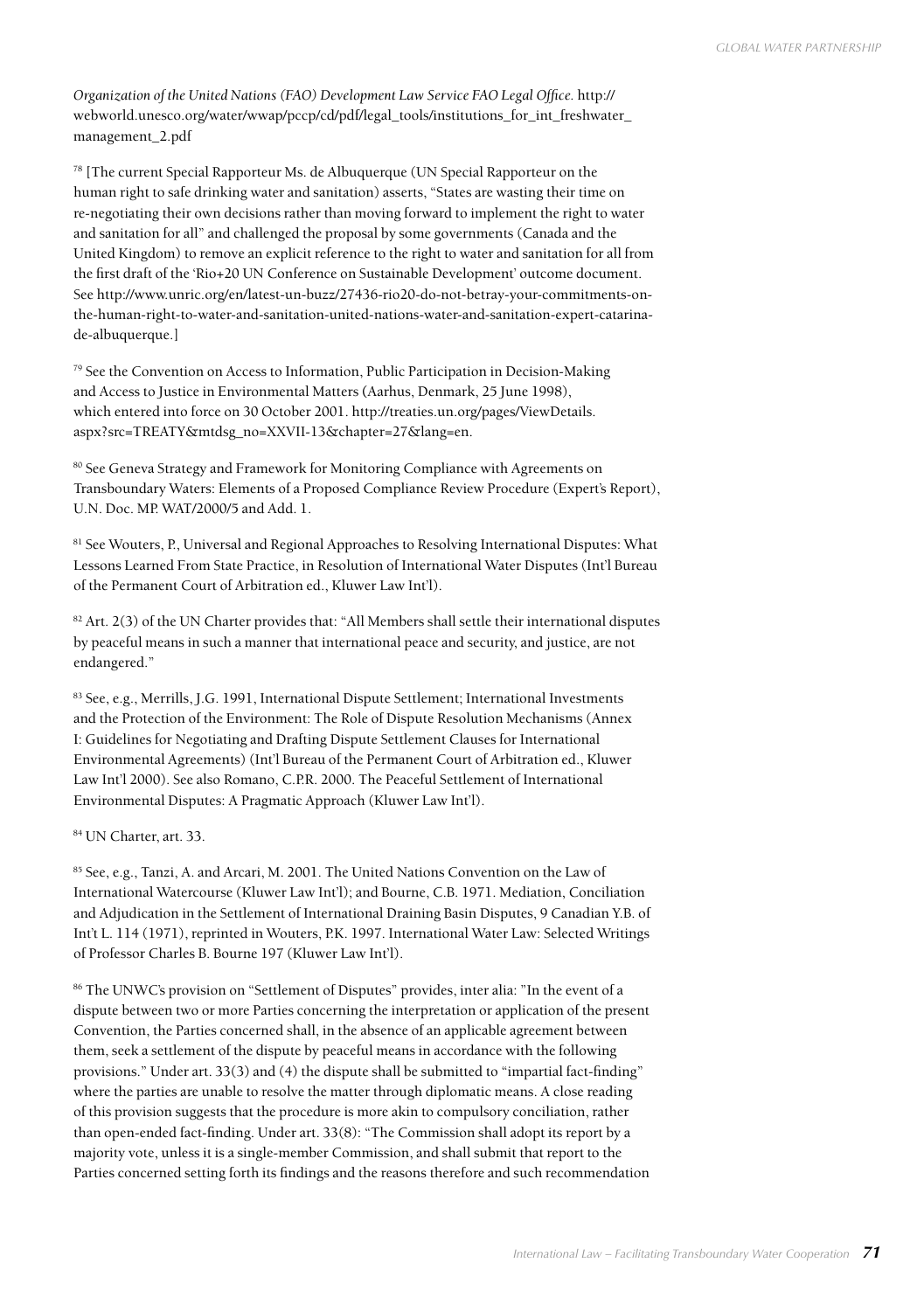as it deems appropriate for an equitable solution of the dispute, which the Parties concerned shall consider in good faith."

 $87$  See id. art. 33(1). In the commentary, the International Law Commission explained that the procedure set forth "is to facilitate the resolution of the dispute through the objective knowledge of the facts. The information to be gathered is intended to permit the States concerned to resolve the dispute in an amicable and expeditious manner and to prevent the dispute from escalating." Fact-finding as a means of conflict resolution has received considerable attention by states. For example, the U.N. General Assembly has adopted a "Declaration on Fact-finding by the United Nations in the Field of the Maintenance of International Peace and Security," in which it defines fact-finding to mean "acquiring detailed knowledge about the factual circumstances of any dispute or situation." U.N. Doc. A/RES/46/59 (1991). http://www.un.org/documents/ga/res/46/ a46r059.htm

<sup>88</sup> UNWC, art. 33(8).

<sup>89</sup> See the table on p. 13 for examples of such disputes.

<sup>90</sup> Press Release SG/SM/8139 OBV/262, http://www.un.org/News/Press/docs/2002/sgsm8139.doc. htm.

<sup>91</sup> Opening Key Note Address, Pre-MRC Summit International Conference, Mr*.* Ben Braga, Vice-President of the World Water Council (2 April 2010), Hua Hin, Thailand *"Transboundary Water Resources Management in a Changing World"*. http://www.mrcsummit2010.org/Presentations/ Keynote1\_B.Braga-Transboundary-water-mgt.pdf

92 2010 GWP Consulting Partners Meeting: Water security and regional economic development Exploring the role of water security in regional economic development, Keynote address by Mohamed AIT KADI, Chair of the GWP Technical Committee. http://www.gwp.org/PageFiles/4/ Keynote%20by%20Ait%20Kadi%20at%202010%20GWP%20CP%20Meeting.pdf.

 $93$  Article 6 – Factors relevant to equitable and reasonable utilization

1. Utilization of an international watercourse in an equitable and reasonable manner within the meaning of article 5 requires taking into account all relevant factors and circumstances, including:

(a) Geographic, hydrographic, hydrological, climatic, ecological and other factors of a natural character;

- (b) The social and economic needs of the watercourse States concerned;
- (c) The population dependent on the watercourse in each watercourse State;

(d) The effects of the use or uses of the watercourses in one watercourse State on other watercourse States;

(e) Existing and potential uses of the watercourse;

(f) Conservation, protection, development and economy of use of the water resources of the watercourse and the costs of measures taken to that effect;

(g) The availability of alternatives, of comparable value, to a particular planned or existing use.

- 2. In the application of article 5 or paragraph 1 of this article, watercourse States concerned shall, when the need arises, enter into consultations in a spirit of cooperation.
- 3. The weight to be given to each factor is to be determined by its importance in comparison with that of other relevant factors. In determining what is a reasonable and equitable use, all relevant factors are to be considered together and a conclusion reached on the basis of the whole.

94 Article IV of the Helsinki Rules provides, "Each basin State is entitled, within its territory, to a reasonable and equitable share in the beneficial uses of the waters of an international drainage basin." *ILA, Report of the Fifty-Second Conference*, Helsinki, 1966, "Uses of the Waters of International Rivers", 447-533 (see above note [73]). Slavko Bogdanovic, *International Law of*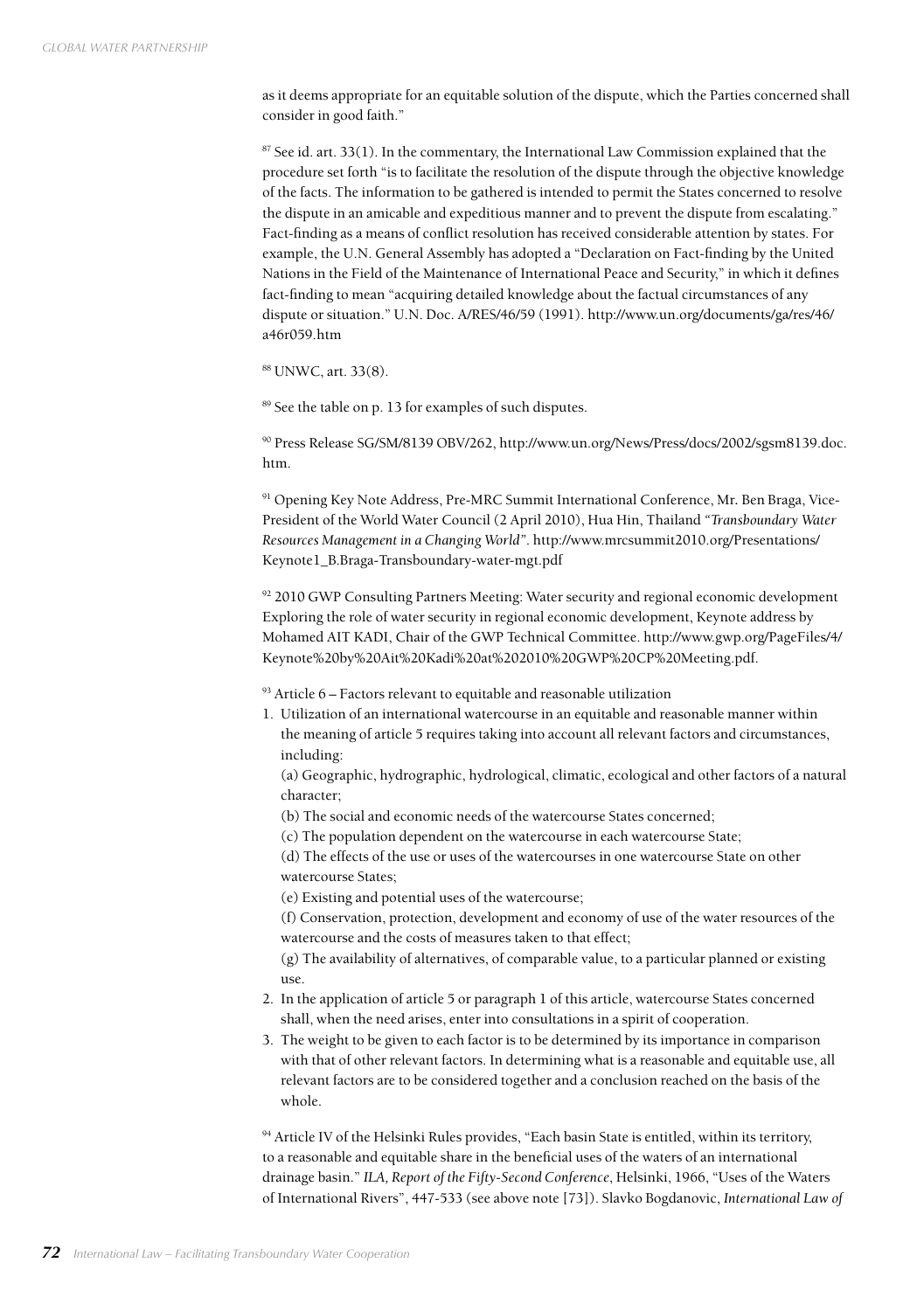*Water Resources. Contribution of the International Law Association (1954-2000)*, (2001).

<sup>95</sup> For more on how the rule of equitable and reasonable use is implemented, including a more comprehensive approach to "all relevant factors" see Annex II to this paper, excerpted from Wouters, P. *et al*. (2005). *Sharing Transboundary Waters – An Integrated Assessment of Equitable Entitlement: The Legal Assessment Model.* IHP-VI, Technical Documents in Hydrology No. 74. Paris: UNESCO (see above note [78]).

<sup>96</sup> "The main idea of the concept of benefit-sharing is to move from the sharing of water quantities to the sharing of the benefits the users receive from its use," I. Dombrowsky, "Benefitsharing in transboundary water management through intra-water sector issue linkage?". http://www.worldwaterweek.org/documents/Resources/Best/Ines\_Dombrowsky.pdf. This research demonstrated how issue linkage facilitated cooperation; in each case of cooperation, international agreements were concluded by the state parties.

97 The Columbia River Treaty Protocol. http://www.cbt.org/crt/assets/pdfs/1964\_treaty\_and\_ protocol.pdf?title=0&byline=0&portrait=0

<sup>98</sup> MRC Hua Hin Declaration, "Meeting the Needs, Keeping the Balance: Towards Sustainable Development of the Mekong River Basin", 5 April 2010**,**http://www.mrcsummit2010.org/MRC-Hua-Hin-Declaration-05-Apr-10.pdf.

<sup>99</sup> On benefits-sharing, see:

Sadoff C.W. and D. Grey. 2005. Cooperation on International Rivers, A Continuum for Securing and Sharing Benefits. Water International, Volume 30, No. 4;

Sadoff C., Greiber T., Smith M. and G. Bergkamp. 2008. Share–Managing water across boundaries. IUCN, Gland, Switzerland. http://www.iucn.org/dbtw-wpd/edocs/2008-016.pdf; UN Water. 2008. Transboundary Waters: Sharing Benefits, Sharing Responsibilities. UNW Water Task Force on Transboundary Waters. http://www.unwater.org/downloads/UNW\_ TRANSBOUNDARY.pdf;

Dombrowsky I, "Revisiting the Potential for Benefit Sharing in the Management of Trans-Boundary Rivers" (2009) 11 Water Policy 125.

<sup>100</sup> Article 8 UNWC provides, "Watercourse States shall cooperate on the basis of sovereign equality, territorial integrity and *mutual benefit* in order to attain optimal utilization and adequate protection of an international watercourse".

<sup>101</sup> See O. McIntyre at note 83 [above].

<sup>102</sup> See Salman. M.A. Salman, "International Water Disputes: *A New Breed of Claims, Claimants, and Settlement Institutions*", International Water Resources Association, *Water International*, Volume 31, Number 1, Pages 2–11, (2006).

<sup>103</sup> PCIJ (Permanent Court of International Justice) (1929). *Territorial Jurisdiction of the International Commission of the River Oder (United Kingdom, Czechoslovakia, Denmark, France, Germany, Sweden* v*. Poland),* PCIJ (ser A) No. 23 (1929).

<sup>104</sup> ICJ (International Court of Justice) (1957). *Lake Lanoux Arbitration (France* v*. Spain),* 24 ILR 101.

<sup>105</sup> ICJ (1998). *Case Concerning the Gabcikovo-Nagymaros Project (Hungary* v*. Slovakia)*, General List no. 92 (1997), 37 ILM 162 available at: http://www.icj-cij.org/docket/files/92/7375.pdf

<sup>106</sup> ICJ (2009). *Dispute Regarding Navigational and Related Rights (Costa Rica* v*. Nicaragua),* General List no. 133 (2009). http://www.icj-cij.org/docket/files/133/15321.pdf

<sup>107</sup> *Case Concerning Pulp Mills on the River Uruguay (Argentina* v*. Uruguay); s*ee above note [83].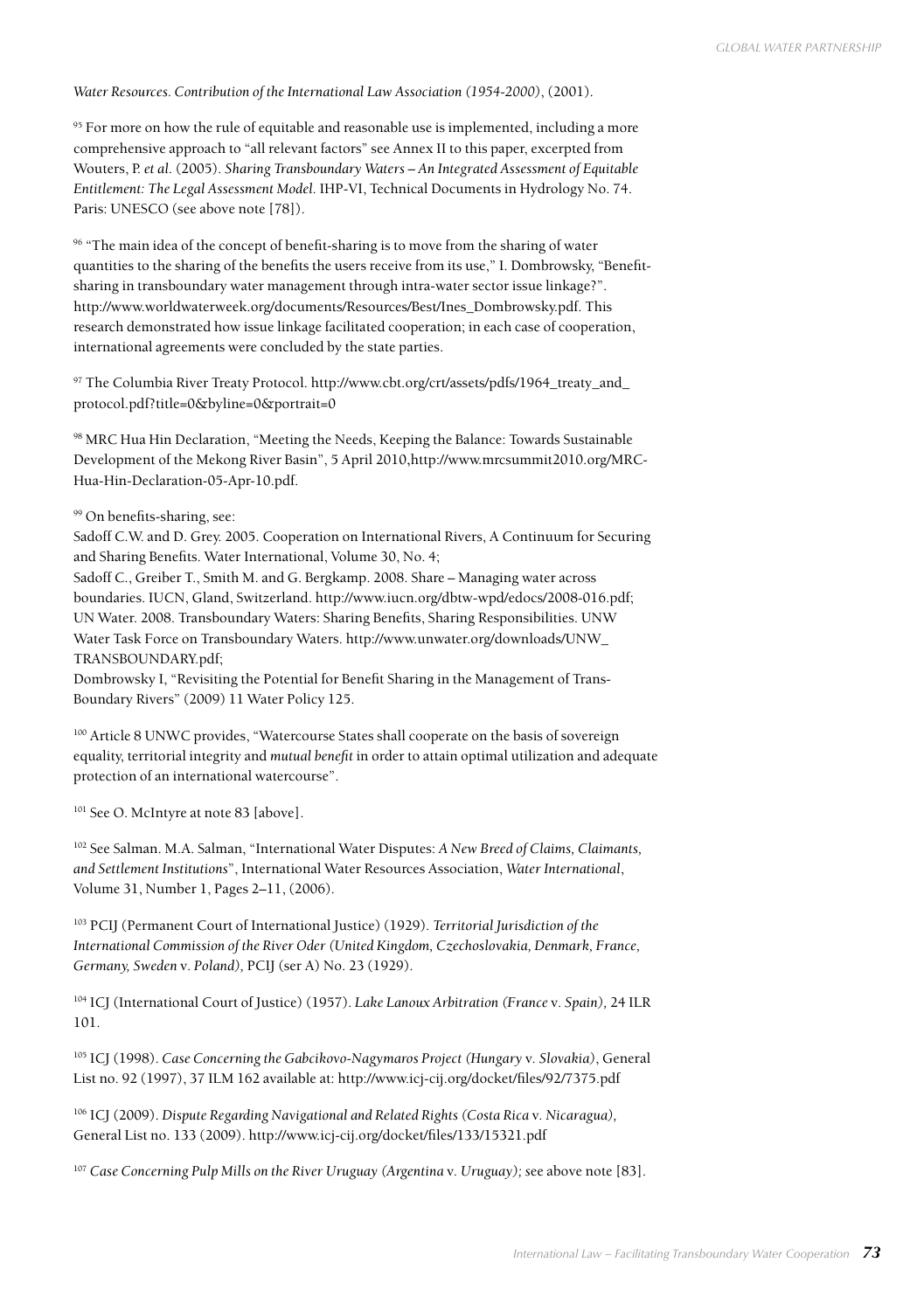<sup>108</sup> Indus Waters Kishenganga Arbitration before the Court of Arbitration Constituted in Accordance with the Indus Waters Treaty 1960 between the Government of India and the Government of Pakistan. The matter is still pending before the arbitral tribunal but an order of interim measures was given on 23 September 2011. http://www.pca-cpa.org/showpage.asp?pag\_ id=1392

<sup>109</sup> Case Concerning the Gabcíkovo-Nagymaros Project, para. 85 (see above note [118]).

<sup>110</sup> P. Wouters and D. Ziganshina, "Tackling the Global Water Crisis: Unlocking International Law as fundamental to the Peaceful Management of the World's Shared Transboundary Waters – Introducing the H20 Paradigm", in *in* Q Grafton and K Hussy (eds) *Water Resources Planning and Management: Challenges and Solutions* (Cambridge University Press, 2010).

<sup>111</sup> Stephen McCaffrey, The Law of International Watercourses, Second Edition, Oxford University Press, 2007, p. 60-61.

<sup>112</sup> Agreement between the Republic of Zimbabwe and the Republic of Zambia concerning the utilisation of the Zambezi River, Harare, 28 July 1987. http://www.fao.org/docrep/W7414B/ w7414b17.htm

<sup>113</sup> For a history of the Zambezi River Authority see http://www.zaraho.org.zm/history.html

<sup>114</sup> SADC Revised Protocol, preamble.

<sup>115</sup> UNWC art. 3. See also P. Wouters, Universal and Regional Approaches to Resolving International Water Disputes: What Lessons Learned from State Practice? at note [94] above.

<sup>116</sup> Agreement On The Establishment Of The Zambezi Watercourse Commission, which entered into force on 26 June 2011. http://www.icp-confluence-sadc.org/sites/default/files/ZAMCOM\_ AGREEMENT\_2004.pdf.

<sup>117</sup> ZAMCOM Agreement art. 5.

<sup>118</sup> One report stated, "Zambia will not sign the Zambezi Watercourse Commission (ZAMCOM) agreement before the 16-17 August SADC Summit deadline it had given itself because government has not reached a consensus on the matter with the country's various stakeholders." *Southern African News Features* (August 2004) Zambia delays signing ZAMCOM as it seeks national consensus, by Amos Chanda. http://www.sardc.net/editorial/newsfeature/04750804.htm

<sup>119</sup> Personal communication and L. Susteric, 2007, Multilateral versus bilateral agreements for the establishment of river based organizations: comparison of legal, economic and social benefits in the Zambian experience. http://www.uni-siegen.de/zew/publikationen/volume0607/sustersic.pdf [Confirm this source is correct]

<sup>120</sup> http://www.icp-confluence-sadc.org/rbo/66.

<sup>121</sup> The economic value of basin wide cooperation, in terms of additional generation with minimal investment, is estimated at \$585 million over a 30-year period. See The Zambezi River Basin, *A Multi-Sector Investment Opportunities Analysis* Report, The World Bank (June 2010), p. 22. http:// siteresources.worldbank.org/INTAFRICA/Resources/Zambezi\_MSIOA\_-\_Vol\_1\_-\_Summary\_ Report.pdf

<sup>122</sup> Ibid. p. 24.

<sup>123</sup> *Water Resources Management Act* [No. 21 of 2011] 265; Date of Assent: 15th April, 2011. http://www.parliament.gov.zm/index.php?option=com\_docman&task=doc\_ details&gid=878&Itemid=113.

 $124$  The Niger drains an area of 2.200.000 km<sup>2</sup>, divided among its ten basin States as follows: Mali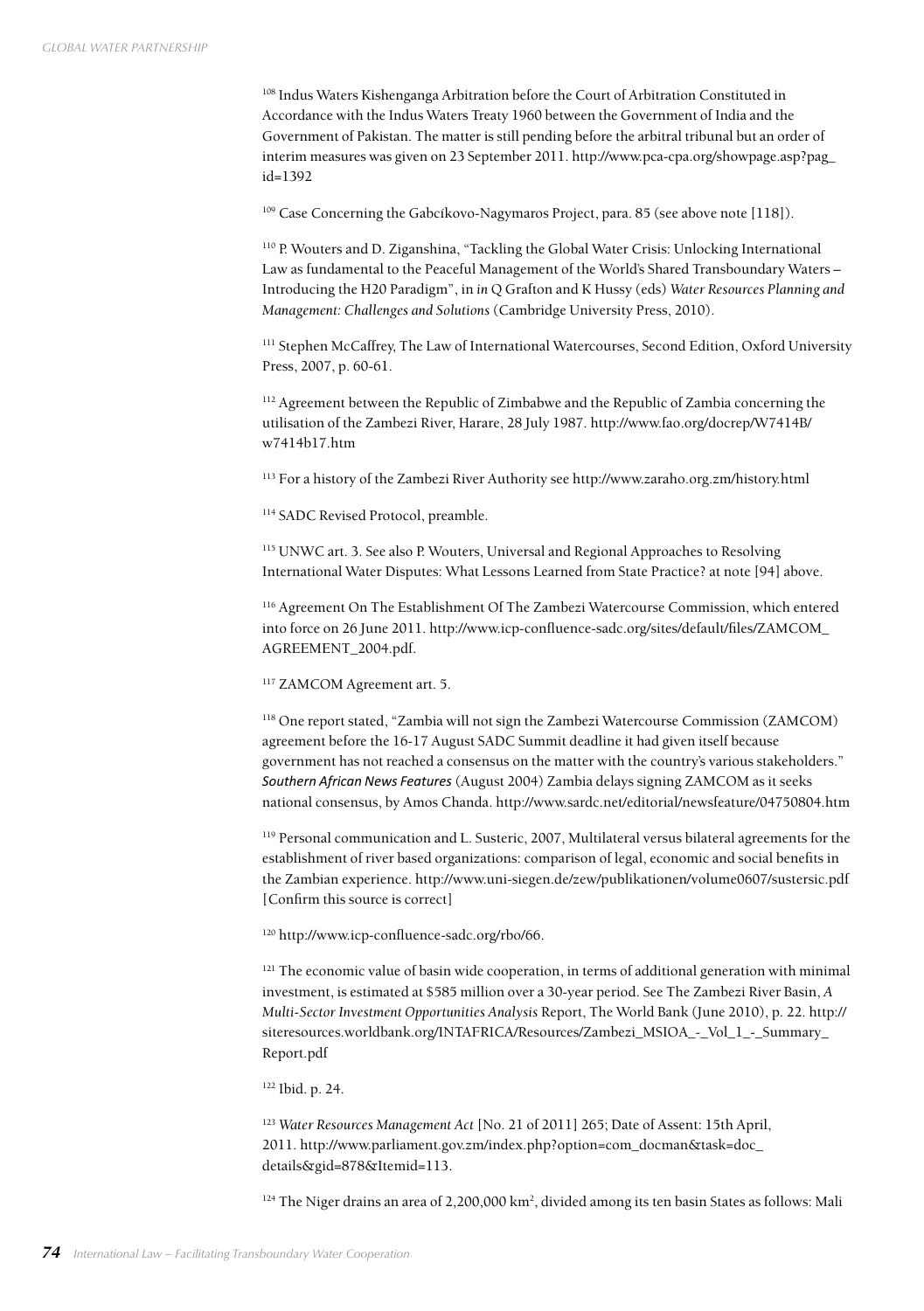28.2%, Nigeria 26.4%, Niger 22.3%, Algeria 6.7 %, Guinea 4.3%, Cameroon 4.1%, Burkina Faso 3.6%, Benin 2.3%, Côte d'Ivoire 1.1%, and Chad 0.9%.

<sup>125</sup> Maluwa, T., "Some International Legal Aspects of the Regulation and Utilization of the Niger under the Niamey Treaties", 40-41 *RHDI* 1987-1988, 157-177, 158. The 1885 Treaty of Berlin "internationalized" navigation on the Niger and Congo Rivers along the lines set out by the Congress of Vienna in 1815. Articles 108-116 of the Final Act of that Congress established an absolute priority of navigation on these rivers, the predominant use at the time.

<sup>126</sup> Act Regarding Navigation and Economic Co-operation Between the States of the Niger Basin, Niamey, October 26, 1963; entry into force February 1, 1966; 587 *UNTS* 1967, 9-17; *R&S* (XI), 5629-5632.

<sup>127</sup> Article 3 of the Act of Niamey, 1963, provides for complete freedom of navigation.

<sup>128</sup> Preamble, Act of Niamey 1963.

<sup>129</sup> Article 2(2) defines utilization as "navigation, agricultural and industrial uses, and collection of the products of flora and fauna".

<sup>130</sup> Article 2, *ibid*.

<sup>131</sup> Agreement Concerning the Niger River Commission and the Navigation and Transport on the River Niger, Niamey, November 25, 1964; entry into force, April 12, 1966; 587 *UNTS* 1967, 19-33; *R&S* (XI), 5648-5654. Ratification of the English Text of the Agreement Concerning the Niger River Commission and the Navigation and Transport on the River Niger of November 25, 1964, Effected by Procès-Verbal, Niamey, January 3, 1968; entry into force January 3, 1968, *R & S* (XXV), 292.

<sup>132</sup>Article 3, 1964 Agreement.

<sup>133</sup> Convention Establishing the Niger River Basin Authority, Faranah, Guinea, November 21, 1980, and Protocol on the Development Fund of the Niger Basin, Niamey, Niger, November 21, 1980; entry into force; text in Niger Basin Authority, Niamey, Niger.

<sup>134</sup> The Authority is comprised of the Summit of Heads of State and Government; the Council of Ministers; a Technical Committee of Experts; an Executive Secretariat; and Specialized Organs.

<sup>135</sup> Article 12 of the 1964 Agreement, retained in the 1980 Convention. It is clear that the numerous intra-state river basin authorities have sometimes overlapped with and complicated the work of the international commissions.

<sup>136</sup> Article 4(1), 1980 Agreement.

<sup>137</sup> Godana, B.A., *Africa's Shared Water Resources: Legal and Institutional Aspects of the Nile, Niger, and Senegal River Systems*. (1985) Geneva, Graduate Institute of International Studies. 370 pp., at 217.

<sup>138</sup> Revised Convention creating the Niger Basin Authority, signed at N'Djamena on October 29 1987 (information on its entry into force is not available). Source: FAO. 1997. *Treaties Concerning the Non-Navigational Uses of International Watercourses*: *Africa*. Legislative Study 61, Rome, pp. 62–70, and FAOLEX database http://faolex.fao.org/faolex/index.htm.

<sup>139</sup> "Challenges are immense and can only be addressed on one condition: we must work together. Only a joint and coordinated action can be effective in ensuring a concerted, fair, reasonable, and sustainable management of resources of the Niger River Basin, in the spirit of the Shared Vision that has united us in recent years. The United Nations Convention on the Law of the Non-Navigational Uses of International Watercourses (1997) is the only legal instrument of universal scope governing the use, management, and protection of shared watercourses. Acceding to the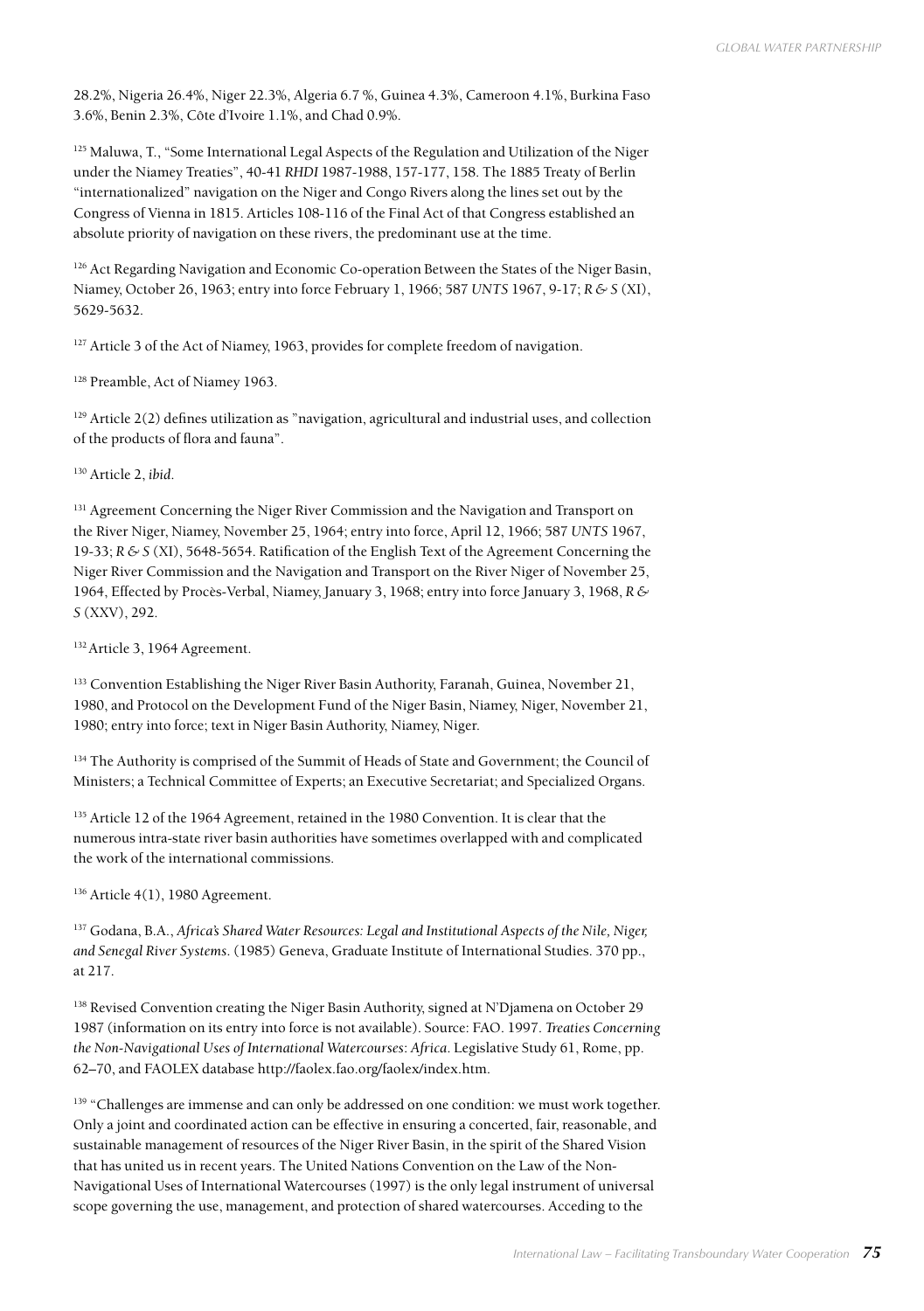Convention will strengthen the scope and application of the principles of the Niger Basin's Water Charter, extending to all the international waterways of our territories the governance and legal security already enjoyed by those waterways within the Niger River Basin.

This is why we solemnly call on our states to ratify the 1997 Convention and encourage the Executive Secretariat of the Niger Basin Authority to continue its commitment for the sustainable and coordinated management of the river's water resources." Joint Statement of Ministers in charge of Water and Environment of the Niger Basin countries on Access to Water and the Joint Management of the Niger Basin Forum "Solidarity for Water in Niger Basin Countries" October 17 and 18, 2011, in Bamako, Mali. http://www.fondationchirac.eu/wp-content/uploads/ The-Final-Declaration-of-Ministers-in-charge-of-Water-and-Environment-of-the-Niger-Basin-Countries-on-Access-to-Water-and-the-Joint-Managment-of-the-Niger-Basin1.pdf

<sup>140</sup> See the February 2012 report by International Alert, in partnership with the Tyndall Centre for Climate Change Research and the School of International Development at the University of East Anglia, on *Climate Change, Water and Conflict in the Niger River Basin.* "The study highlights that the future climate of the Niger Basin remains uncertain, but climate change is expected to have a key influence on water resources and human security through its impact on climate variability and extremes. Climate variations may contribute to social tensions, but are unlikely to fully explain the presence of conflict. Climate change (and variability), in combination with other environmental changes and wider dynamics in society, places stresses on people and their livelihoods. This has the potential to sow (or at least water) the seeds of conflict at different scales." http://www.international-alert.org/news/climate-change-water-and-conflict-niger-riverbasin.

<sup>141</sup> Mekong Agreement art. 2.

<sup>142</sup> See Mekong River Commission Basin Development Plan Programme, Phase 2, Assessment of Basin-wide Development Scenarios Main Report April 2011, at http://www.mrcmekong.org/ assets/Other-Documents/BDP/Assessment-of-Basin-wide-dev-Scenarios-MainReport-2011. pdf The report begins with the following anchoring in the Mekong Agreement, "A key part of the 1995 Mekong Agreement is the need for the four riparian countries to cooperate in *the formulation of a basin development plan that would be used to identify, categorize and prioritize the projects and programs to seek assistance for and to implement at the basin level*. Further, the countries have agreed to undertake this planning to achieve *the full potential of sustainable benefits to all riparian countries and the prevention of wasteful use of Mekong River Basin waters, with emphasis and preference on joint and/or basin-wide development projects and basin programs*. This implies that basin water planning necessarily should seek to obtain a balance between water resources development and water resources protection, in a way that all the four sovereign countries agree is fair and equitable, expressed in social, economic and environmental terms. The Mekong basin cooperation model is built on *cooperation, coordination and mutual respect*. Development of a common understanding of the transboundary issues is critical to understanding the importance of the environmental and social values and assets of the basin, and how these can be used and managed in the future development."

- <sup>143</sup> Art 5, 1995 Mekong Agreement, provides
- B. On the mainstream of the Mekong River:
- 1. During the wet season:
	- a) Intra-basin use shall be subject to notification to the Joint Committee.
	- b) Inter-basin diversion shall be subject to prior consultation which aims at arriving at an agreement by the Joint Committee.
- 2. During the dry season:

a) Intra-basin use shall be subject to prior consultation which aims at arriving at an agreement by the Joint Committee.

b) Any inter-basin diversion project shall be agreed upon by the Joint Committee through a specific agreement for each project prior to any proposed diversion. However, should there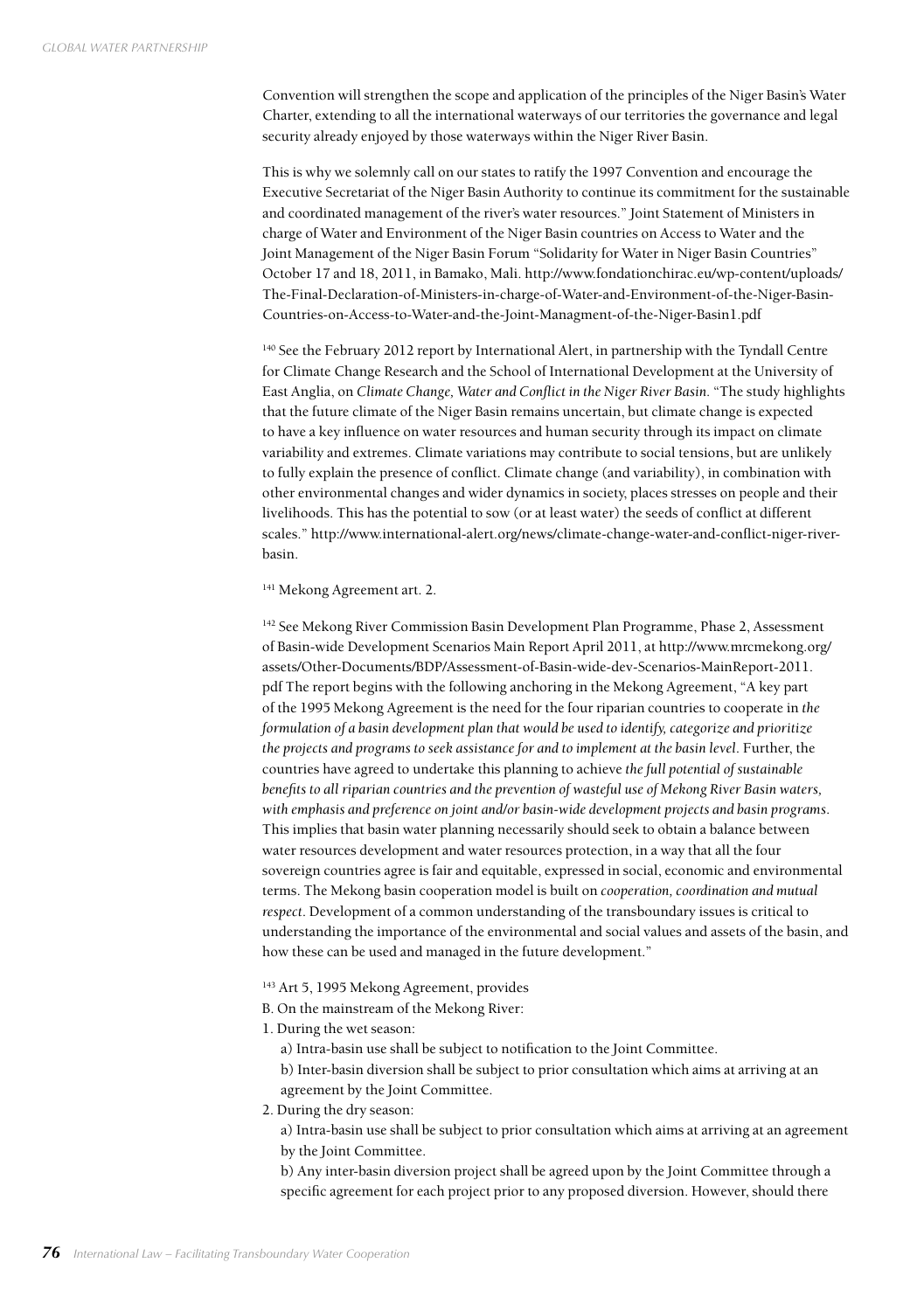be a surplus quantity of water available in excess of the proposed uses of all parties in any dry season, verified and unanimously confirmed as such by the Joint Committee. an inter-basin diversion of the surplus could be made subject to prior consultation.

<sup>144</sup> http://www.mrcmekong.org/publications/policies-procedures-and-guidelines/

<sup>145</sup> The prior consultation process under Procedures for Notification, Prior Consultation and Agreement (PNPCA) is a requirement of the Mekong Agreement for countries to jointly review any development project proposed for the mainstream with an aim to reach a consensus on whether or not it should proceed, and if so, under what conditions.

<sup>146</sup> The Xayaburi dam has been proposed on a site located 350 kilometres upstream of Vientiane and 770 kilometres downstream of Jinhong, the last dam of the Chinese cascade of seven dams, including 4 existing dams and 3 planned ones. In terms of mean energy supply, it would be the third largest project among those considered for development on the mainstem in the Lower Mekong Basin. Public participation is considered necessary for the Xayaburi PNPCA prior consultation process as it aims to involve people in a process that may affect their future. Public participation aims to enable information on the full range of perspectives, concerns and expectations of relevant stakeholders, which will be presented to decision makers. http://www. mrcmekong.org/news-and-events/consultations/proposed-xayaburi-hydropower-project-priorconsultation-process/.

<sup>147</sup> The Minutes of the MRC meeting (December 2011) reported on the mechanisms and activities set up after the submission of the proposed Xayaburi hydropower project. Those mechanisms include a MRC Secretariat Task Group, the PNPCA Joint Committee Working Group (JC WG), and Expert Groups. Three meetings were held by the JC WG on PNPCA and several meetings were convened amongst MRC programmes and experts to discuss and review the proposed project on technical aspects. As a result of these teams' work, a Prior Consultation Technical Review Report was finalised and submitted to the Joint Committee at its Thirty-third Meeting which agreed that this Technical Review Report by the MRCS could be disclosed and published on the MRC Website. At the national level there were also national consultative or public participation meetings organised with an aim to allow different stakeholders, especially communities which could possibly be affected from the proposed project, to provide their views on the project. The outcome of the Special Session of the MRC Joint Committee on 19 April 2011 was that the proposed Xayaburi project should be referred to each respective government and the Council for further consideration. http://www.mrcmekong.org/assets/Publications/governance/ Minutes-of-the-18th-Council.pdf

<sup>148</sup> "Xayaburi dam may have the Mekong boiling over", Supalak Ganjanakhundee, The Nation, reports from Bangkok, "The Mekong could become a river of conflict if countries, notably those in the lower basin, fail to find an effective mechanism to balance demand with the resources available." Posted 9 May 2012. http://www.thaivisa.com/forum/topic/553611-xayaburi-dammay-have-the-mekong-boiling-over/

<sup>149</sup> Laos' Xayaburi dam project: Transboundary game changer, *30 April 2012 · In Energy and Water, Millennium Development Goals* reported, "Fortunately, the 1995 treaty that created the MRC includes procedures for notification, prior consultation and agreement (PNPCA) in the case of mainstream dams. Beginning in October 2010 the MRC organized a series of public meetings throughout the region that was much criticized for being inadequate. Nonetheless, when representatives of the four countries met in Vientiane, Laos, in April 2011, after the conclusion of the specified 6-month review period, Vietnam, Cambodia, and even Thailand declined to give their approval, citing concerns about the environmental and socioeconomic impact of the project on their countries. In a subsequent meeting with the Prime Minister of Vietnam and at a meeting of all four prime ministers in the wings of the ASEAN Summit in Bali, in November 2011, the Lao Prime Minister committed to an indefinite suspension of the project pending further studies and agreed to seek funding from Japan for that purpose. The four governments formally ratified the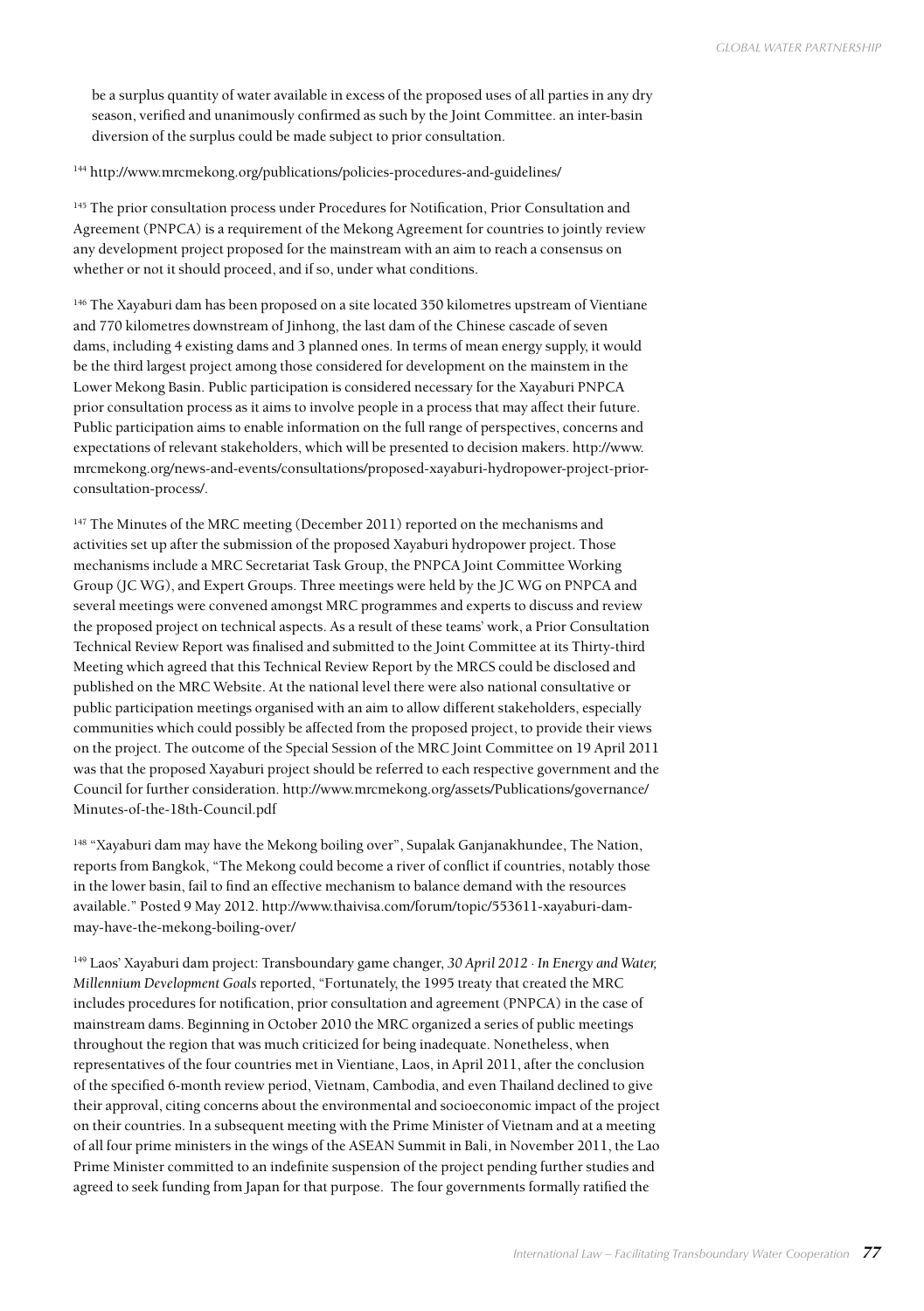agreement at a special meeting of the MRC Council on December 8, in Siem Reap, Cambodia. … The suspension of the Xayaburi project was thrown into question when the Thai development company announced in early April that it had signed a contract with its own Lao-registered subsidiary to begin dam construction on March 15, 2012. Not only did environmentalists and civil society cry foul; in an unusual public show of regional discord Vietnam's representative to the MRC charged that the action contradicted both the Lao government's commitment and the subsequent agreement of the MRC Council. Cambodia has raised the possibility of legal action". http://www.globalwaterforum.org/2012/04/30/laos-xayaburi-dam-project-transboundary-gamechanger/?goback=.gde\_3954330\_member\_112050558.

<sup>150</sup> The Economist, "A dam on the Mekong Opening the floodgates". A giant dam is about to be built. Protests are about to erupt", 5 May 2012 from the print edition; "Cambodia's waterresources minister, Lim Kean Hor, sent a strong protest letter to Laos. He called for an immediate halt to construction until an independent assessment has been completed. Japan has just agreed to fund a study on Mekong dams, under the auspices of the MRC. Vietnam strongly backs Cambodia, and has repeatedly called for no more dams to be built on the Mekong for at least ten years. The Lao government's failure formally to notify its Mekong partners about the construction, allowing the dam to proceed under the radar, clearly undermines the credibility of the MRC's consultation processes." http://www.economist.com/node/21554253.

<sup>151</sup> Under the Mekong Agreement, in the definitions section, "**Prior consultation:** Timely **notification** plus additional data and information to the Joint Committee as provided in the Rules for Water Utilization and Inter-Basin Diversion under Article 26, that would allow the other member riparians to discuss and evaluate the impact of the **Proposed use** upon their uses of water and any other affects, which is the basis for arriving at an agreement. **Prior consultation** is neither a right to veto the use nor unilateral right to use water by any riparian without taking into account other riparians' rights." http://www.mrcmekong.org/news-and-events/consultations/ proposed-xayaburi-hydropower-project-prior-consultation-process/

<sup>152</sup> From the minutes of the meeting, the achievements of the past year, "includes the adoption of the Procedures for Water Quality, the Integrated Water Resources Management-based Basin Development Strategy and the MRC Strategic Plan 2011-2015." It was noted that "the MRC Member Countries are looking forward to taking greater ownership of the MRC through the Strategic Plan 2011-2015. With a target of decentralisation of core functions and financing to the Member Countries, the MRC will gradually reach a matured stage of ownership and responsibility." The minutes also noted, "Even though the consultation of the first proposed use of water on the Mekong mainstream has proved to be a challenging one, it has struck a chord that demonstrates why regional cooperation is crucial." http://www.mrcmekong.org/assets/ Publications/governance/Minutes-of-the-18th-Council.pdf

<sup>153</sup> http://www.mrcmekong.org/news-and-events/news/world-bank-provides-us-8-million-toimprove-mekong-resources-management/

<sup>154</sup> http://www.mrcmekong.org/news-and-events/news/germany-commits-8-million-to-protectmekong-wetlands/

<sup>155</sup> http://www.mrcmekong.org/news-and-events/news/conference-calls-for-innovative-solutionsfor-water-energy-and-food-sectors/

<sup>156</sup> Art. 26 – The Joint Committee shall prepare and propose for approval of the Council, inter alia, Rules for Water Utilization and Inter-Basin Diversions pursuant to Articles 5 and 6, including but not limited to: 1) establishing the time frame for the wet and dry seasons; 2) establishing the location of hydrological stations, and determining and maintaining the flow level requirements at each station; 3) setting out criteria for determining surplus quantities of water during the dry season on the mainstream; 4) improving upon the mechanism to monitor intra-basin use; and, 5) setting up a mechanism to monitor inter-basin diversions from the mainstream.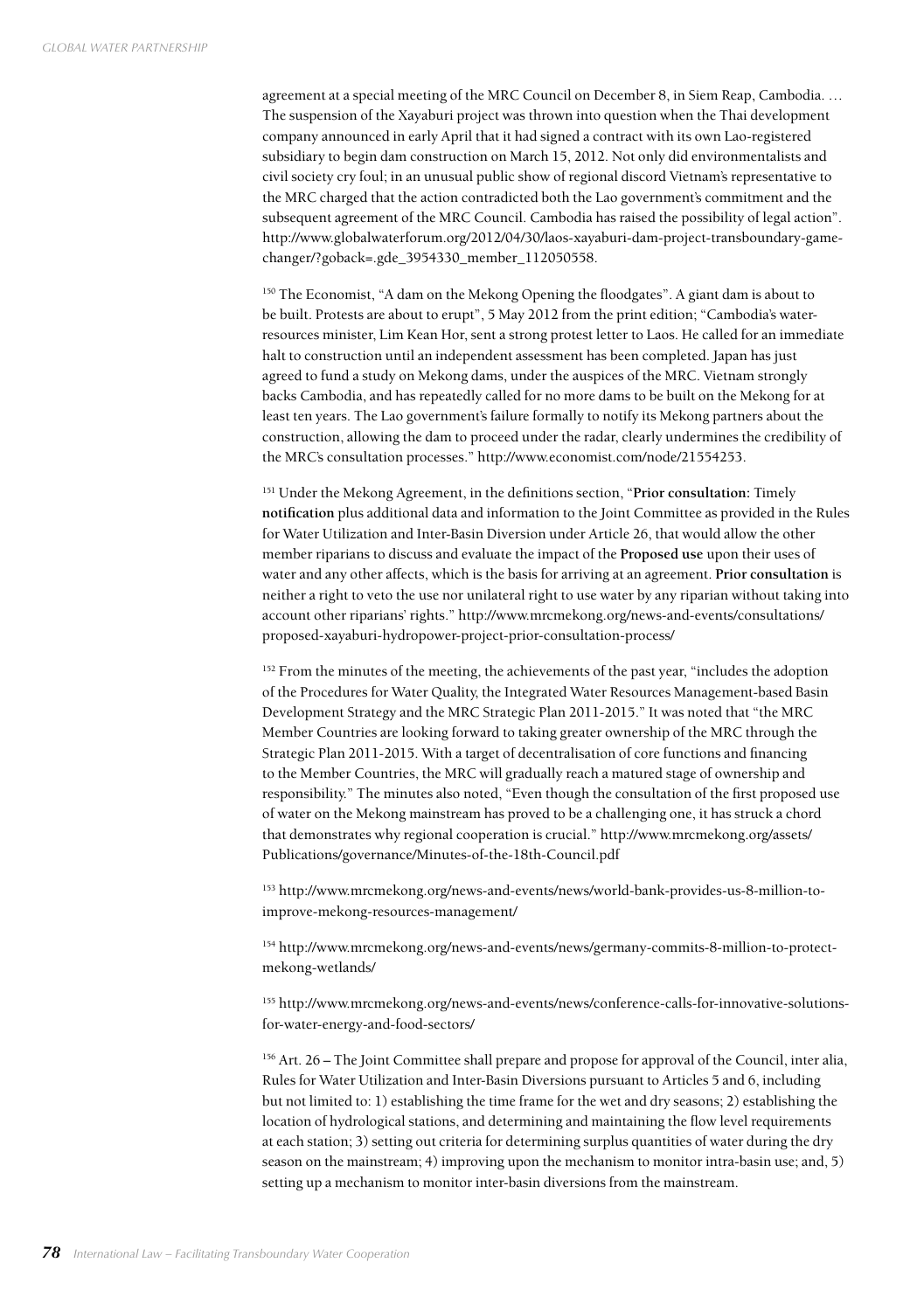<sup>157</sup> http://www.icpdr.org/main/

<sup>158</sup> http://www.icpdr.org/icpdr-pages/drpc.htm

<sup>159</sup> DRPC art. 2(2).

<sup>160</sup> http://www.icpdr.org/icpdr-pages/expert\_groups.htm

<sup>161</sup> Danube Annual Report (2010). http://www.icpdr.org/icpdr-pages/annual\_reports.htm

<sup>162</sup> *Case Concerning the Gabcikovo-Nagymaros Project;* see above note [118]. For an in-depth commentary on the case see P. Sands, 'Water and International Law: Science and Evidence in International Litigation', *Environmental Law & Management* 22, no. 4 (2010): 151-61.

<sup>163</sup> *Case Concerning the Gabcikovo-Nagymaros Project* at para. 78, p. 54 (see above note [118]). See also ibid., para. 147, p. 80, where the Court made explicit reference to the text of Article 5(2) of the UNWC.

<sup>164</sup> See P. Sands at note [181] above.

<sup>165</sup> http://www.euwi.net/

<sup>166</sup> http://www.themedpartnership.org/

<sup>167</sup> The Drin: A Strategic Shared Vision; Memorandum of Understanding for the Management of the Extended Transboundary Drin Basin. http://www.unece.org/fileadmin/DAM/oes/MOU/ MOU\_Drin\_Strategic\_Shared\_vision\_Final.pdf

<sup>168</sup> From the MoU preamble, para 14, "Recognizing the need for the Parties to meet the obligations arising from relevant international agreements, particularly the Convention on the Protection and Use of Transboundary Watercourses and International Lakes (March 17, 1992 – hereinafter referred to as "UNECE Water Convention") and its Protocols, the Convention on Wetlands of International Importance Especially as Waterfowl Habitat (Ramsar, February 2, 1971), the Convention for the Protection of the Mediterranean Sea Against Pollution (16 February 1976) and its Protocols and taking into consideration provisions of the UN Convention on the Law of the Non-Navigational Uses of International Watercourses (May 21, 1997); 15. Conforming to the principles and legal framework of the European Union, in particular the Directive 2000/60/EC of the European Parliament and of the Council establishing a framework for the Community action in the field of water policy.

<sup>169</sup> Tarlock A.D., see above note [89], p. 707.

170 Article 2, Drin MoU, "to promote joint action for the coordinated integrated management of the shared water resources in the Drin Basin, as a means to safeguard and restore to the extent possible the ecosystems and the services they provide, and to promote sustainable development across the Drin Basin."

<sup>171</sup> *Case Concerning the Gabcikovo-Nagymaros Project* at para. 85 (see above note [118]), where the Court refers to the *River Oder* case and suggests that the principle applied in that case applied also to non-navigational uses.

<sup>172</sup> These countries include South Africa, Namibia, Libya, Tunisia, Guinea-Bissau, Nigeria, Burkina Faso, Morocco, Benin, and Chad.

<sup>173</sup> See, as one example, the report that examines institutional bodies in seven major African basins: Nile River, Lake Chad, Niger River, Senegal River, Okavango, Orange River system and Zambezi River, and their institutional linkages in the context of integrated river basin management (IRBM); GTZ report, "A Comparative Study Of The Linkages Between River/Lake Basin Organizations And The Respective Cooperating National Governments In Seven Major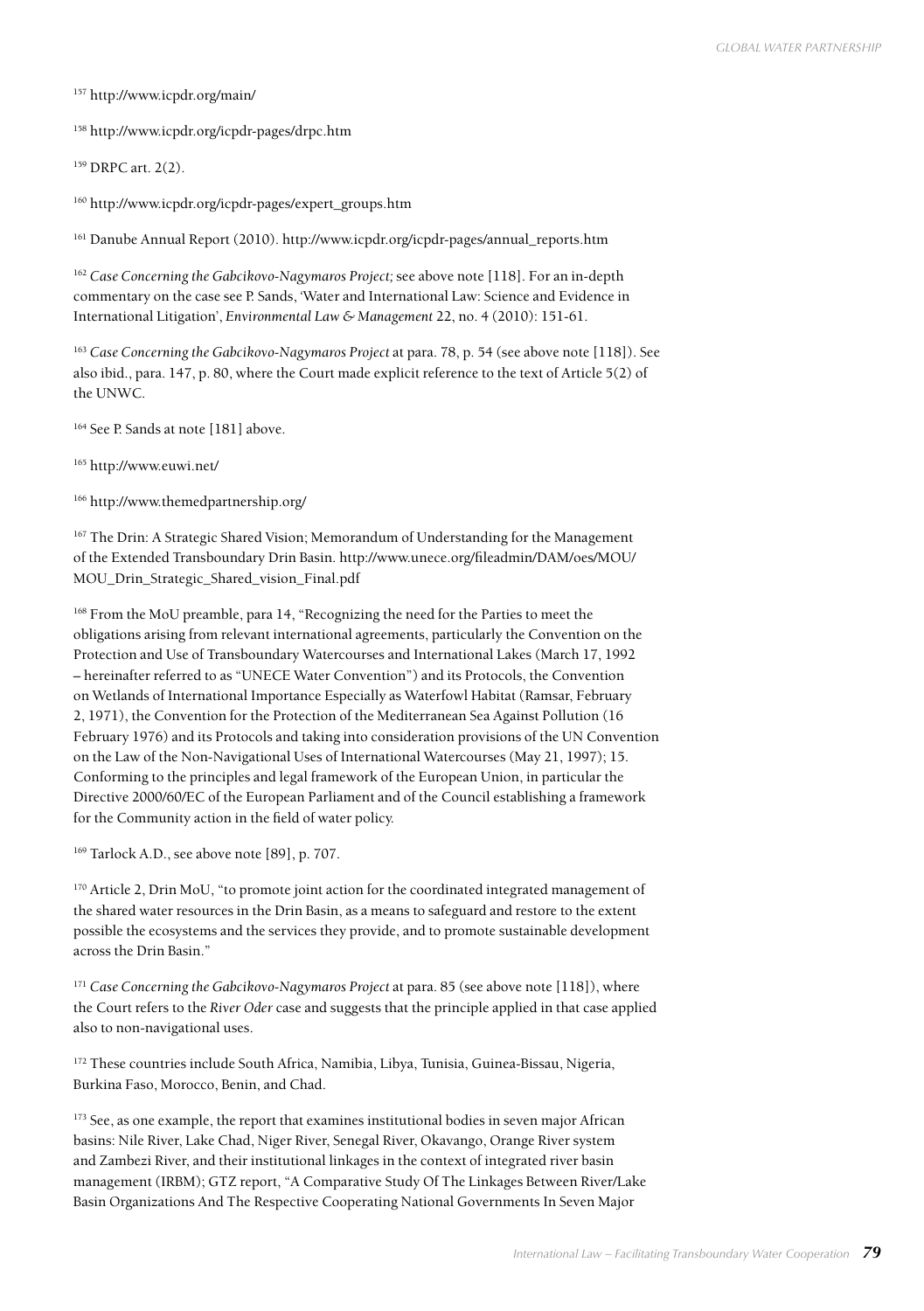African Basins" (2008), "The institutions are central to the management of water resources and are crucial to the implementation of the principles of international law, particularly the principle of equitable use of transboundary water resources and the obligation not to cause harm in the management of transboundary water resources."

<sup>174</sup> http://www.gwp.org/en/WACDEP/

<sup>175</sup> Ibid.

176 The Nile Council of Ministers (NILE-COM) meeting held in Kigali, Rwanda on 5 July 2012, commended Global Water Partnership Eastern Africa (GWPEA) on its transboundary water projects implemented in the framework of WACDEP; http://www.gwp.org/en/WACDEP/NEWS-AND-EVENTS/News-Archive/Nile-Council-of-Ministers-Commended-GWPEA-Progress/.

<sup>177</sup> See GWP. http://www.gwp.org/gwp-in-action/News-and-Activities/Enabling-Delta-Life--- New-Initiative-for-Water-Management/

178 See Tanzi, A. 2000. The Relationship between the 1992 UNECE Convention on the Protection and Use of Transboundary Watercourses and International Lakes and the 1997 UN Convention on the Law of the Non Navigational Uses of International Watercourses (Report of the UNECE Task Force on Legal and Administrative Aspects); See also the report of the recent UNECE Water Convention Meeting of the Parties (Rome, 28-30 November 2012) available at http://www.unece. org/index.php?id=31635. The GWP input to this meeting is found at http://www.gwp.org/Global/ Activities/News/Dec%202012/Intervention%20from%20Global%20Water%20Partnership%20 to%20the%20UNECE%20Meeting%20of%20the%20Parties%20Rome%20Nov%202012.pdf.

<sup>179</sup> Chen, H., Rieu-Clarke, A. and Wouters, P. (2012) 'Exploring the legal regimes that govern China's international watercourses – A survey of current practice analysed through the prism of the 1997 UN Watercourses Convention' Journal of Water Law (forthcoming),

<sup>180</sup> http://www.solutionsforwater.org/objectifs/1-5-2-agreements-related-to-transboundarysurface-andor-groundwater.

<sup>181</sup> P. Wouters," Addressing Water Security Challenges - The International Law 'Duty to Cooperate' as a Limit on Absolute State Sovereignty", in Terje Tvedt, Owen McIntyre, Tadesse Kassa Woldetsadik (eds) Sovereignty and the Development of International Water Law (2013, forthcoming).

<sup>182</sup> Fox and Sneddon, argue, "As the case studies of downstream wetlands (the Mekong and Zambezi deltas) demonstrate, equitable utilization does little to prevent upstream development (such as dams and water diversions), which are causing significant harm to peoples and ecosystems." (see above note [71], pp. 247-48). "Current models of transboundary river basin cooperation in the Mekong and Zambezi basins do little to advance sustainable ecosystem governance. Instead, the Mekong Agreement and the Zambezi Protocol enable a deeply problematic securitization of the environment. The projects and policies that underpin this securitization are directly responsible for declining human and ecological security in both basins. … We suggest that in both the Mekong and Zambezi basins, ecologically and socially meaningful cooperation among state and non-state actors would challenge sovereignty more fully. … Regardless of how agreements evolve in any given river basin, they will require the recognition and creation of new political spaces." (p.256; 257).

<sup>183</sup> State practice under the UNECE Water Convention demonstrates how cooperation can be facilitated in practice across diverse regions. See the recent UNECE Second Assessment of Transboundary Rivers, Lakes and Groundwaters, which states, "Legal, institutional and socio-economic issues have a prominent place in the Second Assessment, given their crucial importance for transboundary water cooperation." http://www.unece.org/fileadmin/DAM/env/ water/publications/assessment/English/ECE\_Second\_Assessment\_En.pdf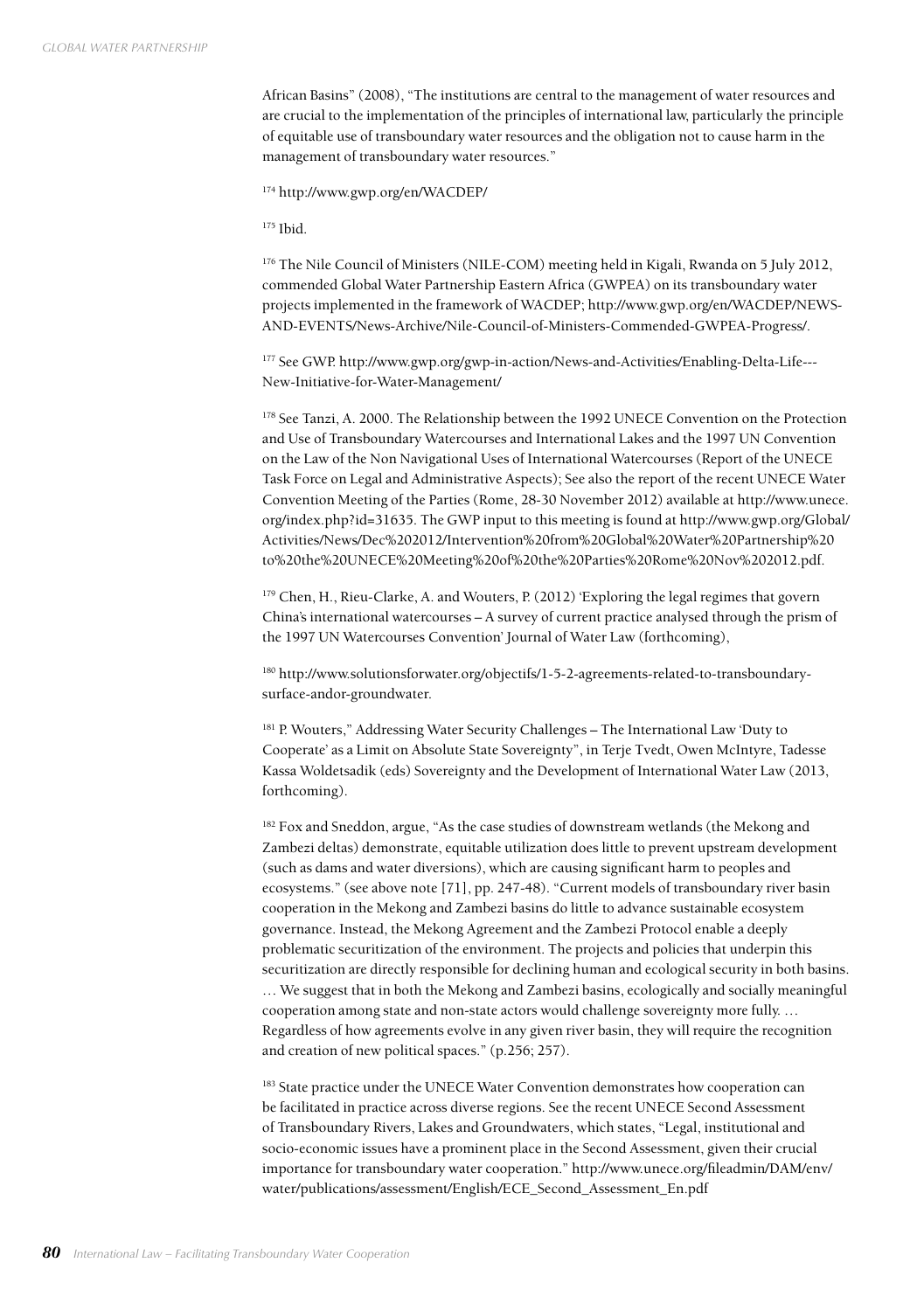184 Leb, C. and P. Wouters. 2012. The Water Security Paradox and International Law: Securitisation as an Obstacle to Achieving Water Security and the Role of Law in De-Securitising the World's Most Precious Resource. in B.A. Lankford, K. Bakker, M. Zeitoun and D Conway (eds) 'Water security: Principles, perspectives and practices'. Earthscan Publications, London (forthcoming)

185 Aristotle, Politics, Book II, ch. 3, cited in E. Ostrom, Governing the Commons, CUP, 1990, p. 2.

<sup>186</sup> "Duty to Cooperate for Water Security", http://www.gwp.org/gwp-in-action/News-and-Activities/Duty-to-Cooperate-for-Water-Security/.

<sup>187</sup> World Economic Forum Annual Meeting, 25-29 January 2012. http://www.weforum. org/events/world-economic-forum-annual-meeting-2012; and for the programme: http:// www3.weforum.org/docs/AM12/WEF\_AM12\_ProgrammeWeb.pdf). Water is one of the issues that the WEF focuses on within environmental sustainability. http://www. weforum.org/issues/water. In 2011, it published a report entitled " Water Security – The Water-Food-Energy-Climate Nexus". http://www3.weforum.org/docs/WEF\_WI\_WaterSecurity\_ WaterFoodEnergyClimateNexus\_2011.pdf.

<sup>188</sup> The forum was held 12 to 17 March 2012. http://www.worldwaterforum6.org/en/.

<sup>189</sup> Rio+20, the United Nations Conference on Sustainable Development was convened 20 to 22 June 2012. http://www.uncsd2012.org/rio20/ It included 'water' as one of seven critical issues http://www.un.org/en/sustainablefuture/water.shtml. The UN Resolution "The future we want" endorsed the outcome of the Rio meeting, but has been criticised for the absence of reference to transboundary water resources. See note 1 above.

<sup>190</sup> On 30 November 2012, the Meeting of the Parties (MoP) to the United Nations Economic Commission for Europe (UNECE) Convention on the Protection and Use of Transboundary Watercourses and International Lakes (Water Convention) adopted several decisions and a new programme of work that mark a crucial turning point in the globalization of the Convention.; available at http://www.unece.org/index.php?id=31635.

<sup>191</sup> The Bonn 2001 Nexus Conference on "The Water Energy and Food Security Nexus – Solutions for the Green Economy" was held in Bonn, Germany, from 16 to 18 November 2011. The conference represents part of Germany's contribution to the United Nations Conference on Sustainable Development, scheduled for 2012 in Rio de Janeiro. http://www.water-energy-food. org/en/conference.html

<sup>192</sup> Bonn 2011 Nexus Conference, Draft Policy Recommendations, Chapter 4: Taking action: scope, roles and responsibilities. http://www.water-energy-food.org/en/conference/policy\_ recommendations/ch4.html

<sup>193</sup> Some of the key messages included, "Water, food and energy are key strategic resources for the individual riparian countries that adopt policies and make decisions at the national level. This may on the one hand create barriers to cooperation, but on the other hand a nexus approach can contribute to regional stability if countries can agree to cooperate", and, "In addressing the nexus it is recognized that water management needs to respect the basin and aquifer as the basic unit, from the smallest catchment to the major transboundary basins. Hence the opportunities and trade-offs of the nexus need to be addressed at the basin level, and transboundary river basin and aquifer management entities should be empowered to play their role in influencing national decisions." See Mekong2Rio: International Conference on Transboundary River Basin Management 1-3 May 2012, Phuket, Thailand.

<sup>194</sup> Para (119). See note 1 above.

<sup>195</sup> OECD, 2012, Meeting The Water Reform Challenge. http://www.oecd.org/env/ biodiversitywaterandnaturalresourcemanagement/meetingthewaterreformchallenge.htm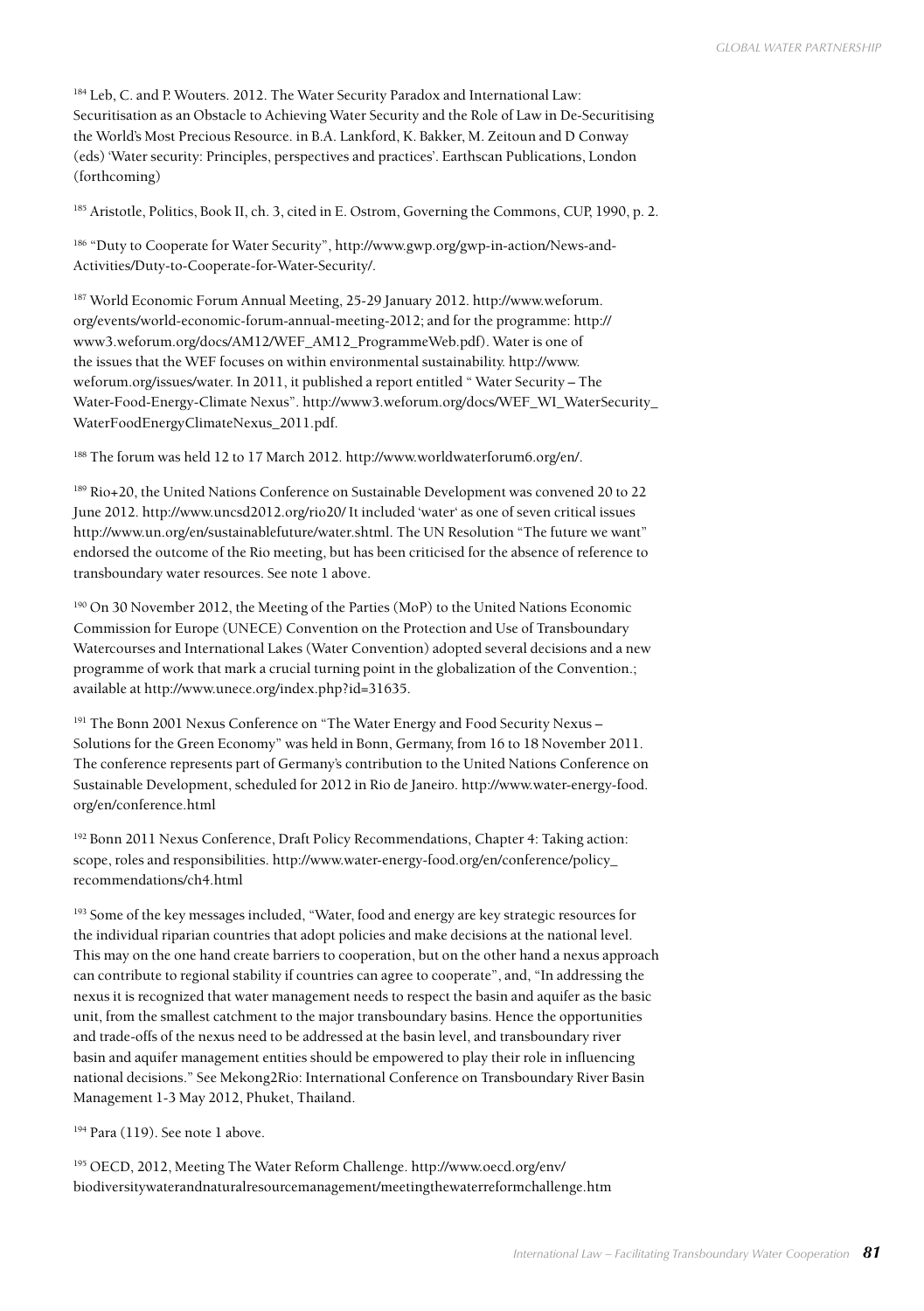<sup>196</sup> The notion of the triangle of governance in the context of global governance was raised in "Global governance requires localising global issues," speech by Director-General Pascal Lamy at the Oxford Martin School, Oxford University on 8 March 2012; "On one side of the triangle lies today the G20, replacing the former G8 and providing political leadership, policy direction and coherence. The second side of the triangle is the United Nations, which provides a framework for global legitimacy through accountability. On the third side lie member-driven international organizations providing expertise and specialized inputs be they rules, policies or programmes. This "triangle" of global governance is emerging. Bridges linking the G20 to international organizations and to the UN system have started to be built." http://www.wto.org/english/news\_e/ sppl\_e/sppl220\_e.htm

<sup>197</sup> Director-General Pascal Lamy, in a speech at the Singapore Global Dialogue at the Rajaratnam School of International Studies on 21 September 2012, said that "shared values, multilateralism, subsidiarity, coherence, enforceability, legitimacy: our task in the years to come is to re-invent a system of global governance founded on these elements." http://www.wto.org/english/news\_e/ sppl\_e/sppl248\_e.htm

<sup>198</sup> E.Brown-Weiss, Transnational Environmental Law, 1:1 (2012), pp. 153-168, p. 154. Brown-Weiss asserts, "If we were to recognize the availability and use of water resources as being a common concern of humankind, it would provide a normative basis for all members of the international community to address the multitude of water-related problems. Members include not only states, but international organizations, non-governmental organizations, private sector networks, commercial actors, and individuals. Scarcity of fresh water resources offers both a path to conflict and an opportunity for cooperation." See also E. Benvenisti, "Sovereigns as Trustees of Humanity: The Concept and its Normative Implications", where he begins, "We live in a shrinking world where interdependence between countries and communities is increasing. These changes also affect – as they should – the concept of sovereignty." http://www.wzb.eu/sites/ default/files/u32/eyal\_benvenisti\_sovereigns\_as\_trustees\_of\_humanity\_july\_3rd\_2012.pdf

<sup>199</sup> D. Tarlock and P. Wouters, "The Third Wave Of Normativity In International Water Law -Emerging Obligations *Erga Omnes* Requiring the Cooperative Management of the World's Shared Water Resources" (work-in-progress on file with the author).

<sup>200</sup> The annual GWP training event on transboundary water law contributes to this mission; "GWP Partners Trained at Annual Transboundary Workshop". http://www.gwp.org/gwp-inaction/News-and-Activities/GWP-Partners-Trained-at-Annual-Transboundary-Workshop/.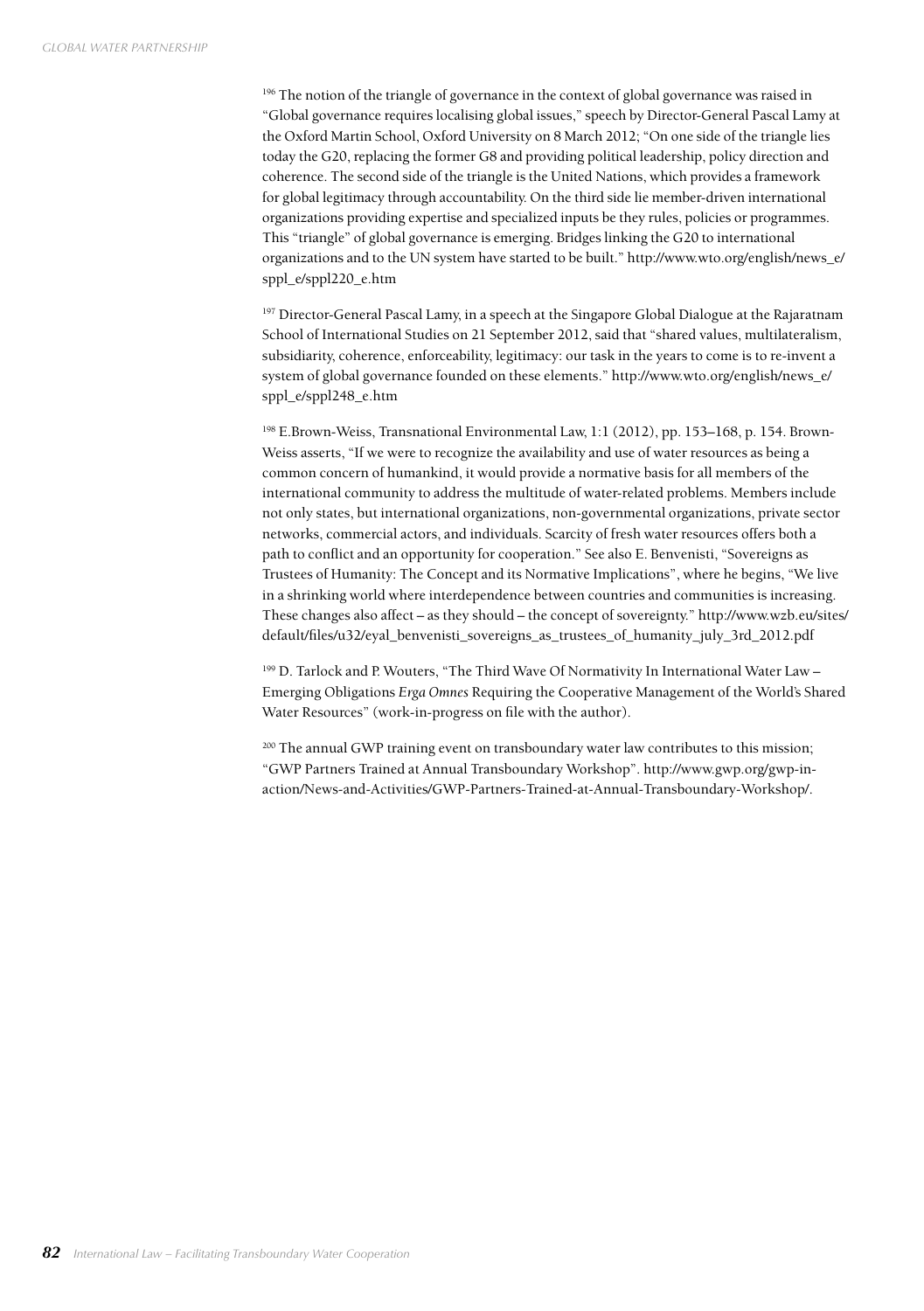*GLOBAL WATER PARTNERSHIP*